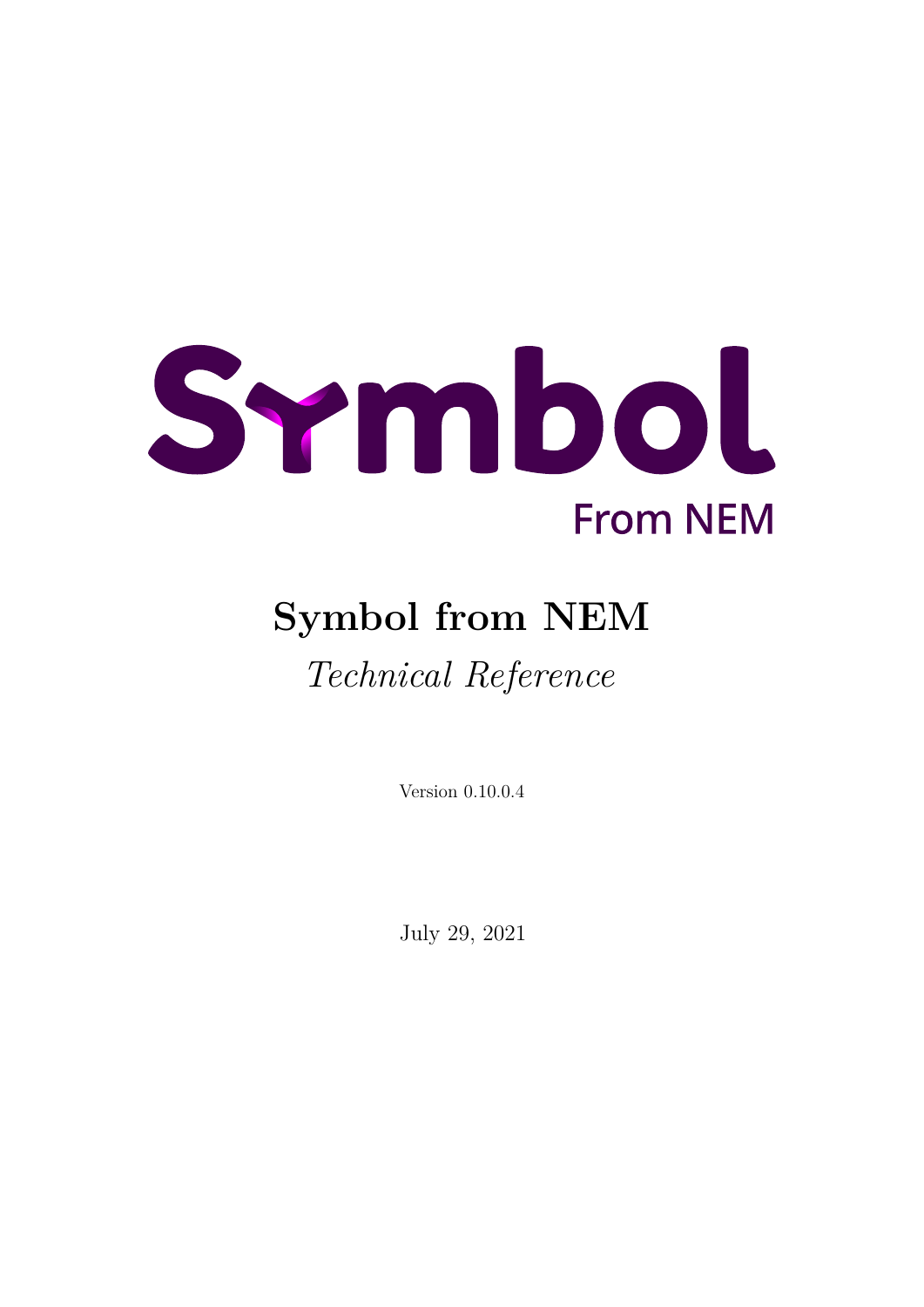# **Contents**

|                          | Preface       |                                  | vi             |
|--------------------------|---------------|----------------------------------|----------------|
|                          |               | <b>Typographical Conventions</b> | vii            |
| 1                        |               | Introduction                     | 1              |
|                          | $1.1\,$       |                                  | $\overline{2}$ |
| $\overline{2}$           | <b>System</b> |                                  | 3              |
|                          | 2.1           |                                  | 3              |
|                          | 2.2           |                                  | $\overline{4}$ |
|                          | 2.3           |                                  | $\overline{5}$ |
|                          |               |                                  | $\overline{7}$ |
|                          | 2.4           |                                  | $\overline{7}$ |
|                          | 2.5           |                                  | 8              |
|                          | 2.6           |                                  | 9              |
| 3                        |               | Cryptography                     | 10             |
|                          | 3.1           |                                  | 10             |
|                          | 3.2           |                                  | 11             |
|                          |               | 3.2.1                            | 11             |
|                          | 3.3           |                                  | 12             |
|                          | 3.4           |                                  | 13             |
|                          |               | 3.4.1                            | 14             |
| $\overline{\mathcal{A}}$ | <b>Trees</b>  |                                  | 15             |
|                          | 4.1           |                                  | 15             |
|                          | 4.2           |                                  | 16             |
|                          | 4.3           |                                  | 18             |
|                          | 4.4           |                                  | 19             |
| $\overline{5}$           |               | <b>Accounts and Addresses</b>    | 21             |
|                          | 5.1           |                                  | 21             |
|                          |               | 5.1.1                            | 22             |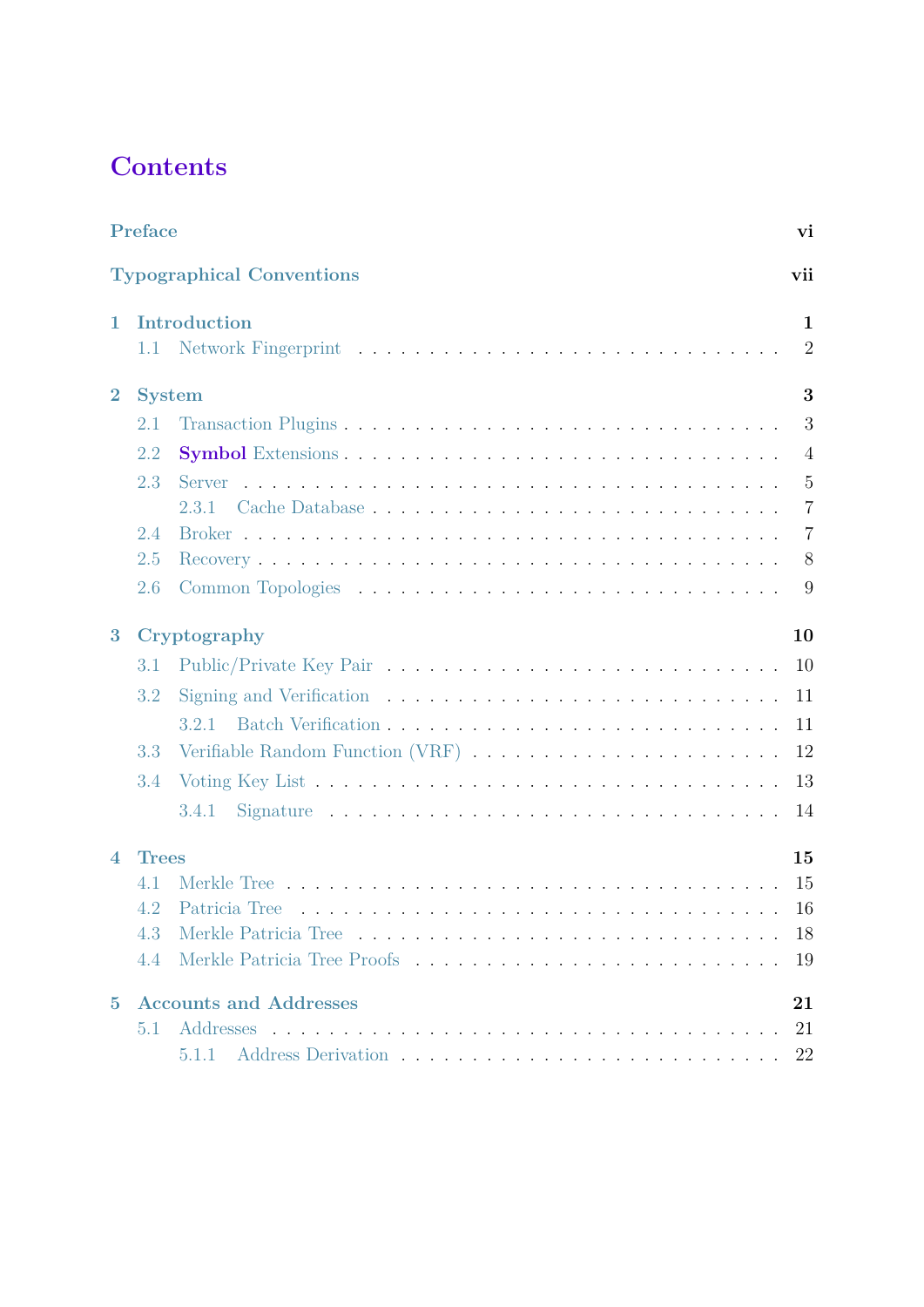|   |               | 5.1.2               |  | 24 |
|---|---------------|---------------------|--|----|
|   |               | 5.1.3               |  | 24 |
|   | 5.2           |                     |  | 24 |
| 6 |               | <b>Transactions</b> |  | 26 |
|   | 6.1           |                     |  | 26 |
|   | 6.2           |                     |  | 28 |
|   |               | 6.2.1               |  | 29 |
|   |               | 6.2.2               |  | 30 |
|   |               | 6.2.3               |  | 32 |
|   | 6.3           |                     |  | 32 |
| 7 | <b>Blocks</b> |                     |  | 34 |
|   | 7.1           |                     |  | 34 |
|   |               | 7.1.1               |  | 36 |
|   | 7.2           |                     |  | 37 |
|   |               | 7.2.1               |  | 38 |
|   |               | 7.2.2               |  | 38 |
|   |               | 7.2.3               |  | 39 |
|   |               | 7.2.4               |  | 39 |
|   | 7.3           |                     |  | 40 |
|   | 7.4           |                     |  | 41 |
|   | 7.5           |                     |  | 41 |
| 8 |               | <b>Blockchain</b>   |  | 43 |
|   | 8.1           |                     |  | 43 |
|   | 8.2           |                     |  | 44 |
|   | 8.3           |                     |  | 44 |
|   | 8.4           |                     |  | 47 |
|   | 8.5           |                     |  | 47 |
|   | 8.6           |                     |  | 49 |
|   | 8.7           |                     |  | 50 |
|   | 8.8           |                     |  | 53 |
| 9 |               | <b>Disruptor</b>    |  | 55 |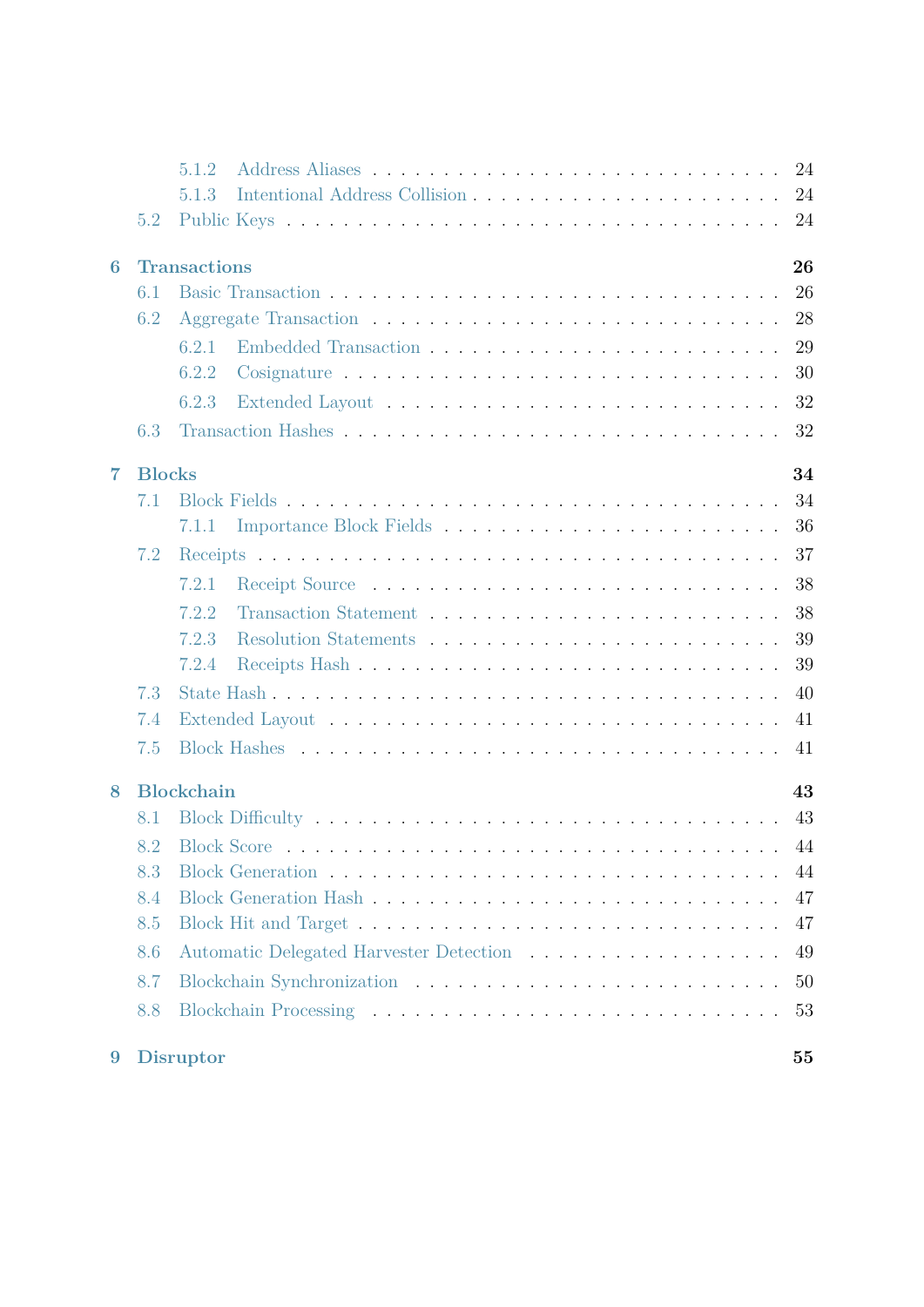| 9.1 |                                    |  |  |  |  |  |  |  |  |  |  |  |  |  |  |    |
|-----|------------------------------------|--|--|--|--|--|--|--|--|--|--|--|--|--|--|----|
|     | 9.1.1                              |  |  |  |  |  |  |  |  |  |  |  |  |  |  |    |
|     | 9.1.2                              |  |  |  |  |  |  |  |  |  |  |  |  |  |  | 58 |
|     | 9.1.3                              |  |  |  |  |  |  |  |  |  |  |  |  |  |  | 60 |
|     | <b>10 Unconfirmed Transactions</b> |  |  |  |  |  |  |  |  |  |  |  |  |  |  | 61 |
|     |                                    |  |  |  |  |  |  |  |  |  |  |  |  |  |  | 61 |
|     |                                    |  |  |  |  |  |  |  |  |  |  |  |  |  |  | 62 |
|     | <b>11 Partial Transactions</b>     |  |  |  |  |  |  |  |  |  |  |  |  |  |  | 64 |
|     |                                    |  |  |  |  |  |  |  |  |  |  |  |  |  |  |    |
|     | 12 Network                         |  |  |  |  |  |  |  |  |  |  |  |  |  |  | 68 |
|     |                                    |  |  |  |  |  |  |  |  |  |  |  |  |  |  | 68 |
|     |                                    |  |  |  |  |  |  |  |  |  |  |  |  |  |  | 69 |
|     |                                    |  |  |  |  |  |  |  |  |  |  |  |  |  |  | 70 |
|     |                                    |  |  |  |  |  |  |  |  |  |  |  |  |  |  | 70 |
|     |                                    |  |  |  |  |  |  |  |  |  |  |  |  |  |  | 72 |
|     |                                    |  |  |  |  |  |  |  |  |  |  |  |  |  |  | 73 |
|     | <b>13 Reputation</b>               |  |  |  |  |  |  |  |  |  |  |  |  |  |  | 74 |
|     |                                    |  |  |  |  |  |  |  |  |  |  |  |  |  |  |    |
|     |                                    |  |  |  |  |  |  |  |  |  |  |  |  |  |  | 75 |
|     |                                    |  |  |  |  |  |  |  |  |  |  |  |  |  |  | 76 |
|     | 14 Consensus                       |  |  |  |  |  |  |  |  |  |  |  |  |  |  | 79 |
|     |                                    |  |  |  |  |  |  |  |  |  |  |  |  |  |  |    |
|     |                                    |  |  |  |  |  |  |  |  |  |  |  |  |  |  | 82 |
|     |                                    |  |  |  |  |  |  |  |  |  |  |  |  |  |  | 84 |
|     |                                    |  |  |  |  |  |  |  |  |  |  |  |  |  |  | 85 |
|     | <b>15 Finalization</b>             |  |  |  |  |  |  |  |  |  |  |  |  |  |  | 90 |
|     |                                    |  |  |  |  |  |  |  |  |  |  |  |  |  |  | 91 |
|     |                                    |  |  |  |  |  |  |  |  |  |  |  |  |  |  | 93 |
|     |                                    |  |  |  |  |  |  |  |  |  |  |  |  |  |  | 93 |
|     |                                    |  |  |  |  |  |  |  |  |  |  |  |  |  |  | 94 |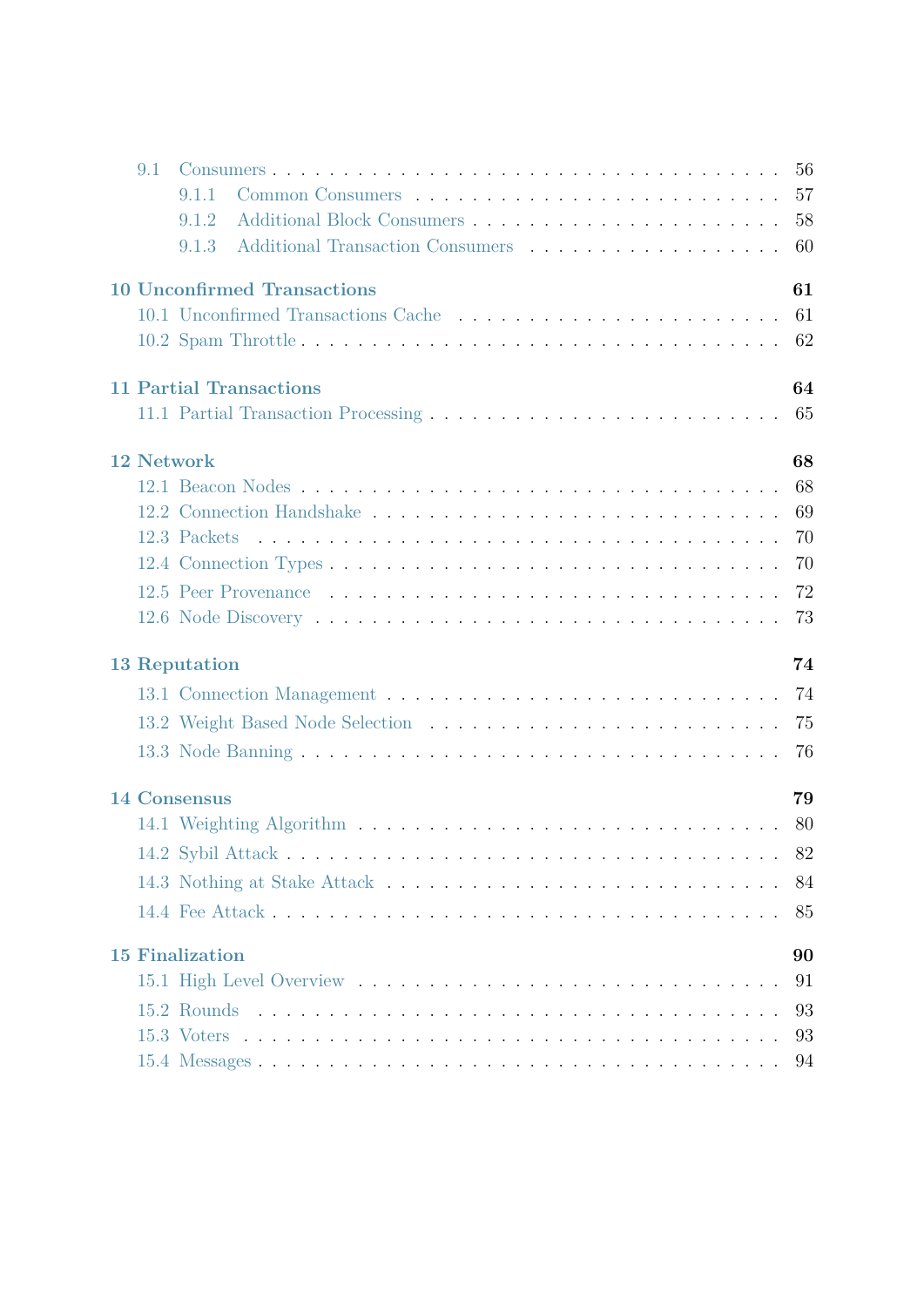|                   |                                | 96  |
|-------------------|--------------------------------|-----|
|                   |                                | 96  |
|                   |                                | 97  |
|                   |                                | 97  |
|                   |                                | 99  |
|                   |                                | 99  |
|                   |                                |     |
|                   | <b>16 Time Synchronization</b> | 102 |
|                   |                                |     |
|                   |                                |     |
|                   |                                |     |
|                   |                                |     |
| 17 Messaging      |                                | 107 |
|                   |                                |     |
|                   |                                |     |
|                   |                                |     |
|                   |                                |     |
|                   |                                |     |
| <b>References</b> |                                | 115 |
| <b>Index</b>      |                                | 116 |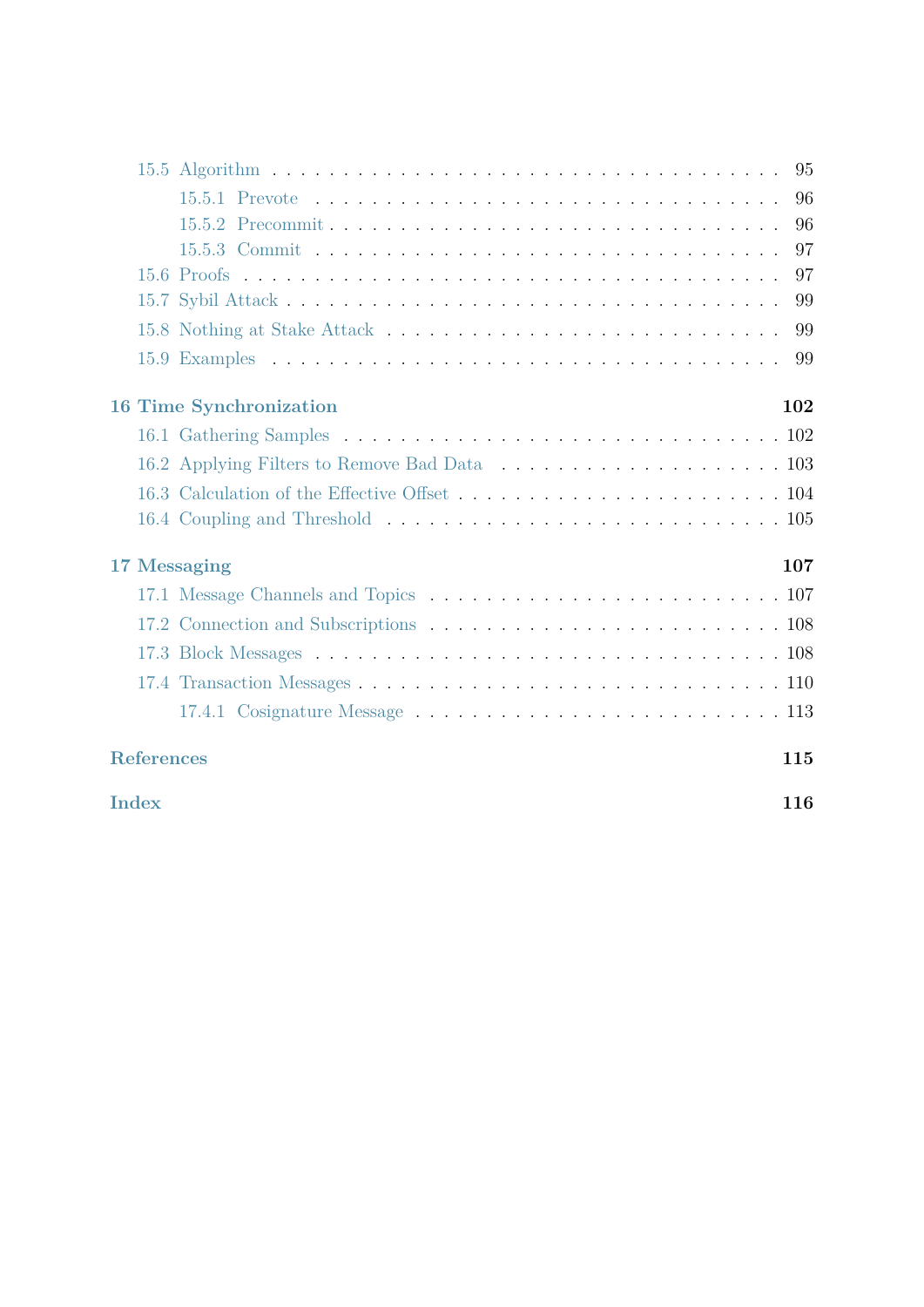# <span id="page-5-0"></span>**Preface**  $cc$

You miss  $100\%$  of the shots you don't take.

*- Wayne Gretzky*

EM had its humble beginnings as a "call for participation" on a bitcointalk thread in January 2014. The cryptospace had just experienced a boom at the tail end of 2013 - although nowhere near where it would go a few years EM had its humble beginnings as a "call for participation" on a bitcointalk thread in January 2014. The cryptospace had just experienced a boom at the tail end of 2013 - although nowhere near where it would go a few years later - and there blockchains, and much of the early NEM community was inspired by and had connections to the NXT community. This includes all three of the remaining core developers.

Although there was some initial discussion on what to build, we quickly decided to create something new from scratch. This allowed for more design flexibility as well as the use of high coding standards from the very beginning. This also gave us the opportunity to contribute something new to the blockchain landscape. As a result of lots of effort - mostly nights and weekends - this culminated in the release of NIS1 mainnet in March 2015. We were pleased with what we built, but knew we took a few shortcuts, and continued improving it. Eventually, we came to the realization that the original solution would need a rearchitecture to fix some central performance bottlenecks and allow faster innovation in the future.

We are grateful to Tech Bureau who provided support for us to build a completely new chain from scratch - **Symbol**. We are hopeful that this fixes many of the problems inherent in NIS1 and provides a solid foundation for future improvements and enhancements. Our mandate was to build a high performance \*blockchain\* with optional support for deterministic finalization. In this, we think, we succeeded.

This has been a long journey for us, but we are excited to see what yet is to come and what novel things **you** use **Symbol** to build. We would like to once again thank the contributors and the many people who have inspired us. . .

BloodyRookie gimre Jaguar0625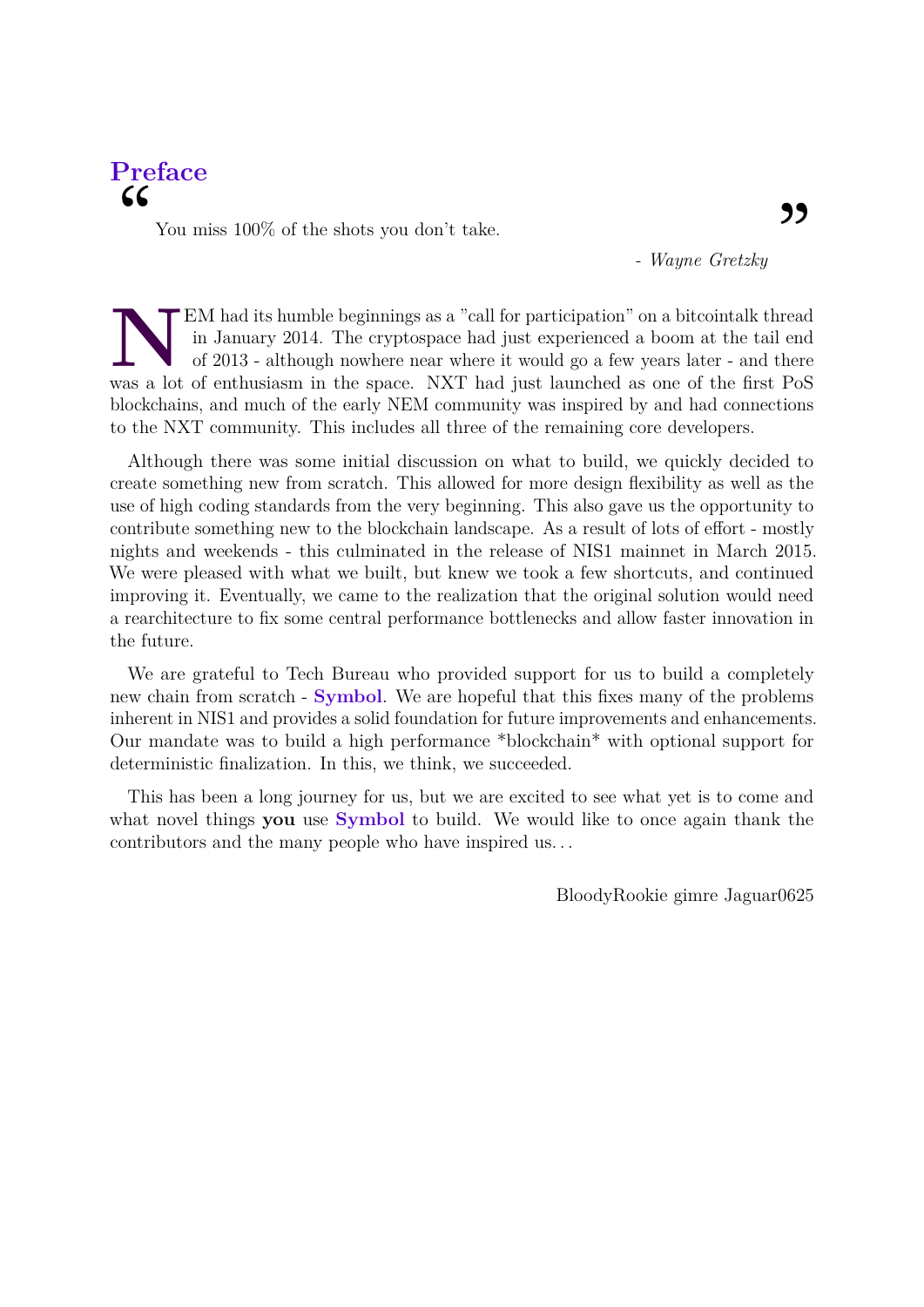# <span id="page-6-0"></span>**Typographical Conventions**

| Description                                | <b>Attributes</b> | Example                 |
|--------------------------------------------|-------------------|-------------------------|
| Project name                               | bold, colored     | <b>Symbol</b>           |
| Classes                                    | fixed-width font  | ProcessBootstrapper     |
| Fields                                     | fixed-width font  | FeeMultiplier           |
| File paths                                 | fixed-width font  | commit_step.dat         |
| Configuration settings (prefixed with con- | italic            | $network: maxDifficul-$ |
| figuration filename) in text mode          |                   | tyBlocks                |
| Configuration settings (without configu-   | regular           | maxDifficultyBlocks     |
| ration filename) in equations and formu-   |                   |                         |
| las                                        |                   |                         |
| Fields in equations and formulas           | regular           | $T$ ::SignerPublicKey   |
| Function names in equations and formu-     | regular           | Verifiable DataBuffer() |
| las                                        |                   |                         |

Table 1: Typographical conventions used in this document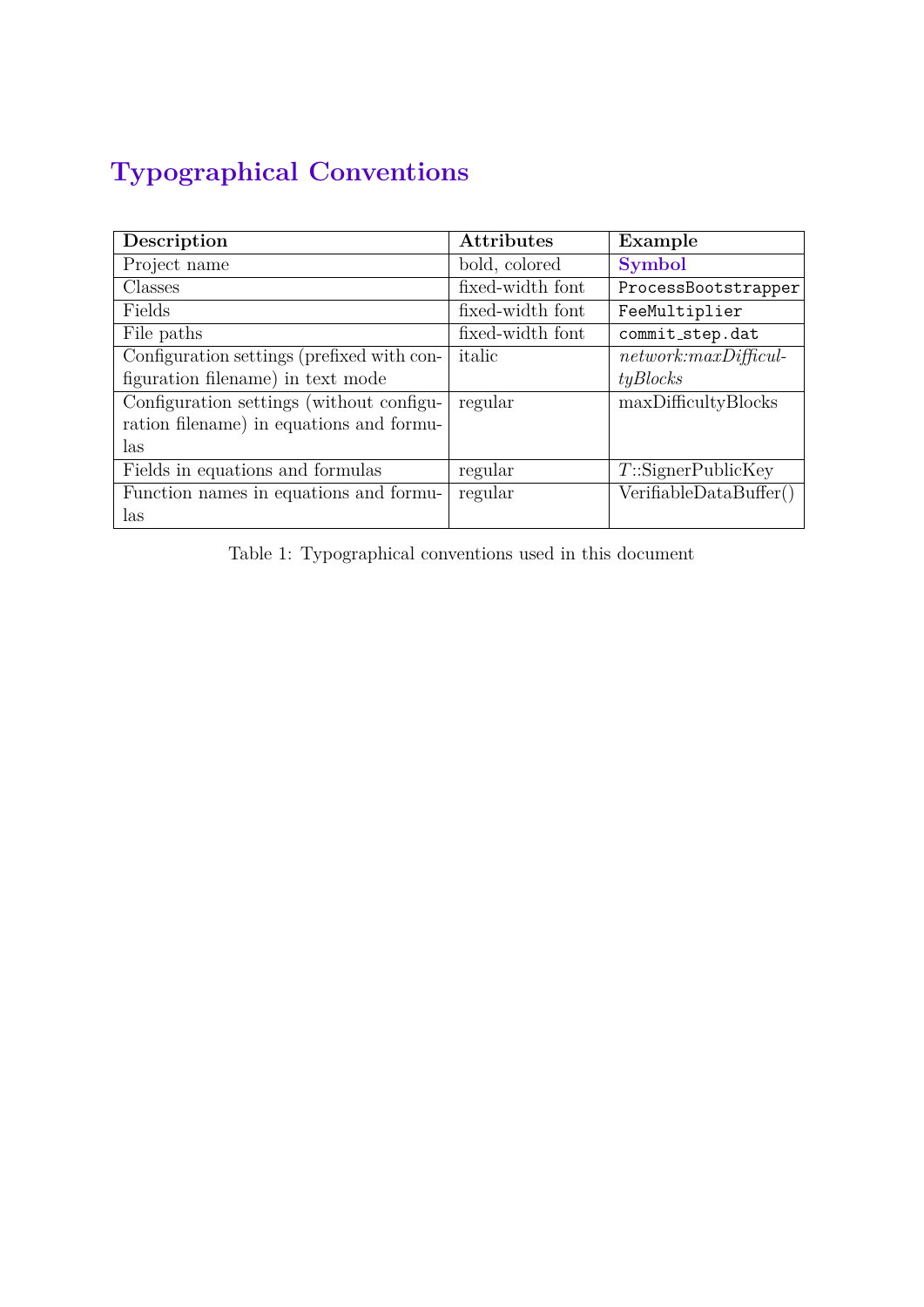# <span id="page-7-0"></span>**1 Introduction**  $cc$

From the ashes a fire shall be woken, A light from the shadows shall spring; Renewed shall be blade that was broken, The crownless again shall be king.

*- J.R.R. Tolkien*

,

**TERUSTLESS, high-performance, layered-architecture, blockchain-based DLT protocol** - these are the first principles that influenced the development of **Symbol**. While a handful of DLT protocols were considered, a blockcha rustless, high-performance, layered-architecture, blockchain-based DLT protocol - these are the first principles that influenced the development of **Symbol**. While a handful of DLT protocols were considered, a blockchain protocol was quickly download a complete copy of the chain and can independently verify it at all times. Nodes with sufficient harvesting power can always create blocks and never need to rely on a leader. These choices necessarily sacrifice some throughput relative to other protocols, but they seem most consistent with the philosophical underpinnings of Bitcoin[\[Nak09\]](#page-121-0).

**Symbol** supports both probabilistic and deterministic block finalization. Under probabilistic finalization, the probability that any particular block is rolled back decreases as more and more blocks are added - or chained - to it. Although the probability might become vanishingly small, it is always nonzero<sup>[1](#page-7-1)</sup>. In contrast, deterministic finalization includes a mechanism in the protocol that allows checkpoints to be set that can never be rolled back. This can lead to potentially deep rollbacks but provides stronger assurances. In either case, the risk of block rollback and transaction invalidation is assumed by users.

As part of a focus on trustlessness, the following features were added relative to NEM:

- Block headers can be synced without transaction data, while allowing verification of chain integrity.
- Transaction Merkle trees allow cryptographic proofs of transaction containment (or not) within blocks.
- Receipts increase the transparency of indirectly triggered state changes.
- State proofs allow trustless verification of specific state within the blockchain.

In **Symbol**, there is a single server executable that can be customized by loading different plugins (for transaction support) and extensions (for functionality). There are

<span id="page-7-1"></span><sup>1</sup>When probabilistic finalization is enabled, for performance reasons, at most *network:maxRollbackBlocks* are allowed to be rolled back. Older blocks are assumed, but not guaranteed, to be finalized because the probability of their rollback is quite low.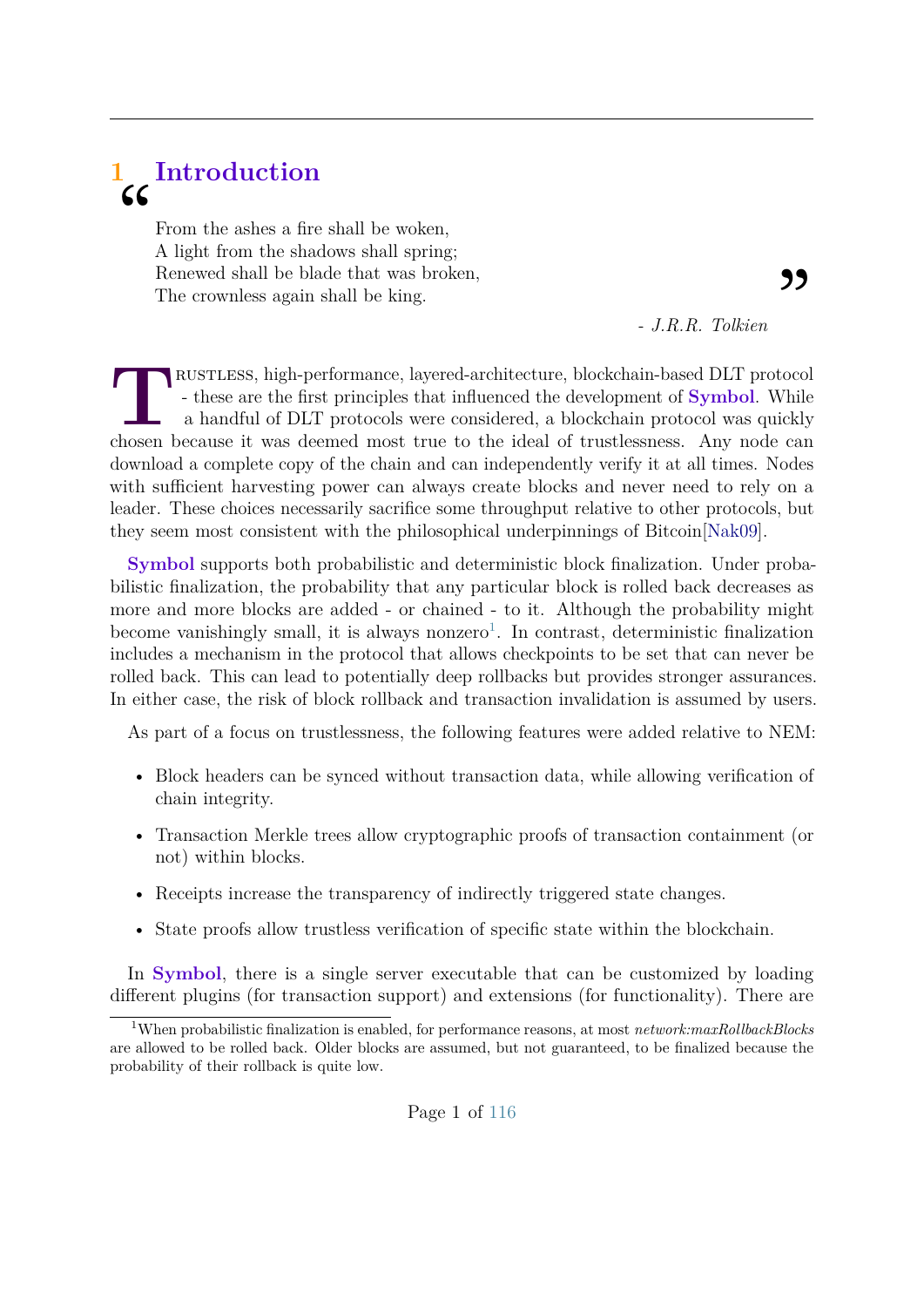three primary configurations (per network), but further customized hybrid configurations are possible by enabling or disabling specific extensions.

The three primary configurations are:

- 1. Peer: These nodes are the backbone of the network and create new blocks.
- 2. API: These nodes store data in a MongoDB database for easier querying and can be used in combination with a NodeJS REST server.
- 3. Dual: These nodes perform the functions of both Peer and API nodes.

A strong network will typically have a large number of Peer nodes and enough API nodes to support incoming client requests. Allowing the composition of nodes to vary dynamically based on real needs, should lead to a more globally resource-optimized network.

Basing the core block and transaction pipelines on the disruptor pattern - and using parallel processing wherever possible - allows high rates of transactions per second relative to a typical blockchain protocol.

<span id="page-8-0"></span>NIS1 was a worthy entry into the blockchain landscape and **Symbol** is an even worthier evolution of it. This is not the end but a new beginning. There is more work to be done.

## **1.1 Network Fingerprint**

Each network has a unique *fingerprint* that is composed of the following:

- 1. Network Identifier One byte identifier that can be shared across networks. All addresses compatible with a network must have this value as their first byte.
- 2. Generation Hash Seed Random 32 byte value that must be globally unique across networks. This value is prepended to transaction data prior to hashing or signing in order to prevent cross network replay attacks.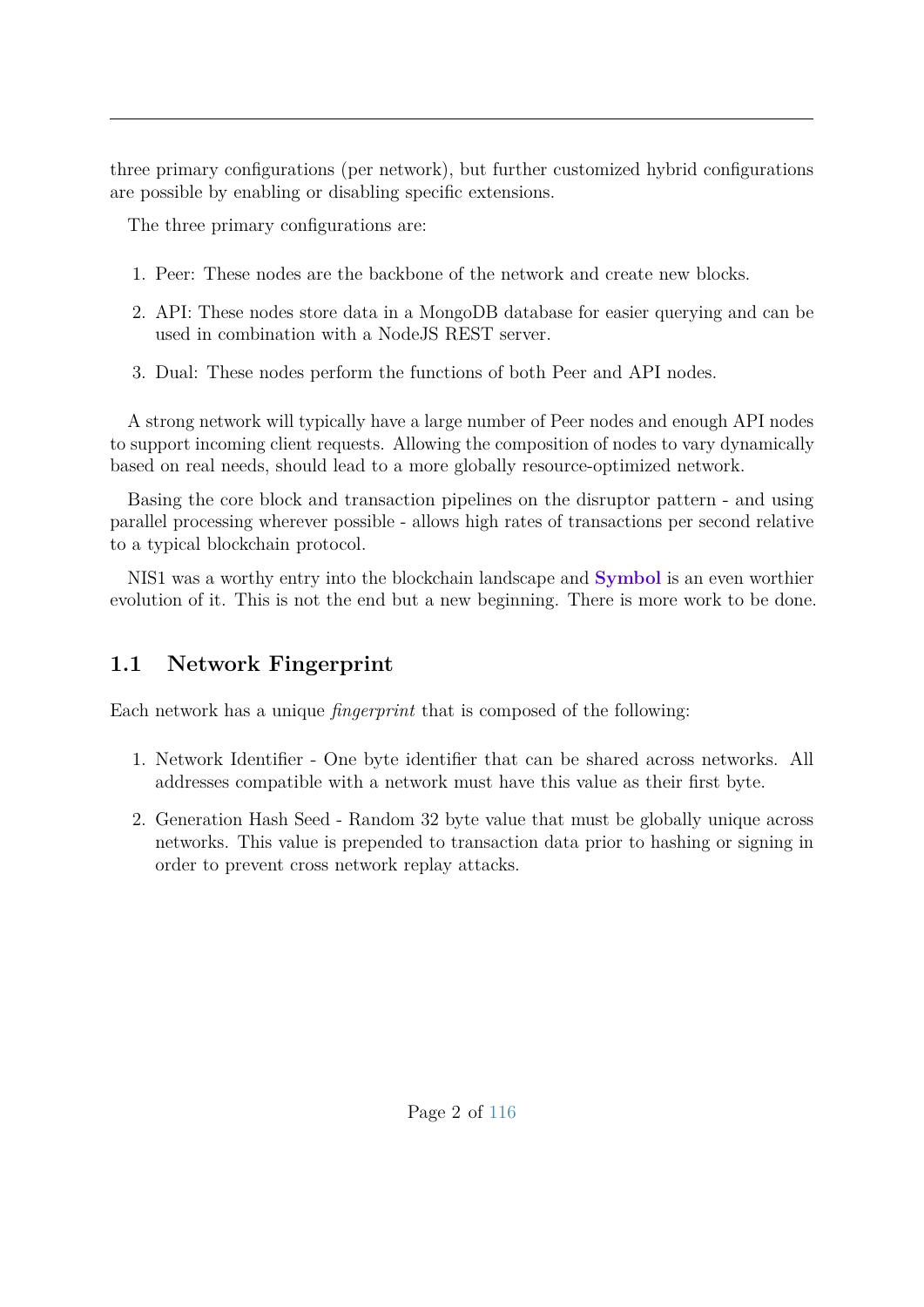# <span id="page-9-0"></span>**2 System** "

A new technology can transform society, but when the technology is in its  $\bigcirc$ <br>infancy, very few people can see its full potential.<br>Figures - Liu Cixin - Liu Cixin infancy, very few people can see its full potential.

*- Liu Cixin*

STAN YMBOL supports high custo<br>
Network-wide settings, sp<br>
network. In contrast, nod<br>
network, and are located in *node*. YMBOL supports high customization at both the network and individual node levels. Network-wide settings, specified in *network*, must be the same for all nodes in a network. In contrast, node-specific settings can vary across all nodes in the same

**Symbol** was designed to use a *plugin / extension* approach instead of supporting Turing complete smart contracts. While the latter can allow for more user flexibility, it's also more error prone from the user perspective. A plugin model limits the operations that can be performed on a blockchain and consequently has a smaller attack surface. Additionally, it's much simplier to optimize the performance of a discrete set of operations than an infinite set. This helps **Symbol** achieve the high throughput for which it was designed.

## <span id="page-9-1"></span>**2.1 Transaction Plugins**

All nodes in a network must support the same types of transactions and process them in exactly the same manner so that all nodes can agree on the global blockchain state. The network requires each node to load a set of *transaction plugins*, and this set determines the kinds of transactions the network supports. This set is determined by the presence of *network:plugin\** sections in the *network* configuration. Any changes, additions or deletions of these plugins must be coordinated and accepted by all network nodes. If only a subset of nodes agree to these modifications, those nodes will be on a fork. All built-in **Symbol** transactions are built using this plugin model in order to validate its extensibility.

A plugin is a separate dynamically-linked library that exposes a single entry point in the following form  $2$ :

```
extern "C" PLUGIN_API
void RegisterSubsystem (
         catapult :: plugins :: PluginManager & manager );
```
PluginManager provides access to the subset of configuration that plugins need to initialize themselves. Through this class, a plugin can register zero or more of the

<span id="page-9-2"></span><sup>2</sup>Format of plugins depends on target operating system and compiler used, so all host applications and plugins must be built with the same compiler version and options.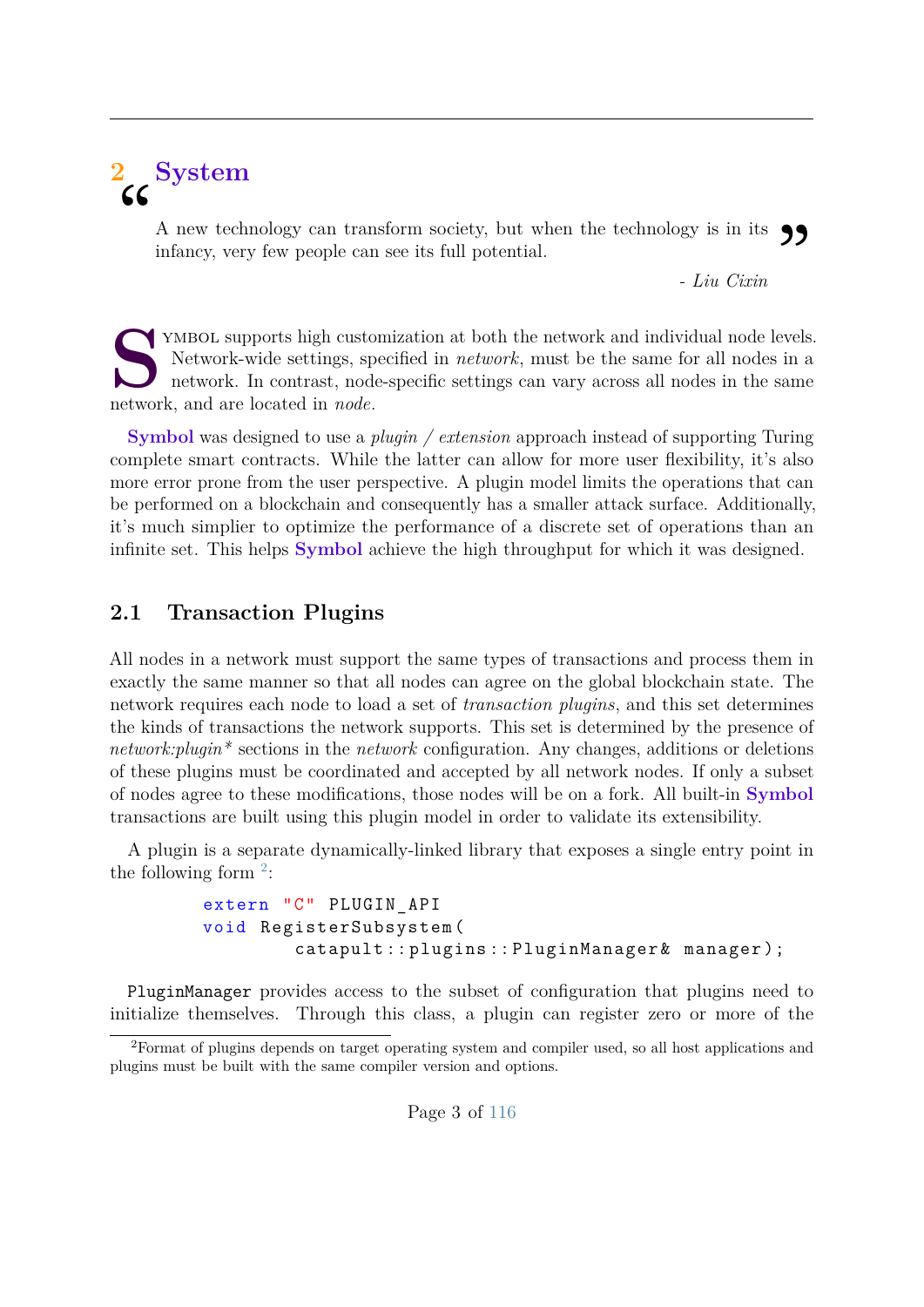following:

- 1. Transactions New transaction types and the mapping of those types to parsing rules can be specified. Specifically, the plugin defines rules for translating a transaction into component notifications that are used in further processing. A handful of processing constraints can also be specified, such as indicating a transaction can only appear within an aggregate transaction (see [6.2:](#page-33-0) [Aggregate Transaction\)](#page-33-0).
- 2. Caches New cache types and rules for serializing and deserializing model types to and from binary can be specified. Each state-related cache can optionally be included in the calculation of a block's StateHash (see [7.3:](#page-46-0) [State Hash\)](#page-46-0) when that feature is enabled.
- 3. Handlers These are APIs that are always accessible.
- 4. Diagnostics These are APIs and counters that are accessible only when the node is running in diagnostic mode.
- 5. Validators Stateless and stateful validators process the notifications produced by block and transaction processing. The registered validators can subscribe to general or plugin-defined notifications and reject disallowed values or state changes.
- 6. Observers Observers process the notifications produced by block and transaction processing. The registered observers can subscribe to general or plugin-defined notifications and update blockchain state based on their values. Observers don't require any validation logic because they are only called after all applicable validators succeed.
- 7. Resolvers Custom mappings from unresolved to resolved types can be specified. For example, this is used by the namespace plugin to add support for alias resolutions.

# <span id="page-10-0"></span>**2.2 Symbol Extensions**

Individual nodes within a network are allowed to support a heterogeneous mix of capabilities. For example, some nodes might want to store data in a database or publish events to a message queue. These capabilities are all optional because none of them impact consensus. Such capabilities are determined by the set of *extensions* a node loads as specified in *extensions-*{*process*}*:extensions*. Most built-in **Symbol** functionality is built using this extension model in order to validate its extensibility.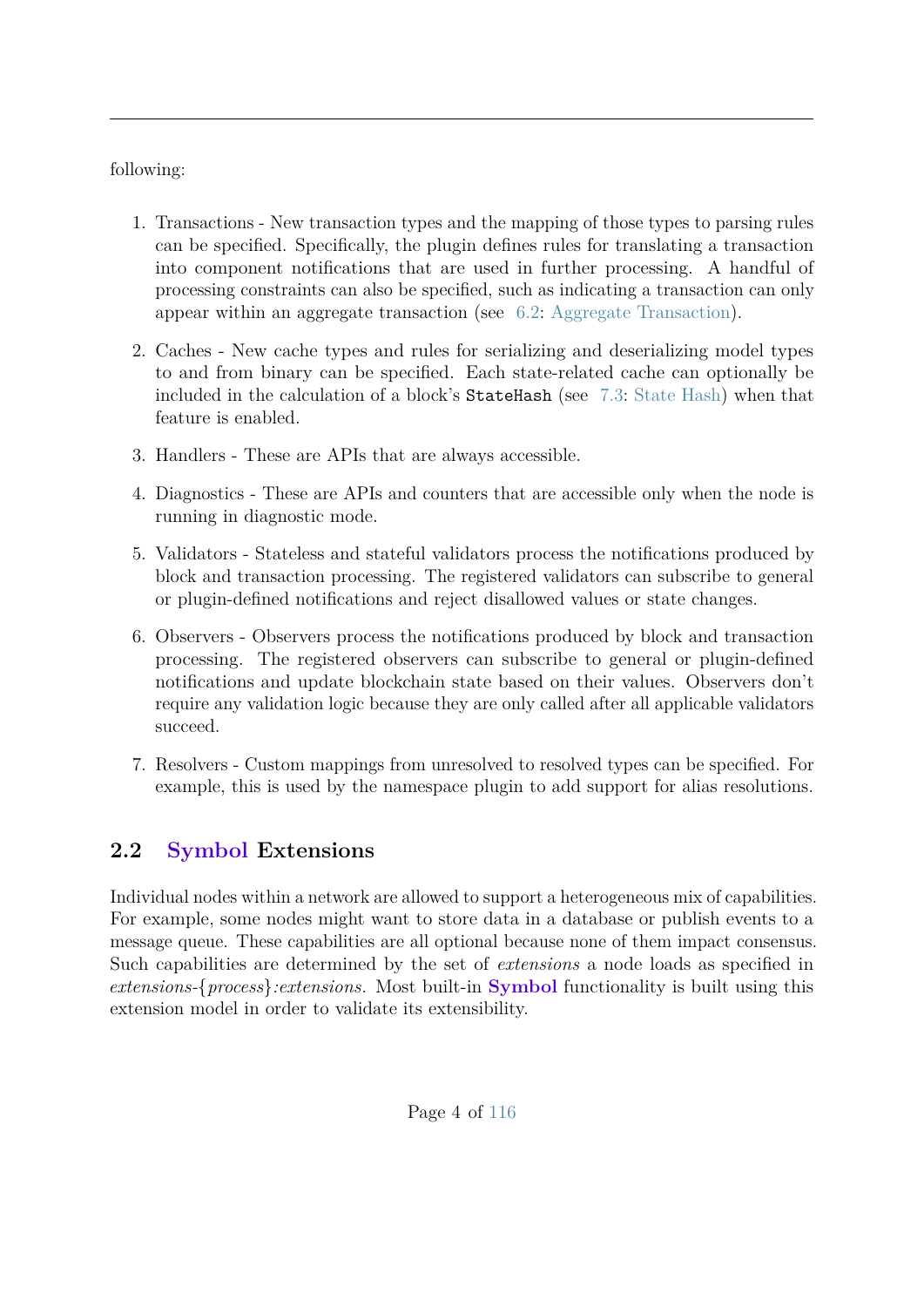An extension is a separate dynamically linked library that exposes a single entry point in the following form  $3$ :

```
extern "C" PLUGIN_API
void RegisterExtension (
        catapult :: extensions :: ProcessBootstrapper & bootstrapper
```
ProcessBootstrapper provides access to full **Symbol** configuration and services that extensions need to initialize themselves. Providing this additional access allows extensions to be more powerful than plugins. Through this class, an extension can register zero or more of the following:

- 1. Services A service represents an independent behavior. Services are passed an object representing the executable's state and can use it to configure a multitude of things. Among others, a service can add diagnostic counters, define APIs (both diagnostic and non-diagnostic) and add tasks to the task scheduler. It can also create dependent services and tie their lifetimes to that of the hosting executable. There are very few limitations on what a service can do, which allows the potential for significant customizations.
- 2. Subscriptions An extension can subscribe to any supported blockchain event. Events are raised when changes are detected. Block, state, unconfirmed transaction and partial transaction change events are supported. Transaction status events are raised when the processing of a transaction completes. Node events are raised when remote nodes are discovered.

In addition to the above, extensions can configure the node in more intricate ways. For example, an extension can register a custom network time supplier. In fact, there is a specialized extension that sets a time supplier based on algorithms described in [16:](#page-108-0) [Time](#page-108-0) [Synchronization.](#page-108-0) This is an example of the high levels of customization allowed by this extension model. For understanding the full range of extensibility allowed by extensions, please refer to the project code or developer documentation<sup>[4](#page-11-2)</sup>.

#### <span id="page-11-0"></span>**2.3 Server**

The simplest **Symbol** topology is composed of a single server executable. Transaction Plugins required by the network and **Symbol** Extensions desired by the node operator are loaded and initialized by the server.

<span id="page-11-1"></span><sup>3</sup>Format of extensions depends on target operating system and compiler used, so all host applications and plugins must be built with the same compiler version and options.

<span id="page-11-2"></span><sup>4</sup>See <https://nemtech.github.io/> for details.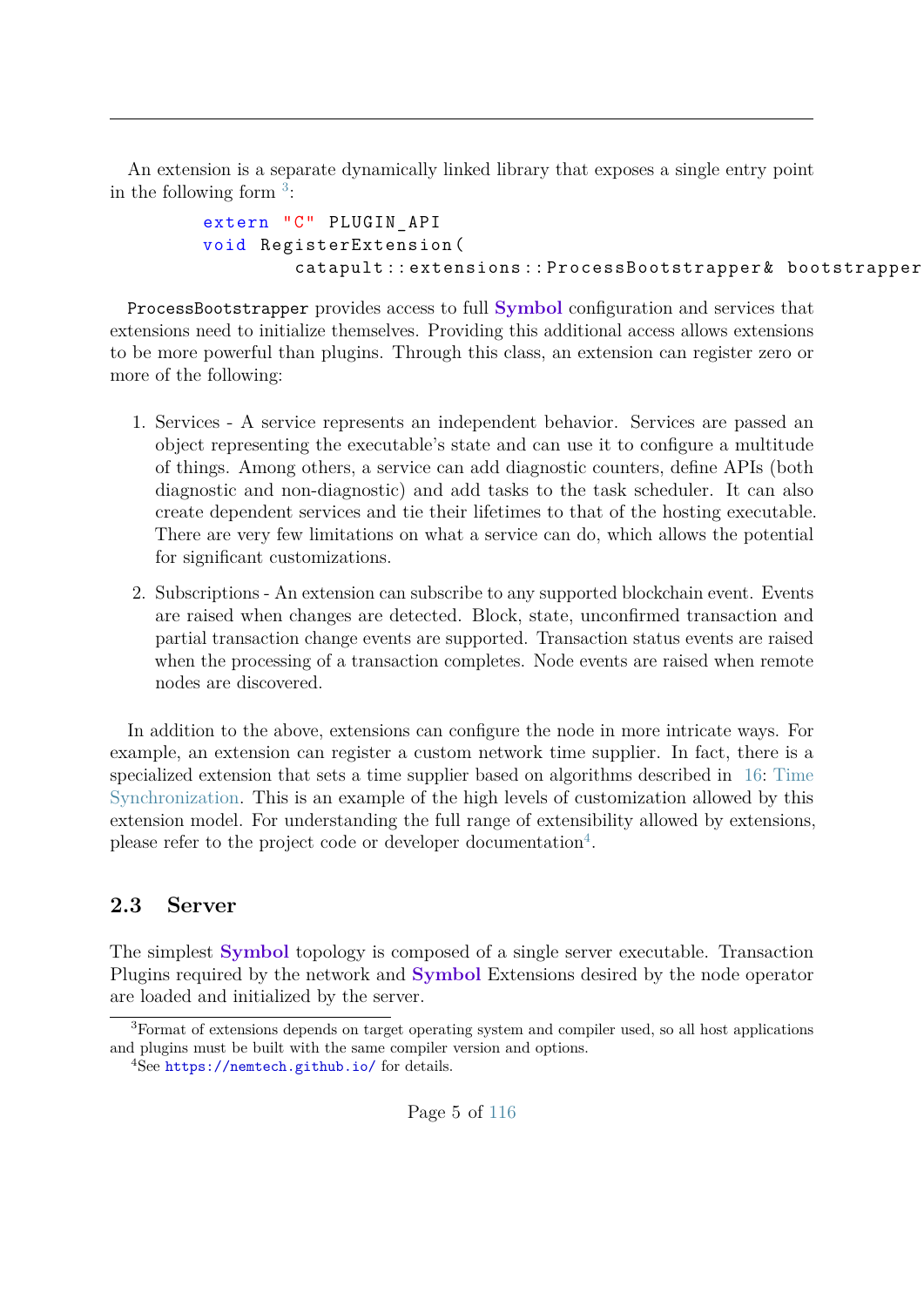**Symbol** stores all of its data in a data directory. The contents of the data directory are as follows:

1. Block Versioned Directories - These directories contain block information in a proprietary format. Each confirmed block's binary data, transactions and associated data are stored in these directories in files with .dat and .stmt extensions. The statements (see [7.2:](#page-43-0) [Receipts\)](#page-43-0) generated when processing each block are also stored here for quick access. An example of a versioned directory is 00000, which contains the first group of blocks. hashes.dat contains a mapping of block heights to block hashes.

When deterministic finalization is enabled, these directories will also contain versioned .proof files that contain proof information for each finalization epoch.

- 2. audit Audit files created by the audit consumer (see [9.1.1:](#page-63-0) [Common Consumers\)](#page-63-0) are stored in this directory.
- 3. importance Versioned files that contain information about important accounts at each importance recalculation point. Using files in this directory, the set of important accounts can be reconstituted at any importance recalculation point. These files enable deep rollbacks that require undoing multiple importance calculations. This directory is only created when deterministic finalization is enabled.
- 4. logs Versioned log files created when file based logging is enabled are stored in this directory. Active log files associated with running processes are stored directly in the data directory. Each log file is typically prefixed with the name of the source process.
- 5. spool Subscription notifications are written out to this directory. They are used as a message queue to pass messages from the server to the broker. They are also used by the recovery process to recover data in the case of an ungraceful termination.
- 6. state **Symbol** stores its proprietary storage files in this directory. supplemental.dat and files ending with summary.dat store summarized data. Files ending in Cache.dat store complete cache data.
- 7. statedb When *node:enableCacheDatabaseStorage* is set, this directory will contain RocksDB files.
- 8. transfer message When *user:enableDelegatedHarvestersAutoDetection* is set, this directory will contain extracted delegated harvesting requests for the current node.
- 9. commit step.dat This stores the most recent step of the commit process initiated by the server. This is primarily used for recovery purposes.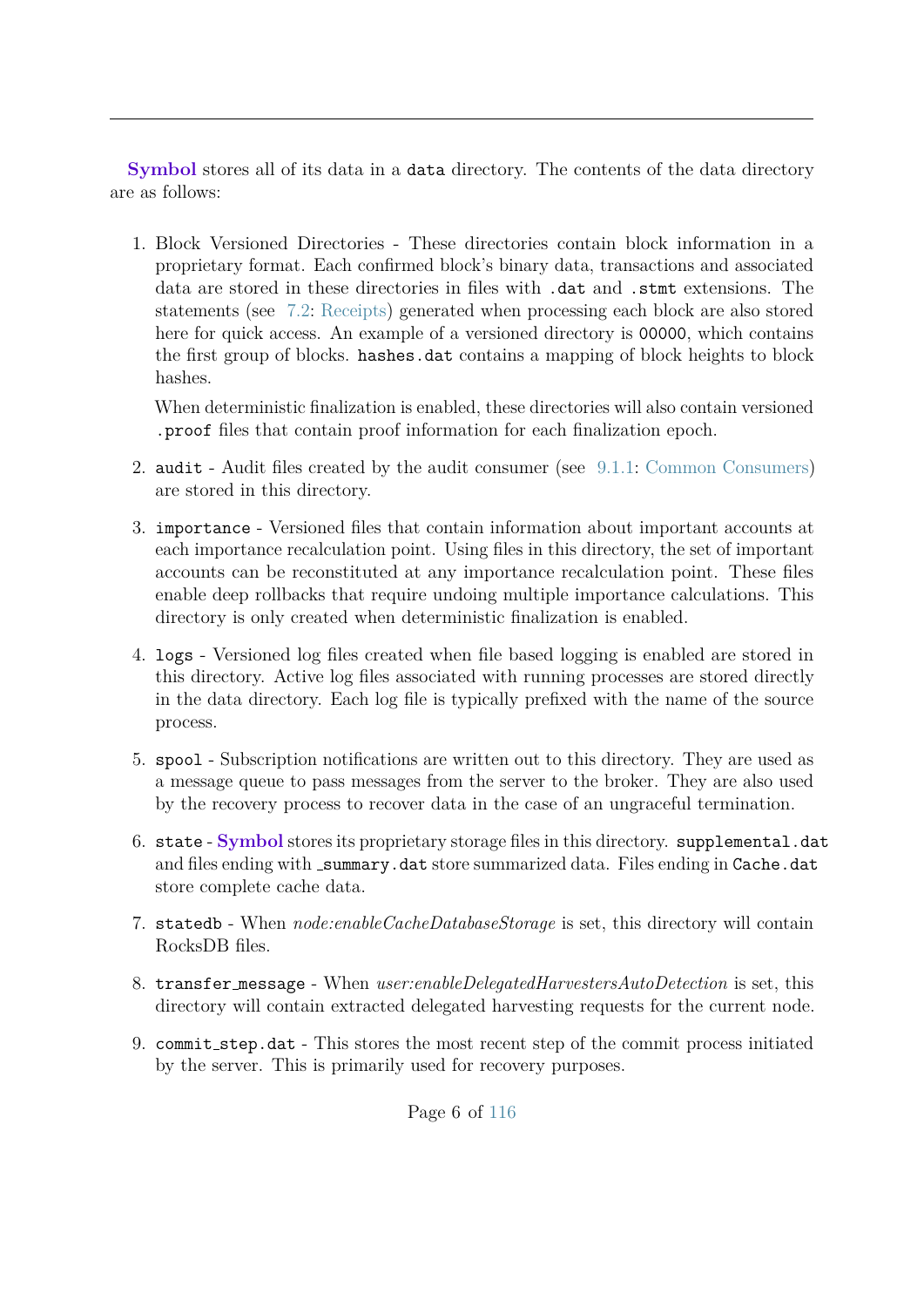- 10. index.dat This is a counter that contains the number of blocks stored on disk.
- 11. proof.index.dat This is a counter that contains the number of finalization proofs stored on disk.
- 12. voting status.dat This stores information about the last finalization message sent by a node.

#### <span id="page-13-0"></span>**2.3.1 Cache Database**

The server can run with or without a cache database. When *node:enableCacheDatabaseStorage* is set, RocksDB is used to store cache data. Verifiable state (see [7.3:](#page-46-0) [State Hash\)](#page-46-0) requires a cache database and most network configurations are expected to have it enabled.

A cache database should only be *disabled* when all of the following are true:

- 1. High rate of transactions per second is desired.
- 2. Trustless verification of cache state is not important.
- 3. Servers are configured with a large amount of RAM.

In this mode, all cache entries are always resident in memory. On shutdown, cache data is written to disk across multiple flat files. On startup, this data is read and used to populate the memory caches.

When a cache database is enabled, summarized cache data is written to disk across multiple flat files. This summarized data is derivable from data stored in caches. One example is the list all high-value accounts that have a balance of at least *network: minHarvesterBalance*. While this list can be generated by (re)inspecting all accounts stored in the account state cache, it is saved to and loaded from disk as an optimization.

#### <span id="page-13-1"></span>**2.4 Broker**

The broker process allows more complex **Symbol** behaviors to be added without sacrificing parallelization. Transaction Plugins required by the network and **Symbol** Extensions desired by the node operator are loaded and initialized by the broker. Although the broker supports all features of Transaction Plugins, it only supports a subset of **Symbol** Extensions features. For example, overriding the network time supplier in the broker is not supported. Broker extensions are primarily intended to register subscribers and react to events forwarded to those subscribers. Accordingly, it's expected that the server and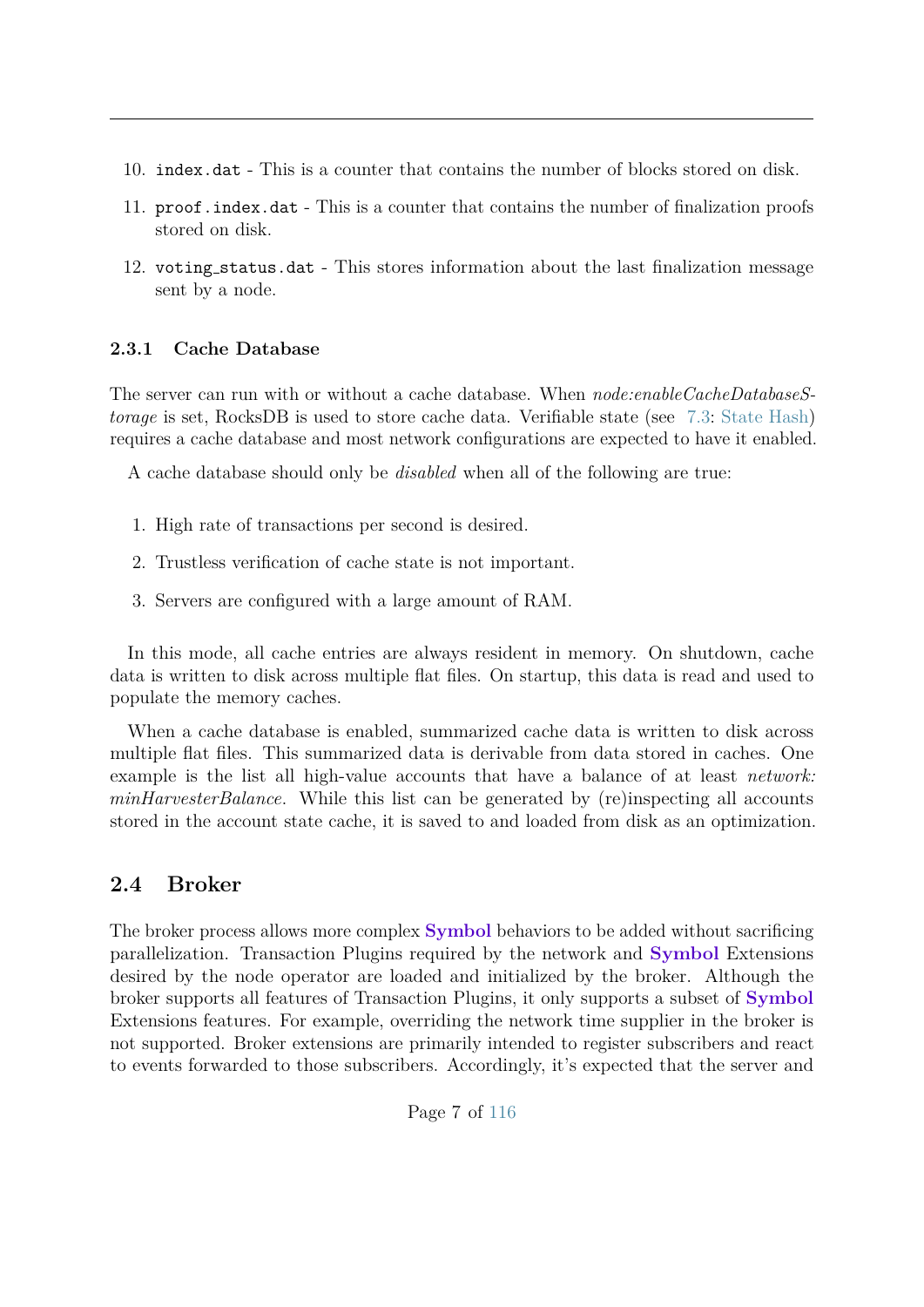broker have different extensions loaded. Please refer to the project code or developer documentation for more details.

The broker monitors the spool directories for changes and forwards any event notifications to subscribers registered by loaded extensions. Extensions register their subscribers to process these events. For example, a database extension can read these events and use them to update a database to accurately reflect the global blockchain state.

spool directories function as one way message queues. The server writes messages and the broker reads them. There is no way for the broker to send messages to the server. This decoupling is intentional and was done for performance reasons.

The server raises subscription events in the blockchain sync consumer (see [9.1.2:](#page-64-0) [Addi](#page-64-0)[tional Block Consumers\)](#page-64-0) when it holds an exclusive lock to the blockchain data. These operations are offloaded to the broker to prevent slow database operations when the server has an exclusive lock. The server overhead is minimal because most of the data used by the broker is also required to recover data after an ungraceful server termination.

### <span id="page-14-0"></span>**2.5 Recovery**

The recovery process is used to repair the global blockchain state after an ungraceful server and/or broker termination. Transaction Plugins required by the network and **Symbol** Extensions desired by the node operator are loaded and initialized by the recovery process. When a broker is used, the recovery process must load the same extensions as the broker.

The specific recovery procedure depends on the process configuration and the value of the commit step.dat file. Generally, if the server exited after state changes were flushed to disk, those changes will be reapplied. The blockchain state will be the same as if the server had applied and committed those changes. Otherwise, if the server exited before state changes were flushed to disk, pending changes will be discarded. The blockchain state will be the same as if the server had never attempted to process those changes.

<span id="page-14-1"></span>After the recovery process completes, the blockchain state should be indistinguishable from the state of a node that never terminated ungracefully. spool directories are repaired and processed. Block and cache data stored on disk are reconciled and updated. Pending state changes, if applicable, are applied. Other files indicating the presence of an ungraceful termination are updated or removed.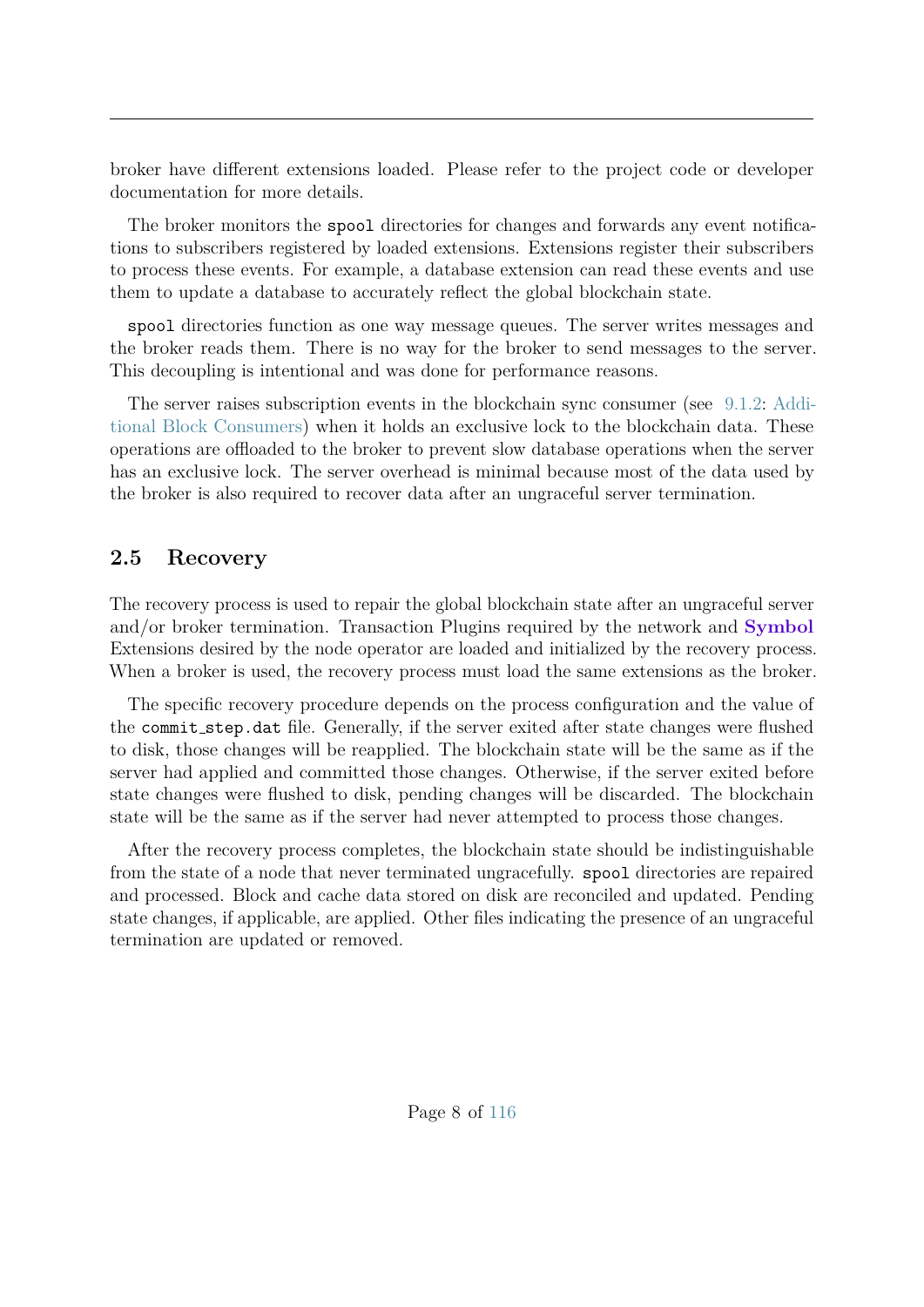# **2.6 Common Topologies**

Although a network can be composed of a large number of heterogeneous topologies, it is likely that most nodes will fall into one of three categories: Peer, API or Dual. The same server process is used across all of these topologies. The only difference is in what extensions each loads.

Peer nodes are lightweight nodes. They have enough functionality to add security to the blockchain network, but little beyond that. They can synchronize with other nodes and harvest new blocks.

API nodes are more heavyweight nodes. They can synchronize with other nodes, but cannot harvest new blocks. They support hosting bonded aggregate transactions and collecting cosignatures to complete them. They require a broker process, which is configured to write data into a MongoDB database and propagate changes over public message queues to subscribers. The REST API is dependent on both of these capabilities and is typically co-located with an API node for performance reasons in order to minimize latency.

Dual nodes are simply a superset of Peer and API nodes. They support all capabilities of both node types. Since these nodes support all API node capabilities, they also require a broker.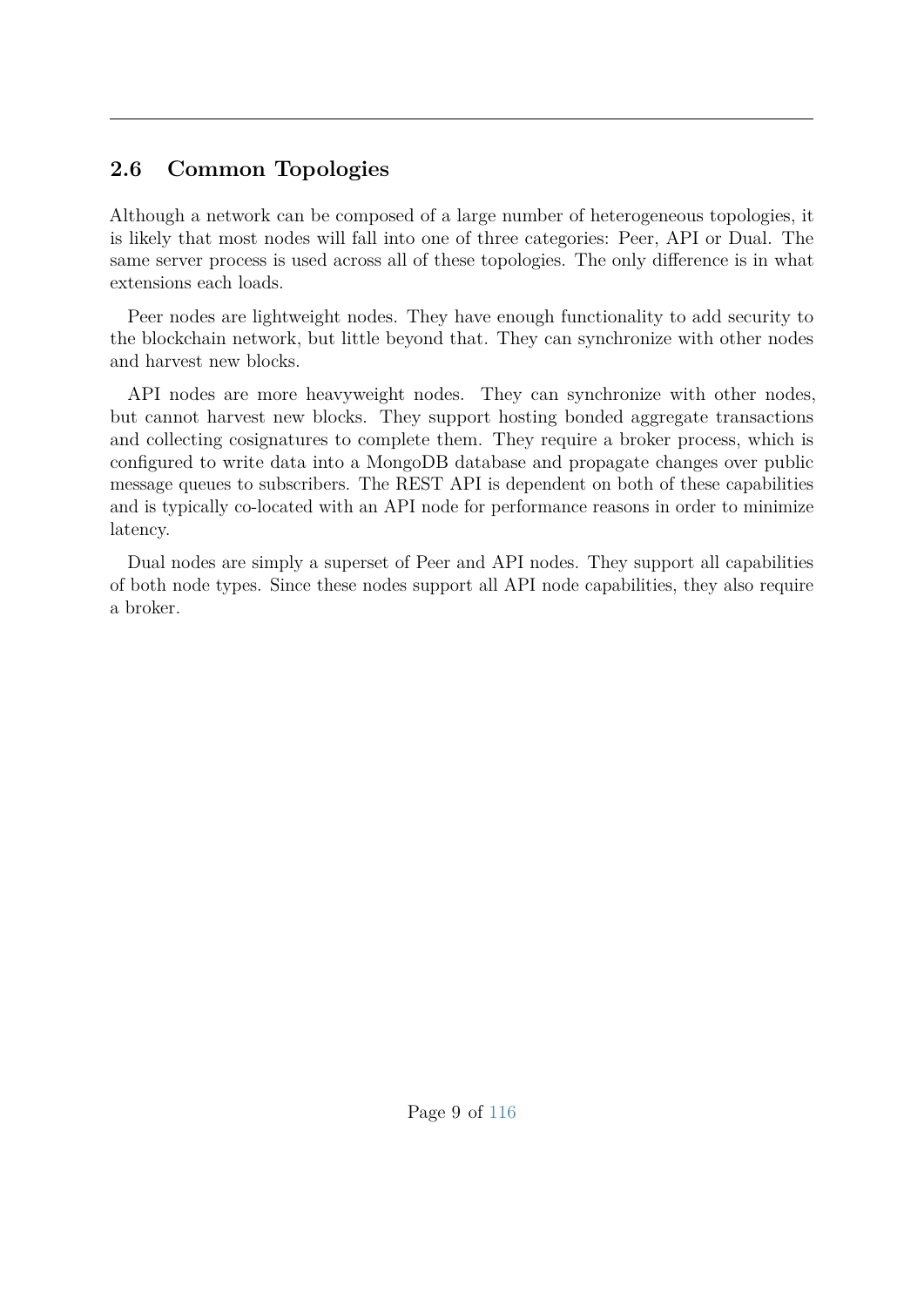# <span id="page-16-0"></span>**3 Cryptography** "

I understood the importance in principle of public key cryptography but it's all moved much faster than I expected. I did not expect it to be a mainstay of  $\bigcirc$   $\bigcirc$  advanced communications technology.<br>Figure - Whitfield Diffie advanced communications technology.

*- Whitfield Diffie*

**B** lockchain technology demands the use of some cryptographic concepts. **Symbol** uses cryptography based on Elliptic Curve Cryptography (ECC). The choice of the underlying curve is important in order to guarantee security and speed.

**Symbol** uses the Ed25519 digital signature algorithm. This algorithm uses the following *Twisted Edwards curve*:

$$
-x^2 + y^2 = 1 - \frac{121665}{121666}x^2y^2
$$

over the finite field defined by the prime number  $2^{255}-19$ . The base point for the corresponding group G is called B. The group has  $q = 2^{252} + 27742317777372353535851937790883648493$ elements. It was developed by D. J. Bernstein et al. and is one of the safest and fastest digital signature algorithms [\[Ber+11\]](#page-121-1).

Importantly for **Symbol** purposes, the algorithm produces short 64-byte signatures and supports fast signature verification. Neither key generation nor signing is used during block processing, so the speed of these operations is unimportant.

#### <span id="page-16-1"></span>**3.1 Public/Private Key Pair**

A *private key* is a random 256-bit integer *k*. To derive the public key*public key* A from it, the following steps are taken:

$$
H(k) = (h_0, h_1, \dots, h_{511})
$$
\n(1)

$$
a = 2^{254} + \sum_{3 \le i \le 253} 2^i h_i \tag{2}
$$

$$
A = aB \tag{3}
$$

<span id="page-16-2"></span>Since  $A$  is a group element, it can be encoded into a 256-bit integer  $\underline{A}$ , which serves as the public key.

#### Page 10 of [116](#page-122-1)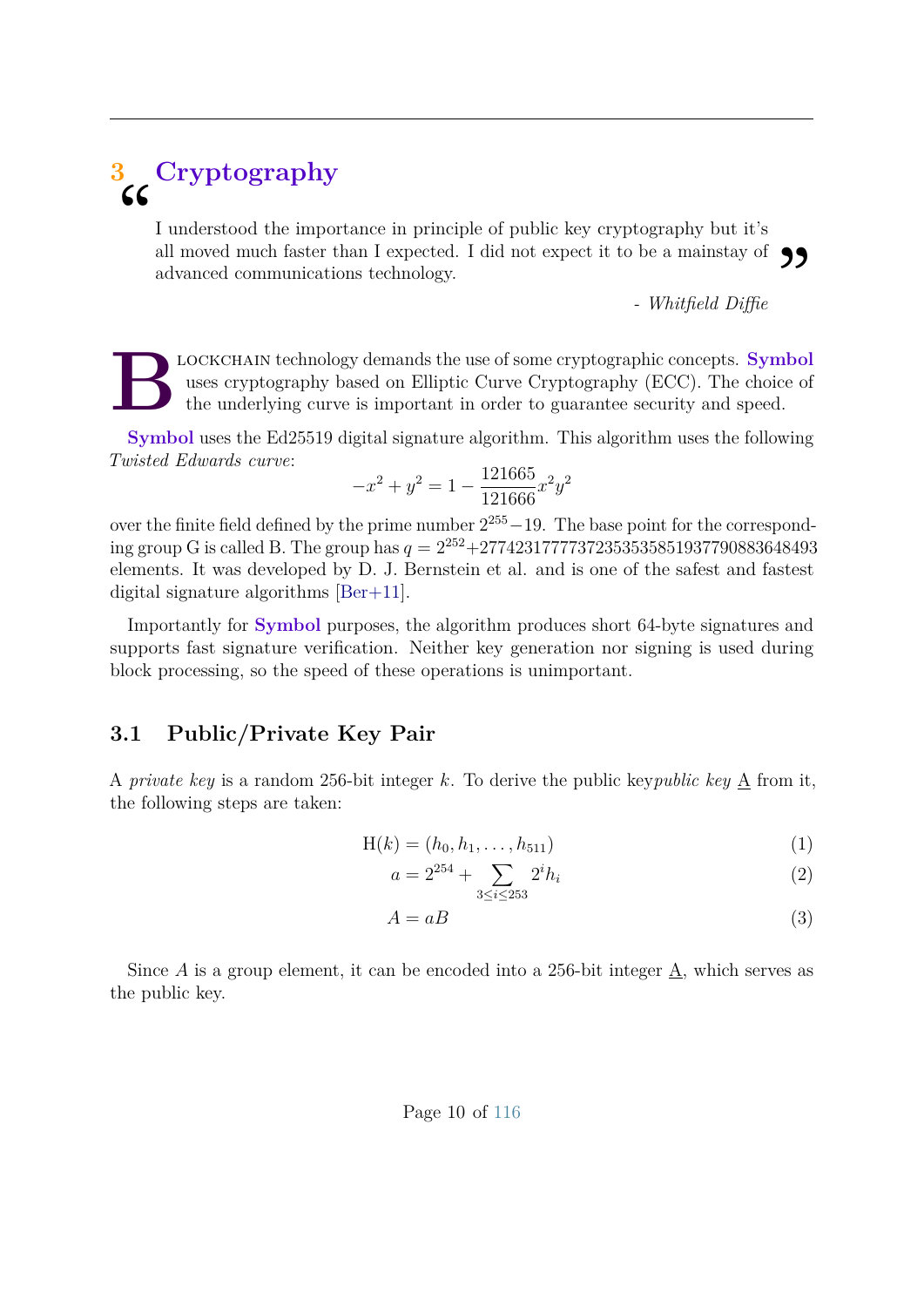#### **3.2 Signing and Verification**

Given a message M, private key k and its associated public key  $\underline{A}$ , the following steps are taken to create a signature:

$$
H(k) = (h_0, h_1, \dots, h_{511})
$$
\n(4)

$$
r = H(h_{256}, \dots, h_{511}, M)
$$
 where the comma means concatenation (5)

$$
R = rB \tag{6}
$$

$$
S = (r + H(\underline{R}, \underline{A}, M)a) \bmod q \tag{7}
$$

Then (*R, S*) is the *signature* for the message *M* under the private key *k*. Note that only signatures where  $S < q$  and  $S > 0$  are considered as valid **to prevent** the problem of *signature malleability*.

To verify the signature  $(\underline{R}, \underline{S})$  for the given message M and public key  $\underline{A}$ , the verifier checks  $S < q$  and  $S > 0$  and then calculates

$$
\tilde{R} = SB - H(\underline{R}, \underline{A}, M)A
$$

and verifies that

<span id="page-17-1"></span>
$$
\tilde{R} = R \tag{8}
$$

If *S* was computed as shown in [\(7\)](#page-17-1) then

<span id="page-17-2"></span>
$$
SB = rB + (H(\underline{R}, \underline{A}, M)a)B = R + H(\underline{R}, \underline{A}, M)A
$$

<span id="page-17-0"></span>so [\(8\)](#page-17-2) will hold.

#### **3.2.1 Batch Verification**

When lots of signatures have to be verified, a batch signature verification can speed up the process by about 80%. **Symbol** uses the algorithm outlined in [\[Ber+11\]](#page-121-1). Given a batch of  $(M_i, A_i, R_i, S_i)$  where  $(R_i, S_i)$  is the signature for the message  $M_i$  with public key  $A_i$ , let  $H_i = H(R_i, A_i, M_i)$ . Additionally, assume a corresponding number of uniform distributed 128-bit independent random integers  $z_i$  are generated. Now consider the equation:

$$
\left(-\sum_{i} z_i S_i \bmod q\right) B + \sum_{i} z_i R_i + \sum_{i} \left(z_i H_i \bmod q\right) A_i = 0\tag{9}
$$

Setting  $P_i = 8R_i + 8H_iA_i - 8S_iB$ , then if [\(9\)](#page-17-3) holds, it implies

<span id="page-17-4"></span><span id="page-17-3"></span>
$$
\sum_{i} z_i P_i = 0 \tag{10}
$$

Page 11 of [116](#page-122-1)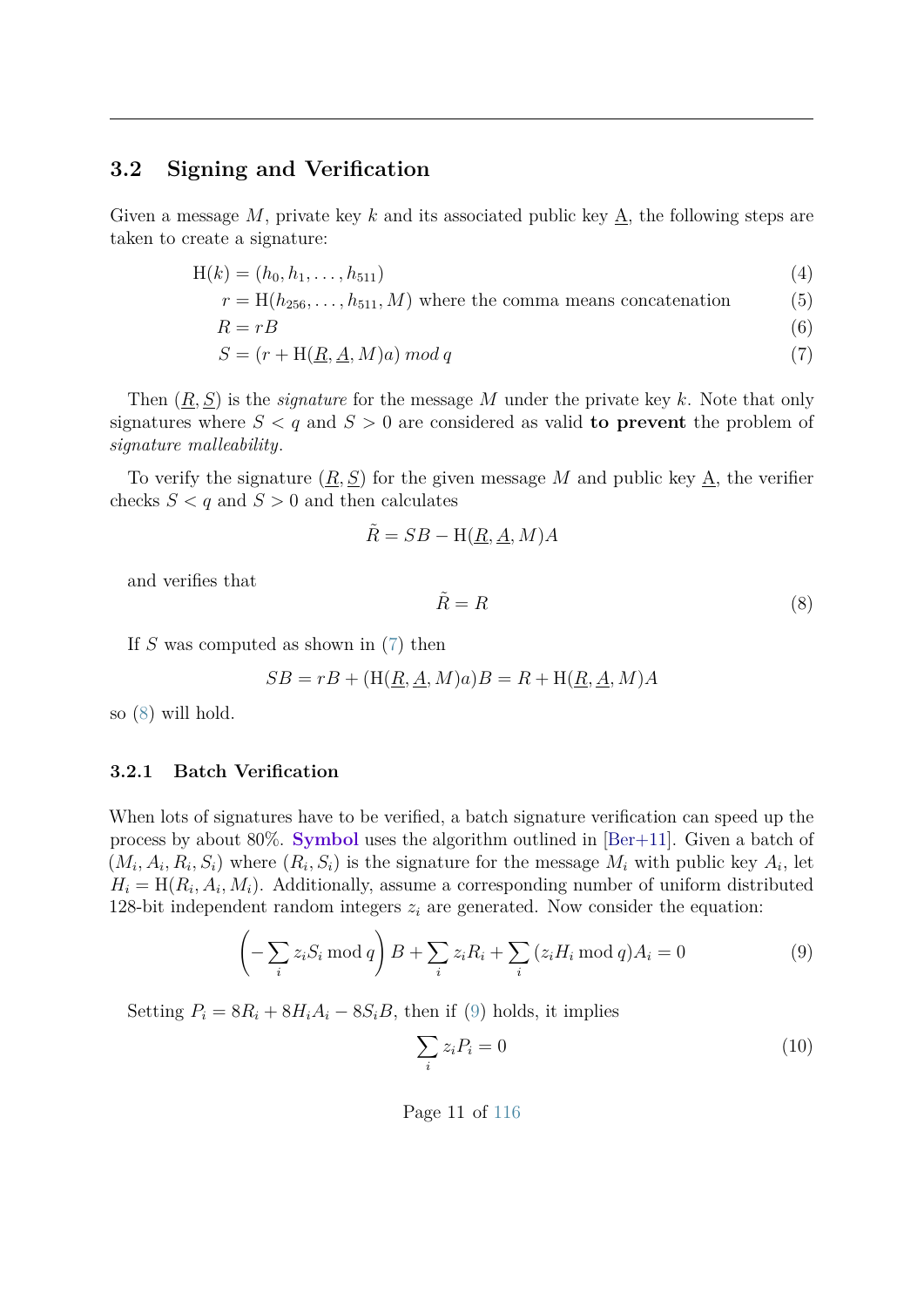All  $P_i$  are elements of a cyclic group (remember  $q$  is a prime). If some  $P_i$  is not zero, for example  $P_2$ , it means that for given integers  $z_0, z_1, z_3, z_4, \ldots$ , there is exactly one choice for  $z_2$  to satisfy [\(10\)](#page-17-4). The chance for that is  $2^{-128}$ . Therefore, if [\(9\)](#page-17-3) holds, it is a near certainty that  $P_i = 0$  for all *i*. This implies that the signatures are valid.

<span id="page-18-0"></span>If [\(9\)](#page-17-3) does not hold, it means that there is at least one invalid signature. In that case, **Symbol** falls back to single signature verification to identify the invalid signatures.

#### **3.3 Verifiable Random Function (VRF)**

A verifiable random function (*VRF*) uses a public/private key pair to generate pseudorandom values. Only the owner of the private key can generate a value such that it cannot be predetermined by an adversary. Anyone with the public key can verify whether or not the value was generated by its associated private key. **Symbol** uses the ECVRF-EDWARDS25519-SHA512-TAI defined in [\[Gol+20\]](#page-121-2).

To generate a proof<sup>[5](#page-18-1)</sup> given a public key *Y* corresponding to a private key  $SK = xB$  and an input seed *alpha*<sup>[6](#page-18-2)</sup>:

$$
H = \text{map_to-group-element}(alpha, Y)
$$
  
\n
$$
\gamma = xH
$$
  
\n
$$
k = \text{generate nonce}(H)
$$
  
\n
$$
c = \text{letfflash}(3, 2, H, \gamma, kB, kH)[0..15]
$$
  
\n
$$
s = (k + cx) \mod q
$$
  
\n
$$
proof = (\gamma, c, s)
$$

The proof produced by the function above can be verified with the following procedure:

$$
H = \text{map_to-group-element}(alpha, Y)
$$

$$
U = sB - cY
$$

$$
V = sH - c\gamma
$$

$$
verification\_hash = \text{letHash}(3, 2, H, \gamma, U, V)[0..15]
$$

When the calculated *verification hash* matches the *c* part of the proof, the verification of the random value is successful.

<span id="page-18-1"></span><sup>&</sup>lt;sup>5</sup>This is typically called proving, not to be confused with verifying, because the private key owner needs to prove that it generated the random value with its private key.

<span id="page-18-2"></span><sup>&</sup>lt;sup>6</sup>The listings provided in this section do not define auxiliary functions. Full descriptions of these functions can be found in [\[Gol+20\]](#page-121-2).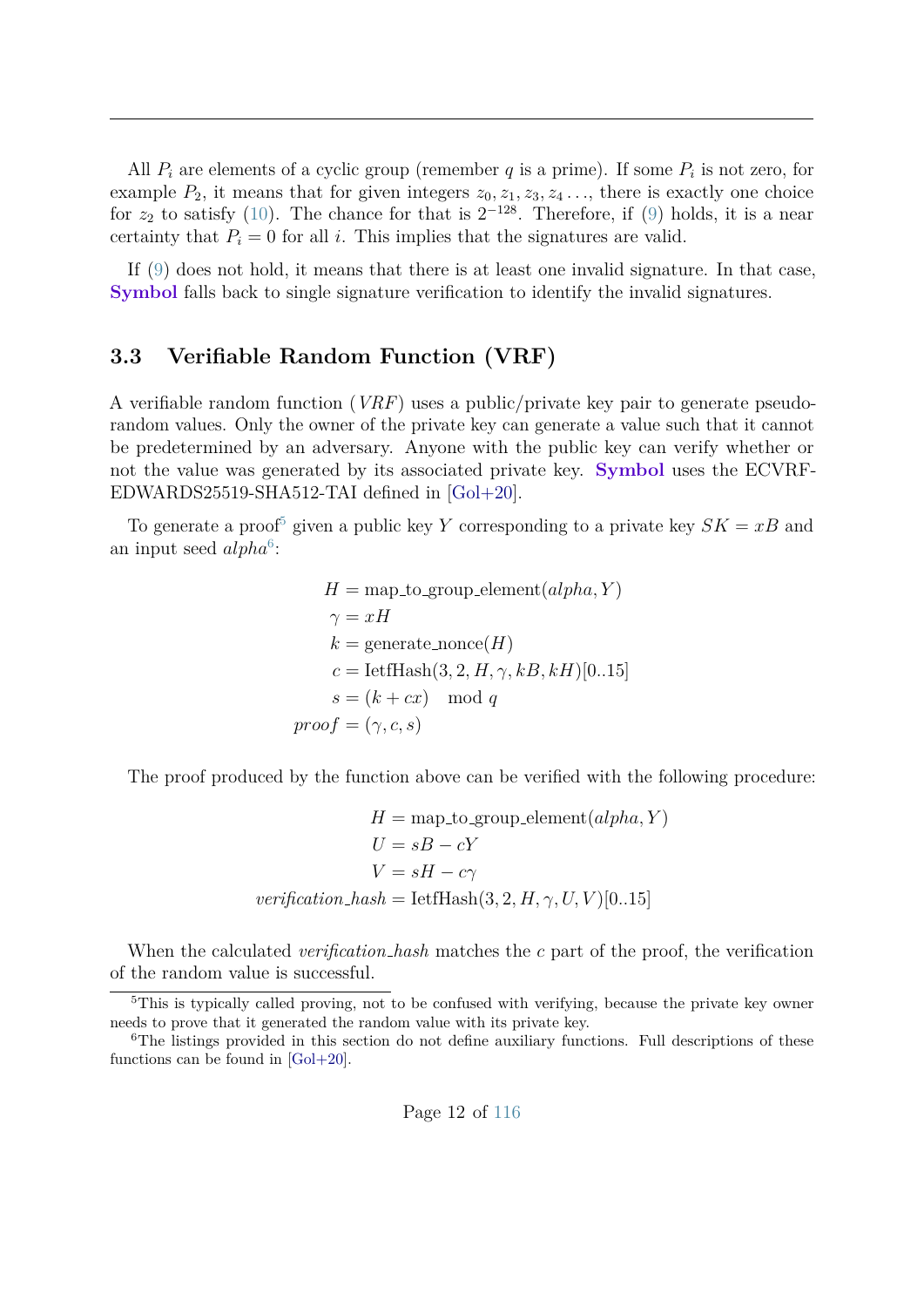A proof hash, also called a VRF hash output, can be derived from *γ* of a *validated* proof:

$$
proof\_hash = \text{letffdash}(3, 3, 8\gamma) \tag{11}
$$

#### <span id="page-19-0"></span>**3.4 Voting Key List**

Finalization voters are required to specify the range of finalization epochs in which a root voting key is eligible to vote. Prior to announcing a root voting key, voters are required to build a voting key list that contains epoch-pinned voting keys. The list construction is roughly based on a simplified Bellare-Miner [\[BM99\]](#page-121-3) construction. Each key in the list is bound to a single epoch and is wiped when the finalization process advances to a subsequent epoch. This provides some forward secrecy. Even if an attacker obtains a voting key list, completed epochs cannot be modified or repudiated.



Figure 1: Voting key list

The list is completely built before announcing a voting key link transaction. First, the *root voting key pair* is generated. The root voting public key is signed with an account's signing public key as part of the voting key link transaction.

Next, epoch-bound keys are generated. For each key pair, the root key pair signs the epoch-bound public key concatenated with its respective epoch. After all the epoch-bound keys are generated, the *root voting secret key* is discarded. In the equations, *i* refers to the respective epoch.

 $sig_{b_i} = \text{Sign}_{root~secret~key}(pk_{b_i} || \text{IntToBin}(i))$ 

<span id="page-19-1"></span>When signing a voting message for a given epoch, a message signature is created:

$$
sig_{message\text{-}i} = \text{Sign}_{sk_{b_i}}(message)
$$

Page 13 of [116](#page-122-1)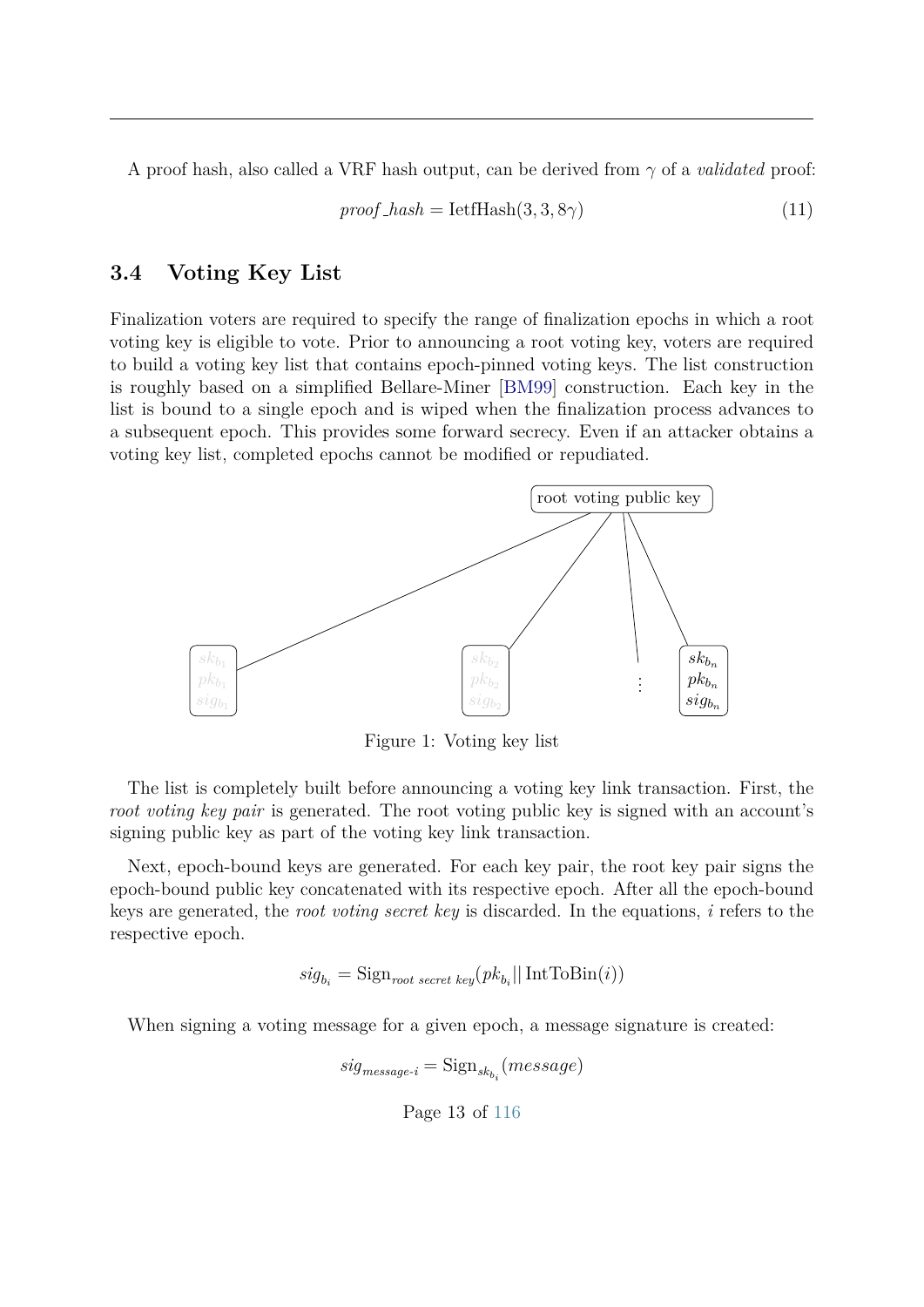#### **3.4.1 Signature**

The signature for a vote in a given epoch is composed of two pairs:

- (*root voting public key*,  $sig_{b_i}$ )
- $(pk_{b_i}, sig_{message-i})$

A *voting key list signature* is considered verified when:

- *root voting public key* is registered to participate in the given epoch.
- *message* signer key matches epoch-bound key.
- All component signatures are cryptographically verified.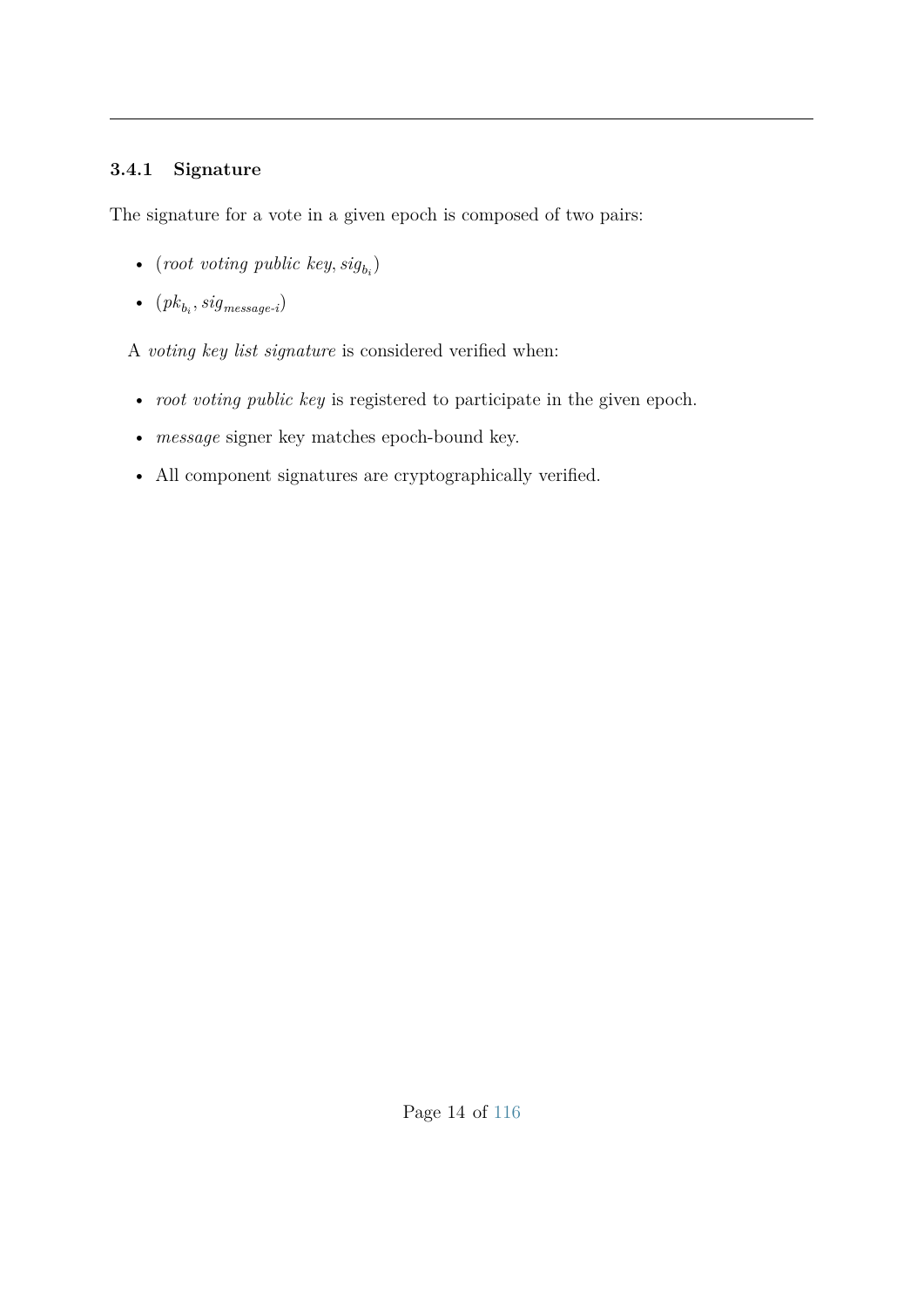# <span id="page-21-0"></span>**4 Trees** "

All our wisdom is stored in the trees.

*- Santosh Kalwar*

STAND TEST THE STANDAR STATE OF THE MEL ON A CONSTRAINING THE MOVED THE MOVED THE MOVED THE MOVED THE MOVED THE MOVED THE MOVED THE MOVED THE MOVED THE MOVED THE MOVED THE MOVED THE MOVED THE MOVED THE MOVED THE MOVED THE YMBOL uses tree structures in order to support trustless light clients. Merkle trees allow a client to cryptographically confirm the existence of data stored within them. Patricia trees allow a client to cryptographically confirm the existence or

#### <span id="page-21-1"></span>**4.1 Merkle Tree**

A Merkle tree[\[Mer88\]](#page-121-4) is a tree of hashes that allows efficient existence proofs. Within **Symbol**, all basic merkle trees are constrained to being balanced and binary. Each leaf node contains a hash of some data. Each non-leaf node is constructed by hashing the hashes stored in child nodes. In the **Symbol** implementation, when any (non-root) layer contains an odd number of hashes, the last hash is doubled when calculating the parent hash.



Figure 2: Four level Merkle tree composed of five data items

A benefit of using merkle trees is that the existence of a hash in a tree can be proven with only  $log(N)$  hashes. This allows for existence proofs with relatively low bandwidth requirements.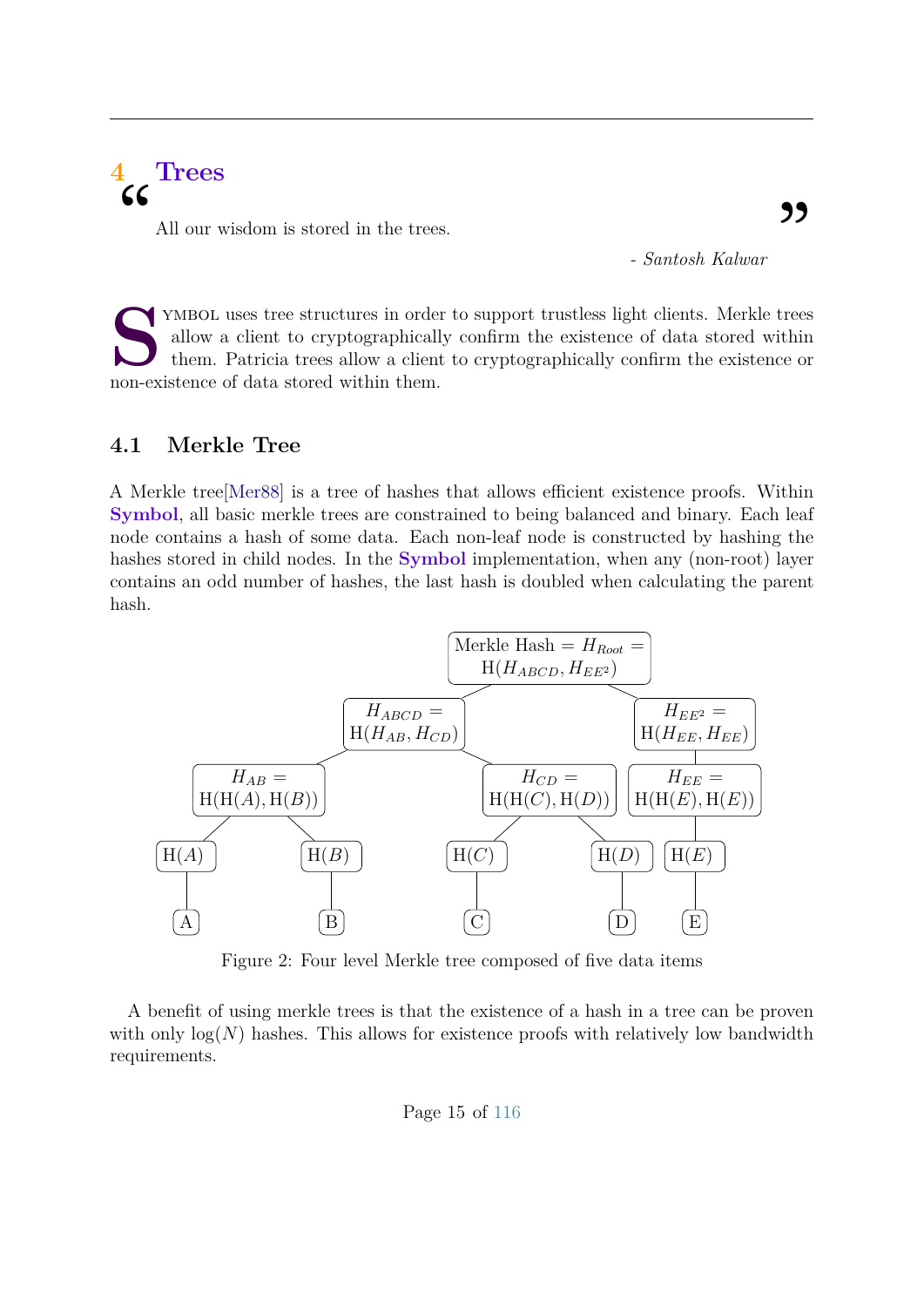

Figure 3: Merkle proof required for proving existence of B in the tree

A merkle proof for existence requires a single hash from each level of the tree. In order to prove the existence of *B*, a client must:

- 1. Calculate H(*B*).
- 2. Obtain *HRoot*; in **Symbol**, this is stored in the block header.
- 3. Request  $H(A)$ *,*  $H_{CD}$ *,*  $H_{EE^2}$ *.*
- 4. Calculate  $H_{Root'} = H(H(H(H(A), H(B)), H_{CD}), H_{EE^2})$ .
- 5. Compare  $H_{Root}$  and  $H_{Root}$ ; if they match,  $H(B)$  must be stored in the tree.

#### <span id="page-22-0"></span>**4.2 Patricia Tree**

A Patricia tree[\[Mor68\]](#page-121-5) is a deterministically ordered tree. It is constructed from key value pairs, and supports both existence and non-existence proofs requiring only  $log(N)$  hashes. Non-existence proofs are possible because this tree is deterministically sorted by keys. The application of the same data, in any order, will always result in the same tree.

When inserting a new key value pair into the tree, the key is decomposed into nibbles and each nibble is logically its own node in the tree. All keys within a single tree are required to have the same length, which allows slightly optimized algorithms.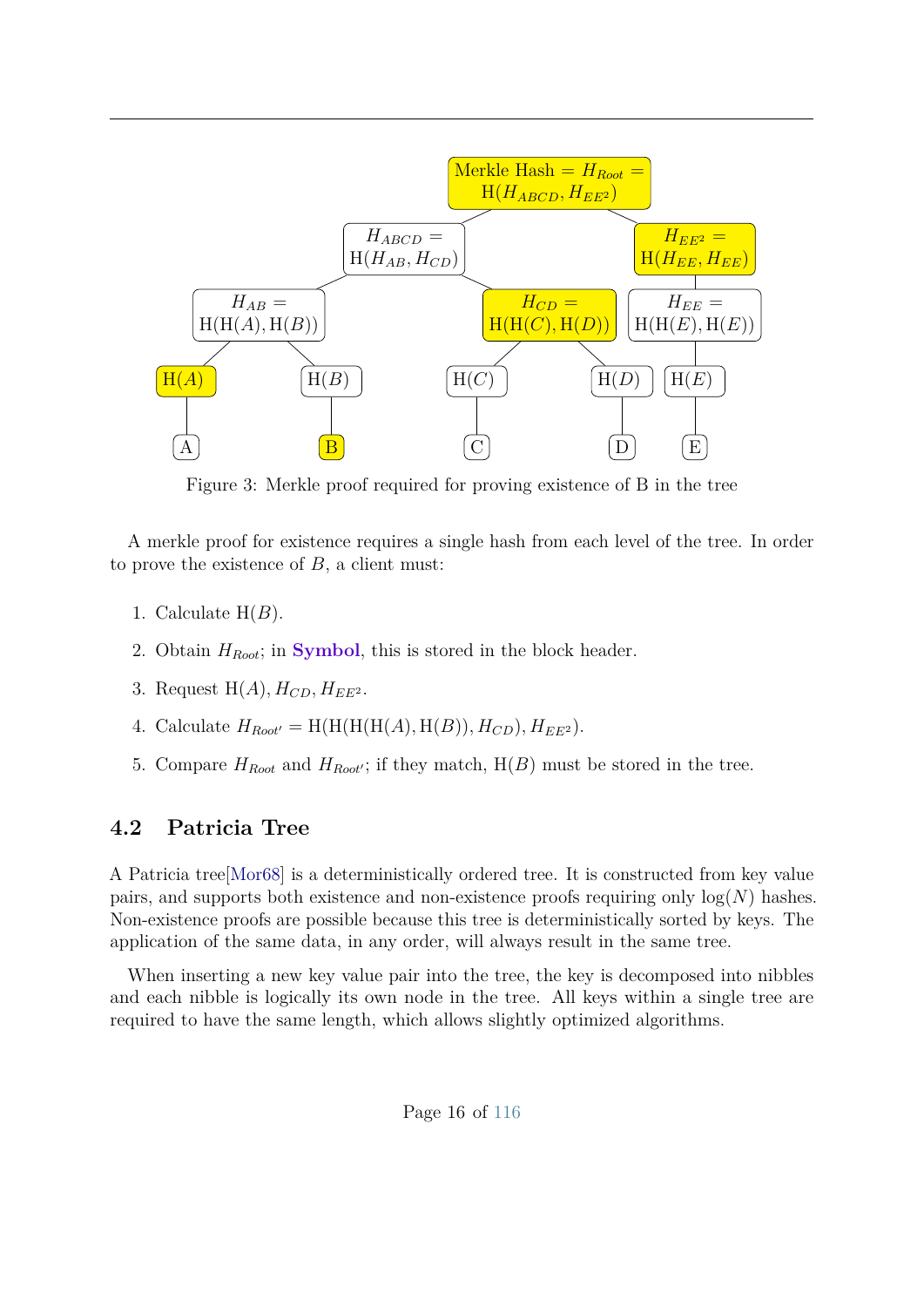For illustration, consider the following key value pairs in [Table 2.](#page-23-0) Some examples will use ASCII keys to more clearly elucidate concepts, while others will use hex keys to more accurately depict **Symbol** implementations.

<span id="page-23-0"></span>[Figure 4](#page-23-1) depicts a full Patricia tree where each letter is represented by a separate node. Although this tree is logically correct, it is quite expansive and uses a lot of memory. A typical key is a 32 byte hash value, which implies that storing a single value could require up to 64 nodes. In order to work around this limitation, successive empty branch nodes can be collapsed into either a branch node with at least two connections or a leaf node. This leads to a different but more compact tree, as depicted in [Figure 5.](#page-24-1)

| key      | hex-key  | value    |
|----------|----------|----------|
| $do**$   | 646F0000 | verb     |
| $\log^*$ | 646F6700 | puppy    |
| doge     | 646F6765 | mascot   |
| hors     | 686F7273 | stallion |

Table 2: Patricia tree example data

<span id="page-23-1"></span>

Figure 4: Conceptual (expanded) Patricia tree composed of four data items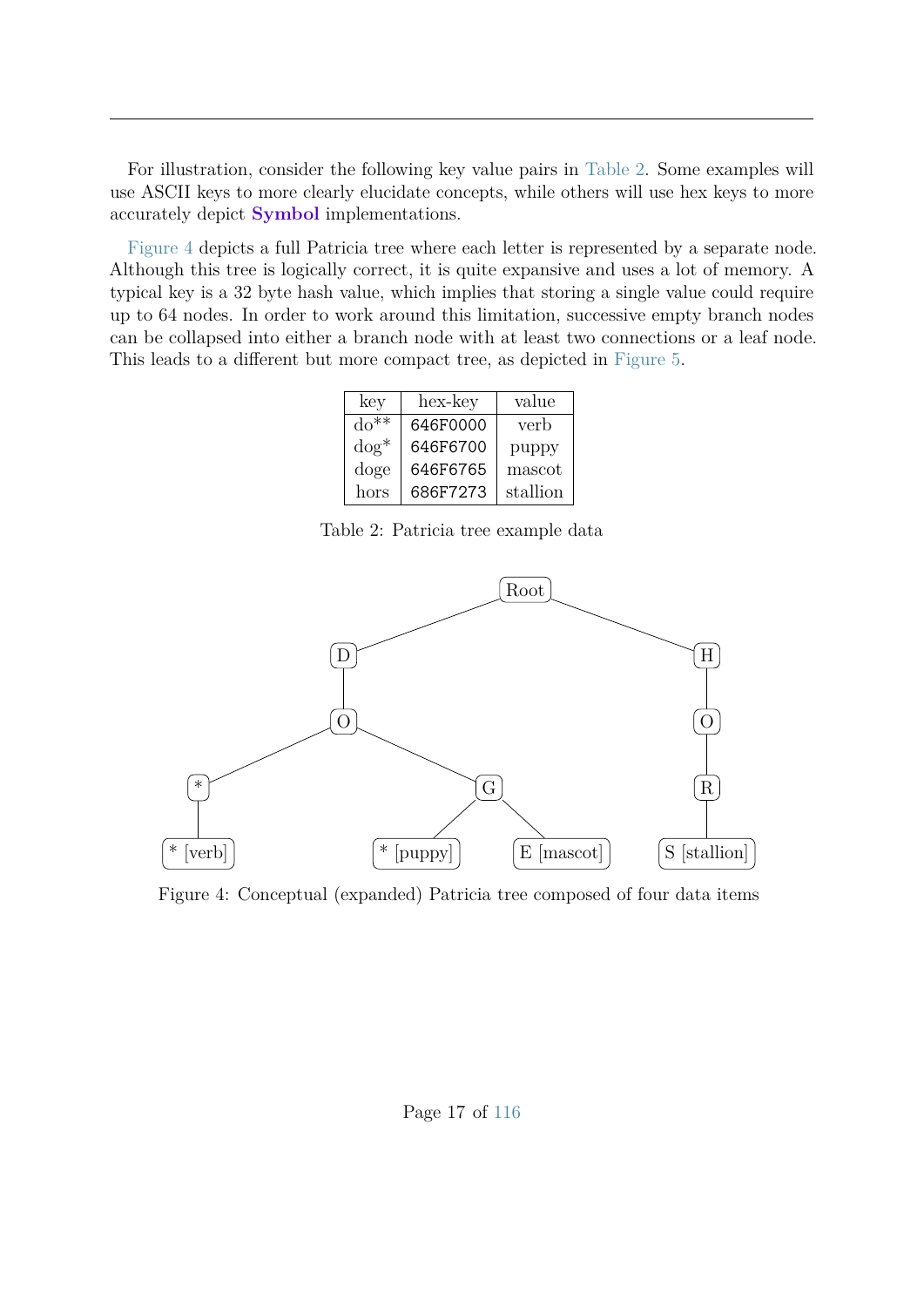<span id="page-24-1"></span>

Figure 5: Conceptual (compact) patricia tree composed of four data items

#### <span id="page-24-0"></span>**4.3 Merkle Patricia Tree**

A Merkle Patricia tree is a combination of Merkle and Patricia trees. The **Symbol** implementation centers around two types of nodes: leaf nodes and branch nodes. Each leaf node contains a hash of some data. Each branch node contains up to sixteen pointers to child nodes.

Like in a basic Merkle tree, each Merkle Patricia tree has a root hash, but the hashes stored in the Merkle Patricia tree are slightly more complex.

Every node in the tree has a tree node path. This path is composed of a sentinel nibble followed by zero or more path nibbles. If the path represents a leaf node, 0x2 will be set in the sentinel nibble. If the path is composed of an odd number of nibbles, 0x1 will be set in the sentinel nibble and the second nibble will contain the first path nibble. If the path is composed of an even number, the second nibble will be set to 0x0 and the second byte will contain the first path nibble.

A *leaf node* is composed of the following two items:

- 1. TreeNodePath: Encoded tree node path (with leaf bit set).
- 2. ValueHash: Hash of the value associated with the key ending at the leaf.

The hash of a leaf node can be calculated by hashing its component parts:

H(*Leaf*) = H(*TreeNodePath, ValueHash*)

A *branch node* is composed of the following items:

.

Page 18 of [116](#page-122-1)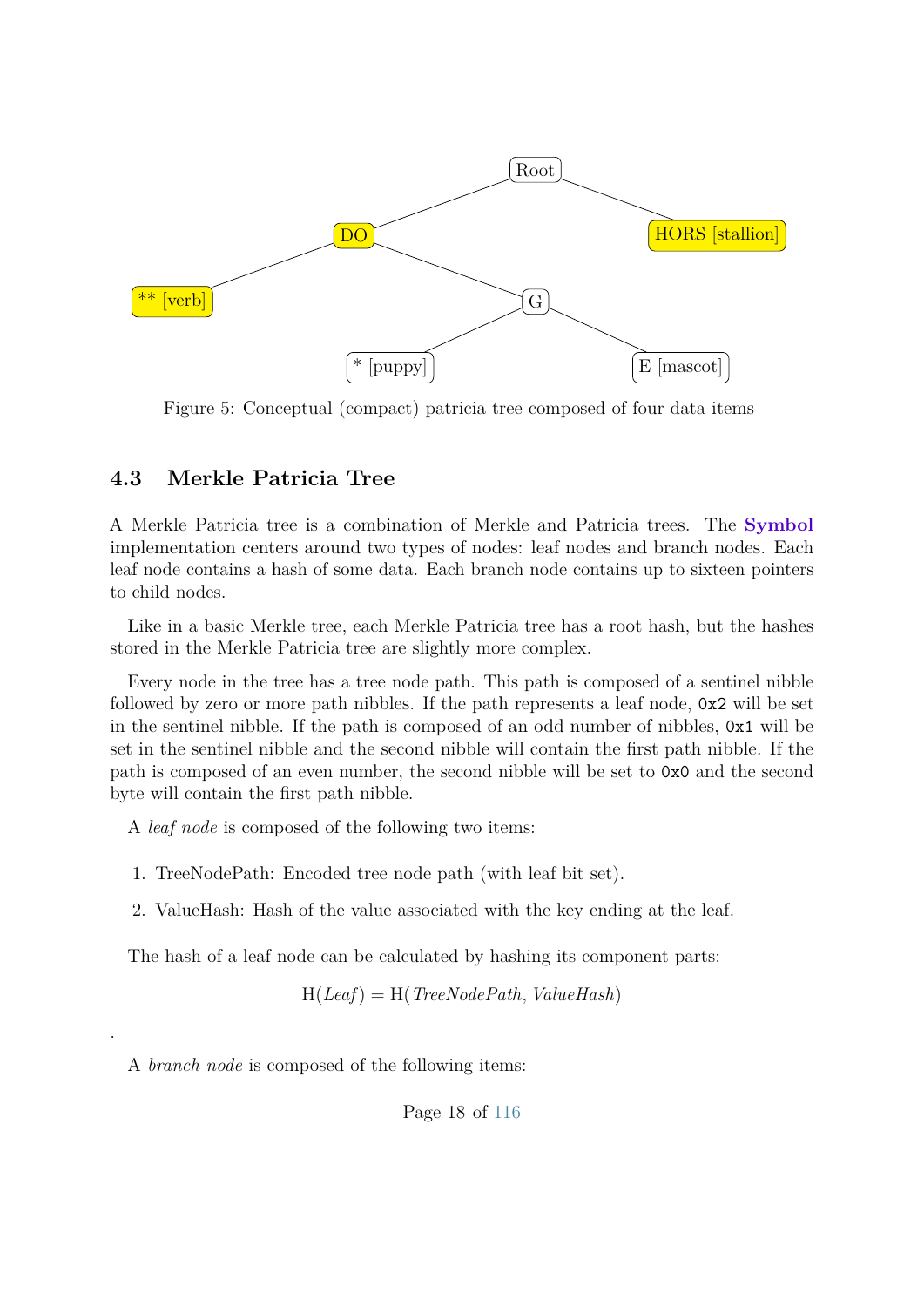

Figure 6: Tree node path encoding

- 1. TreeNodePath: Encoded tree node path (with leaf bit unset).
- 2.  $LinkHash_{0}, \ldots, LinkHash_{15}$ : Hashes of children where the index is the next nibble part of the path. When no child is present at an index, a zero hash should be used instead.

The hash of a branch node can be calculated by hashing its component parts:

 $H(Branch) = H(TreeNodePath, LinkHash_0, \ldots, LinkHash_{15})$ 

Reconstructing the earlier example with hex keys yields a tree that illustrates a more accurate view of how a **Symbol** tree is constructed. Notice that each branch node index composes a single nibble of the path. This is depicted in [Figure 7.](#page-26-0)

#### <span id="page-25-0"></span>**4.4 Merkle Patricia Tree Proofs**

.

A Merkle proof for existence requires a single node from each level of the tree. In order to prove the existence of  $\{key = 646F6765, value = H(maxcot)\},\$ a client must:

- 1. Calculate H(*mascot*) (remember, all leaf values are hashes).
- 2. Request all nodes on the path 646F6765:  $Node_6$ ,  $Node_{646F}$ ,  $Node_{646F67}$ .
- 3. Verify that *Node*646*F*<sup>67</sup> :: *Link*[6] is equal to H(Leaf(*mascot*)).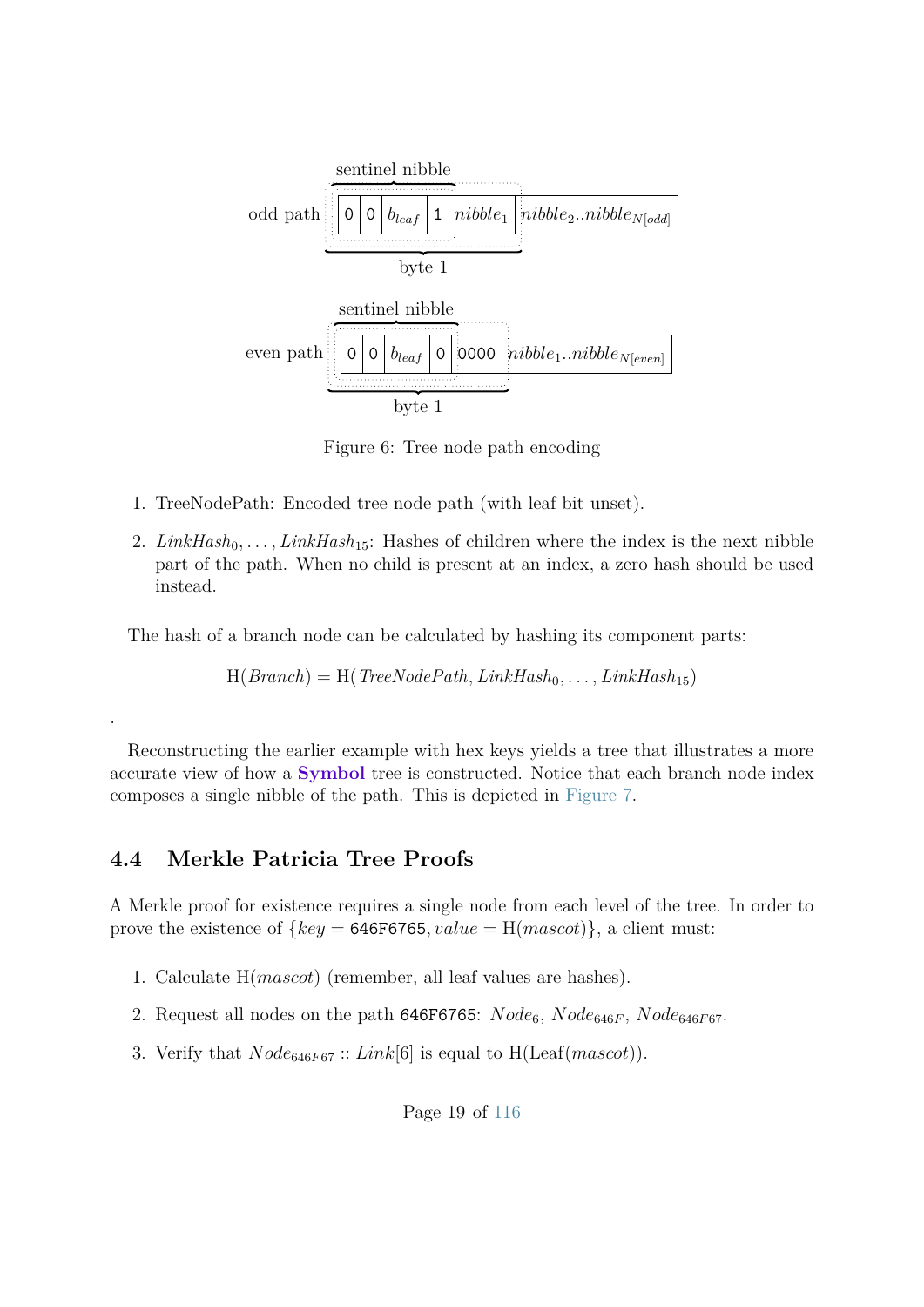<span id="page-26-0"></span>

Figure 7: Realistic Patricia tree with branch and leaf nodes and all optimizations. Path to *mascot* [646F6765] is highlighted.

- 4. Calculate  $H(Node_{646F67})$  and verify that  $Node_{6467} :: Link[6]$  is equal to  $H(Node_{646F67})$ .
- 5. Calculate  $H(Node_{6467})$  and verify that  $Node_6::Link[4]$  is equal to  $H(Node_{6467})$ .
- 6. Existence is proven if all calculated and actual hashes match.

A Merkle proof for non-existence requires a single node from each level of the tree. In order to prove the non-existence of  $\{key = 646F6764, value = H(mascot)\}\$ , a client must:

- 1. Calculate H(*mascot*) (remember, all leaf values are hashes).
- 2. Request all nodes on the path 646F6764:  $Node_6$ ,  $Node_{646F}$ ,  $Node_{646F67}$ .
- 3. Verify that *Node*646*F*<sup>67</sup> :: *Link*[5] is equal to H(Leaf(*mascot*)). Since *Link*[5] is unset, this check will fail. If the value being searched for was in the tree, it must be linked to this node because of the determinism of the tree.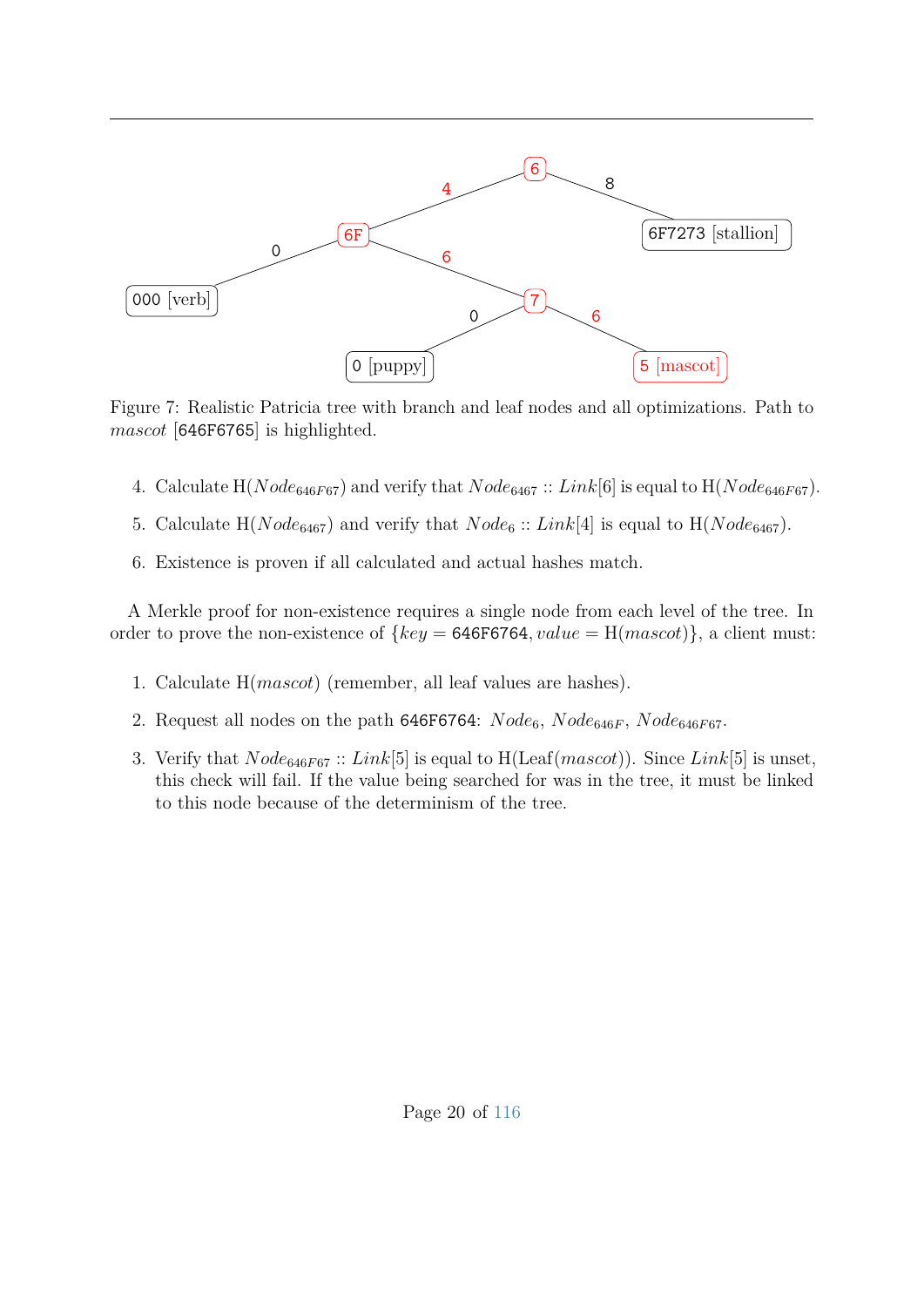# <span id="page-27-0"></span>**5 Accounts and Addresses** "

A beginning is the time for taking the most delicate care that the balances are correct. **99** 

*- Frank Herbert*

STAND TEST TERRY ISSUE IS THE MULTIMETER ALL THE MULTIMETER COUNTROL USE OF THE MULTIMETER AND address, which is partially derived from a one way mutation of its signing public key. Each account is linked to mutable state YMBOL uses elliptic curve cryptography to ensure confidentiality, authenticity and non-repudiability of all transactions. An account is uniquely identified by an address, which is partially derived from a one way mutation of its signing public accepted by the network. This state is globally consistent and may contain zero or more public keys.

## <span id="page-27-1"></span>**5.1 Addresses**

A *decoded address* is a 24 byte value composed of the following three parts:

- network byte
- 160-bit hash of an account's signing public key
- 3 byte checksum

The checksum allows for quick recognition of mistyped addresses. It is possible to send mosaics<sup>[7](#page-27-3)</sup> to any valid address even if the address has not previously participated in any transaction. If nobody owns the private key of the account to which the mosaics are sent, the mosaics are most likely lost forever.

An *encoded address* is a Base32<sup>[8](#page-27-4)</sup> encoding of a decoded address. It is human readable and used in clients.

Notice that the Base32 encoding of binary data has an expansion factor of  $\frac{8}{5}$ , and a decoded address's size is not evenly divisible by five. Accordingly, any Base32 representation of a decoded address will contain some extra information. While this is not inherently problematic, when encoding a decoded address, the extra input byte is set to zero by convention for consistency across clients. Additionally, the last byte of the resulting 40 character string is dropped.

<span id="page-27-4"></span><span id="page-27-3"></span><span id="page-27-2"></span><sup>7</sup>A mosaic is a digital asset defined on **Symbol**. Other technologies refer to mosaics as tokens. <sup>8</sup><http://en.wikipedia.org/wiki/Base32>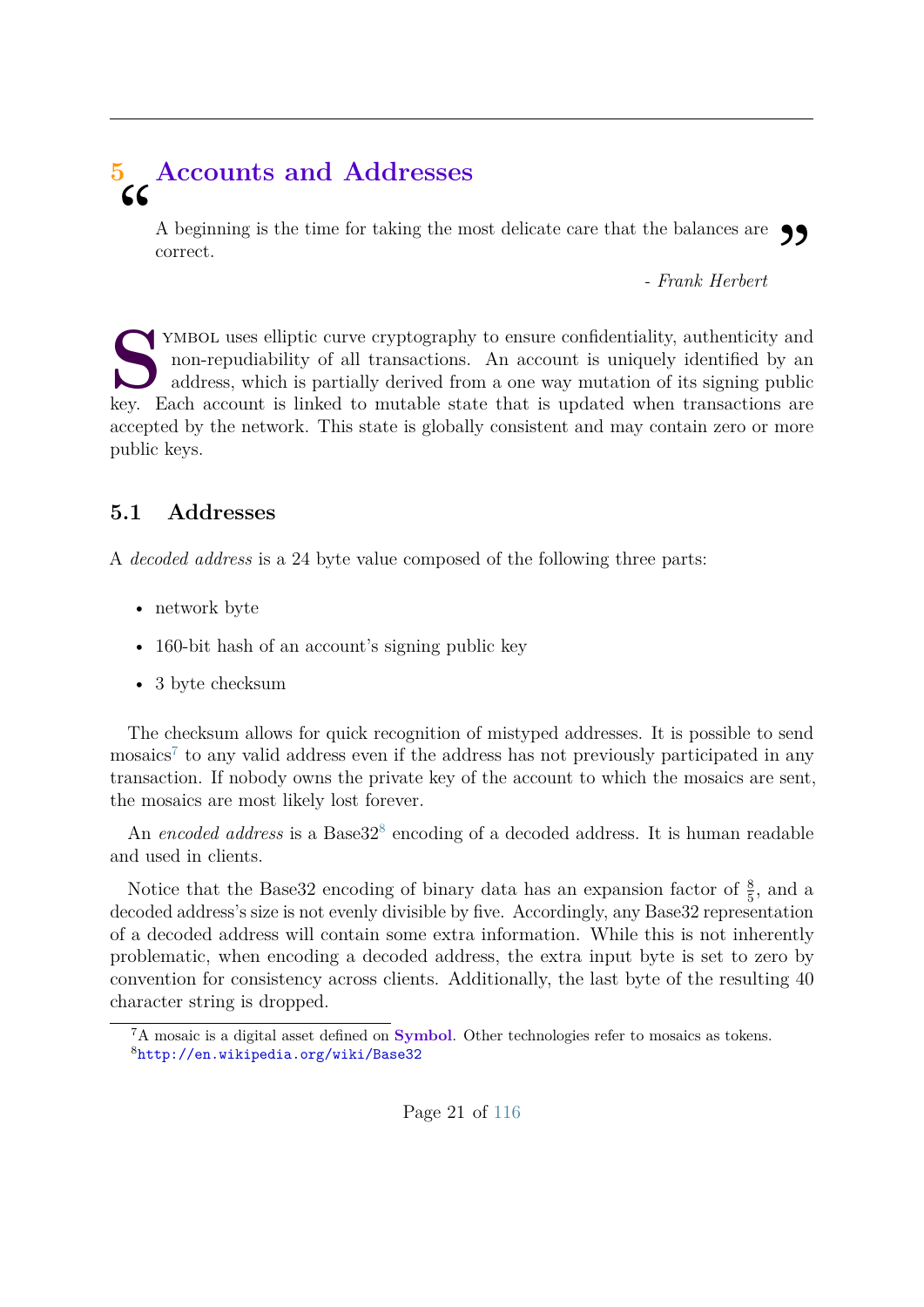#### **5.1.1 Address Derivation**

In order to convert a public key to an address, the following steps are performed:

- 1. Perform 256-bit SHA3 on the public key.
- 2. Perform 160-bit RIPEMD 160 of hash resulting from step 1.
- 3. Prepend network version byte to RIPEMD 160 hash.
- 4. Perform 256-bit SHA3 on the result, take the first three bytes as a checksum.
- 5. Concatenate output of step 3 and the checksum from step 4.
- 6. Encode result using Base32.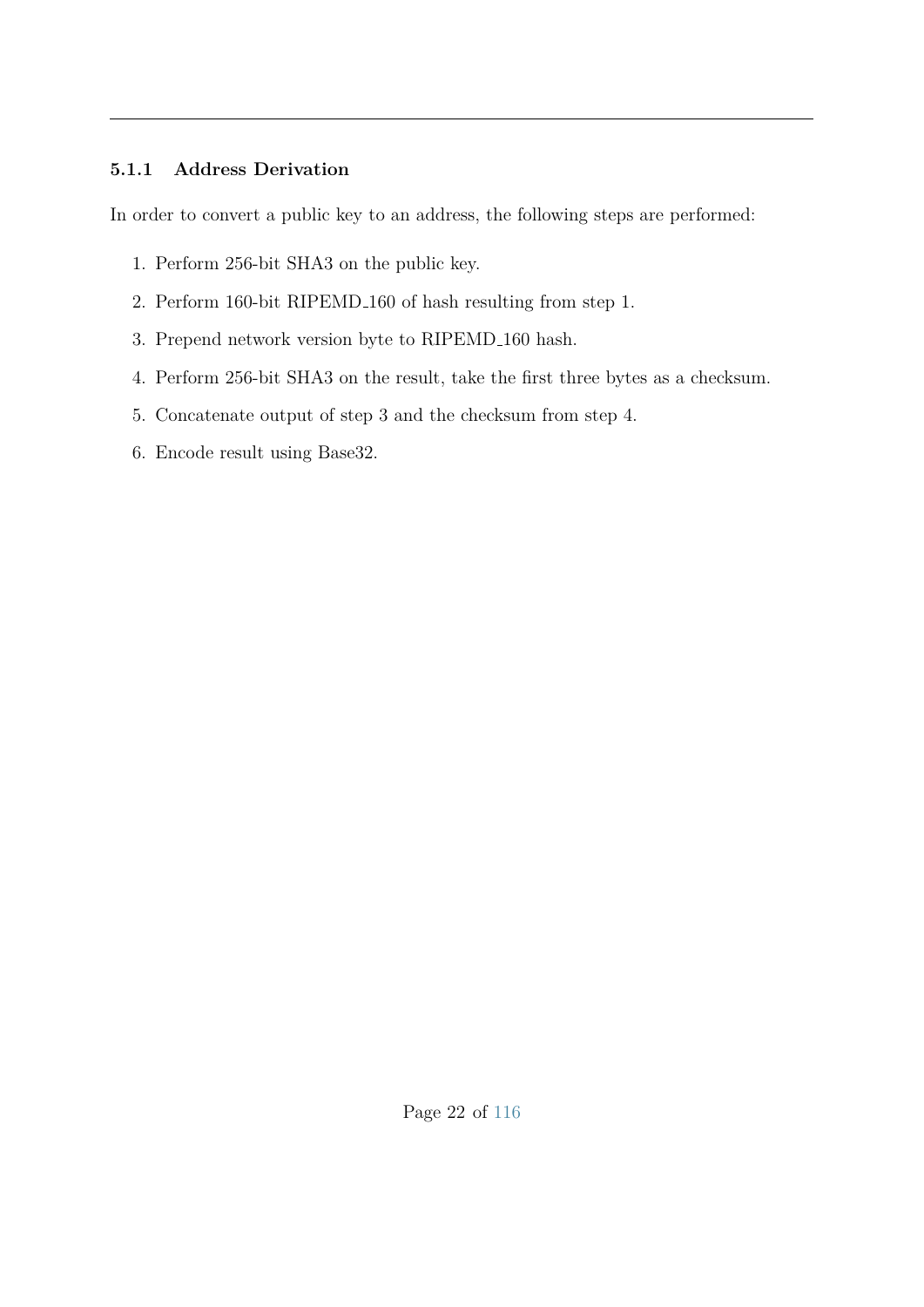

Figure 8: Address generation

Page 23 of [116](#page-122-1)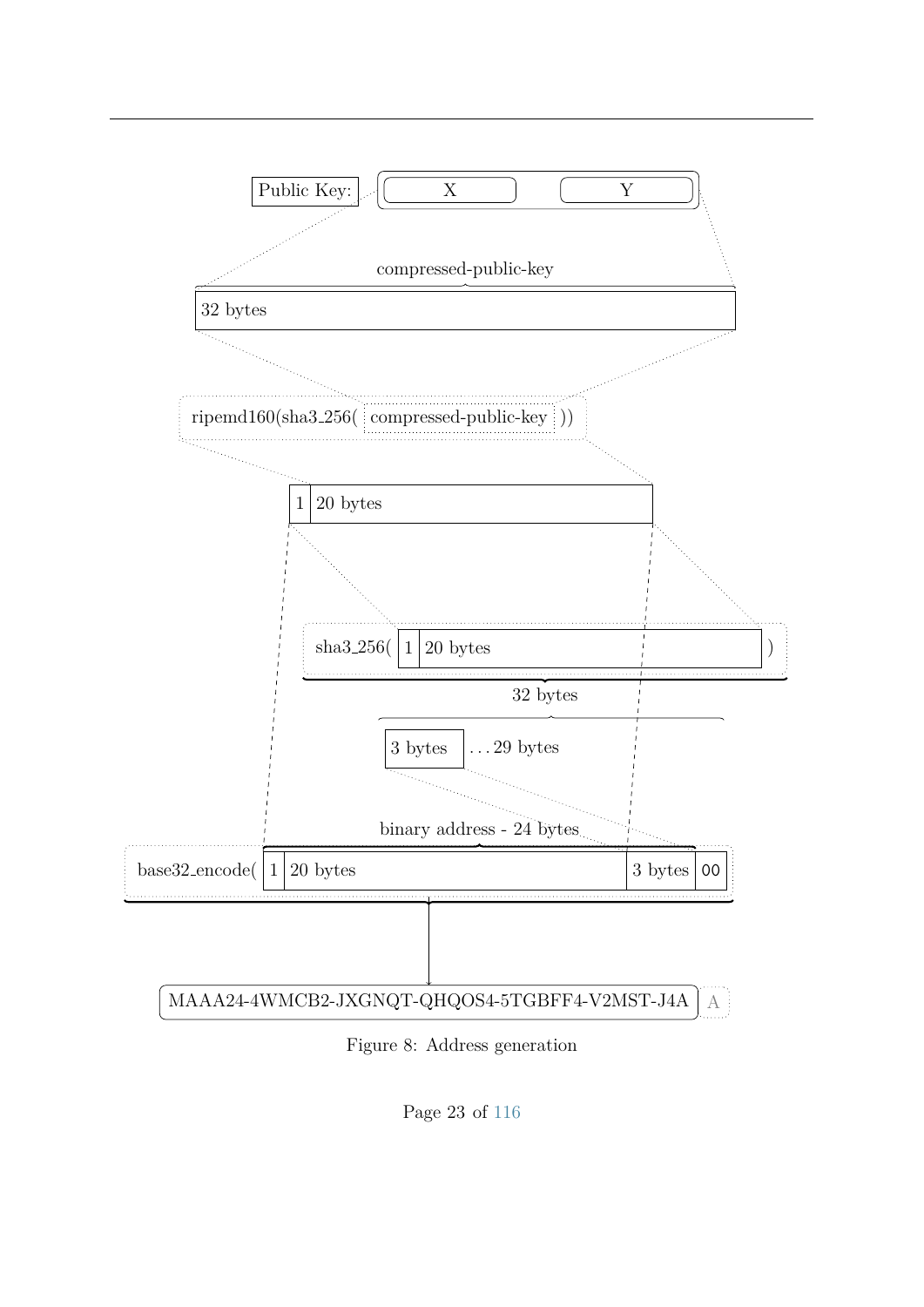#### <span id="page-30-0"></span>**5.1.2 Address Aliases**

An address can have one or more aliases assigned using an address alias transaction<sup>[9](#page-30-3)</sup>. All transactions accepting addresses support using either a public key derived address or an address alias. In case of such transactions, the format of the address alias field is:

- network byte ORed with value 1
- 8 byte namespace id that is an alias
- 15 zero bytes

#### <span id="page-30-1"></span>**5.1.3 Intentional Address Collision**

It is possible that two different public signing keys will yield the same address. If such an address contains any valuable assets **AND** has not been associated with a public key earlier (for example, by sending a transaction from the account), it would be possible for an attacker to withdraw funds from such an account.

In order for the attack to succeed, the attacker would need to find a private+public keypair such that the SHA3 256 of the public key would **at the same time** be equal to the RIPEMD 160 preimage of the 160-bit hash mentioned above. Since SHA3 256 offers 128 bits of security, it is mathematically improbable for a single SHA3 256 collision to be found. Due to similarities between **Symbol** addresses and Bitcoin addresses, the probability of causing a **Symbol** address collision is roughly the same as that of causing a Bitcoin address collision.

## <span id="page-30-2"></span>**5.2 Public Keys**

An account is associated with zero or more public keys. The supported types of keys are:

1. signing:

ED25519 public key that is used for signing and verifying data. Any account can receive data, but only accounts with this public key can send data. This public key is the only one used as input into an account's address calculation.

2. linked:

This public key links a main account with a remote harvester. For a Main account,

<span id="page-30-3"></span><sup>9</sup>See <https://nemtech.github.io/concepts/namespace.html#addressaliastransaction> for details.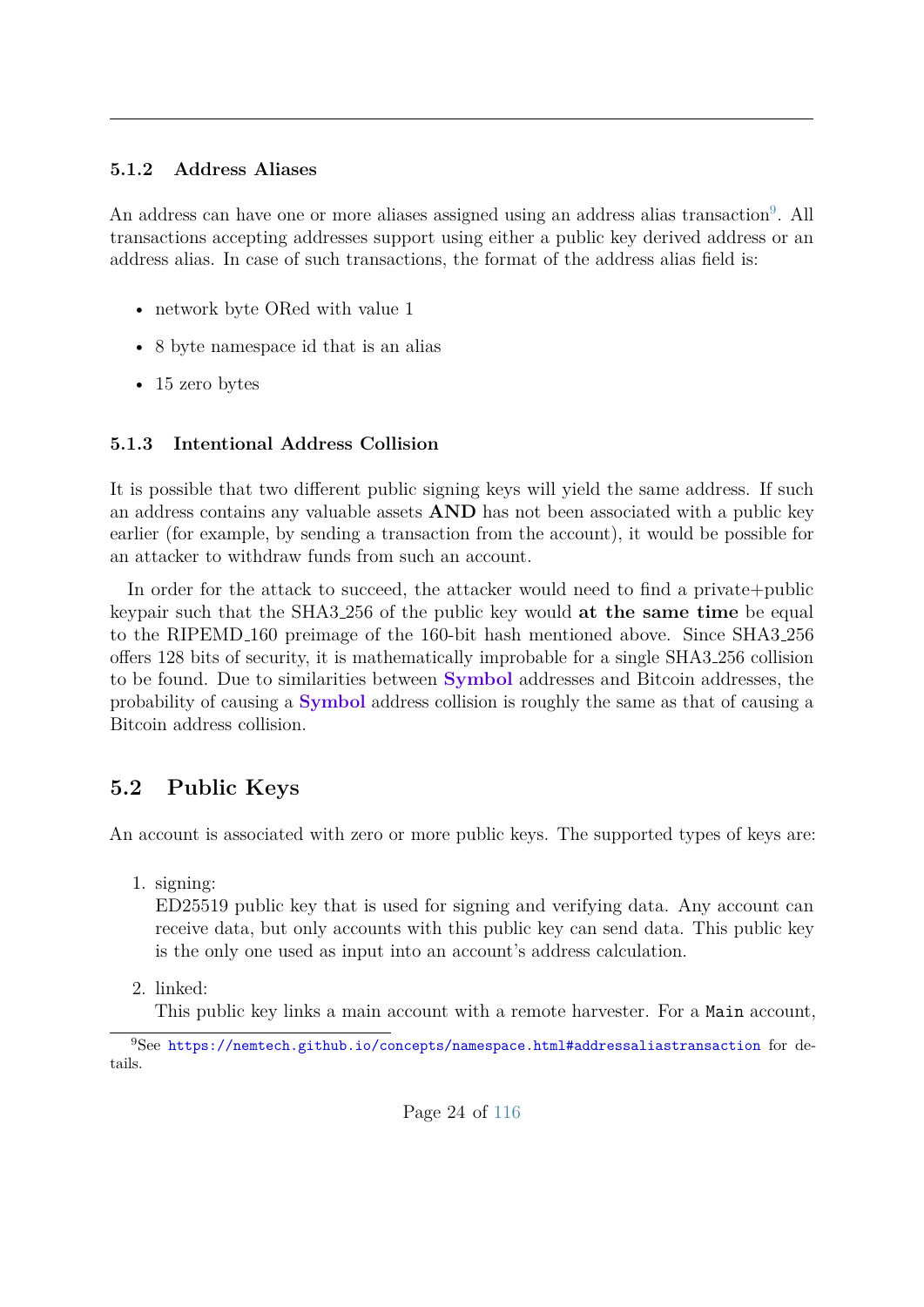this public key specifies the remote harvester account that can sign blocks on its behalf. For a Remote account, this public key specifies the main account for which it can sign blocks. These links are bidirectional and always set in pairs.

#### 3. node:

This public key is set on a Main account. It specifies the public key of the node that it can delegate harvest on. Importantly, this does not indicate that the remote is actively harvesting on the node, but only that it has the permission to do so. As long as either the harvesting account or the node owner is honest, the account will be restricted to delegate harvesting on a single node at a time.

An honest harvester should only send its remote harvester private key to a single node at a time. Changing its remote will invalidate all previous remote harvesting permissions granted to all other nodes (and implies forward security of delegated keys). Any older remote harvester private keys will no longer be valid and unable to be used for harvesting blocks. An honest node owner should only ever remote harvest with a remote harvester private key that is *currently* linked to its node public key

#### 4. VRF:

ED25519 public key that is used for generating and verifying random values. This public key must be set on a Main account in order for the account to be eligible to harvest.

#### 5. voting:

BLS public key that is used for signing and verifying finalization messages. All voting keys are temporary and must be registered with both a start and end epoch. This public key must be set on a Main account in order for the account to be eligible to vote. It is only valid when the current epoch is within its registered range. In order to allow a seamless switchover of keys, an account can have at most *network: maxVotingKeysPerAccount* voting keys registered at once.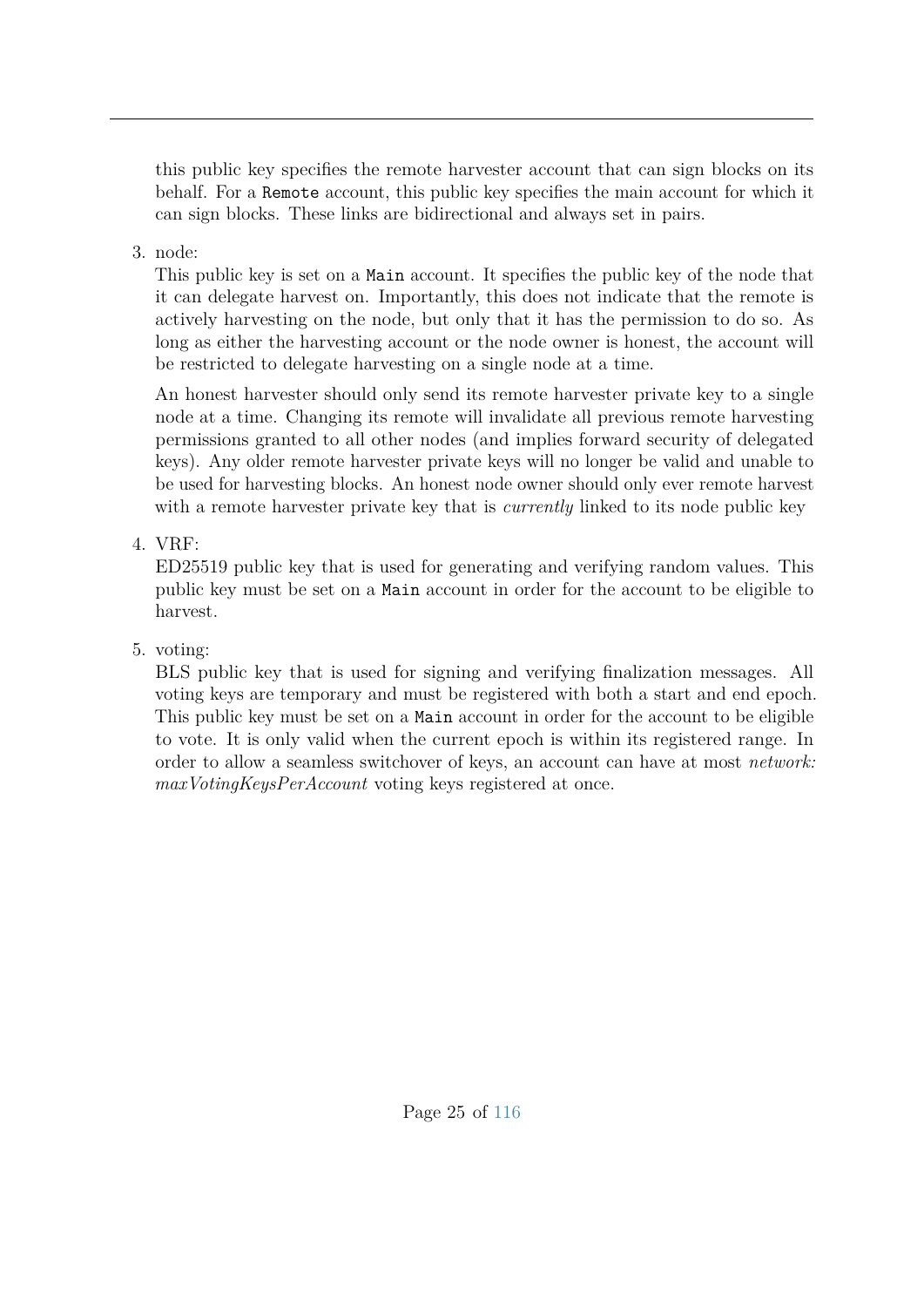# <span id="page-32-0"></span>**6 Transactions**  $\mathsf{C}\mathsf{C}$

In fact, a large part of what we think of as economic activity is designed to accomplish what high transaction costs would otherwise prevent or to reduce transaction costs so that individuals can negotiate freely and we can take advantage of that diffused knowledge of which Friedrich Hayek has told us. 99

*- Ronald Coase*

**TEANSACTION**<br>
processing,<br>
application attempt. **RANSACTIONS** are instructions that modify the global chain state. They are processed atomically and grouped into blocks. If any part of a transaction fails processing, the global chain state is reset to the state prior to the transaction

There are two fundamental types of transactions: basic transactions and aggregate transactions. Basic transactions represent a single operation and require a single signature. Aggregate transactions are containers of one or more transactions that may require multiple signatures.

Aggregate transactions allow basic transactions to be combined into potentially complex operations and executed atomically. This increases developer flexibility relative to a system that only guarantees atomicity for individual operations while still constraining the global set of operations allowed to a finite set. It does not require the introduction of a Turing-complete language and all of its inherent disadvantages. Developers do not need to learn any new languages nor develop bespoke contract implementations from scratch. The composition of transactions should be less error-prone and lead to fewer bugs than implementing computationally complete programs.

## <span id="page-32-1"></span>**6.1 Basic Transaction**

A basic transaction is composed of both cryptographically verifiable and unverifiable data. All verifiable data is contiguous and is signed by the transaction signer. All unverifiable data is either ignored (e.g. padding bytes) or deterministically computable from verifiable data. Each basic transaction requires verification of exactly one signature.

None of the unverifiable header fields need to be verified. Size is the serialized size of the transaction and can always be derived from verifiable transaction data. Signature is an output from signing and an input to verification. SignerPublicKey is an input to both signing and verification. In order for a transaction *T* to pass signature verification, both Signature and SignerPublicKey must be matched with the verifiable data, which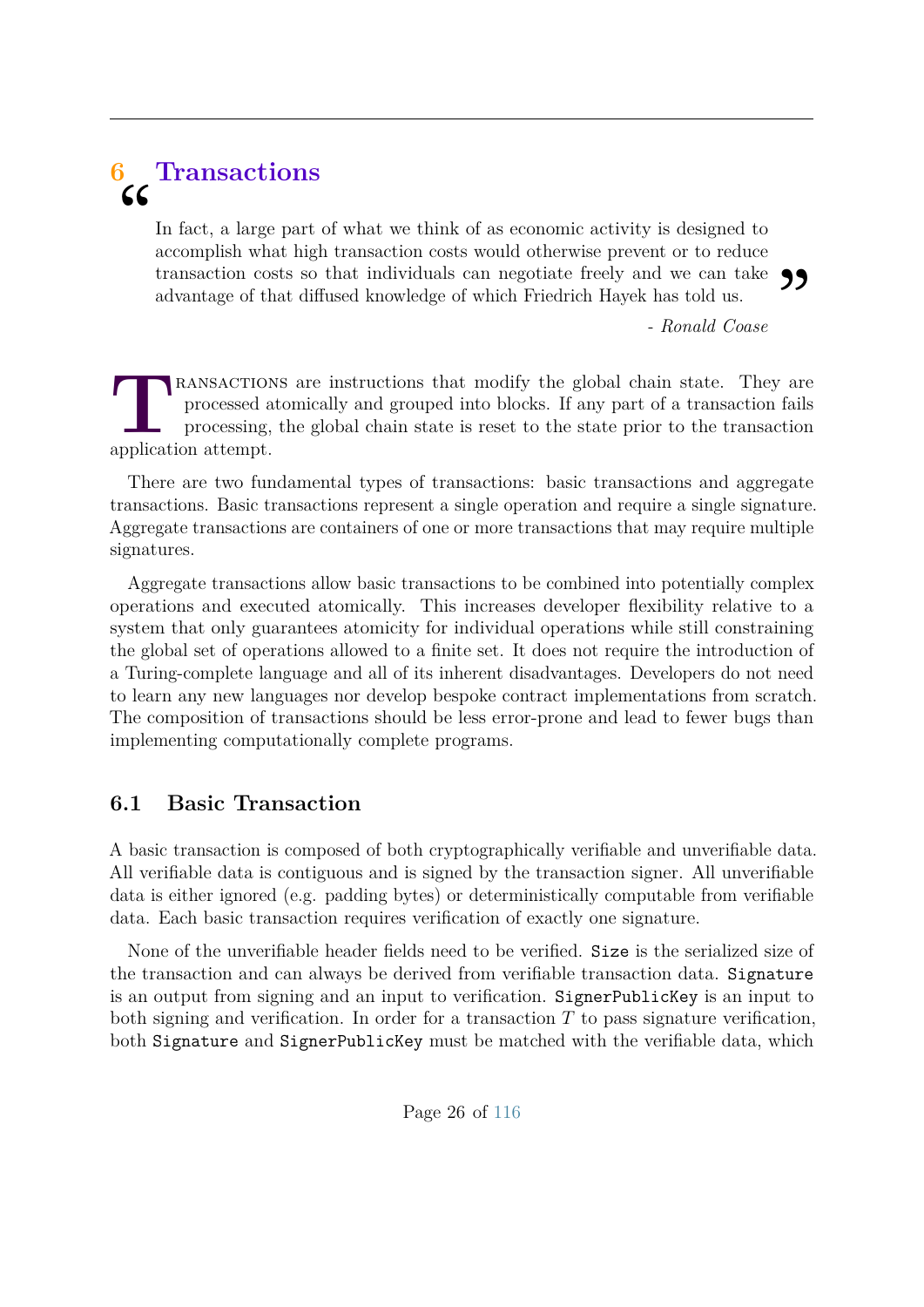has a length relative to Size.

verify(*T*::Signature*, T*::SignerPublicKey*,* VerifiableDataBuffer(*T*))

Reserved bytes are used for padding transactions so that all integral fields and cryptographic primitives have natural alignment. Since these bytes are meaningless, they can be stripped without invalidating any cryptographic guarantees.

Binary layouts for all transaction types are specified in **Symbol**'s open source schema language <sup>[10](#page-33-1)</sup>. Please refer to the published schemas for the most up to date specifications.



Figure 9: Basic transaction binary layout

In figures, (V)ersion, (N)etwork and (T)ype are abbreviated due to space concerns.

<span id="page-33-1"></span><span id="page-33-0"></span><sup>&</sup>lt;sup>10</sup>Schemas can be found at https://github.com/nemtech/catbuffer.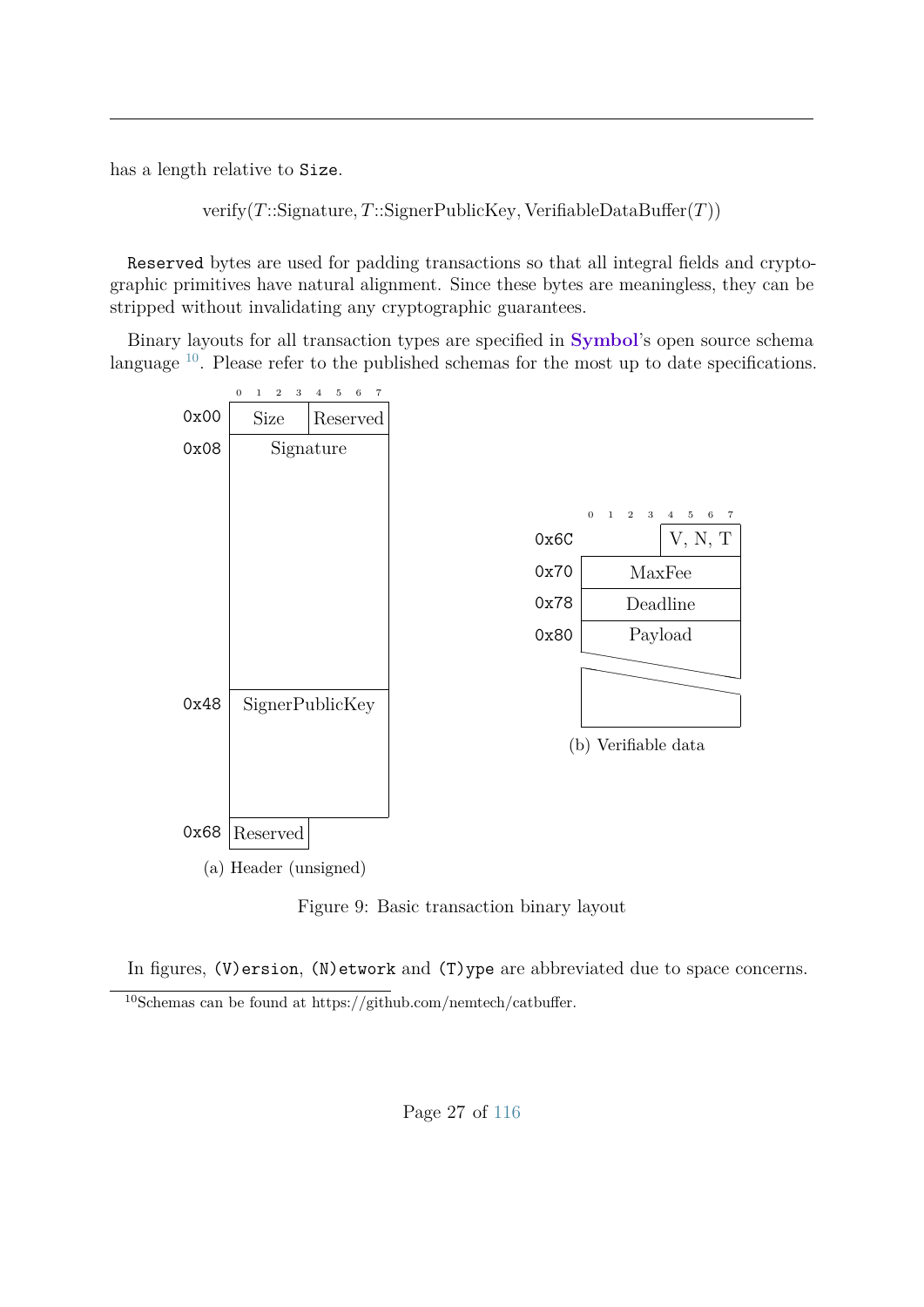## **6.2 Aggregate Transaction**

The layout of an aggregate transaction is more complex than that of a basic transaction, but there are some similarities. An aggregate transaction shares the same unverifiable header as a basic transaction, and this data is processed in the same way. Additionally, an aggregate transaction has a footer of unverifiable data followed by embedded transactions and cosignatures.

An aggregate transaction can always be submitted to the network with all requisite cosignatures. In this case, it is said to be *complete* and it is treated like any other transaction without any special processing.

API nodes can also accept *bonded* aggregate transactions that have incomplete cosignatures. The submitter must pay a bond that is returned if and only if all requisite cosignatures are collected before the transaction times out. Assuming this bond is paid upfront, an API node will collect cosignatures associated with this transaction until it either has sufficient signatures or times out.

TransactionsHash is the most important field in an aggregate transaction. It is the Merkle root hash of the hashes of the embedded transactions stored within the aggregate. In order to compute this field, a Merkle tree is constructed by adding each embedded transaction hash in natural order. The resulting root hash is assigned to this field.

None of the unverifiable footer fields need to be verified. PayloadSize is a computed size field that must be correct in order to extract the exact same embedded transactions that were used to calculate TransactionsHash. Reserved bytes, again, are used for padding and have no intrinsic meaning.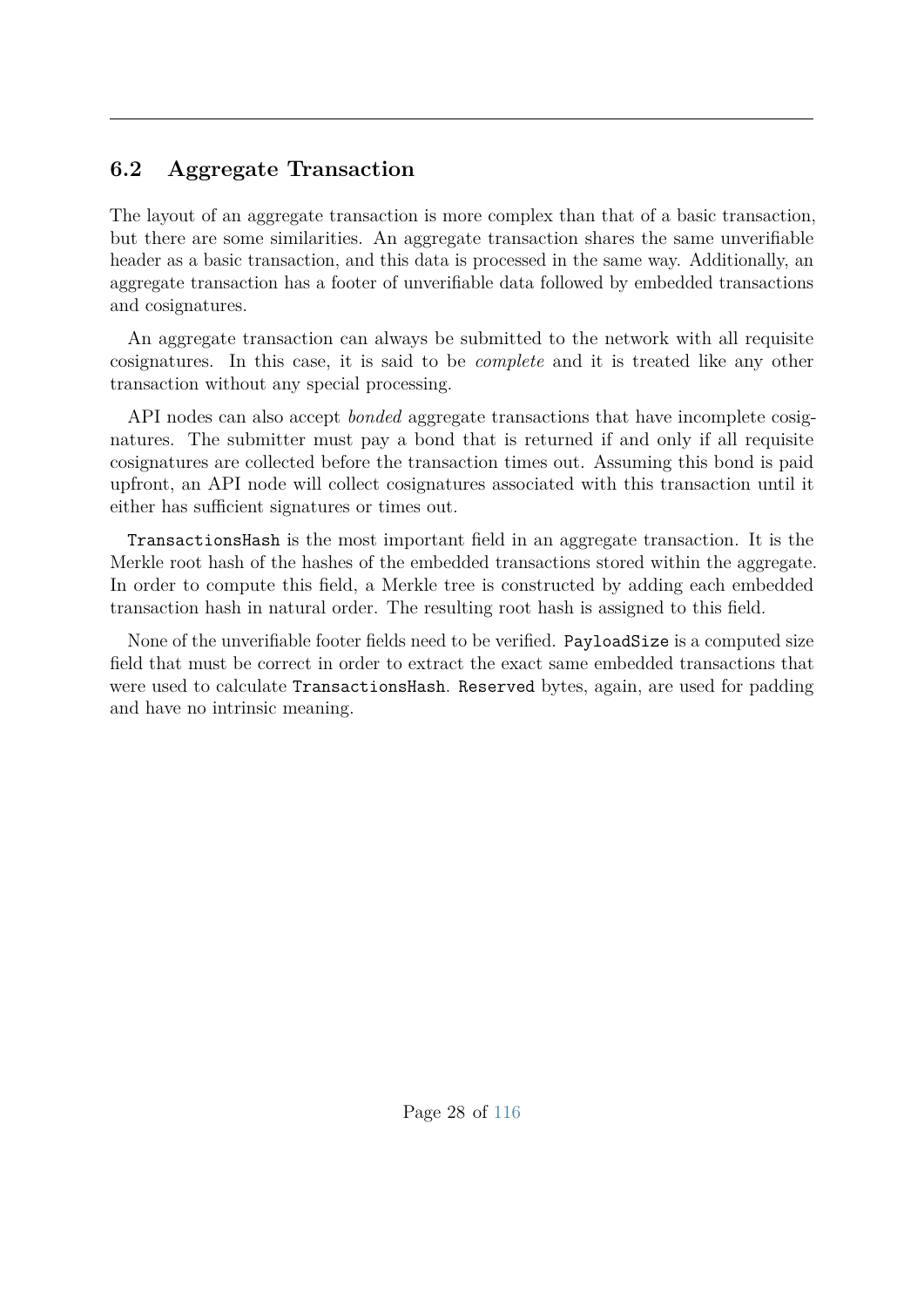

Figure 10: Aggregate transaction header binary layout

#### <span id="page-35-0"></span>**6.2.1 Embedded Transaction**

An embedded transaction is a transaction that is contained within an aggregate transaction. Compared to a basic transaction, the header is smaller, but the transaction-specific data is the same. Signature is removed because all signature information is contained in cosignatures. MaxFee and Deadline are removed because they are specified by the parent aggregate transaction.

Client implementations can use the same code to construct the custom parts of either a basic or embedded transaction. The only difference is in the creation and application of different headers.

Not all transactions are supported as embedded transactions. For example, an aggregate transaction cannot be embedded within another aggregate transaction.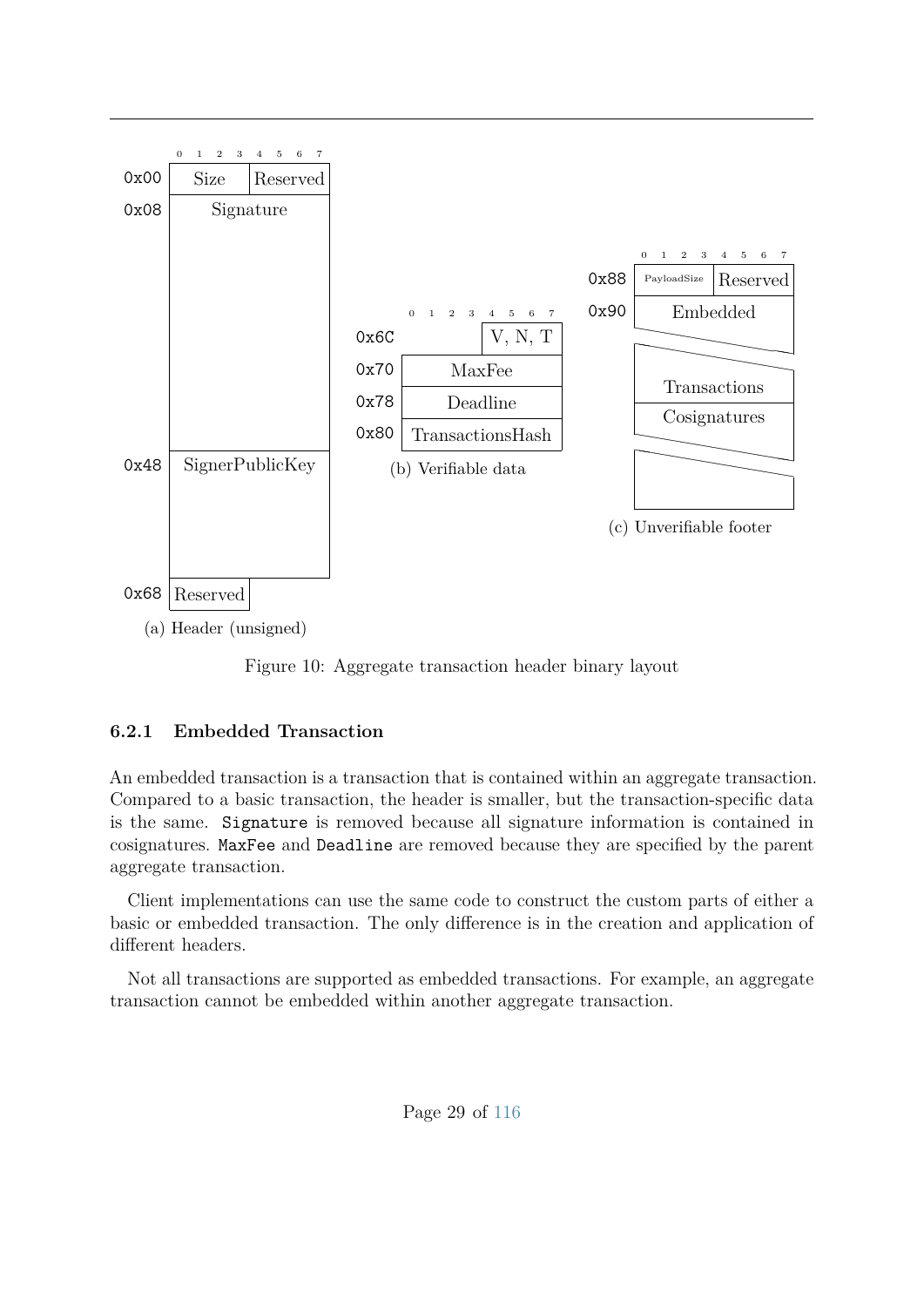

Figure 11: Embedded transaction binary layout

### **6.2.2 Cosignature**

A cosignature is composed of a version $11$ , a public key and its corresponding signature. Zero or more cosignatures are appended at the end of an aggregate transaction. Cosignatures are used to cryptographically verify an aggregate transaction involving multiple parties.

<span id="page-36-0"></span> $11$ Version is reserved for future extensibility. Currently, it is expected to always be zero.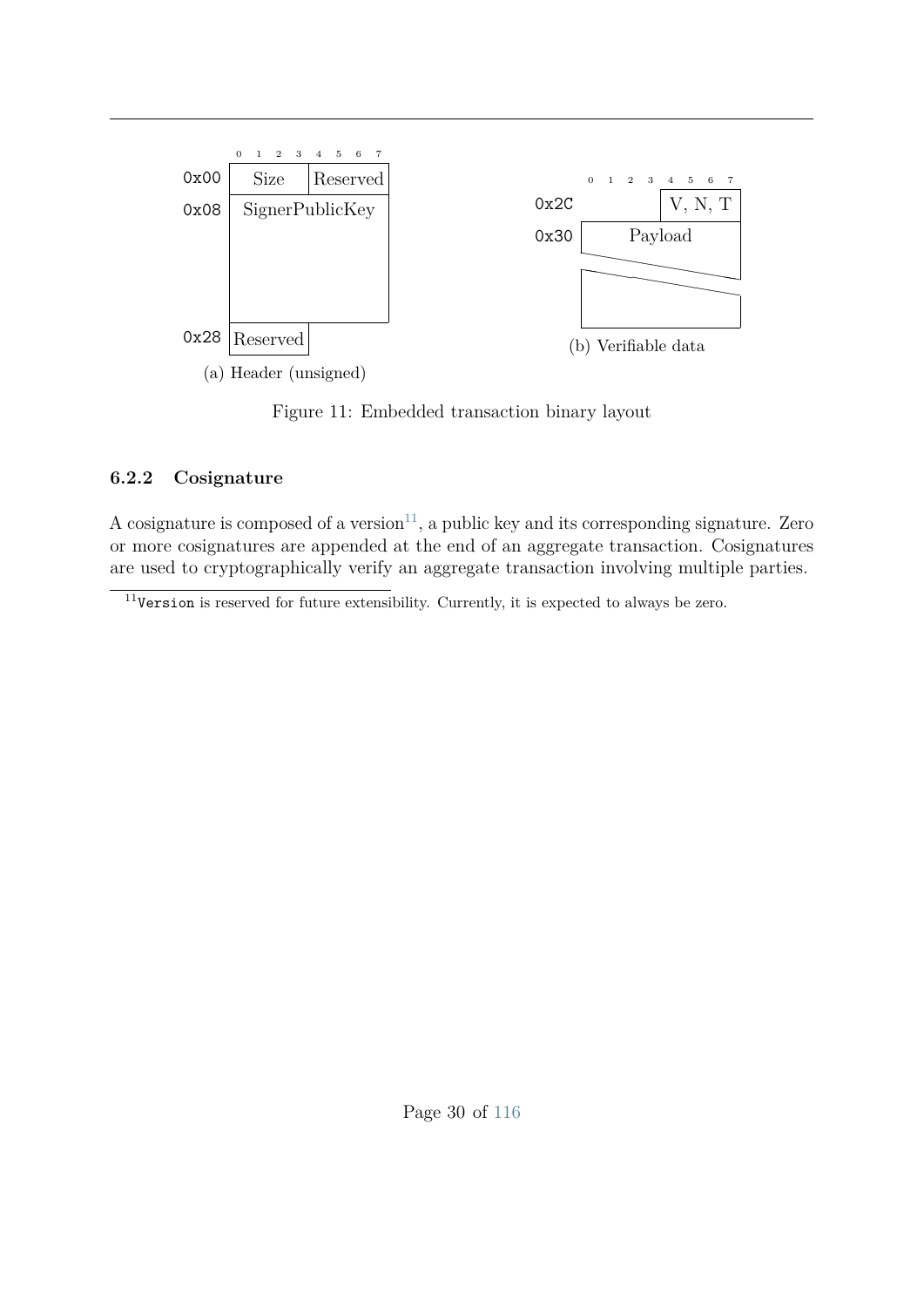

Figure 12: Cosignature binary layout

In order for an aggregate transaction *A* to pass verification, it must pass basic transaction signature verification and have a cosignature for every embedded transaction signer  $^{12}$  $^{12}$  $^{12}$ .

Like any transaction, an aggregate transaction, must pass basic transaction signature verification.

verify(*A*::Signature*, A*::SignerPublicKey*,* VerifiableDataBuffer(*A*))

Additionally, all cosignatures must pass signature verification. Notice that cosigners sign the hash of an aggregate transaction data, not the data directly.

$$
\sum_{0 \le i \le N_C} \text{verify}(C::Signature, C::SignerPublicKey, H(VerifiableDataBuffer(A)))
$$

Finally, there must be a cosignature that corresponds to and satisfies each embedded transaction signer.

<span id="page-37-0"></span> $12$ In the case of multisignature accounts, there must be enough cosignatures to satisfy the multisignature account constraints.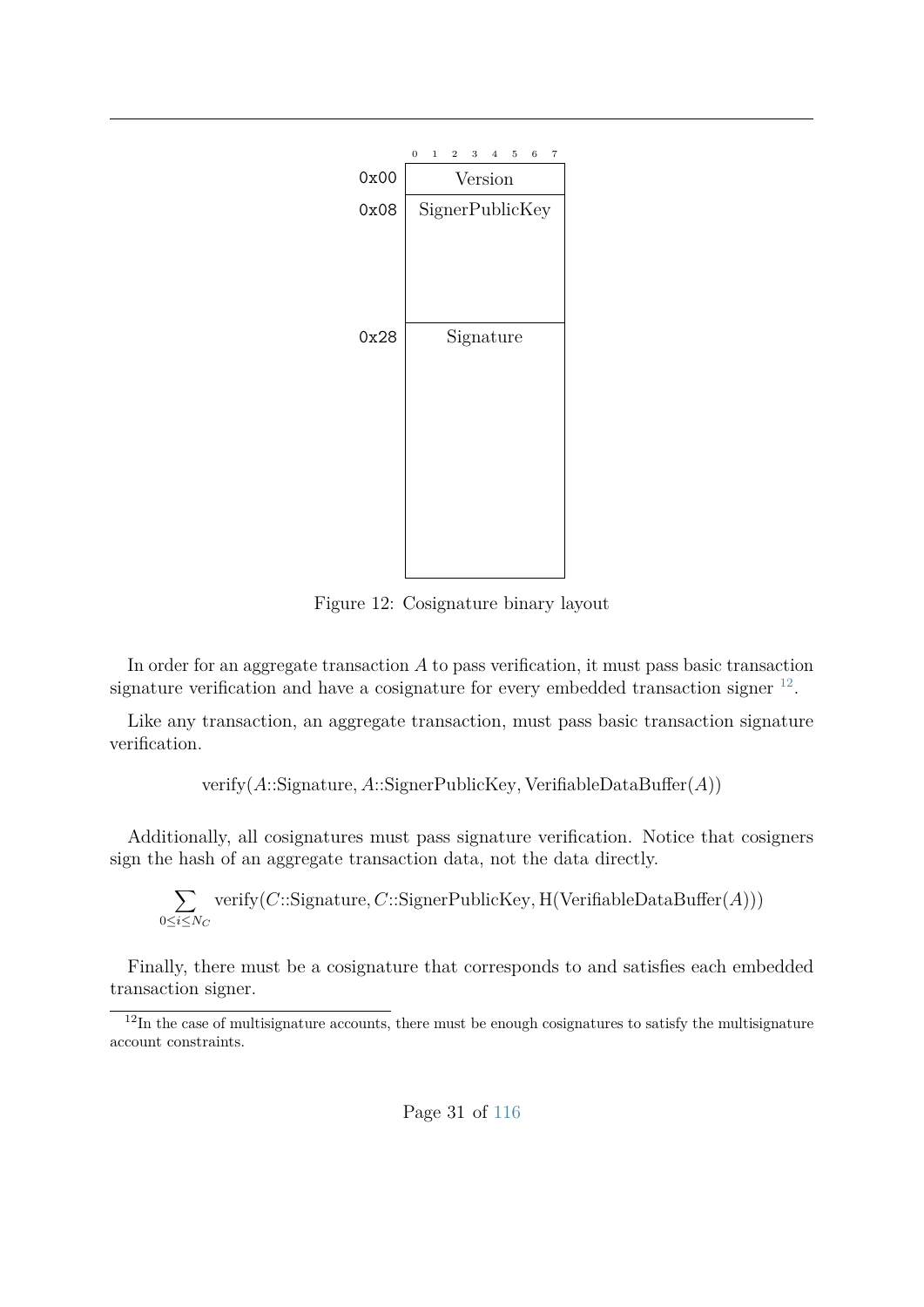### **6.2.3 Extended Layout**

The aggregate transaction layout described earlier was correct with one simplification. All embedded transactions are padded so that they end on 8-byte boundaries. This ensures that all embedded transactions and cosignatures begin on 8-byte boundaries as well. The padding bytes are never signed nor included in any hashes.



Figure 13: Aggregate transaction footer with padding

# **6.3 Transaction Hashes**

Each transaction has two associated hashes - an *entity hash* and a *Merkle component hash*. The former uniquely identifies a transaction and is used to prevent multiple confirmations of the same transaction. The latter is more specific and is used when calculating TransactionsHash (see [6.2:](#page-33-0) [Aggregate Transaction\)](#page-33-0).

A transaction's entity hash is calculated as a hash of the following:

1. Transaction Signature - If this field was not included, an adversary could prevent a transaction from being included in the network by frontloading it with a nearly identical transaction that contained a malformed signature.

Page 32 of [116](#page-122-0)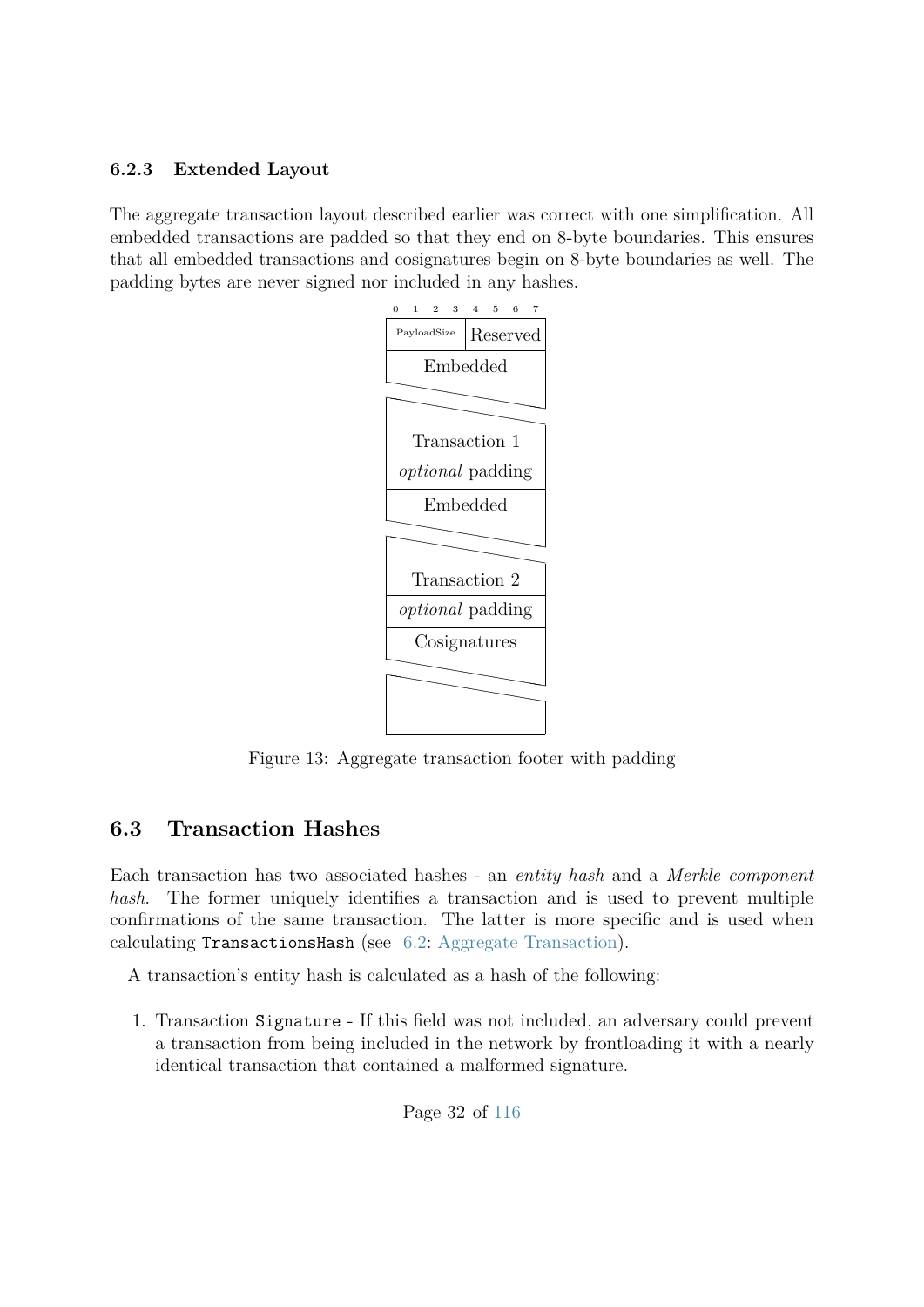- 2. Transaction SignerPublicKey If this field was not included, an adversary could prevent a transaction from being included in the network by frontloading it with a nearly identical transaction that contained a malformed signer public key.
- 3. Network GenerationHashSeed This field prevents cross network transaction replay attacks [13](#page-39-0) .
- 4. Transaction verifiable data

All confirmed transactions must have a unique entity hash. An aggregate transaction's entity hash is independent of its cosignatures. This prevents the same aggregate transaction from being confirmed multiple times with different sets of valid cosignatures.

A regular transaction's Merkle component hash is identical to its entity hash. An aggregate transaction's Merkle component hash is calculated by hashing its entity hash concatenated with all the public keys of its cosignatures  $14$ . This ensures that TransactionsHash reflects all cosignatures that allowed the confirmation of an aggregate transaction.

<span id="page-39-0"></span><sup>&</sup>lt;sup>13</sup>Additionally, when signing and verifying transaction data, the network GenerationHashSeed is prepended to the data so that transaction signatures will only verify on networks with a matching GenerationHashSeed.

<span id="page-39-1"></span><sup>&</sup>lt;sup>14</sup>Cosignature signatures are not included because they can only have a single value given a specific public key and payload.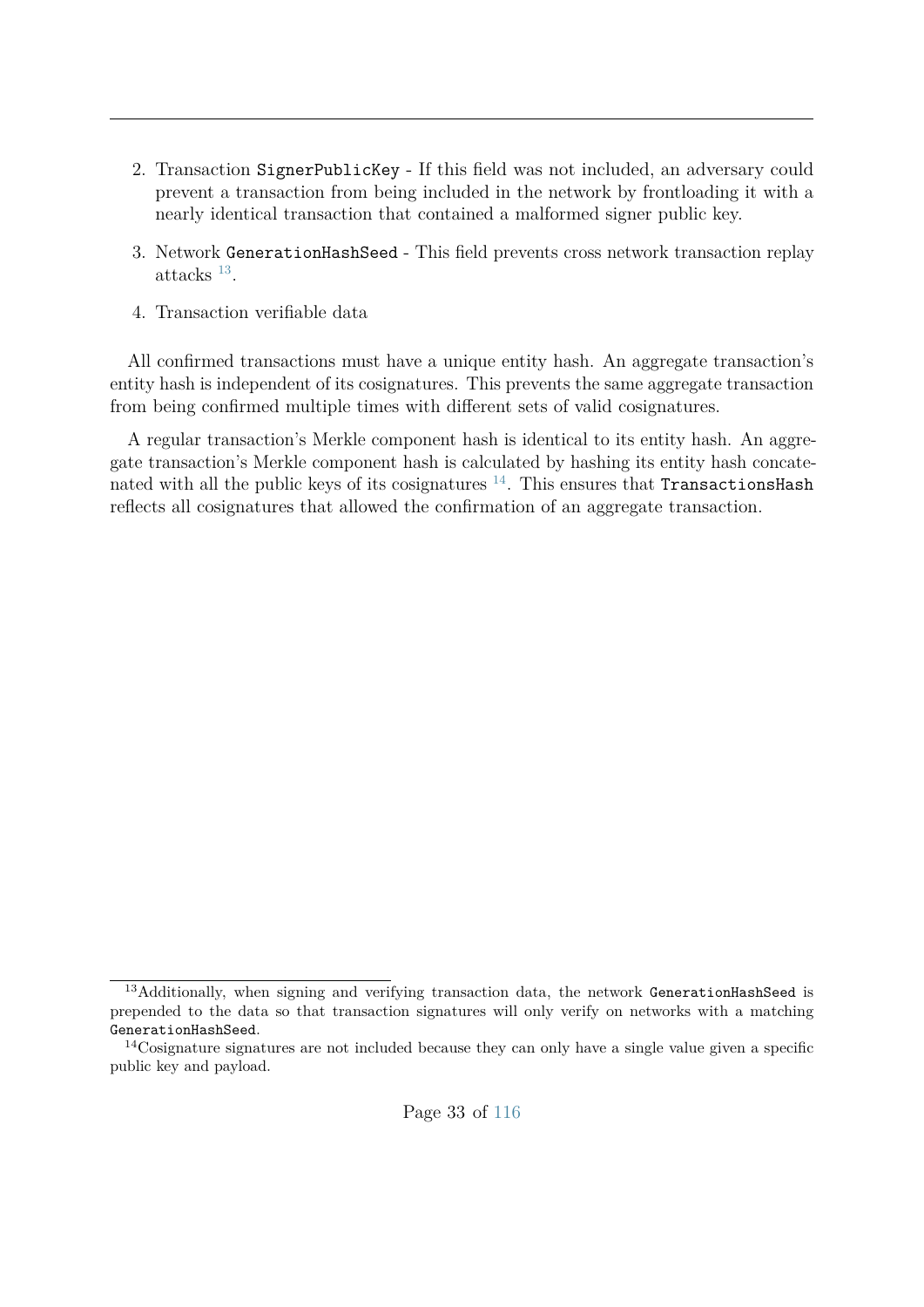# **7 Blocks**  $cc$

A stumbling block to the pessimist is a stepping-stone to the optimist.

*- Eleanor Roosevelt*

**S** YMBOL is, at its core, a blockchain. A blockchain is an ordered collection of blocks. Understanding the parts of a **Symbol** block is fundamental to understanding the platform's capabilities.

The layout of a block is similar to the layout of an aggregate transaction (see [6.2:](#page-33-0) [Ag](#page-33-0)[gregate Transaction\)](#page-33-0). A block shares the same unverifiable header<sup>[15](#page-40-0)</sup> as an aggregate transaction, and this data is processed in the same way. Likewise, a block has a footer of unverifiable data followed by transactions. Unlike an aggregate transaction, a block is followed by basic - not embedded - transactions, and each transaction within a block is signed independently of the block signer<sup>[16](#page-40-1)</sup>. This allows any transaction satisfying all conditions to be included in any block.

None of the unverifiable footer fields need to be verified. Reserved bytes are used for padding and have no intrinsic meaning.

### **7.1 Block Fields**

Height is the block sequence number. The first block, called the *nemesis block*, has a height of one. Each successive block increments the height of the previous block by one.

Timestamp is the number of milliseconds that have elapsed since the nemesis block. Each successive block must have a timestamp greater than that of the previous blocks because block time is strictly increasing. Each network tries to keep the average time between blocks close to *target block time*.

Difficulty determines how hard is to harvest a new block, based on previous blocks. Difficulty is described in detail in [8.1:](#page-49-0) [Block Difficulty.](#page-49-0)

GenerationHashProof is the VRF proof generated with the block harvester's VRF private key. It is composed of a 32 byte  $\gamma$ , a 16 byte verification hash (*c*) and a 32 byte scalar (*s*) (see [3.3:](#page-18-0) [Verifiable Random Function \(VRF\)\)](#page-18-0). This is used to guarantee that future block harvesters are unpredictable (see [8.3:](#page-50-0) [Block Generation\)](#page-50-0).

<span id="page-40-0"></span><sup>&</sup>lt;sup>15</sup>For emphasis, this is not referring to the verifiable block header. It is referring to fields like Signature that precede the verifiable block header.

<span id="page-40-1"></span><sup>&</sup>lt;sup>16</sup>In an aggregate transaction, the account creating the aggregate transaction must sign the transaction's data in order for it to be valid. In a block, the block signer does not need to sign the data of any transaction contained within it.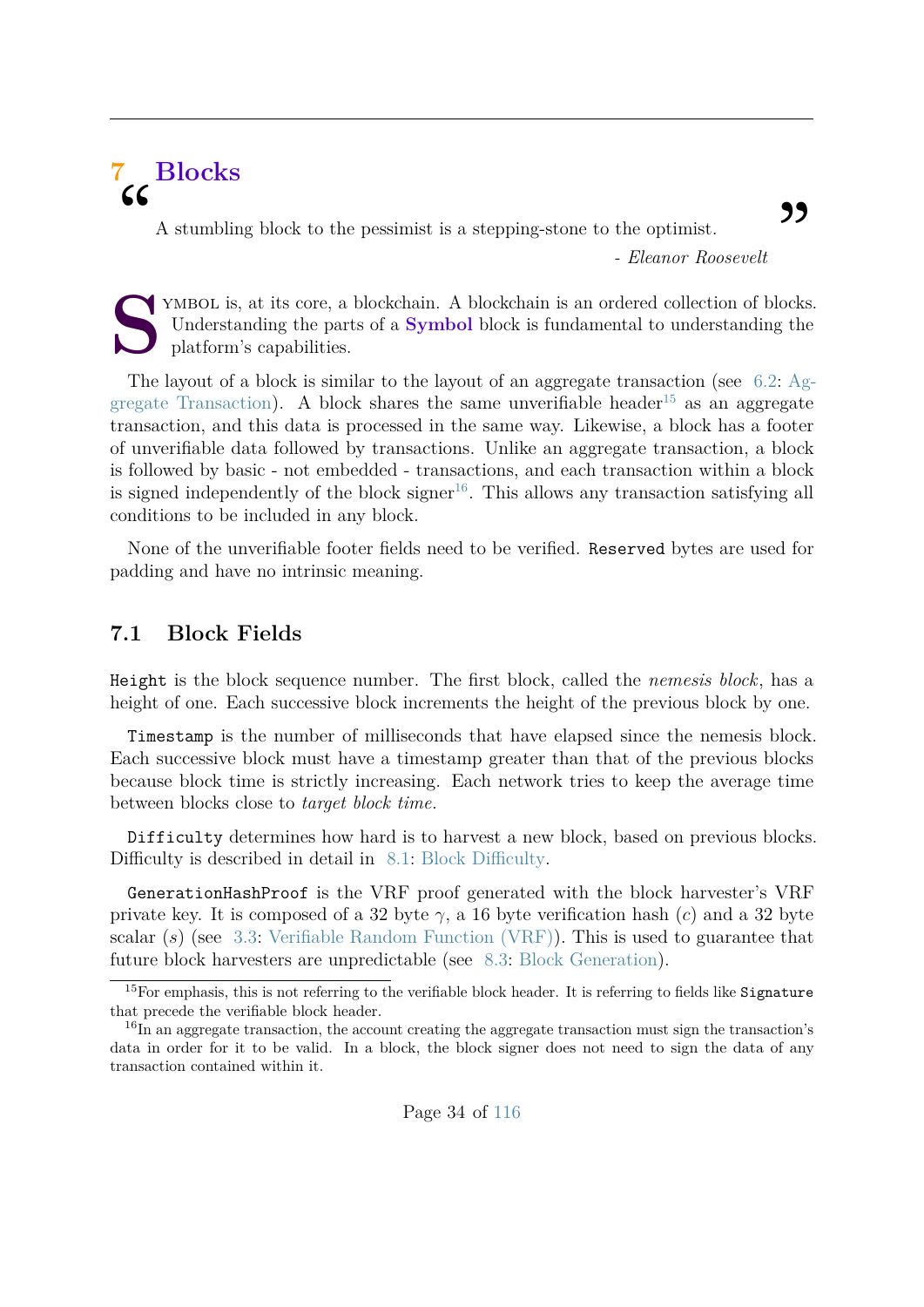

Figure 14: Block header binary layout

Page 35 of [116](#page-122-0)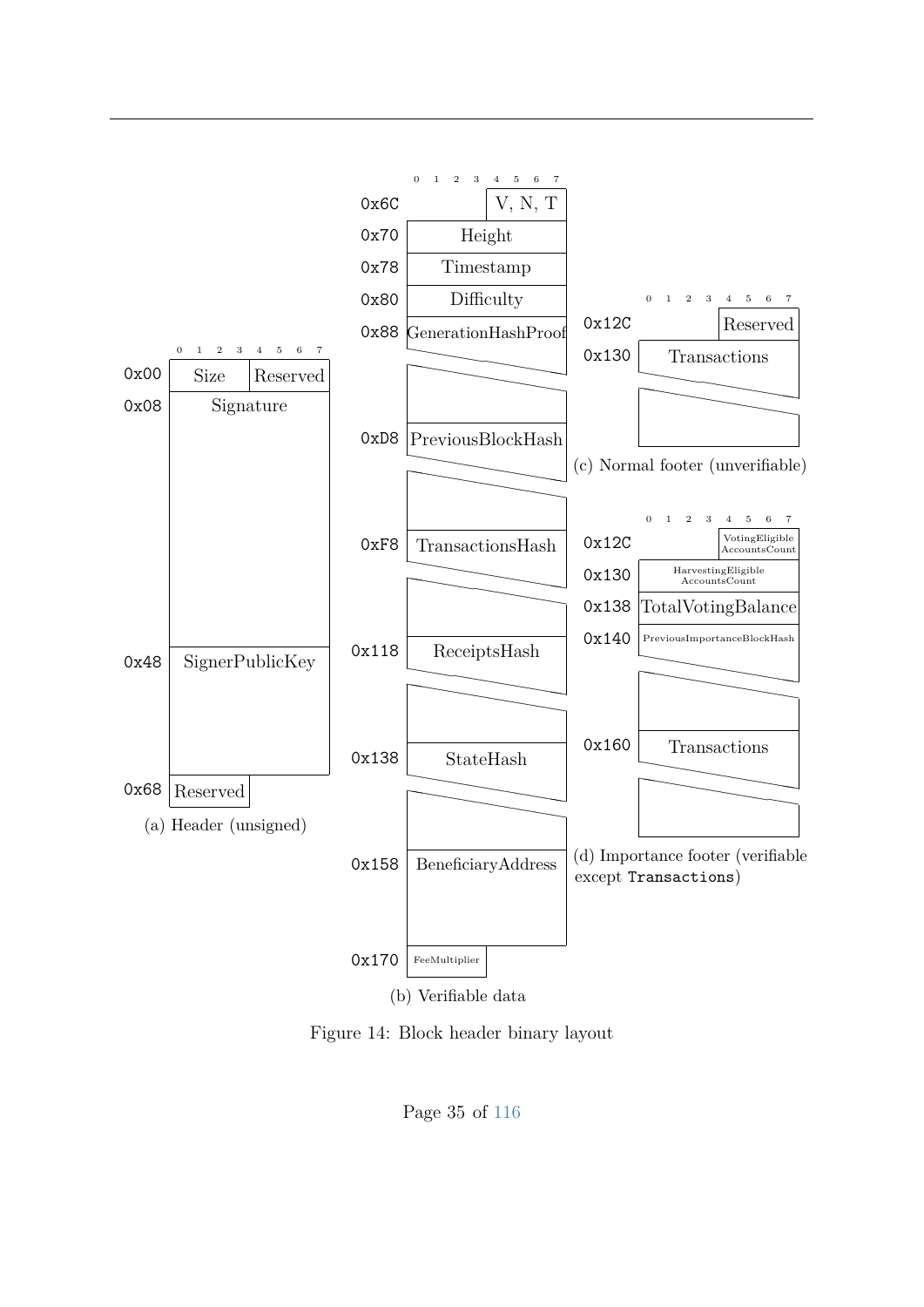PreviousBlockHash is the hash of the previous block. This is used to guarantee that all blocks within a blockchain are linked and deterministically ordered.

TransactionsHash is the Merkle root hash of the hashes of the transactions stored within the block  $17$ . In order to compute this field, a Merkle tree is constructed by adding each transaction hash in natural order. The resulting root hash is assigned to this field.

ReceiptsHash is the Merkle root hash of the hashes of the receipts produced while processing the block. When a network is configured without *network:enableVerifiableReceipts*, this field must be zeroed in all blocks (see [7.2:](#page-43-0) [Receipts\)](#page-43-0).

StateHash is the hash of the global blockchain state after processing the block. When a network is configured without *network:enableVerifiableState*, this field must be zeroed in all blocks. Otherwise, it's calculated as described in [7.3:](#page-46-0) [State Hash.](#page-46-0)

BeneficiaryAddress is the account that will be allocated the block's beneficiary share when the network has a nonzero *network:harvestBeneficiaryPercentage*. This field can be set to any account, even one that isn't yet known to the network. This field is set by the node owner when a new block is harvested. If this account is set to one owned by the node owner, the node owner will share in fees paid in all blocks harvested on its node. This, in turn, incentivizes the node owner to run a strong node with many delegated harvesters.

FeeMultiplier is a multiplier that is used to calculate the effective fee of each transaction contained within a block. The *node:minFeeMultiplier* is set by the node owner and can be used to accomplish varying goals, including maximization of profits or confirmed transactions. Assuming a block  $B$  containing a transaction  $T$ , the effective transaction fee can be calculated as:

 $effective\text{Fee}(T) = B$ ::FeeMultiplier · sizeof(*T*)

If the effective fee is greater than the transaction MaxFee, the transaction signer keeps the difference. Only the effective fee is deducted from the transaction signer and credited to the harvester. Further information about fee multipliers can be found in [8.3:](#page-50-0) [Block](#page-50-0) [Generation.](#page-50-0)

#### **7.1.1 Importance Block Fields**

Every block at which an importance calculation takes place contains an extended footer with additional verifiable information  $18$ . This information reflects the global blockchain state after processing the block.

<span id="page-42-0"></span><sup>&</sup>lt;sup>17</sup>This field has the same purpose as the identically named field in an aggregate transaction.

<span id="page-42-1"></span><sup>18</sup>*network:votingSetGrouping* is expected to be a multiple of *network:importanceGrouping*.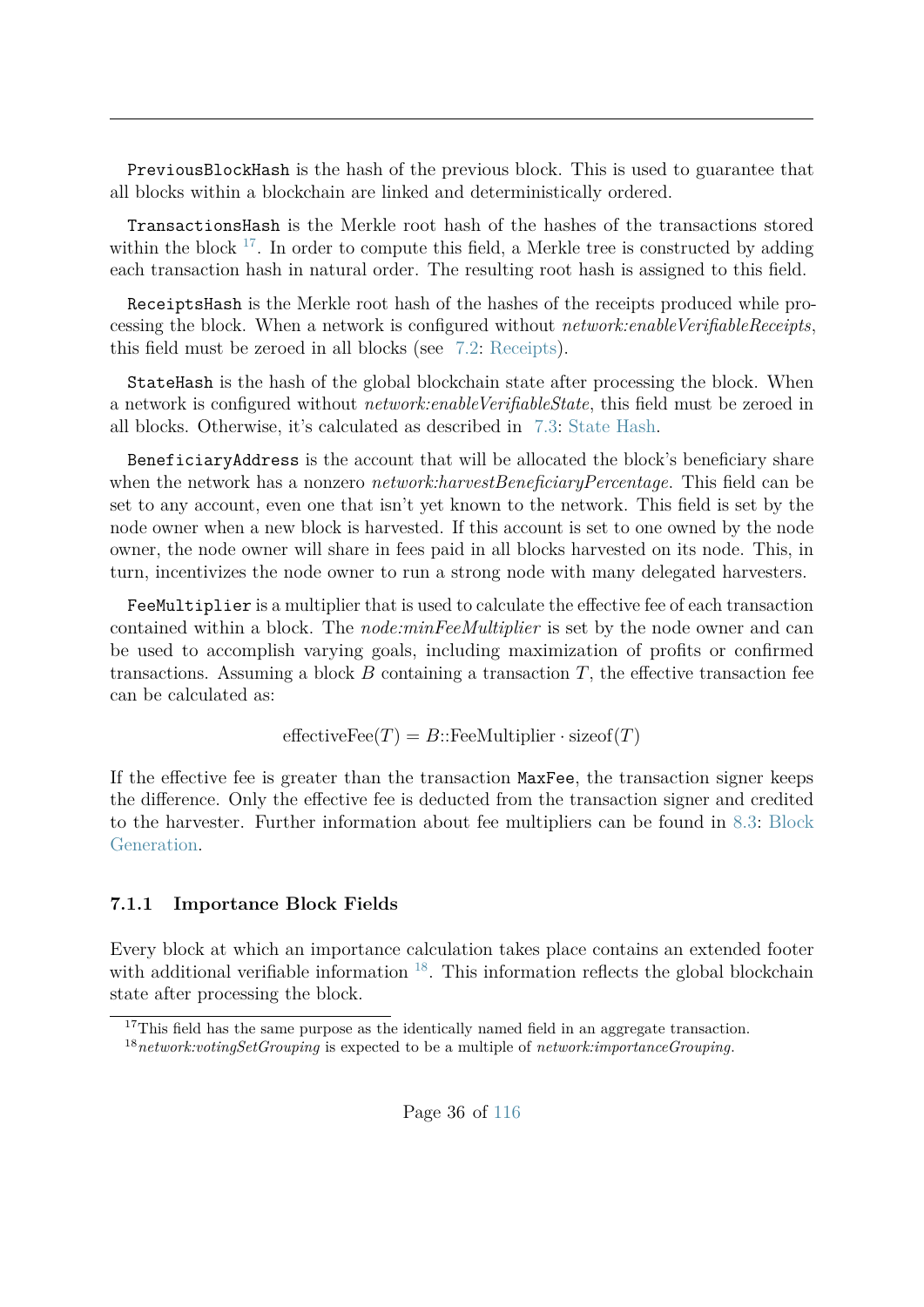VotingEligibleAccountsCount is the number of accounts eligible to vote in the finalization epoch covering the next importance group. This is an exact number and only includes accounts that satisfy all voting requirements. For example, accounts that do not have a voting key registered are excluded.

HarvestingEligibleAccountsCount is the number of accounts with a balance of at least *network:minHarvesterBalance*. This is an estimate and a maximum. The actual number of harvesting eligible accounts might be lower because harvesting ineligible accounts are not excluded. For example, accounts that do not have a VRF key registered are not excluded.

TotalVotingBalance is the sum of the balance of all accounts eligible to vote in the finalization epoch covering the next importance group. This value allows the trustless verification of finalization proofs. It can be used as the authoritative denominator when calculating the percentage of voting stake accumulated by voters of a finalization proof.

PreviousImportanceBlockHash is the hash of the previous importance block. This is a longer duration guarantee, relative to PreviousBlockHash, that all blocks within a blockchain are linked and deterministically ordered. It can be used to enable a trustless fast sync protocol, which only needs to download importance block headers instead of all block headers.

## <span id="page-43-0"></span>**7.2 Receipts**

During the execution of a block, zero or more receipts are generated. Receipts are primarily used to communicate state changes triggered by side effects to clients. In this way, they allow simpler clients to still be aware of complex state changes.

For example, a namespace expiration is triggered by the number of blocks that have been confirmed since the namespace was created. While the triggering event is in the blockchain, there is no indication of this state change in the block at which the expiration occurs. Without receipts, a client would need to keep track of all namespaces and expiration heights. With receipts, a client merely needs to monitor for expiration receipts.

Another example is around harvest rewards. Receipts are produced that indicate the main - not delegated - account that gets credited and any beneficiary splits. They also communicate the amount of currency created by inflation.

Receipts are grouped into three different types of statements and collated by receipt sources. The three types of statements are transaction, address resolution and mosaic resolution.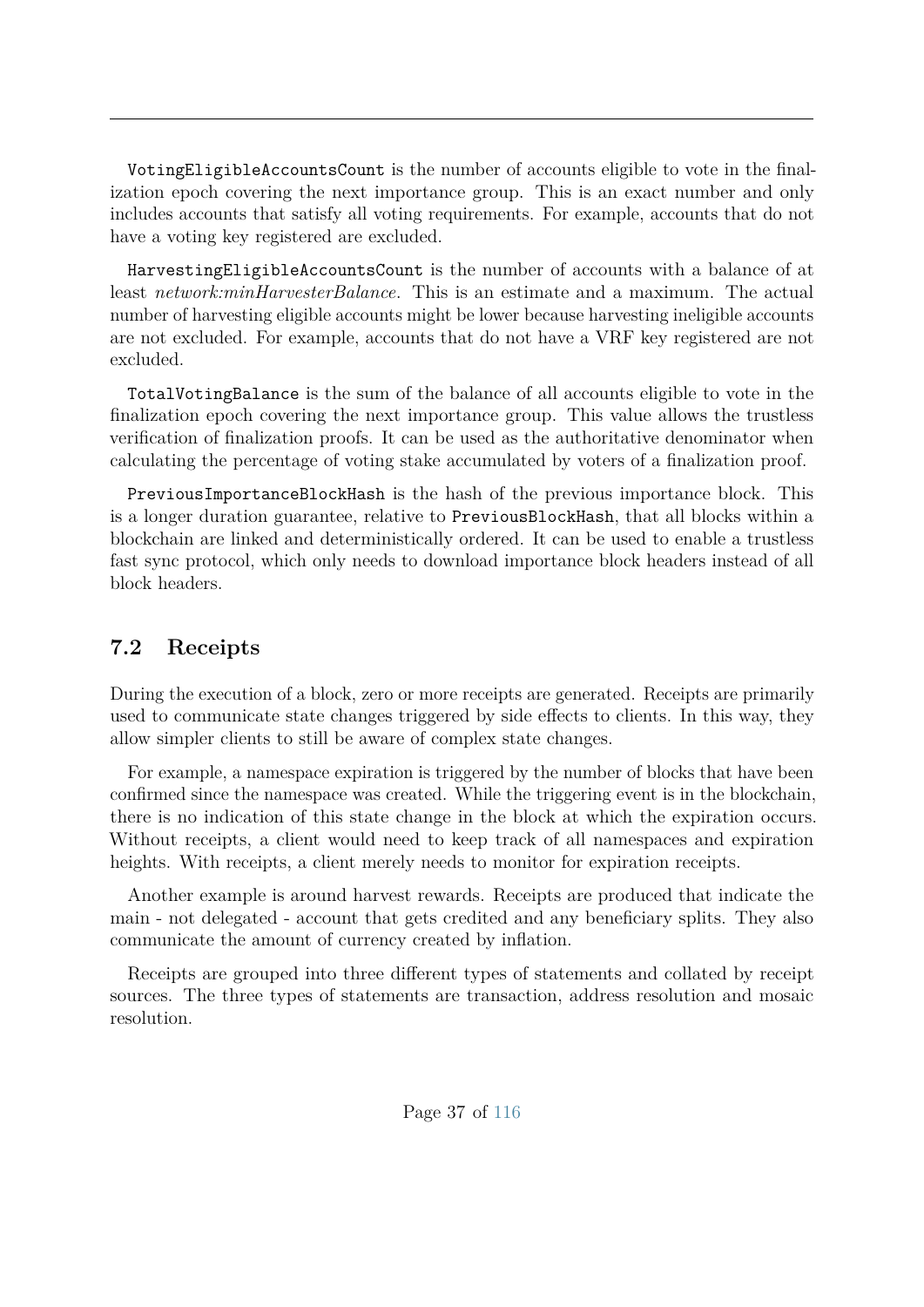### **7.2.1 Receipt Source**

Each part of a block that is processed is assigned a two-part block-scoped identifier. The source (0, 0) is always used to identify block-triggered events irrespective of the number of transactions in a block.

| Source       | Primary Id                                         | Secondary Id                       |
|--------------|----------------------------------------------------|------------------------------------|
| <b>Block</b> |                                                    |                                    |
| Transaction  | 1-based index within the block                     |                                    |
|              | Embedded Trans- 1-based index of containing aggre- | 1-based index within the aggregate |
| action       | gate within the block                              |                                    |

| Table 3: Receipt source values |  |  |  |  |  |
|--------------------------------|--|--|--|--|--|
|--------------------------------|--|--|--|--|--|

### **7.2.2 Transaction Statement**

Transaction statements are used to group receipts that have a shared receipt source. Each statement is composed of a receipt source and one or more receipts. Accordingly, each receipt source that generates a receipt will have exactly one corresponding transaction statement.



(a) Transaction statement binary layout

Figure 15: Transaction statement layout

Transaction statement data is not padded because it is only written during processing and never read, so padding yields no server performance benefit. A transaction statement hash is constructed by concatenating and hashing all statement data excepting Size fields, which are derivable from other data.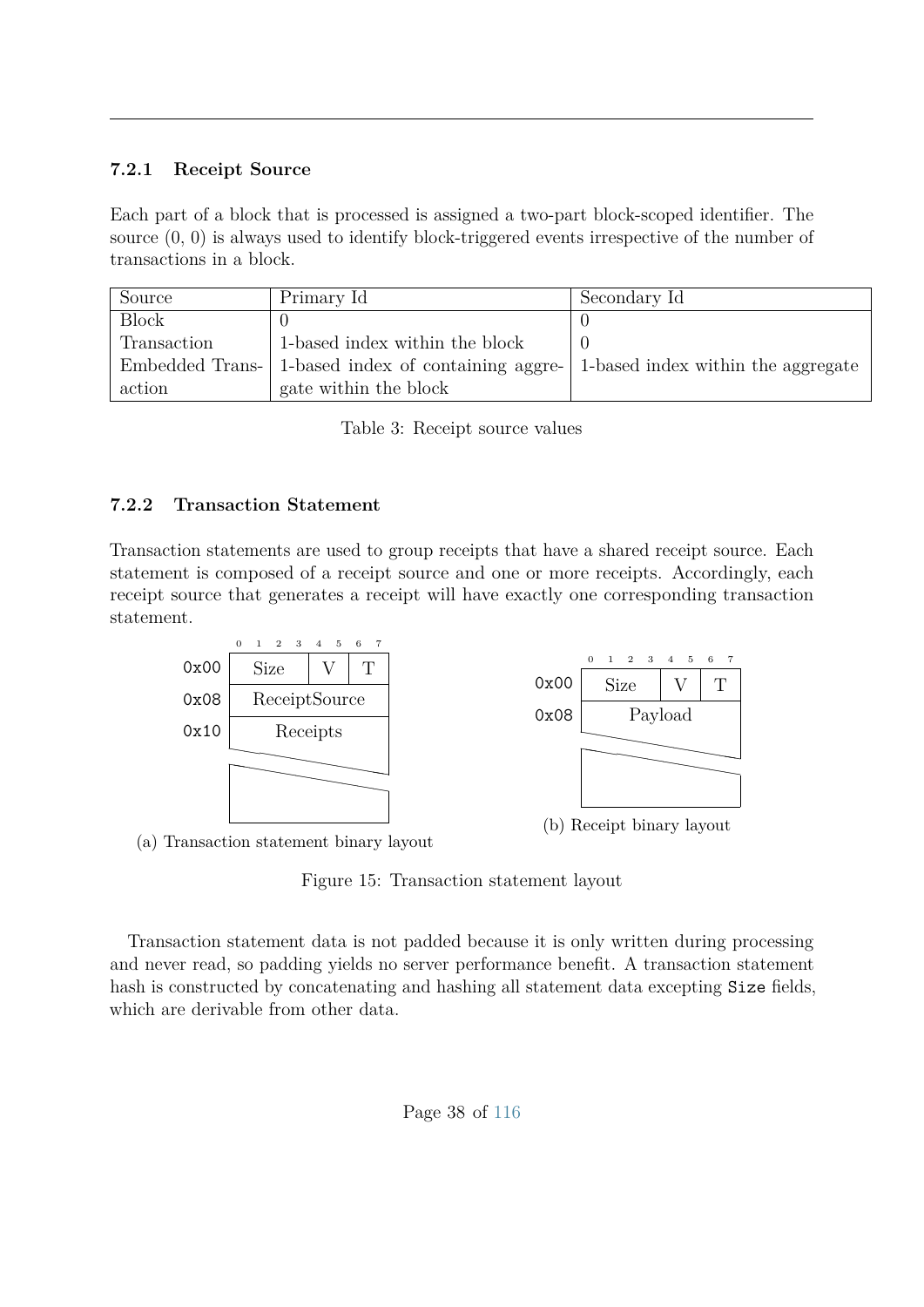#### **7.2.3 Resolution Statements**

Resolution statements are used exclusively for indicating alias resolutions. They allow a client to always resolve an unresolved value even when it changes within a block. Theoretically, two unresolved aliases within the same block could resolve to different values if there is an alias change between their usages. Each statement is composed of an unresolved value and one or more resolutions in order to support this.

There are two types of resolution statements - address and mosaic - corresponding to the two types of aliases. Although [Figure 16](#page-45-0) illustrates the layout of a mosaic resolution statement, the layout of an address resolution statement is nearly identical. The only difference is that the resolved and unresolved values are 25-byte addresses instead of 8-byte mosaic ids.

<span id="page-45-0"></span>

(a) Mosaic resolution statement binary layout

Figure 16: Mosaic resolution statement layout

Resolution statement data is not padded because it is only written during processing and never read, so padding yields no server performance benefit. A resolution statement hash is constructed by concatenating and hashing all statement data excepting Size fields, which are derivable from other data.

It is important to note that a resolution statement is only produced when a resolution occurs. If an alias is registered or changed in a block, but not used in that block, no resolution statement will be produced. However, a resolution statement will be produced by each block that contains that alias and requires it to be resolved.

#### <span id="page-45-1"></span>**7.2.4 Receipts Hash**

In order to calculate a block's receipt hash, first all statements generated during block processing are collected. Then a Merkle tree is created by adding all statement hashes in the following order: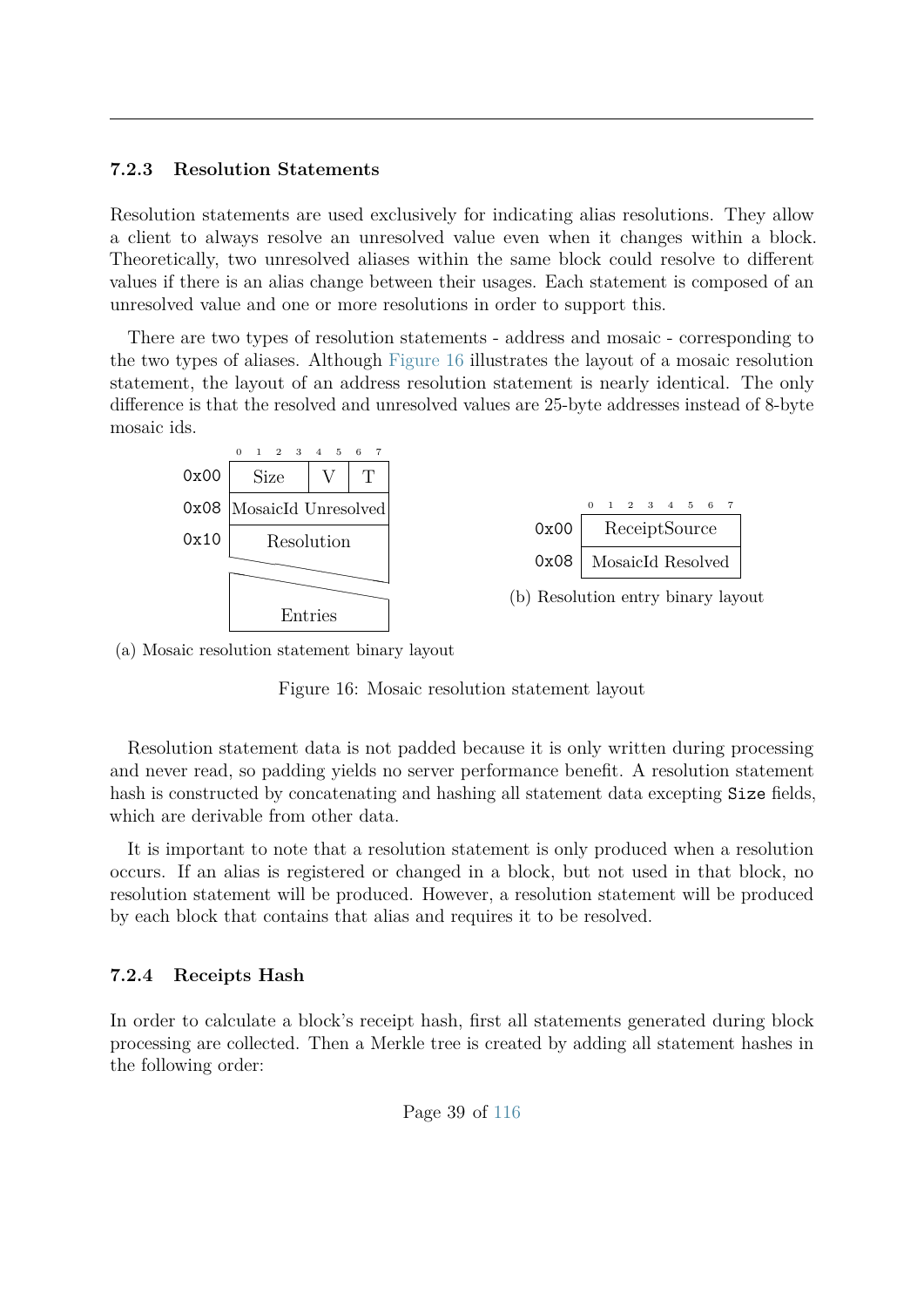- 1. Hashes of transaction statements ordered by receipt source.
- 2. Hashes of address resolution statements ordered by unresolved address.
- 3. Hashes of mosaic resolution statements ordered by unresolved mosaic id.

When a network is configured with *network:enableVerifiableReceipts*, the root hash of this merkle tree is set as the block's ReceiptHash. A client can perform a Merkle proof to prove a particular statement was produced during the processing of a specific block.

### <span id="page-46-0"></span>**7.3 State Hash**

**Symbol** stores the global blockchain state across multiple typed state repositories. For example, the account state is stored in one repository and the multsignature state is stored in another. Each repository is a simple key value store. The specific repositories present in a network are determined by the transaction plugins enabled by that network.

When a network is configured with *network:enableVerifiableState*, a Patricia tree is created for each repository. This produces a single hash that deterministically fingerprints each repository. Accordingly, assuming *N* repositories, *N* hashes deterministically fingerprint the global blockchain state.

It is possible to store all *N* hashes directly in each block header, but this is undesirable. Each block header should be as small as possible because all clients, minimally, need to sync all headers to verify a chain is rooted to the nemesis block. Additionally, adding or removing functionality could change the number of repositories (*N*) and the format of the block header.

Instead, all root hashes are concatenated<sup>[19](#page-46-1)</sup> and hashed to calculate the StateHash, which is a single hash that deterministically fingerprints the global blockchain state.

> $RepositoryHashes = 0$ *RepositoryHashes* = X 0≤*i*≤*N* concat(*RepositoryHashes, RepositoryHash<sup>i</sup>* ) *StateHash* = H(*RepositoryHashes*)

<span id="page-46-1"></span><sup>19</sup>The concatenation order is fixed and determined by the repository id.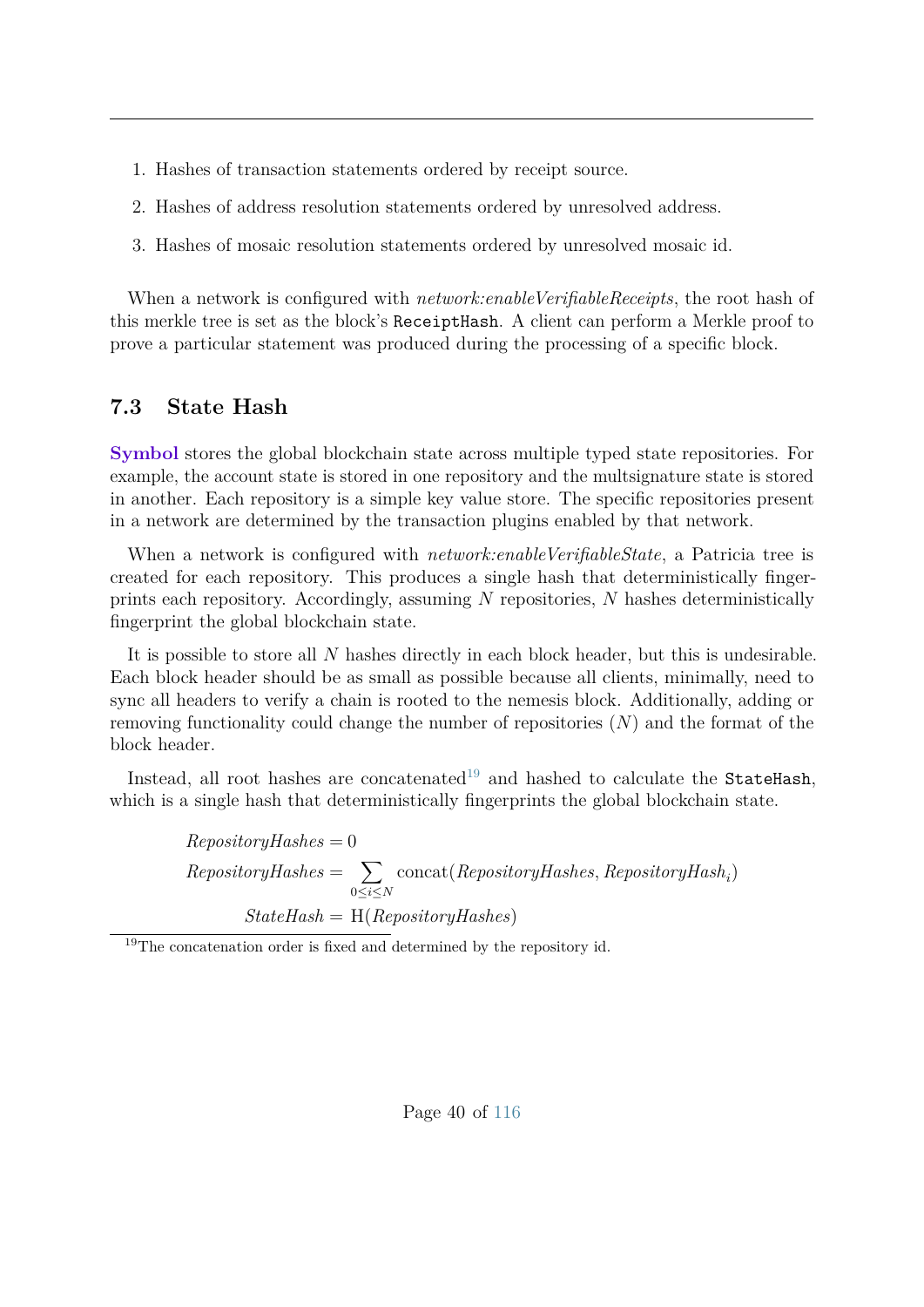# **7.4 Extended Layout**

The block layout described earlier was correct with one simplification<sup>[20](#page-47-0)</sup>. All transactions are padded so that they end on 8-byte boundaries. This ensures that all transactions begin on 8-byte boundaries as well. The padding bytes are never signed nor included in any hashes.



Figure 17: Block transaction footer with padding

## **7.5 Block Hashes**

Each block has one associated hash - an *entity hash*. This hash uniquely identifies a block and is used to prevent processing the same block multiple times.

A block's entity hash is calculated as a hash of the following:

- 1. Block Signature
- 2. Block SignerPublicKey
- 3. Block (header) verifiable data

The inputs into an entity hash for a block and a transaction are similar. The one difference is that the network GenerationHashSeed is not an input into the entity hash calculation

<span id="page-47-0"></span><sup>20</sup>This is consistent with the extended layout of an aggregate transaction as well.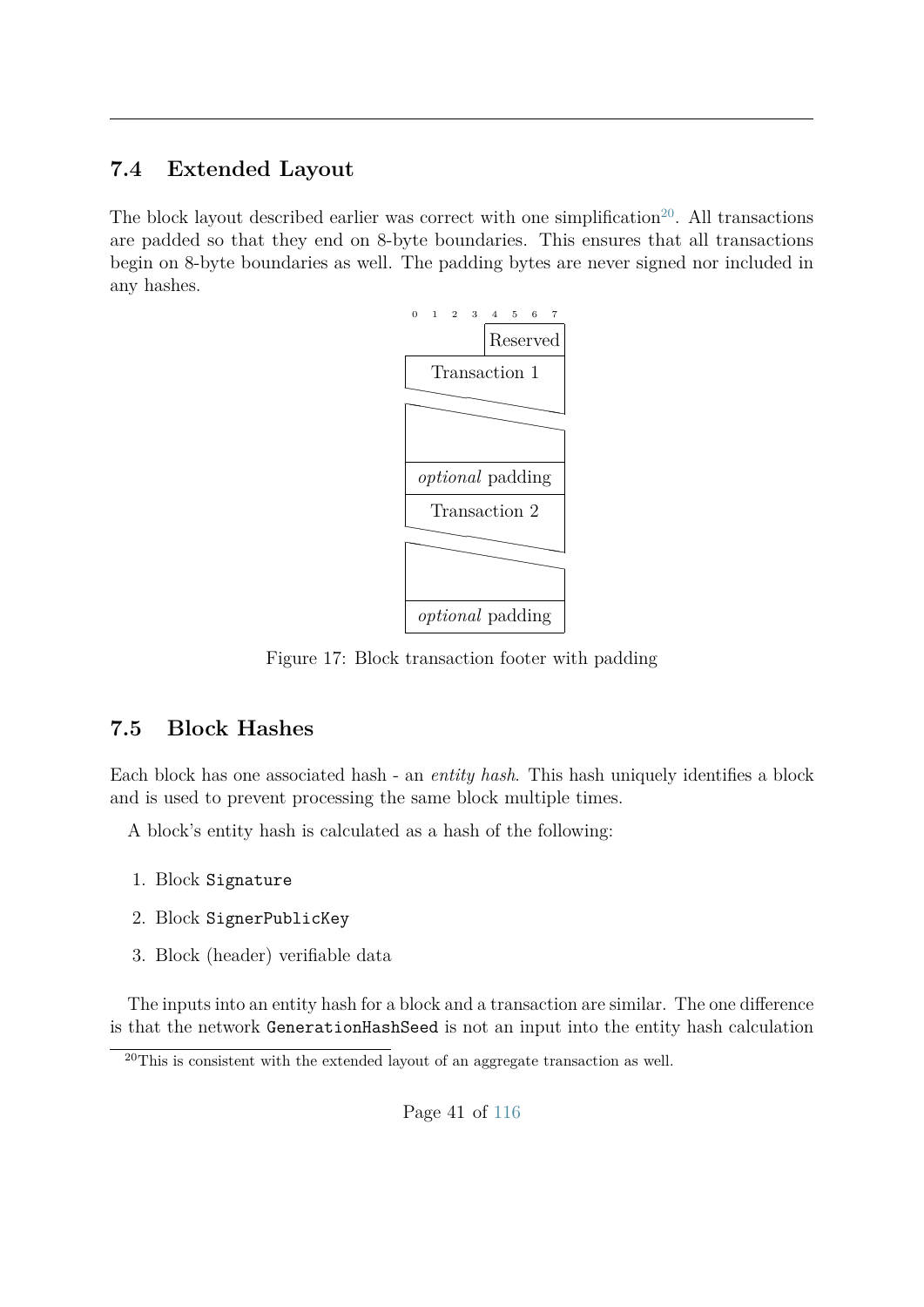for a block. Including this field would serve no purpose for a block. Any block containing at least one transaction cannot be replayed in a different network because transaction entity hashes are different across networks. Consequently, the block's TransactionsHash would also be different.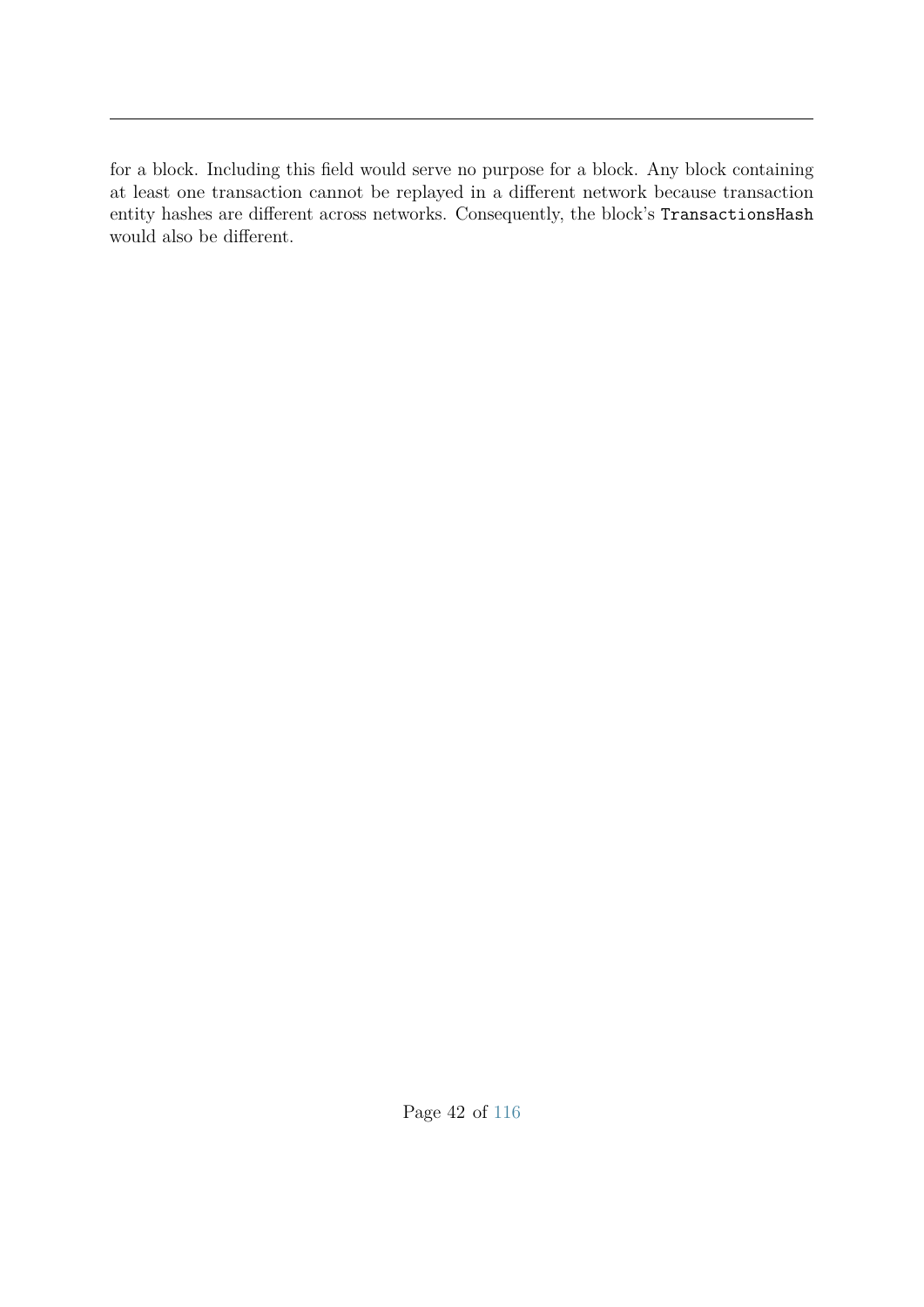# **8 Blockchain**  $cc$

It is a mistake to look too far ahead. Only one link of the chain of destiny can  $\bigcirc$  be handled at a time.<br>Winston Churchill - Winston Churchill be handled at a time.

*- Winston Churchill*

**Symbol** is centered around a public ledger called the blockchain that links blocks together. The complete transaction history is held in the blockchain. All blocks, and transactions within blocks, are deterministically and cryptographically ordered. The maximum number of transactions per block can be configured per-network.

### <span id="page-49-0"></span>**8.1 Block Difficulty**

The nemesis block has a predefined *initial difficulty* of  $10^{14}$ . All difficulties are clamped between a minimum of  $10^{13}$  and a maximum of  $10^{15}$ .

The difficulty for a new block is derived from the difficulties and timestamps of the most recently confirmed blocks. The number of blocks taken into consideration is configurable per-network.

If less than *network:maxDifficultyBlocks* are available, only those available are taken into account. Otherwise, the difficulty is calculated from the last *network:maxDifficultyBlocks* blocks in the following way:

$$
d = \frac{1}{n} \sum_{i=1}^{n} (\text{difficulty of block}_i)
$$
 (average difficulty)  

$$
t = \frac{1}{n} \sum_{i=1}^{n} (\text{time to create block}_i)
$$
 (average creation time)  

$$
difficulty = d \frac{\text{blockGenerationTargetTime}}{t}
$$
 (new difficulty)

This algorithm produces blocks with an average time close to the desired *network: blockGenerationTargetTime* network setting.

If the new difficulty is more than 5% larger or smaller than the difficulty of the last block, then the change is capped to 5%. The maximum change rate of 5% per block makes it hard for an attacker with considerably less than 50% importance to create a better chain in secret. Since difficulty is roughly correlated with the total amount of importance currently harvesting, the attacker's secret chain will necessarily have a much lower difficulty. Limiting the maximum difficulty decrease per block means the

Page 43 of [116](#page-122-0)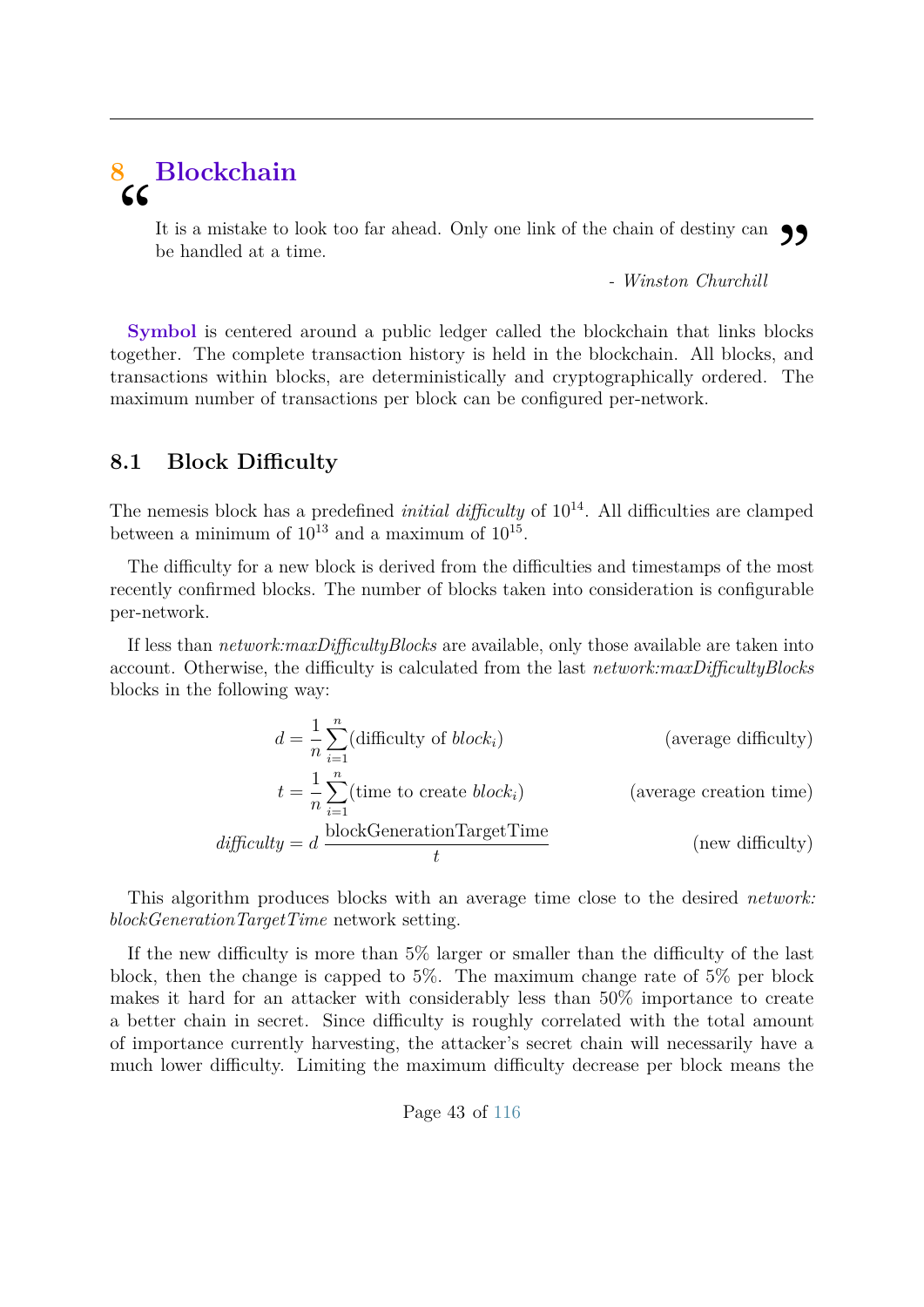

Figure 18: Dev network average block times, with target block time  $= 15$ s

attacker's chain will quickly fall behind the main chain. By the time the difficulty adjusts to something more proportional to the attacker's importance, the main chain will be far ahead. Block times will be considerably higher than *network:blockGenerationTargetTime* at the beginning of the attacker's secret chain.

### **8.2 Block Score**

The score for a block is derived from its difficulty and the time (in seconds) that has elapsed since the last block:

$$
score = difficulty - time\ elapsed\ since\ last\ block
$$
 (block score)

### <span id="page-50-0"></span>**8.3 Block Generation**

The process of creating new blocks is called *harvesting*. The harvesting account gets most of the fees from the transactions it includes in a block. This gives the harvester an incentive to create a valid block and add as many transactions to it as possible.

The fees paid in each block are split into one of three buckets. When *network:harvest-BeneficiaryPercentage* is nonzero, that percentage of fees will be credited to the harvester's designated beneficiary. When *network:harvestNetworkPercentage* is nonzero, that percent-

Page 44 of [116](#page-122-0)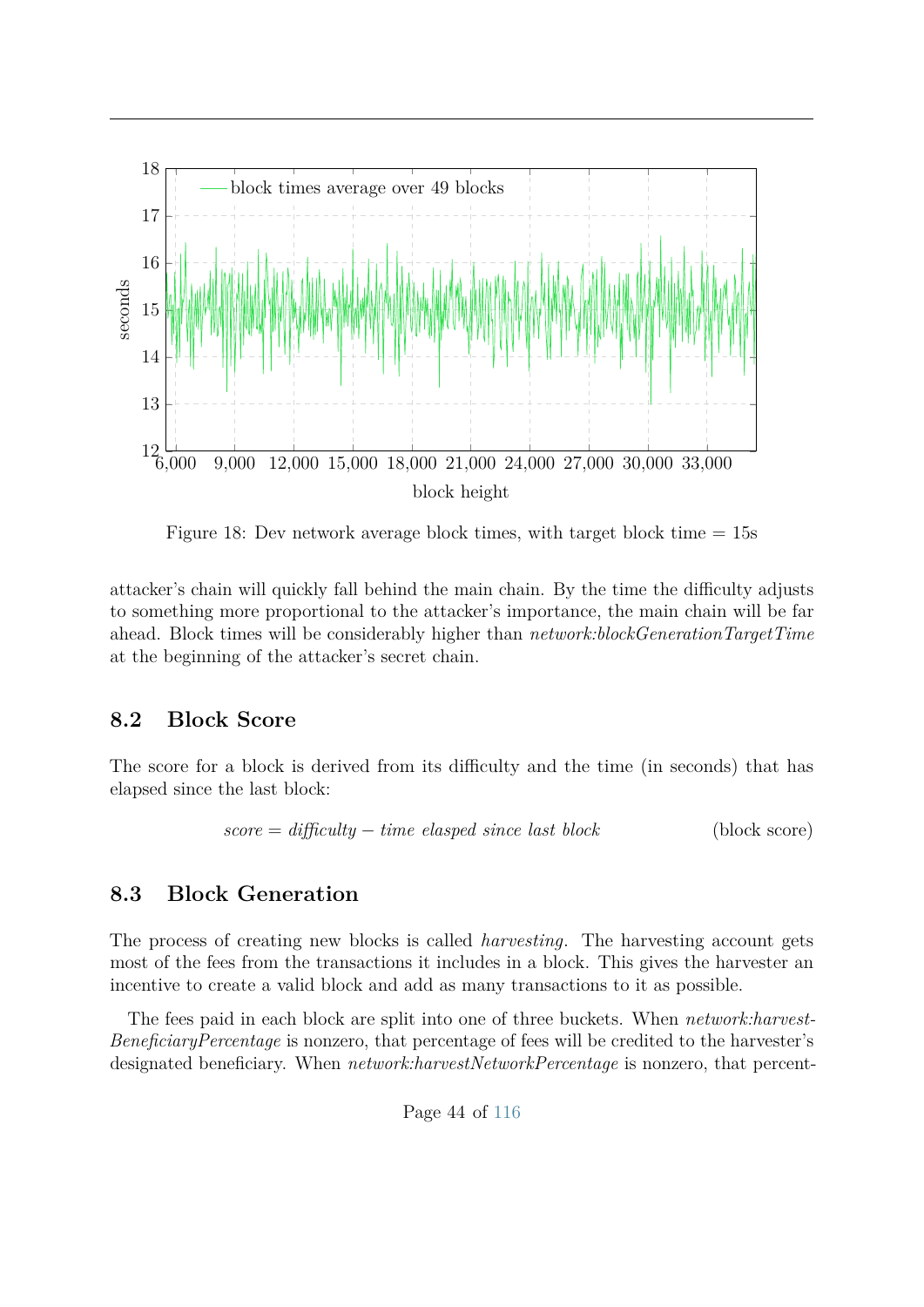age of fees will be credited to the network specified *network:harvestNetworkFeeSinkAddress*. This account is intended to allow networks to be self-sustaining and can be used for incentivization programs such as rewarding voting nodes. The remainder of fees will be credited to the harvester account.

An account is eligible to harvest if all of the following are true:

- 1. Importance score at the last importance recalculation height is nonzero.
- 2. Balance no less than a network defined *network:minHarvesterBalance*.
- 3. Balance no greater than a network defined *network:maxHarvesterBalance* [21](#page-51-0) .
- 4. VRF public key is registered for the account.

An account owner can delegate its importance to some other account<sup>[22](#page-51-1)</sup> in order to avoid exposing a private key with funds.

The actual reward a harvester receives is customizable based on network settings. If *inflation* configuration has nonzero values, each harvested block may contain an additional inflation block reward. This makes harvesting more profitable. If harvesting fee sharing is enabled (via *network:harvestBeneficiaryPercentage*), the harvester will forfeit a share of fees to the node hosting its harvesting key. This makes running network nodes more profitable but harvesting less profitable.

Each block must specify a *fee multiplier* that determines the effective fee that must be paid by all transactions included in that block. Typically, the node owner sets the *node: minFeeMultiplier* that applies to all blocks harvested by the node. Only transactions that satisfy the following will be allowed to enter that node's unconfirmed transactions cache and be eligible for inclusion into blocks harvested by that node:

$$
transaction \; max \; fee \geqslant \text{minFeeMultiplier} \cdot transaction \; size \; (bytes)
$$
\n(12)

Rejected transactions may still be included in blocks harvested by other nodes with lower requirements. The specific algorithm used to select transactions for inclusion in harvested blocks is configured by the *node:transactionSelectionStrategy* setting. **Symbol** offers three built-in selection strategies  $^{23}$  $^{23}$  $^{23}$ :

<span id="page-51-1"></span><span id="page-51-0"></span> $^{21}$ This feature is primarily intended to prevent core funds and exchange accounts from harvesting.

<sup>22</sup>See <https://nemtech.github.io/concepts/harvesting.html#accountlinktransaction> for details.

<span id="page-51-2"></span><sup>23</sup>In all cases, all available transactions must already fulfill the requirement that *node:minFeeMultiplier* indicates.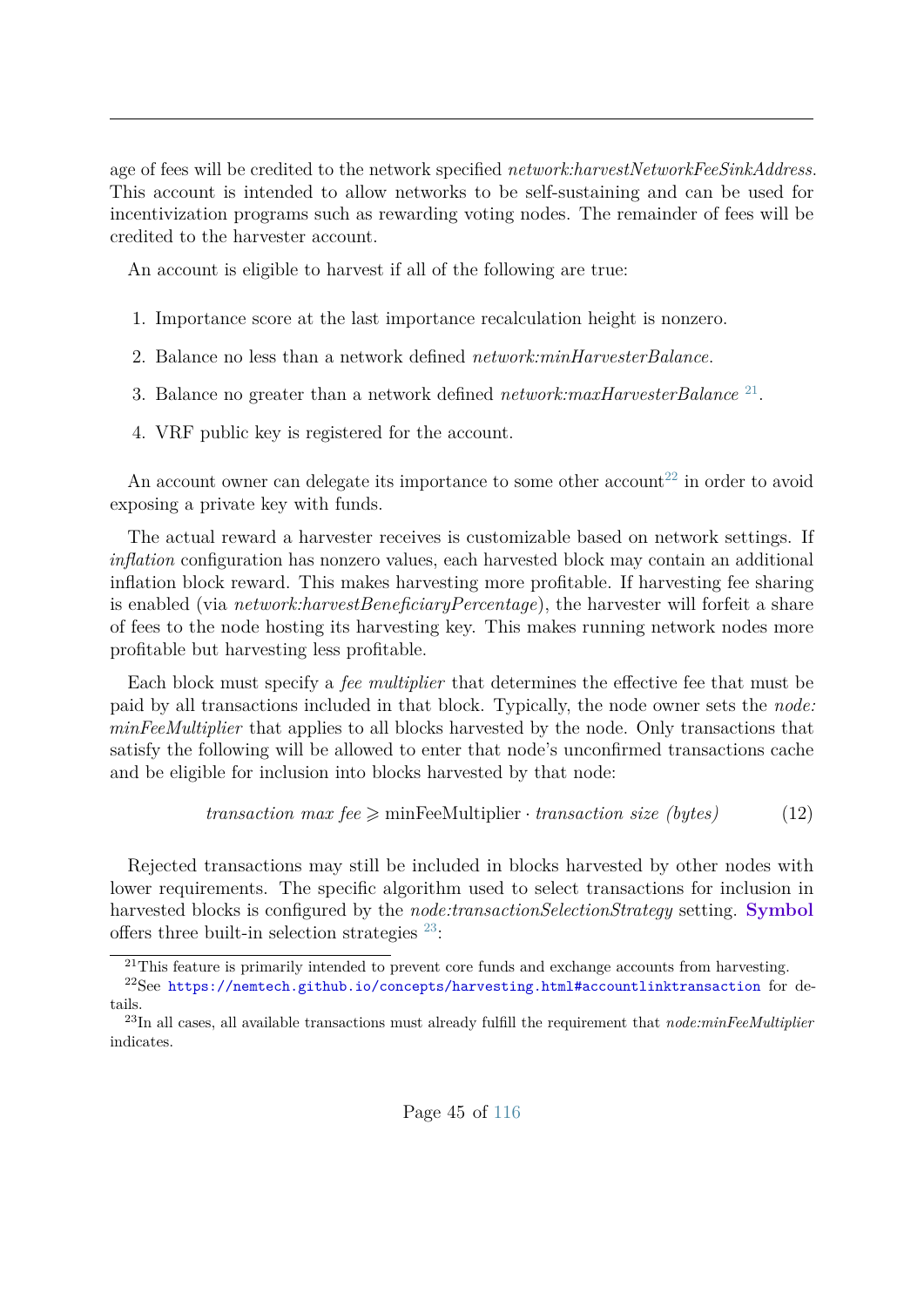### 1. oldest:

This is the least resource-intensive strategy and is recommended for high TPS networks. Transactions are added to a new block in the order in which they have been received. This ensures that the oldest transactions are selected first and attempts to minimize the number of transactions timing out. As a consequence, this strategy is rarely profit maximizing for the harvester.

### 2. maximize-fee:

Transactions are selected in such a way that the cumulative fee for all transactions in a block is maximized. A profit-optimizing node will pick this strategy. Maximizing the total block fee does not necessarily mean that the number of transactions included is maximized as well. In fact, in many cases, the harvester will only include a subset of the transactions that are available.

### 3. minimize-fee:

Transactions with the lowest maximum fee multipliers are selected first by this strategy. Altruistic nodes will pick this strategy together with a very low *node: minFeeMultiplier*. If this setting is zero, then the harvester will include transactions with zero fees first. This allows users to send transactions that get included in the blockchain for free! In practice, it is likely that only a few nodes will support this. Even with such a subset of nodes running, zero fee transactions will still have the lowest probability of getting included in a block because they will always be supported by the least number of nodes in the network.

Transactions can initiate transfers of both static and dynamic amounts. Static amounts are fixed and independent of external factors. For example, the amount specified in a transfer transaction<sup>[24](#page-52-0)</sup> is static. The exact amount specified is always transferred from sender to recipient. In contrast, dynamic amounts are variable relative to the average transaction cost. These are typically reserved for fees paid to acquire unique network artifacts, like namespaces or mosaics. For such artifacts, a flat fee is undesirable because it would be unresponsive to the market. Likewise, solely using a single block's FeeMultiplier is problematic because harvesters could cheat and receive artifacts for free by including registrations in self-harvested blocks with zero fees. Instead, a dynamic fee multiplier is used. This multiplier is calculated as the median of the FeeMultiplier values in the last *network:maxDifficultyBlocks* blocks. *network:defaultDynamicFeeMultiplier* is used when there are not enough values and as a replacement for zero values. The latter adjustment ensures that the effective amounts are always nonzero. In order to arrive at the effective amount, the base amount is multiplied by the dynamic fee multiplier.

<span id="page-52-0"></span><sup>24</sup>See <https://nemtech.github.io/concepts/transfer-transaction.html> for details.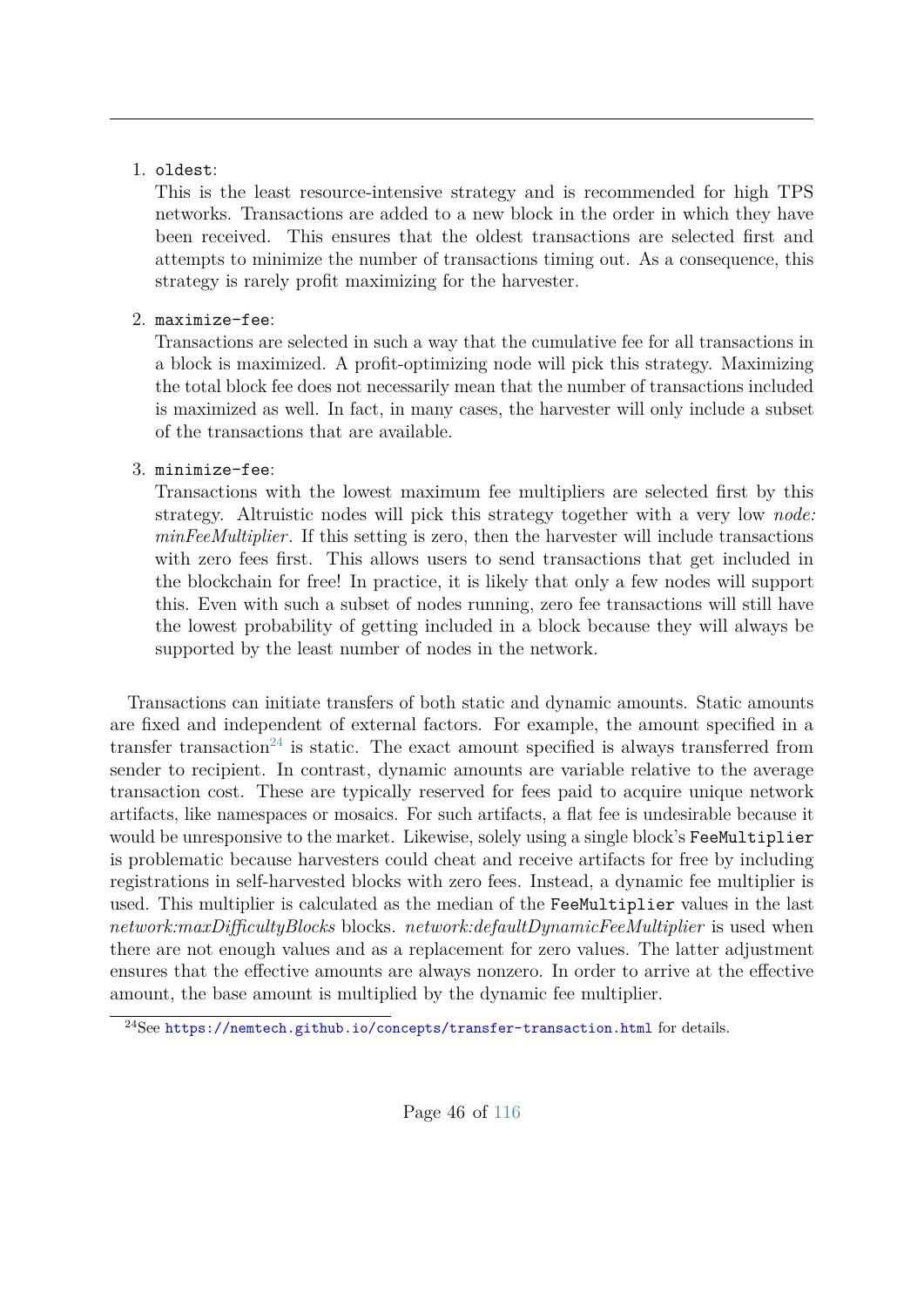*effective amount* = *base amount* · *dynamic fee multiplier*

### **8.4 Block Generation Hash**

The generation hash of a block is derived from the previous block generation hash and the VRF proof included in the block:

 $gh(1) =$  generationHash (generation hash)  $gh(N) = \text{verify\_vrf\_proof}(\text{proof}(block(N)), gh(N-1), VRF \text{ public key of account})$ 

Making the generation hash dependent on a VRF makes it effectively random and unpredictable. This is important because it makes the identity of the next harvester unknown even for an adversary with perfect information. Until a block is pushed to the network, its generation hash is unknown to all but its harvester. Accordingly, until the best block is pushed to the network, since each generation hash is dependent on the preceding generation hash, the input into the generation hash calculation for the next block is unknown until that point.

A VRF public key needs to be registered on the blockchain before it can be used to harvest a block. This preregistration requirement prevents an adversary from choosing an arbitrary VRF public key that can maximize its hit on the next block. As a result, the adversary is unable to produce many blocks in an attempt to maximize its hit.

### **8.5 Block Hit and Target**

To check if an account is allowed to create a new block at a specific network time, the following values are compared:

- *hit*: defines per-block value that needs to be hit.
- *target*: defines per-harvester power that increases as time since last harvested block increases.

An account is allowed to create a new block whenever *hit < target*. Since *target* is proportional to the elapsed time, a new block will be created after a certain amount of time even if all accounts are unlucky and generate a very high hit.

In the case of delegated harvesting, the importance of the original account is used instead of the importance of the delegated account.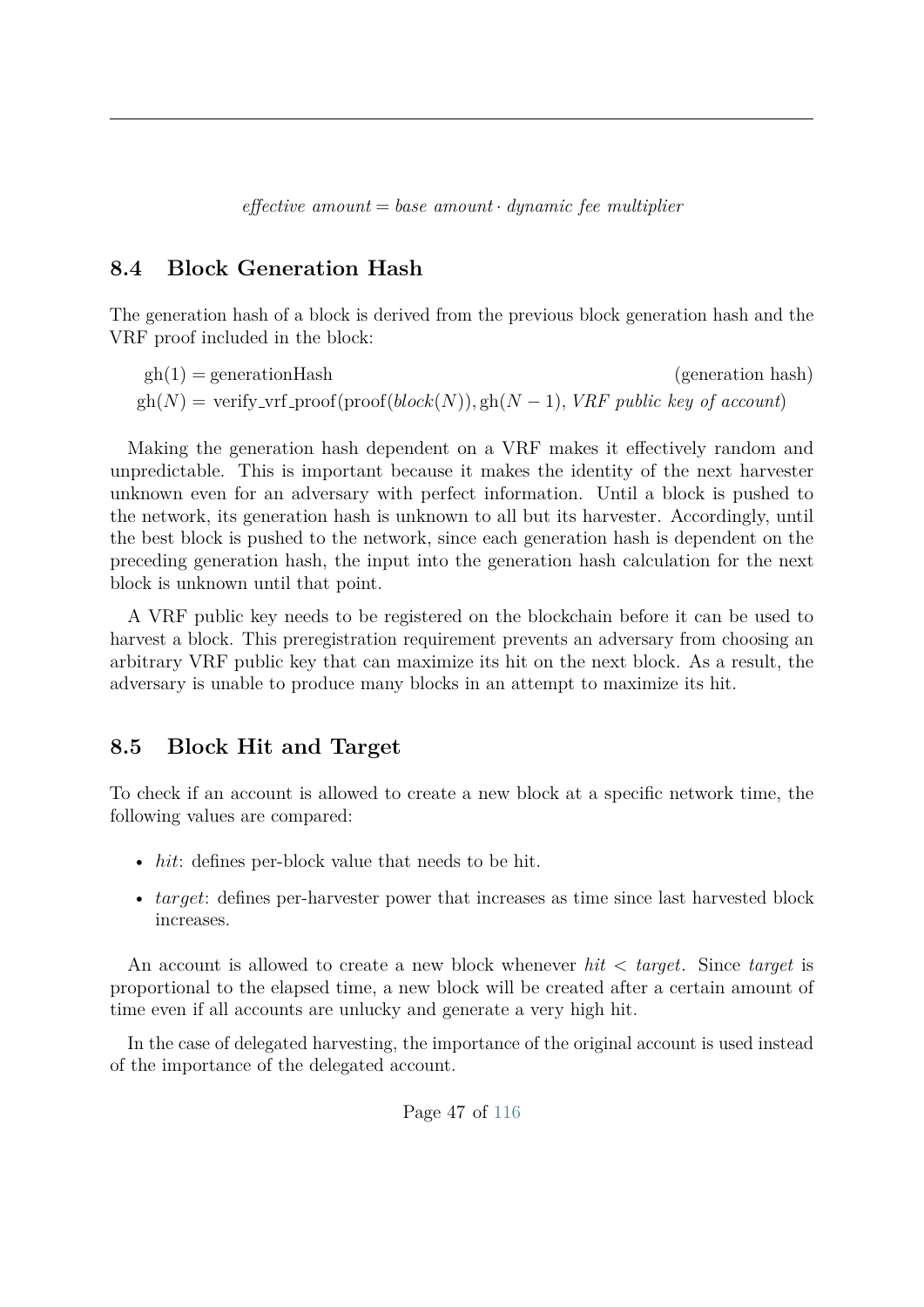The target is calculated as follows [25](#page-54-0):

$$
multiplier = 2^{64}
$$
  
\n $t = time$  in seconds since last block  
\n $b = 899999998 \cdot (account importance)$   
\n $i = total chain importance$   
\n $d = new block difficulty$   
\n
$$
target = \frac{multiplier \cdot t \cdot b}{i \cdot d}
$$

*Block time smoothing* can be enabled, which results in more stable block times. If enabled, *multiplier* above is calculated in the following way <sup>[26](#page-54-1)</sup>:

$$
factor = \text{blockTimeSmoothingFactor}/1000.0
$$

$$
tt = \text{blockGenerationTargetTime}
$$

$$
power = factor \cdot \frac{time \text{ in seconds since last block} - tt}{tt}
$$

$$
smoothing = \min(e^{power}, 100.0)
$$

$$
multiplier = \text{integer} (2^{54} \cdot smoothing) \cdot 2^{10}
$$

Hit is 64-bit approximation of  $2^{54}$   $\ln \left( \frac{gh}{2^{25}} \right)$  $\left(\frac{gh}{2^{256}}\right)\right|$ , where *gh* is a new generation hash <sup>[27](#page-54-2)</sup>. First, let's rewrite value above using log with base 2:

$$
hit = \frac{2^{54}}{\log_2(e)} \cdot \left| \log_2\left(\frac{gh}{2^{256}}\right) \right|
$$

Note, that  $\frac{gh}{2^{256}}$  is always  $\lt 1$ , therefore log will always yield negative value. Now,  $\log_2\left(\frac{gh}{2^{25}}\right)$  $\frac{gh}{2^{256}}$ , can be rewritten as  $\log_2(gh) - \log_2(2^{256})$ .

<span id="page-54-0"></span> $25$ The implementation uses 256-bit integer instead of floating point arithmetic in order to avoid any problems due to rounding.

<span id="page-54-1"></span><sup>&</sup>lt;sup>26</sup>The implementation uses fixed point instead of floating point arithmetic in order to avoid any problems due to rounding. Specifically, 128-bit fixed point numbers are used where the 112 high bits represent the integer part and the 16 low bits represent the decimal part. log2(e) is approximated as 14426950408 / 10000000000. If the calculated power is too negative, smoothing will be set to zero.

<span id="page-54-2"></span> $27$ The implementation uses 128-bit integer instead of floating point arithmetic in order to avoid any problems due to rounding. log2(e) is approximated as 14426950408889634 / 10000000000000000.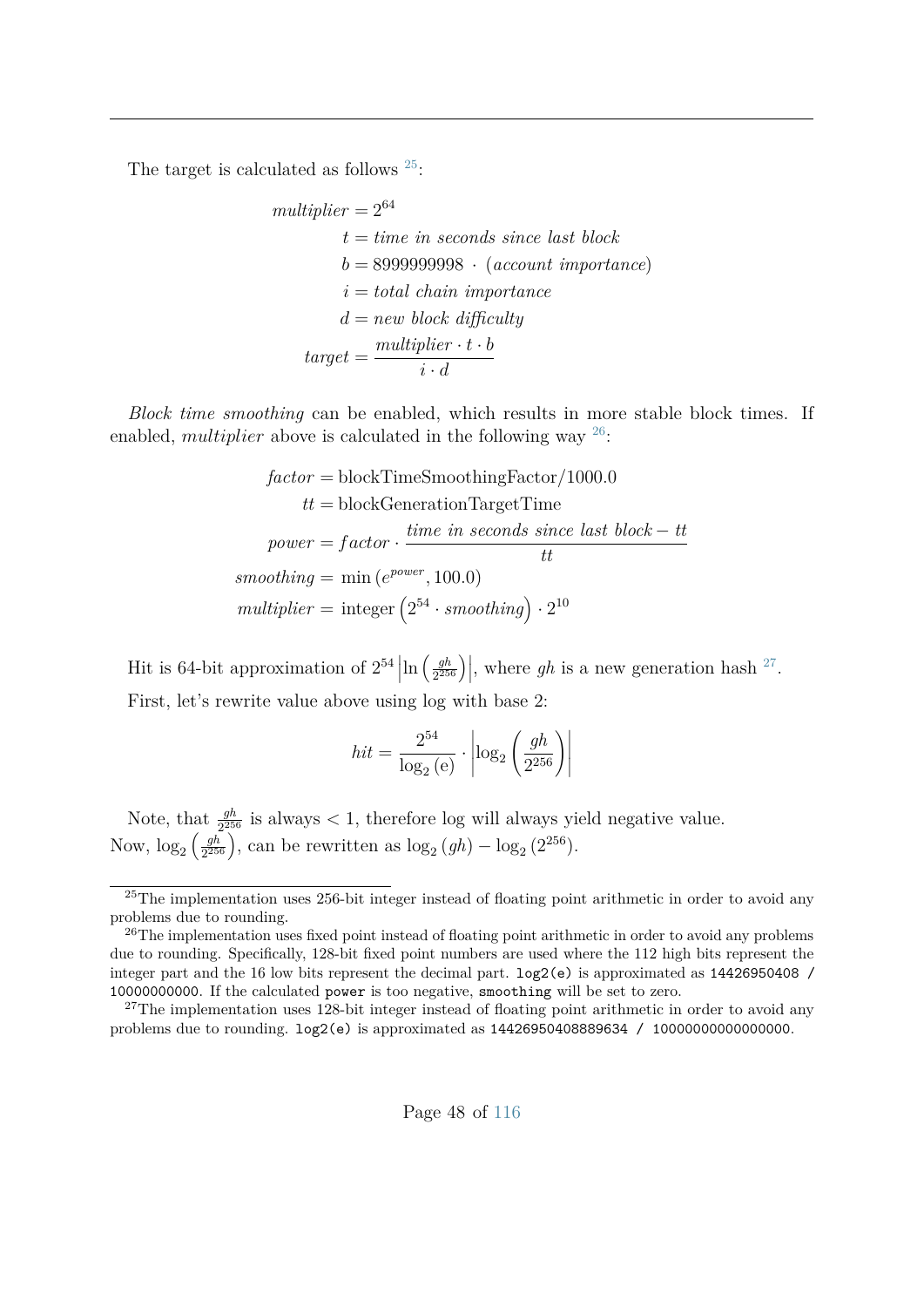Dropping absolute value and rewriting yields:

$$
scale = \frac{1}{\log_2(e)}
$$
  
hit = scale · 2<sup>54</sup>(log<sub>2</sub> (2<sup>256</sup>) – log<sub>2</sub> (gh))

This can be further simplified to:

$$
hit = scale \cdot (2^{54} \cdot 256 - 2^{54} \cdot \log_2(gh))
$$

The implementation approximates the logarithm using only the first 32 non-zero bits of the new generation hash. There's also additional handling for edge cases.

Also note that *hit* has an exponential distribution. Therefore, the probability to create a new block does not change if the importance is split among many accounts.

### **8.6 Automatic Delegated Harvester Detection**

When *user:enableDelegatedHarvestersAutoDetection* is set, the server allows other accounts to register as delegated harvesters via special transfer messages. The server inspects all transfer messages sent to the account matching its node certificate public key and pushes matching ones to a file queue. Periodically, a scheduled task inspects all queued messages. Any message that contains unexpected or malformed content is ignored and discarded. Valid messages are decrypted and processed.

A main account is eligible<sup>[28](#page-55-0)</sup> to delegate harvest on a node when all of the following links are setup:

- Main account has signed the delegated harvest request.
- Linked remote public key matches the encrypted linked remote harvester private key.
- VRF public key matches the encrypted VRF private key.
- Node public key matches the node's certificate public key (see [12.2:](#page-75-0) [Connection](#page-75-0) [Handshake\)](#page-75-0).

Messages are partially encrypted in order to prevent an adversary from obtaining plain text remote harvester and VRF private keys. AES256 GCM is the (symmetric) encryption

<span id="page-55-0"></span><sup>28</sup>Even if all these conditions are satisfied, the node owner can still decide to not allow the eligible account to delegate harvest.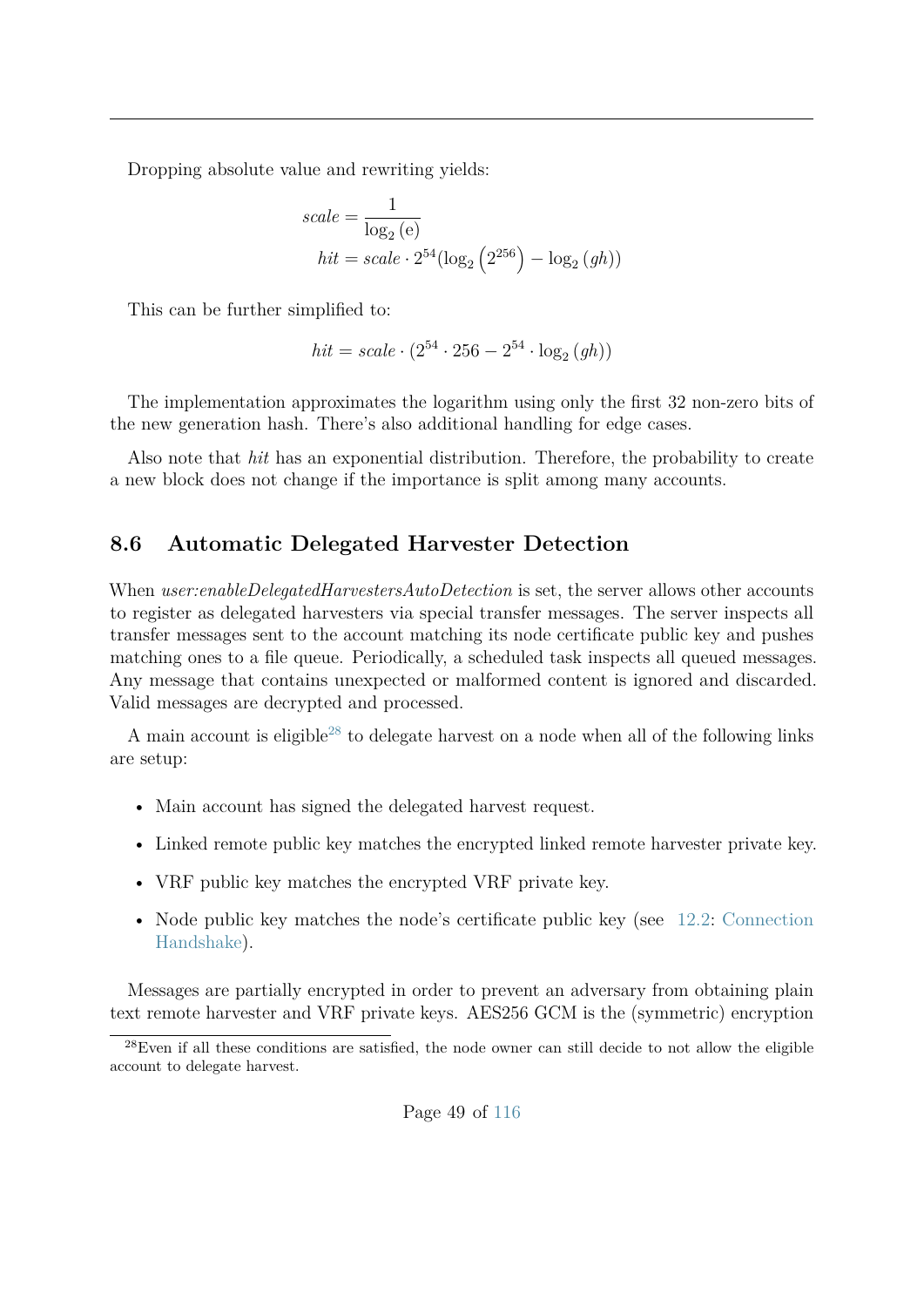scheme used. The encryption key is derived from the server's node certificate key pair and a random ephemeral key pair generated by the client.

| Name                 | <b>Size</b> | Encrypted?     | Description                             |
|----------------------|-------------|----------------|-----------------------------------------|
| 0xE201735761802AFE   | 8 bytes     | N <sub>o</sub> | Magic bytes indicating the message is a |
|                      |             |                | harvest request                         |
| Ephemeral public key | 32 bytes    | N <sub>o</sub> | Public key used to derive the symmetric |
|                      |             |                | encryption key                          |
| AES GCM Tag          | 16 bytes    | N <sub>o</sub> | MAC tag over the encrypted data         |
| AES GCM IV           | 12 bytes    | N <sub>o</sub> | Initialization vector for AES GCM algo- |
|                      |             |                | rithm                                   |
| Signing private key  | 32 bytes    | Yes            | Remote harvester signing private key    |
|                      |             |                | linked to the main account              |
| VRF private key      | 32 bytes    | Yes            | VRF private key linked to the main ac-  |
|                      |             |                | count                                   |

Each message is expected to have the following contents:

Table 4: Harvest request message format

If possible, announced delegated harvester private keys will be used by the server to harvest blocks. A server can have at most *harvesting:maxUnlockedAccounts* harvesters. Upon reaching that limit, the evaluation of any new delegated harvester is based on the *harvesting:delegatePrioritizationPolicy* setting. When the policy is set to Age, accounts announced earlier are preferred. As a result, a new delegated harvester cannot replace any existing delegated harvester. When the policy is set to Importance, accounts with higher importances are preferred. As a result, a new delegated harvester can replace an existing delegated harvester with less importance.

Successful announcements are stored in the harvesters.dat file. Accepted delegated harvesters are persisted across server reboots. The server does not provide any explicit confirmation that it is or is not currently harvesting with a specific delegated harvester. The blockchain only stores a record of all the links related to delegated harvesting, but not the current activity.

### **8.7 Blockchain Synchronization**

A score can be assigned to any chain of blocks by summing the scores of the component blocks:

$$
score = \sum_{block \in blocks} block \; score
$$
 (blockchain score)

Page 50 of [116](#page-122-0)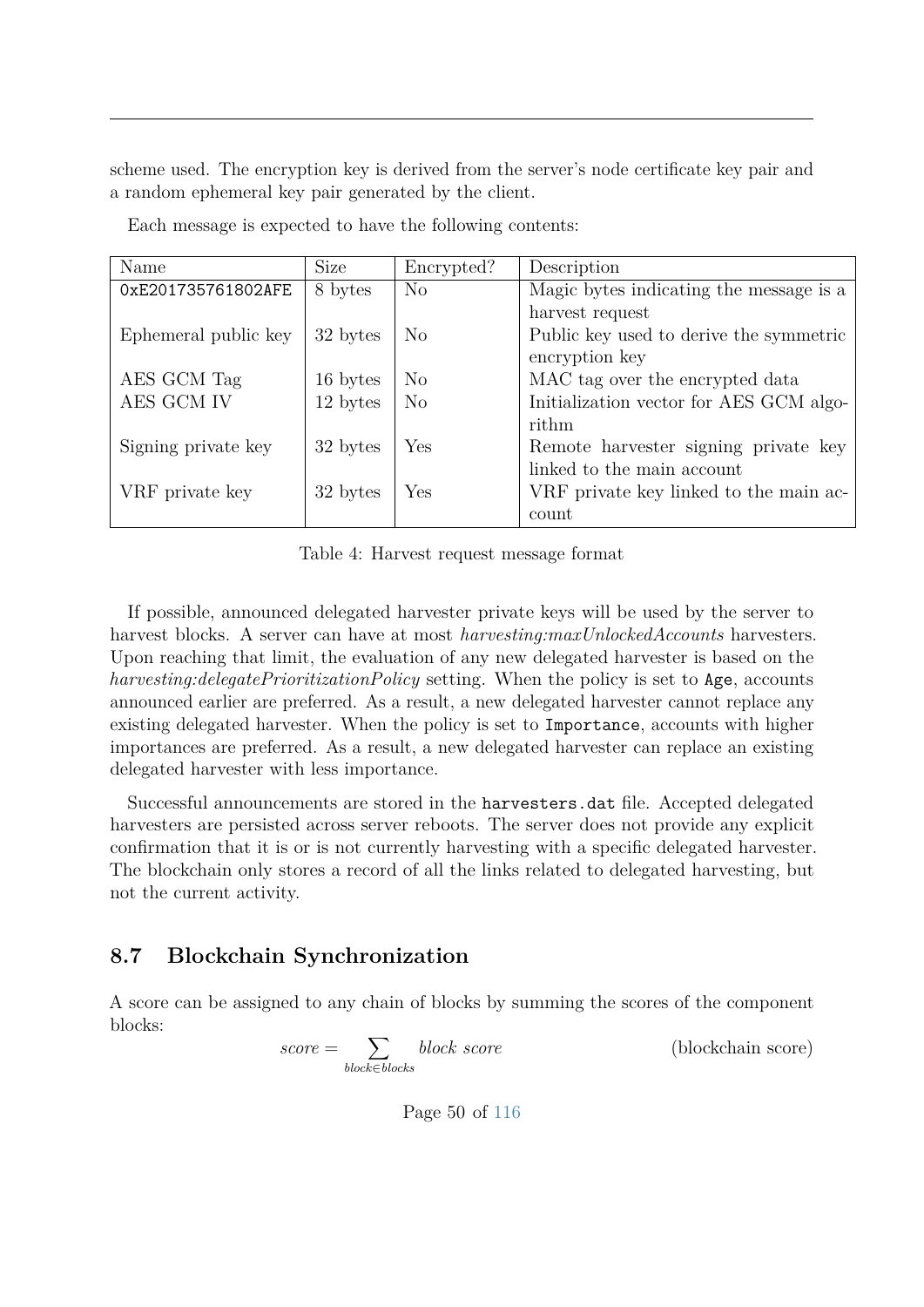Blockchain synchronization is crucial to maintaining distributed consensus. Periodically, a local node will ask a remote node about its chain. The remote node is selected from a set of partners based on various factors, including reputation (see [13:](#page-80-0) [Reputation\)](#page-80-0).

If the remote node promises a chain with a higher score, the local node attempts to find the last common block by inspecting the hashes provided by remote node. When deterministic finalization is enabled, a binary search is performed to find the last common block. The search space is all hashes between the last finalized block and the current local height. If successful, the remote node will supply as many blocks as settings allow.

If the supplied chain is valid, the local node will replace its own chain with the remote chain. If the supplied chain is invalid, the local node will reject the chain and consider the synchronization attempt with the remote node to have failed.

[Figure 19](#page-58-0) illustrates the process in more detail.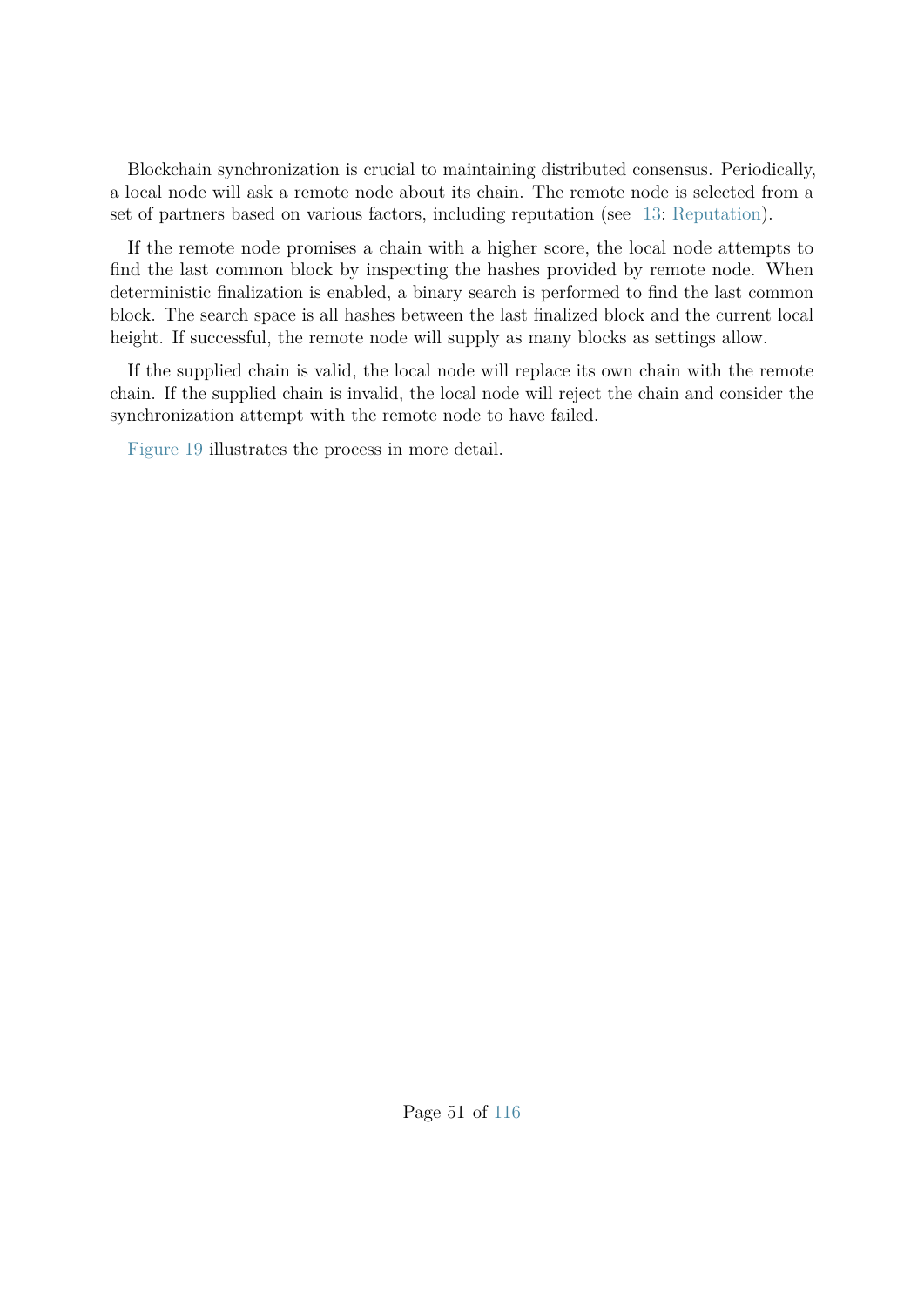<span id="page-58-0"></span>

Figure 19: Blockchain synchronization flow chart

Page 52 of [116](#page-122-0)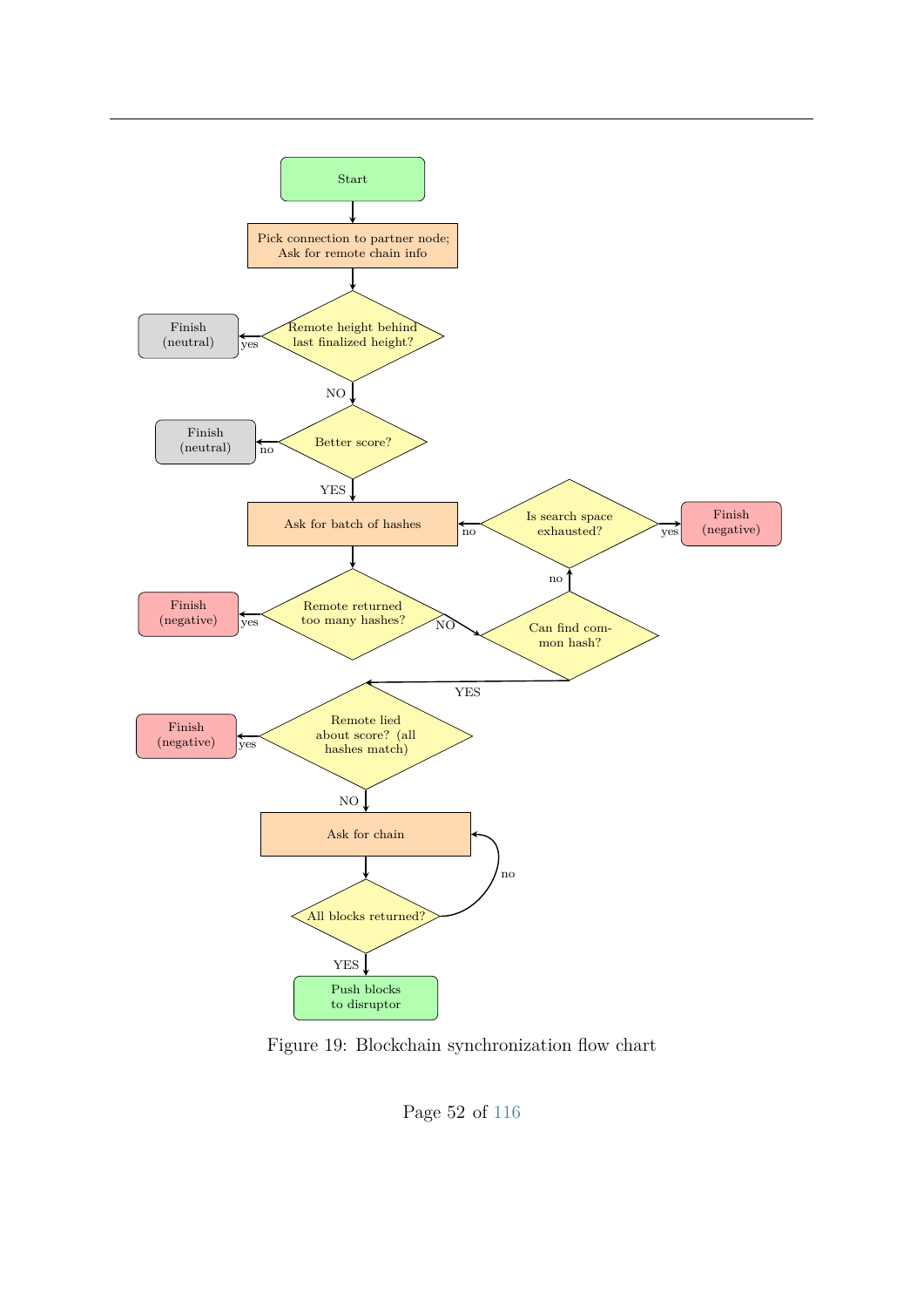### **8.8 Blockchain Processing**

#### **Execution**

Conceptually, when a new block is received, it is processed in a series of stages [29](#page-59-0). Prior to processing, the block and its transactions are decomposed into an ordered stream of notifications. A notification is the fundamental processing unit used in **Symbol**.

In order to extract an ordered stream of notifications from a block, its transactions are decomposed in order followed by its block-level data. The notifications produced by each decomposition are appended to the stream. At the end of this process, the notification stream completely describes all state changes specified in the block and its transactions.

Once the stream of notifications is prepared, each notification is processed individually. First, it is validated independent of blockchain state. Next, it is validated against the current blockchain state. If any validation fails, the containing block is rejected. Otherwise, the changes specified by the notification are made to the in memory blockchain state and the next notification is processed. This sequence allows transactions in a block to be dependent on changes made by previous transactions in the same block.

After all notifications produced by a block are processed, the ReceiptsHash (see [7.2.4:](#page-45-1) [Receipts Hash\)](#page-45-1) and StateHash (see [7.3:](#page-46-0) [State Hash\)](#page-46-0) fields are calculated and checked for correctness. Importantly, when *network:enableVerifiableState* is enabled, this is the point at which all state Patricia trees get updated.

#### **Rollback**

Occasionally, a block that has been previously confirmed needs to be undone. This is required in order to allow fork resolution. For example, to replace a worse block with a better block. In **Symbol**, at most *network:maxRollbackBlocks* can be rolled back at once. Forks larger than this setting are irreconcilable.

When a block is being rolled back, it is decomposed into an ordered stream of notifications. This stream is reversed relative to the stream used during execution. Since transactions in a block may be dependent on changes made by previous transactions in the same block, they need to be undone before their dependencies are undone.

Once the stream of notifications is prepared, each notification is processed individually. No validation is needed because the rollback operation is returning the blockchain to a previous state that is known to be valid. Instead, the changes specified by the notification are simply reverted from the in memory blockchain state and the next notification is

<span id="page-59-0"></span> $^{29}$ A more detailed description of these stages can be found in [9.1:](#page-62-0) [Consumers.](#page-62-0)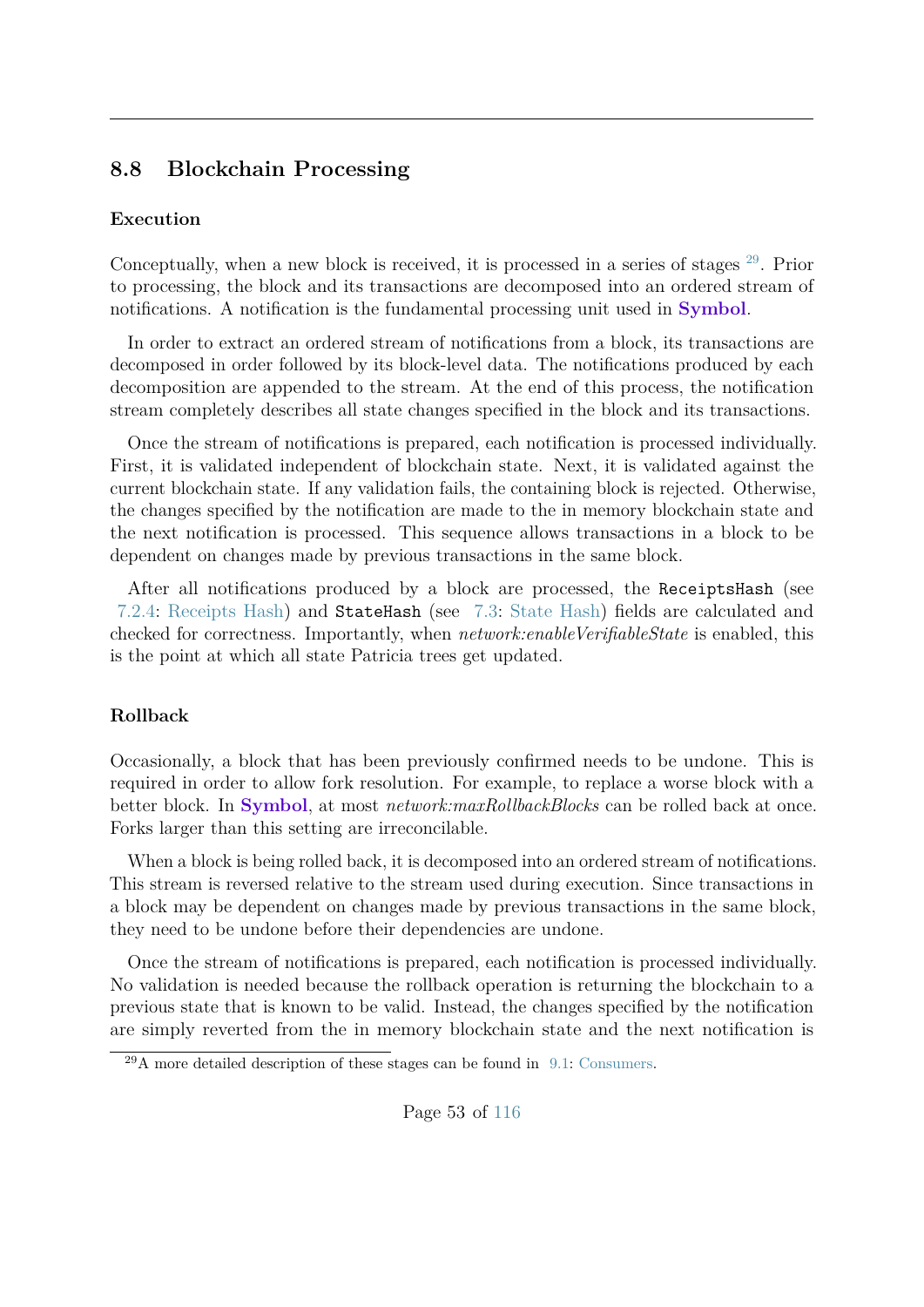processed.

After all notifications produced by a *blockchain part* are processed, the previous blockchain state is restored. When *network:enableVerifiableState* is enabled, the in memory state hash still needs to be updated. Instead of individually applying all tree changes, the in memory state hash is forcibly reset to the state hash of the common block prior to the last rolled back block.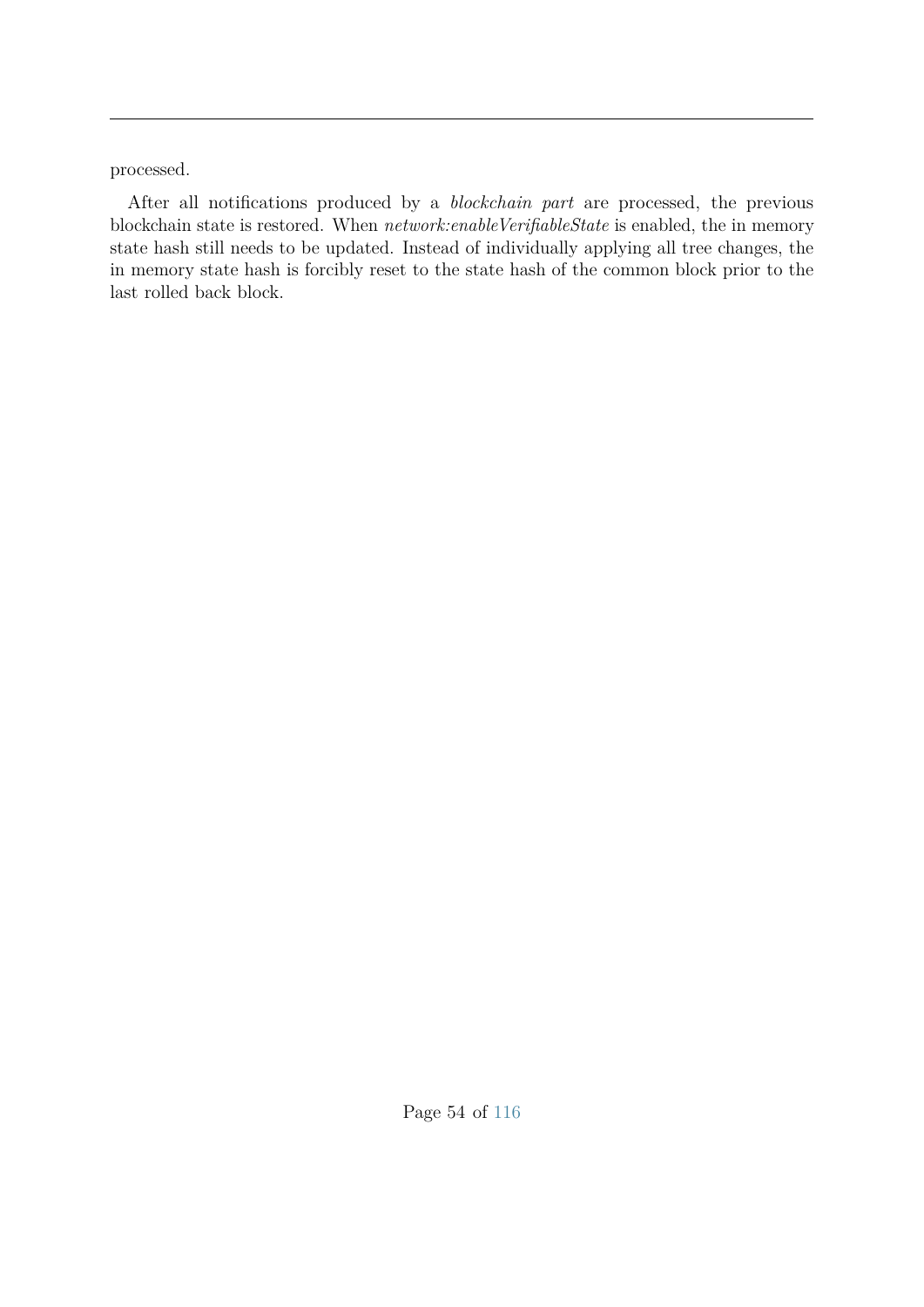# <span id="page-61-1"></span>**9 Disruptor**  $\epsilon$

Death is the great disruptor. It thrusts us opposite life's mirror, invites our truthful exploration, and reveals the naked truth from which rebirth is possible and we are free to reinvent ourselves anew. **99** 

*- B.G. Bowers*

**O**<sup>NE main goal of **Symbol** is to achieve high throughput. In order to help achieve<br>this goal, the disruptor<sup>30</sup> pattern is used to perform most data processing<br>A disruptor uses a ring buffer data structure to hold all e</sup> ne main goal of **Symbol** is to achieve high throughput. In order to help achieve this goal, the disruptor<sup>[30](#page-61-0)</sup> pattern is used to perform most data processing. A disruptor uses a ring buffer data structure to hold all elements in need of processed elements are removed to make space for new elements. Since the ring buffer has a finite number of slots, it can run out of space if processing can't keep up with new insertions. The behavior of **Symbol**, in such a case, can be configured to either exit the server or discard new data until a slot becomes available.



Each element in the ring buffer is processed by one or more consumers. Each consumer takes a single element as input. Some consumers calculate data from the input and attach it to the element, while others validate the element or alter the global chain state using the element's data. Some consumers depend on the work done by previous consumers. Therefore, consumers always need to act on input elements in a predefined order. To ensure this, each consumer has an associated barrier. The barrier prevents a consumer from processing an element that has not yet been processed by its immediately preceding consumer. The last consumer reclaims all memory that was used during processing.

Page 55 of [116](#page-122-0)

<span id="page-61-0"></span><sup>30</sup>[https://en.wikipedia.org/wiki/Disruptor\\_\(software\)](https://en.wikipedia.org/wiki/Disruptor_(software))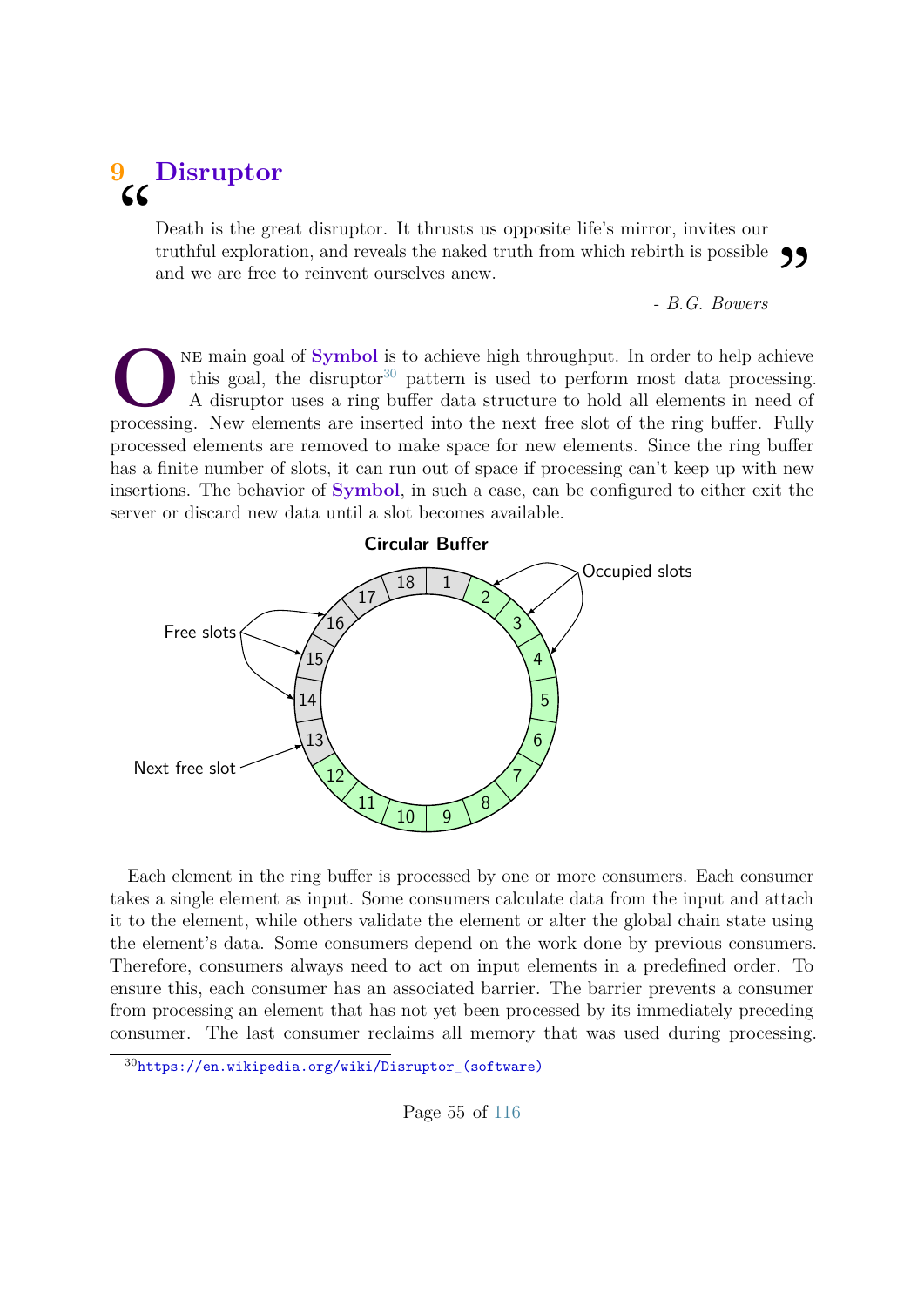Consumers can set an element's completion status to CompletionStatus::Aborted in case it is already known or invalid for some reason. Subsequent consumers ignore aborted elements.



### <span id="page-62-0"></span>**9.1 Consumers**

In **Symbol**, a block disruptor is used to process incoming blocks and blockchain parts. A blockchain part is an input element composed of multiple blocks. This disruptor is primarily responsible for validating, reconciling and growing the blockchain.

A transaction disruptor is used to process incoming, unconfirmed transactions. Transactions that are fully processed get added to the unconfirmed transactions cache.

All disruptors are associated with a chain of consumers that perform all processing of their input elements. Different disruptors are customized by using different consumer chains. All consumers can inspect the data being processed and some can modify it.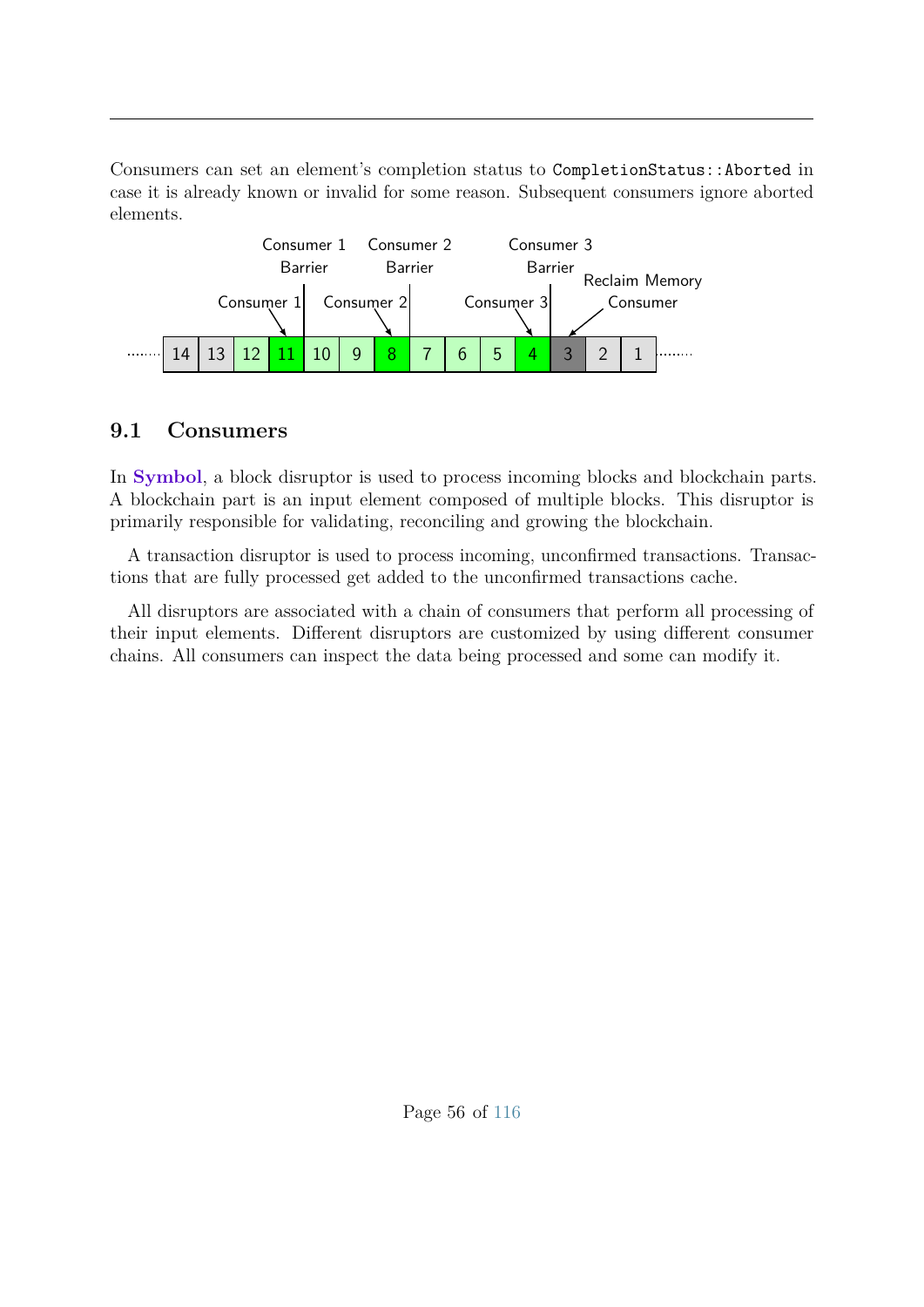

Figure 20: **Symbol** consumer chains

#### <span id="page-63-0"></span>**9.1.1 Common Consumers**

The block and transaction disruptors share a number of consumers.

#### **Audit Consumer**

This consumer is optional and can be enabled via node configuration. If enabled, all new elements are written to disk. This makes it possible to replay the incoming network action and is helpful for debugging.

#### **Hash Calculator And Hash Check Consumers**

It is very common for a server to receive the same element many times because networks consist of many servers that broadcast elements to several other servers. For performance reasons, it is desirable to detect at an early stage whether an element has already been processed in order to avoid processing it again.

Page 57 of [116](#page-122-0)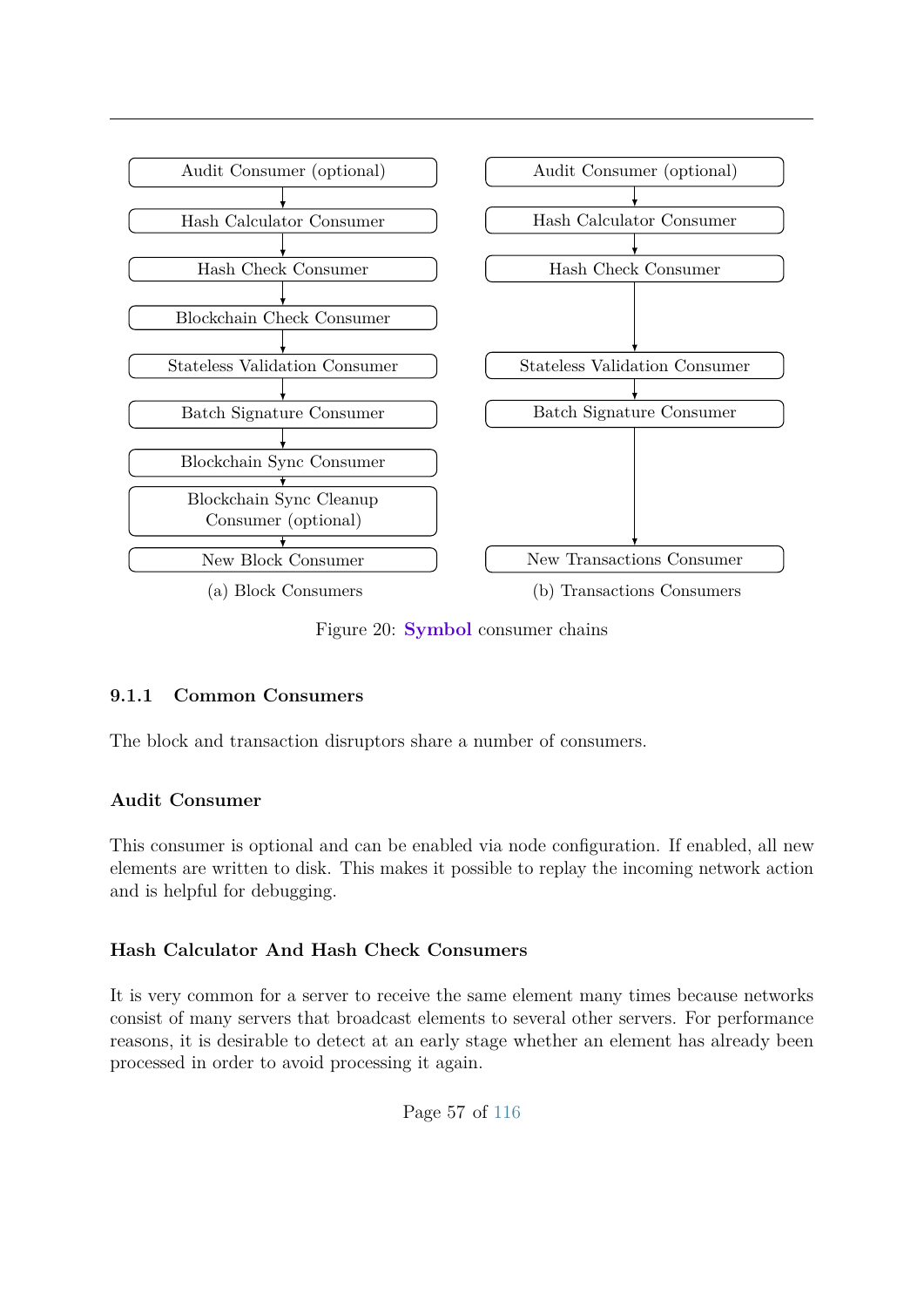The hash calculator consumer calculates all the hashes associated with an element. The hash check consumer uses the hashes to search the recency cache, which contains the hashes of all recently seen elements. The consumer used by the transaction disruptor will also search the hash cache (containing hashes of confirmed transactions) and the unconfirmed transactions cache. If the hash is found in any cache, the element is marked as CompletionStatus::Aborted and further processing is bypassed.

#### **Stateless Validation Consumer**

This consumer handles state independent validation by validating each entity in an element. This can be done in parallel using many threads. Each plugin can add stateless validators.

An example of a stateless validation is the validation that a block does not contain more transactions than allowed by the network. This check depends on the network configuration but not on the global blockchain state.

#### **Batch Signature Consumer**

This consumer validates all signatures of all entities in an element. This is separate from the *Stateless Validation Consumer* because it uses batch verification. For improved performance, this consumer processes many signatures at once in a batch instead of individually. This can be done in parallel using many threads.

#### **Reclaim Memory Consumer**

This consumer completes the processing of an element and frees all memory associated with it. It triggers downstream propagation of the statuses of all transactions that were updated during processing. The overall result of the sync operation is used to update the reputation of - and possibly ban - the sync partner (see [13:](#page-80-0) [Reputation\)](#page-80-0)).

#### **9.1.2 Additional Block Consumers**

The block disruptor also uses a few block-specific consumers.

#### **Blockchain Check Consumer**

This consumer performs state-independent integrity checks of the chain part contained within an element. It checks that: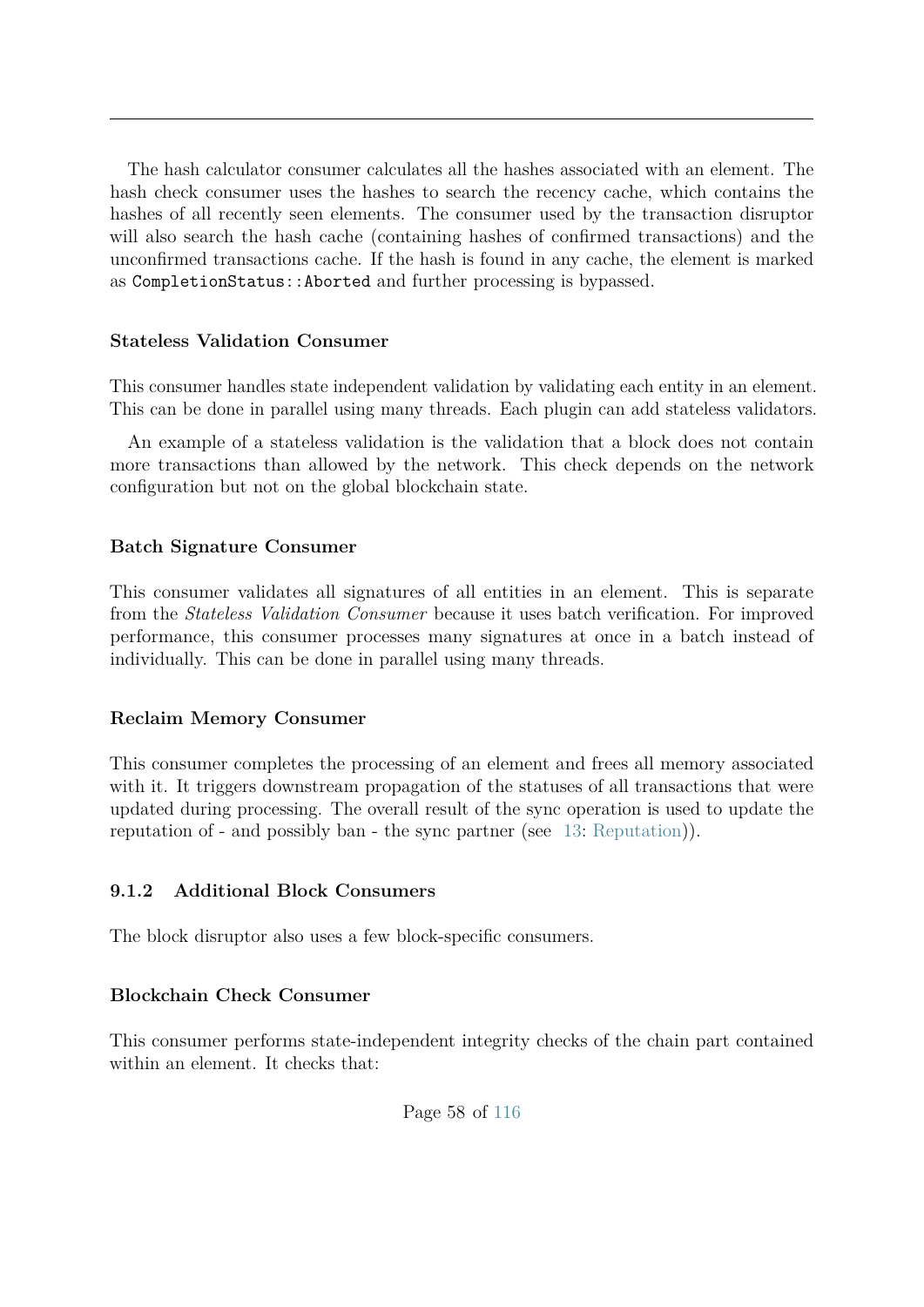- The chain part is not composed of too many blocks.
- The timestamp of the last block in the chain part is not too far in the future.
- All blocks within the chain part are linked.
- There are no duplicate transactions within the chain part.

### **Blockchain Sync Consumer**

This consumer is the most complex one. All tasks that require or alter the local server's chain state are performed in this consumer.

First, it checks that the new chain part can be attached to the existing chain. If the chain part attaches to a block preceding the tail block, all blocks starting with the tail block are undone in reverse order until the common block is reached.

Next, it executes each block by performing stateful validation and then observing changes. Stateless validation is skipped because it was performed by previous consumers. If there are any validation failures, the entire chain part is rejected. Otherwise, all changes are committed to the chain state (both the block and cache storages) and the unconfirmed transactions cache is updated.

Finally, this consumer determines the last finalized block, which is the newest block that cannot be rolled back. When probablistic finalization is enabled, the last finalized block is *network:maxRollbackBlocks* blocks before the last block. When deterministic finalization is enabled, the last finalized block is the block referenced in the last finalization proof. The consumer prunes the global blockchain state of any and all data that is only needed to enable rollbacks to blocks before the last finalized block.

*This consumer is the only part of the Symbol system that modifies the chain state and needs write access to it.*

### **Blockchain Sync Cleanup Consumer**

This consumer is optional and can be enabled via node configuration. If enabled, it removes all files that were created by the *Blockchain Sync Consumer*. This consumer should only be enabled when a server is running without a broker.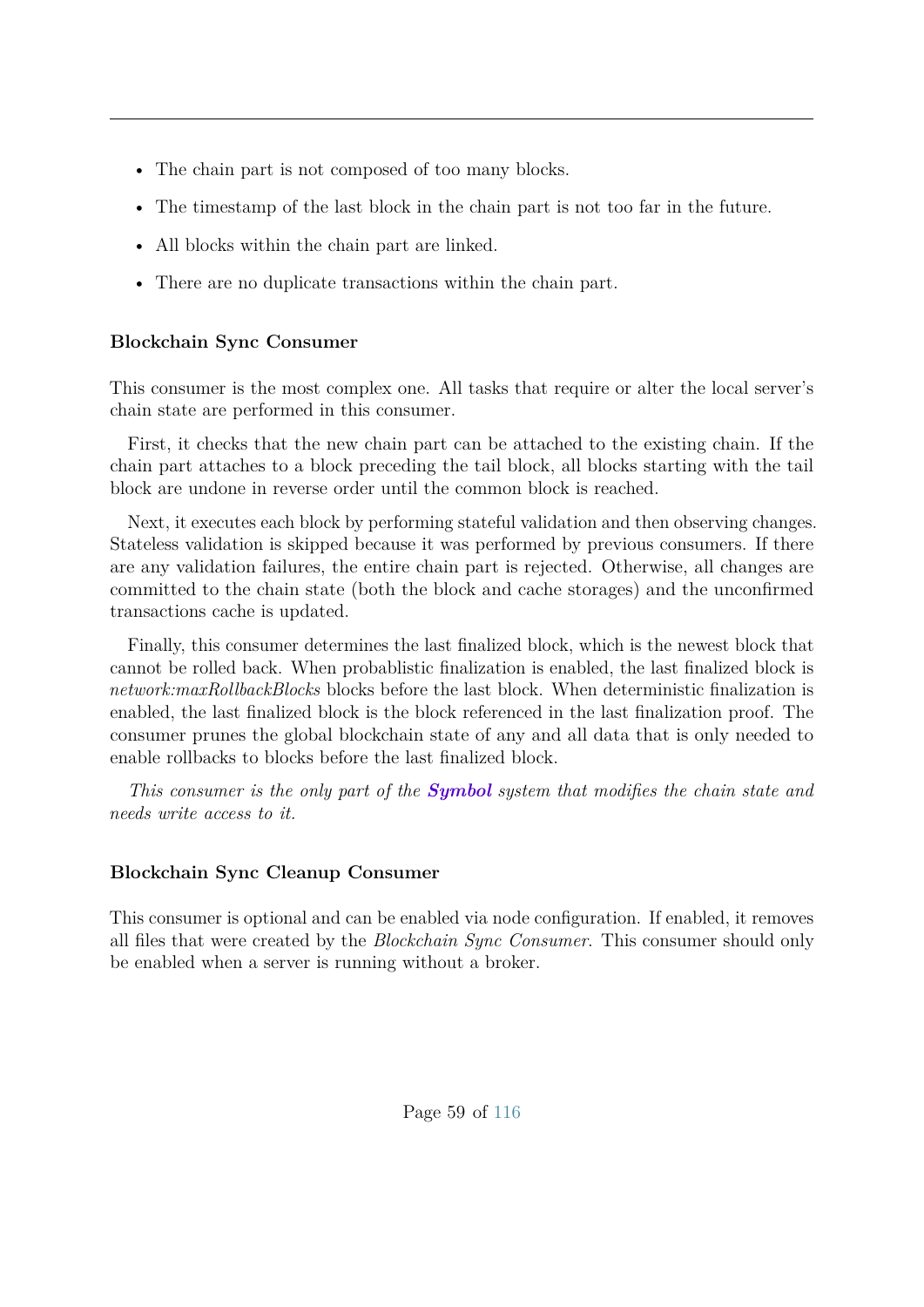#### **New Block Consumer**

This consumer forwards single blocks, either harvested by the server or pushed from a remote server, to other servers in the network.

### <span id="page-66-0"></span>**9.1.3 Additional Transaction Consumers**

The transaction disruptor uses a single transaction-specific consumer.

#### **New Transactions Consumer**

This consumer forwards all transactions that have valid signatures and have passed stateless validation to the network. Stateful validation is not performed on transactions until they're added to the unconfirmed transactions cache. Forwarding is intentionally done before stateful validation because one server might reject transactions that could be accepted by other servers (e.g. if the transaction has too low a fee for the local server). Subsequently, stateful validation is performed on the forwarded transactions, and the valid ones are stored in the unconfirmed transactions cache.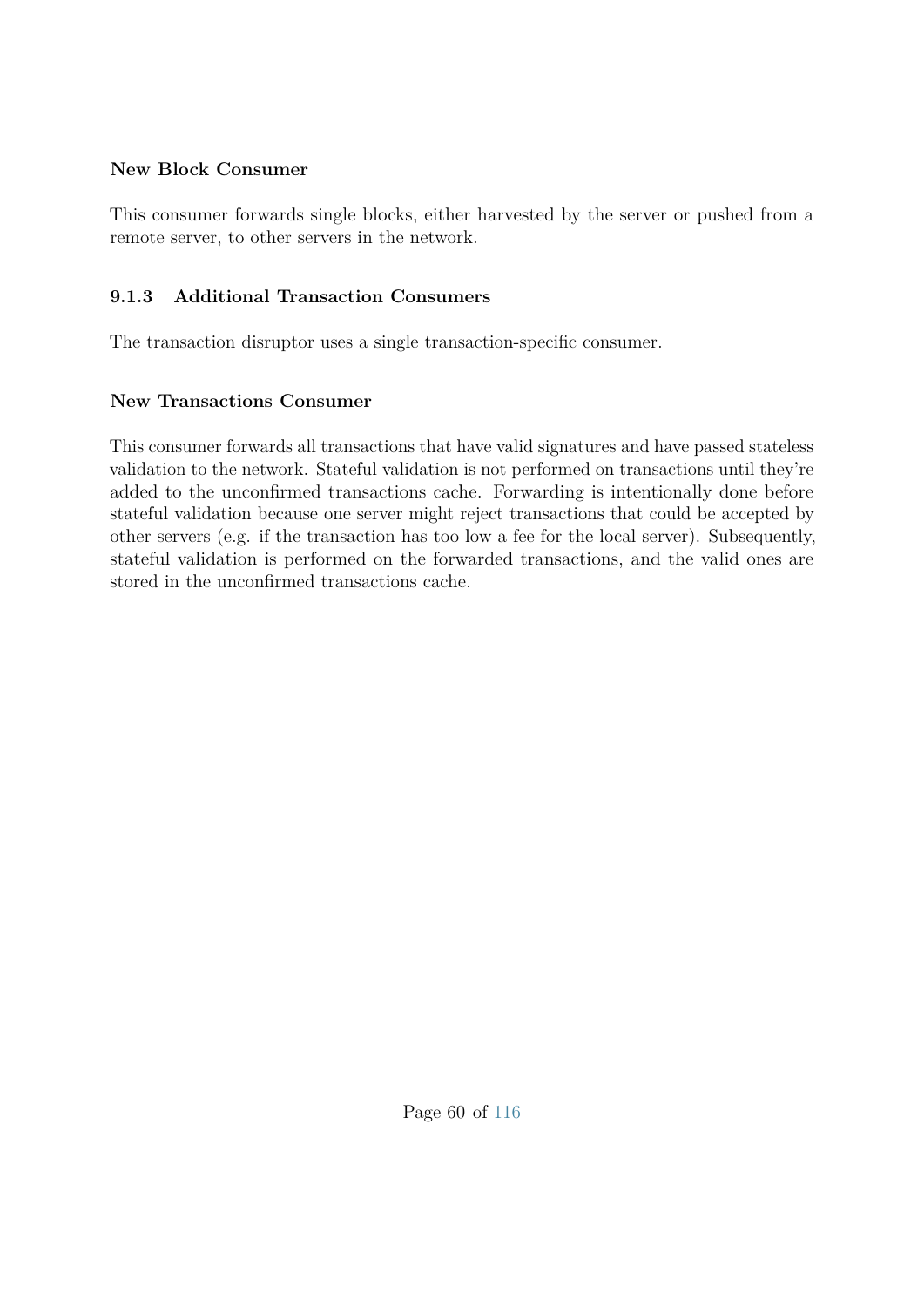# **10 Unconfirmed Transactions**  $cc$

I don't believe one reads to escape reality. A person reads to confirm a reality  $\bigcirc$  he knows is there, but which he has not experienced.<br>
- Lawrence Durrell he knows is there, but which he has not experienced.

*- Lawrence Durrell*

A<br> **A**<br> *A*<br> *A*<br> *A*<br> *A*<br> *A*<br> *Transaction.* These transactions may be valid or invalid.<br> *Transactions* are eligible for inclusion in a harvested block.<br>
is added to a block that is accepted in the blockchain, it is *c* ny transaction that is not yet included in a block is called an *unconfirmed transaction*. These transactions may be valid or invalid. Valid unconfirmed transactions are eligible for inclusion in a harvested block. Once a transaction

Unconfirmed transactions can arrive at a node when:

- 1. A client sends a new transaction directly to the node.
- 2. A bonded aggregate transaction is completed with all requisite cosignatures and is promoted from the partial transactions cache.
- 3. A Peer node broadcasts transactions to the node.
- 4. A Peer node responds to the node's request for unconfirmed transactions. As an optimization, the requesting node indicates what transactions it already knows in order to avoid receiving redundant transactions. Additionally, it supplies the minimum fee multiplier (see [8.3:](#page-50-0) [Block Generation\)](#page-50-0) it uses when creating blocks. This prevents the remote node from returning unconfirmed transactions that will be immediately rejected by the requesting node.

When an unconfirmed transaction arrives at a node, it is added to the transaction disruptor (see [9:](#page-61-1) [Disruptor\)](#page-61-1). All transactions that haven't been previously seen and pass stateless validation will be broadcast to peer nodes. At this point, it is still possible for the node to reject the broadcast transactions because stateful validation is performed after broadcasting. Due to different node settings, it's possible for some nodes to accept a specific unconfirmed transaction and other nodes to reject it. For example, the nodes could have different *node:minFeeMultiplier* settings.

# **10.1 Unconfirmed Transactions Cache**

When a transaction passes all validation, it is eligible for inclusion in a harvested block. At this point, the node tries to add it to the *unconfirmed transactions cache*. This can fail for two reasons: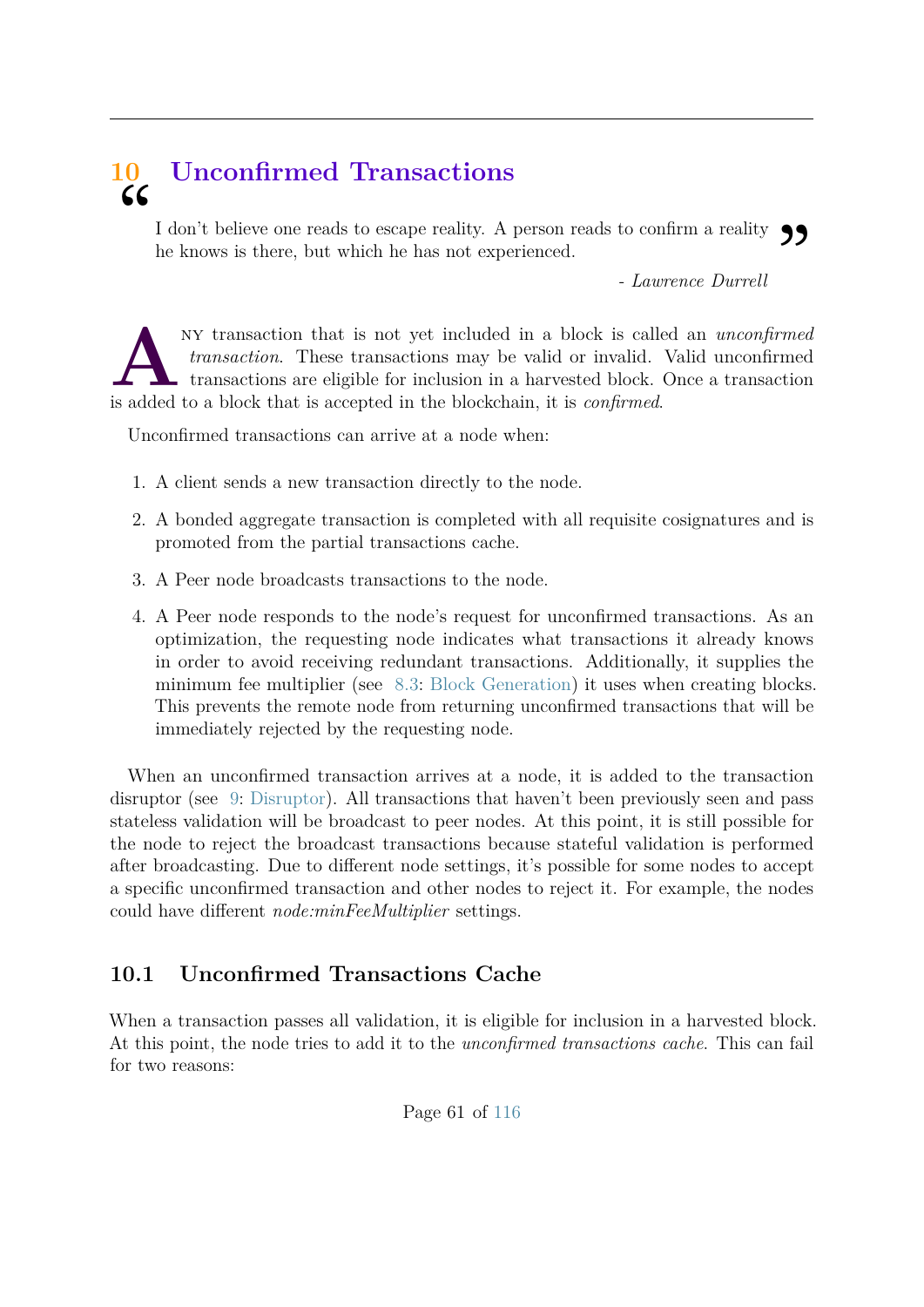- 1. The maximum cache size configured by *node:unconfirmedTransactionsCacheMaxSize* has been reached.
- 2. The cache contains at least as many unconfirmed transactions as can be included in a single block and the new transaction is rejected by the Spam throttle.

Whenever new blocks are added to the blockchain, the blockchain state changes and the unconfirmed transactions cache is affected. Although all transactions in the cache are valid at the time they were added, this doesn't guarantee that they'll be valid in perpetuity. For example, a transaction could have already been included in a block harvested by another node or a conflicting transaction could have been added to the blockchain. This means that transactions in the cache that were perfectly valid previously could be invalidated after changes to the blockchain state. Additionally, when blocks with transactions are reverted, it's possible that some of those previously confirmed transactions are no longer included in any block in the new chain. Those reverted transactions should be added to the cache.

As a result of these considerations, the entire unconfirmed transactions cache is completely rebuilt whenever the blockchain changes. Each transaction is rechecked by the stateful validators and purged if it has become invalid or has already been included in a block. Otherwise, it is added back to the cache.

## **10.2 Spam Throttle**

The initiator of an unconfirmed transaction does not have to pay a fee to nodes holding the transaction in the unconfirmed transactions cache. Since the cache uses valuable resources, a node must have some protection against being spammed with lots of unconfirmed transactions. This is especially important if the node is generous and accepts zero fee transactions.

Simply limiting the number of unconfirmed transactions that a node accepts is suboptimal because normal actors should still be able to send a transaction even when a malicious actor is spamming the network. Limiting the number of unconfirmed transactions per account is also not a good option because accounts are free to create.

**Symbol** implements a smart throttle that prevents an attacker from filling the cache completely with transactions while still letting honest actors successfully submit new unconfirmed transactions. *node:enableTransactionSpamThrottling* can be used to activate the throttle. Assuming the cache is not full, it works in the following way:

1. If the cache contains fewer unconfirmed transactions than can be included in a single block, throttling is bypassed.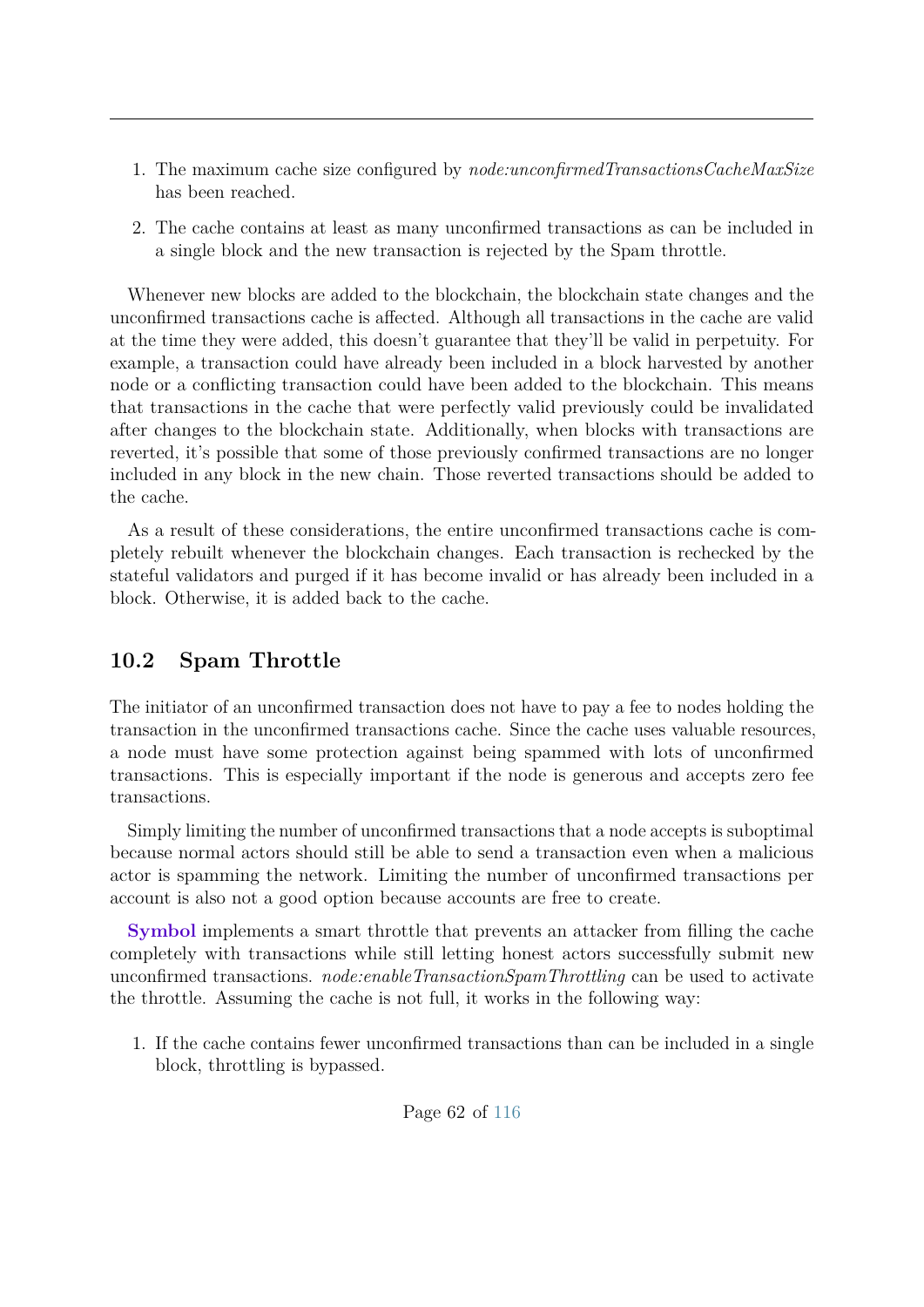- 2. If the new transaction is a bonded aggregate transaction, throttling is bypassed.
- 3. Else the Spam throttle is applied.

Let *curSize* be the current number of transactions in the cache and *maxSize* the configured maximum size of the cache. Also let *rel. importance of A* be the relative importance of *A*, i.e. a number between 0 and 1. If a new unconfirmed transaction *T* with signer *A* arrives, then the *fair share* for account *A* is calculated:

$$
maxBoostFree = \text{transactionSpamThrottlingMaxBoostFree}
$$
  
\n
$$
maxFree = \min(maxBoostFree, T::MaxFree)
$$
  
\n
$$
eff. \text{ importance} = (rel. \text{ importance of } A) + 0.01 \cdot \frac{maxFree}{maxBoostFree}
$$
  
\n
$$
fair \text{ share} = 100 \cdot (eff. \text{ importance}) \cdot (maxSize - cursize) \cdot \exp\left(-3 \frac{curSize}{maxSize}\right)
$$

If account *A* already has as many transactions in the cache as its fair share, then the new transaction is rejected. Otherwise, it is accepted. The formula shows that an increase in a transaction's maximum fee increases the number of slots available in the cache. Nonetheless, this mechanism for boosting the effective importance is limited by *node:transactionSpamThrottlingMaxBoostFee*.

<span id="page-69-0"></span>

Figure 21: Fair share for various effective importances with max cache size  $= 10000$ 

[Figure 21](#page-69-0) shows the fair share of slots relative to the fill level of the cache for various effective importances. An attacker that tries to occupy many slots cannot gain much by using many accounts because the importance of each account will be very low. The attacker can increase maximum transaction fees but that will be more costly and expend funds at a faster rate.

Page 63 of [116](#page-122-0)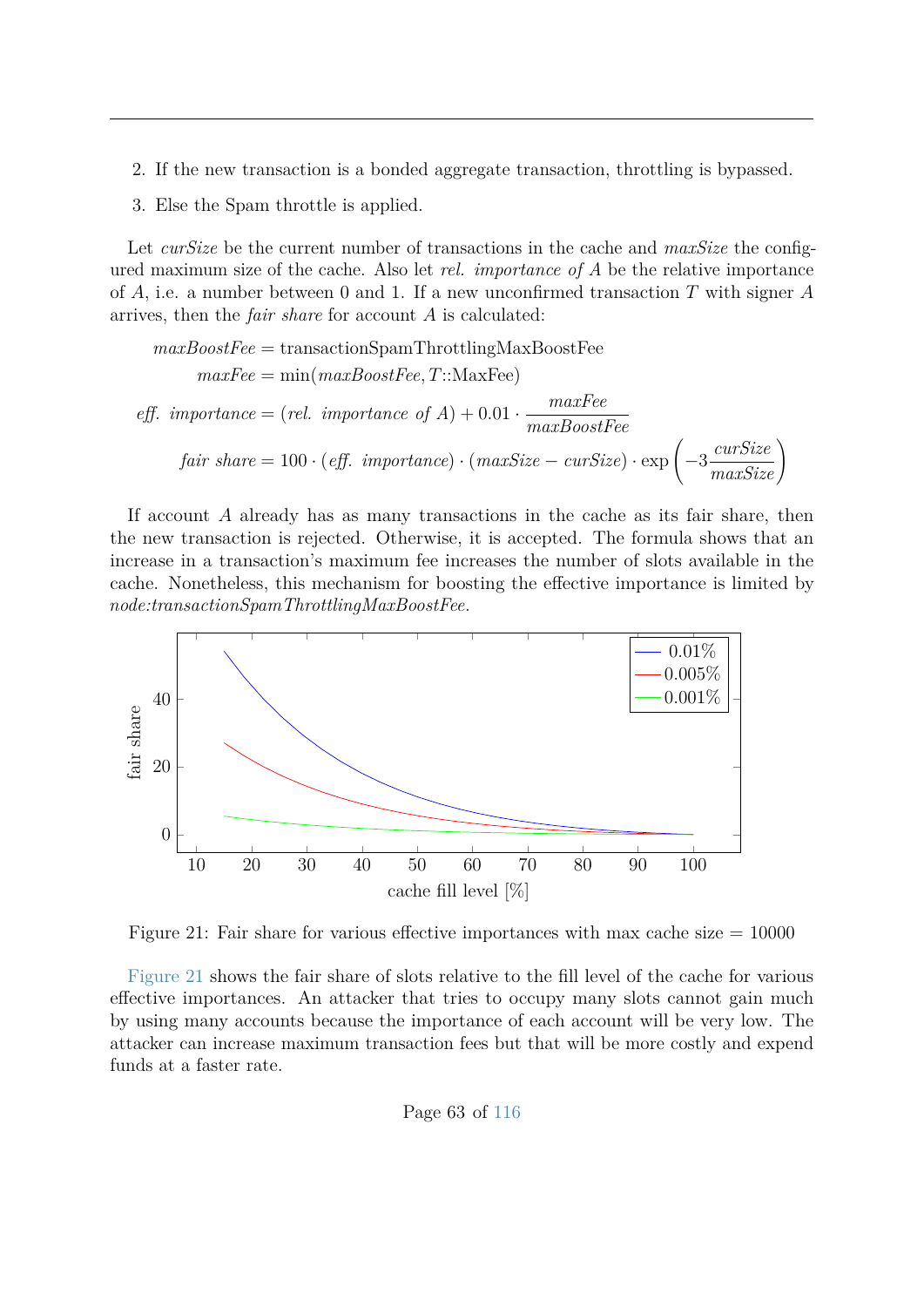# **11 Partial Transactions**  $cc$

The whole is greater than the sum of its parts.

*- Aristotle*

**B**as p<br>
are collected. onded aggregate transactions (see [6.2:](#page-33-0) [Aggregate Transaction\)](#page-33-0) are also referred to as partial transactions. The name *partial* is fitting because the transactions have insufficient cosignatures and are unable to pass validation until more cosignatures

Support for handling partial transactions is provided by the *partial transaction extension*. If a network supports bonded aggregate transactions, this extension should be enabled on all API and Dual nodes.

Partial transactions are synchronized among all nodes in a network that have this extension enabled. A node passively receives partial transactions and cosignatures pushed by remote nodes. It also periodically requests transactions and cosignatures from remote nodes via the *pull partial transactions task*. As an optimization, the requesting node indicates which transactions and cosignatures it already knows in order to avoid receiving redundant information.

When the hash lock plugin is enabled, in order for a partial transaction to be accepted by the network, a hash lock must be created and associated with the transaction. The hash lock is essentially a bond paid in order to use the built-in cosignature collection service. If the associated partial transaction is completed and confirmed in the blockchain before the hash lock expires, the bond is returned to the payer. Otherwise, the bond is forfeited to the harvester of the block at which the lock expires. This feature makes spamming the partial transactions cache more costly because it requires *node:lockedFundsPerAggregate* to be paid, at least temporarily, for a partial transaction to enter the cache.

When a node receives a new partial transaction, it is pushed to the *partial transaction dispatcher*. Received cosignatures are collated with partial transactions already in the cache and are immediately rejected if there are no matching transactions  $31$ . When transactions and cosignatures are received together, they are split and processed individually as above.

Compared to the normal transaction dispatcher (see [9.1:](#page-62-0) [Consumers\)](#page-62-0), the partial transaction dispatcher is minimalistic.

<span id="page-70-0"></span><sup>&</sup>lt;sup>31</sup>This implies that a partial transaction must be present in the cache before any of its cosignatures can be accepted.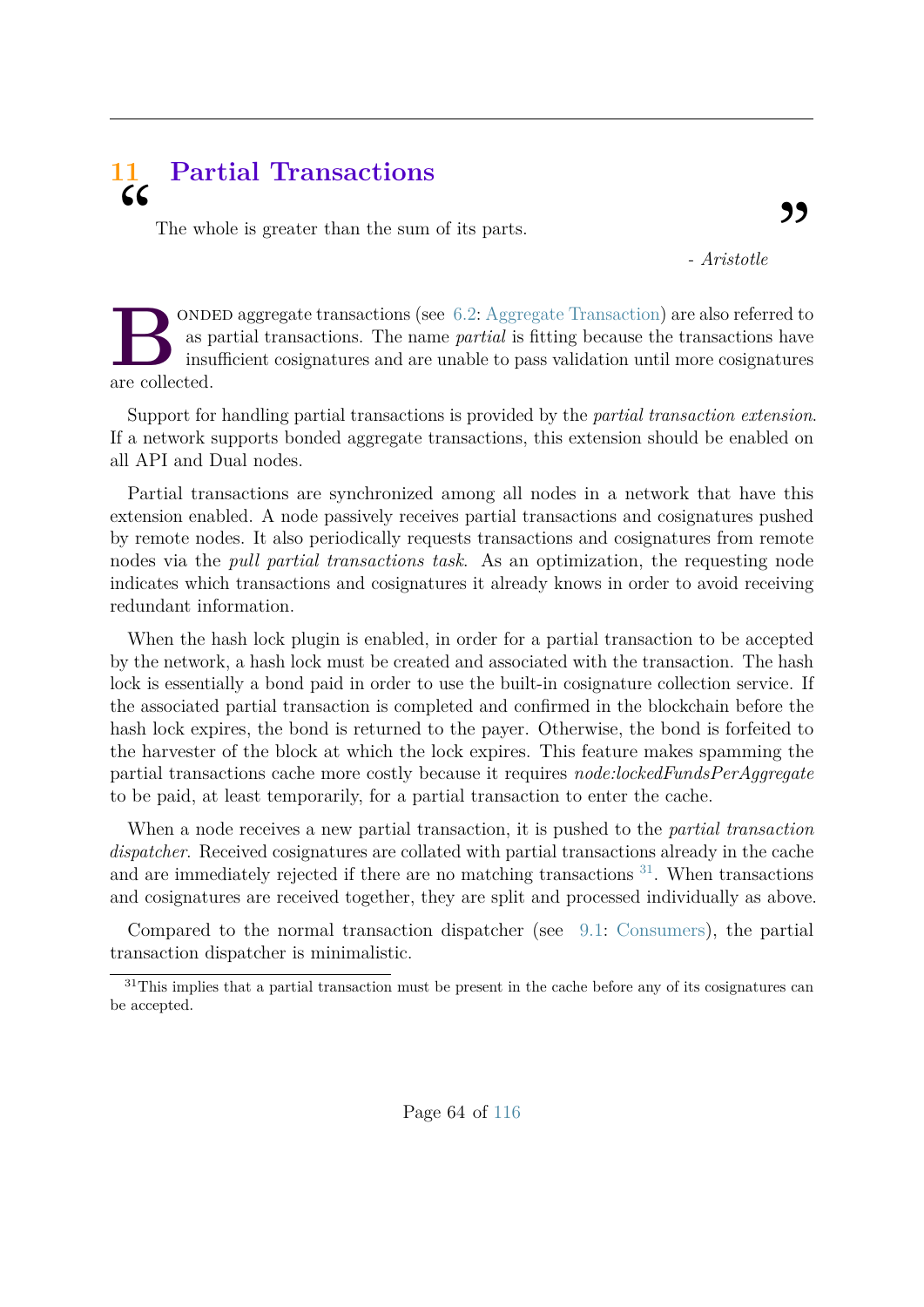

Figure 22: Partial transaction consumers

The hash calculator and hash check consumers work as described for the transaction dispatcher in [9.1.1:](#page-63-0) [Common Consumers.](#page-63-0) The one difference is that the hash check consumer will additionally search the partial transactions cache for previously seen transactions. The new transaction consumer has a similar purpose to the one described in [9.1.3:](#page-66-0) [Additional](#page-66-0) [Transaction Consumers.](#page-66-0) The difference is that it broadcasts and processes partial transactions instead of unconfirmed transactions. Specifically, it broadcasts partial transactions to the network and then adds valid ones to the partial transactions cache.

# **11.1 Partial Transaction Processing**

The partial transactions cache contains all partial transactions that are waiting for additional cosignatures. When a new partial transaction is received that passes all validation, it is added to the cache. It will stay in the cache until a sufficient number of cosignatures are collected or it becomes invalid. For example, the transaction will be purged if its associated hash lock expires. Whenever a partial transaction is completed by collecting sufficient cosignatures, it will immediately be forwarded to the transaction dispatcher and be processed as an unconfirmed transaction.

The partial transactions cache collates all new cosignatures with the transactions it already contains. In order to be added to the cache, a cosignature must be new, verifiable and associated with an existing partial transaction. It is possible for a previously accepted cosignature to become invalid, in which case it should be purged. For example, a cosignature could become invalid if its signer was removed from a multisignature account participating in the partial transaction. The cosignature collation process is intricate enough to handle such edge cases.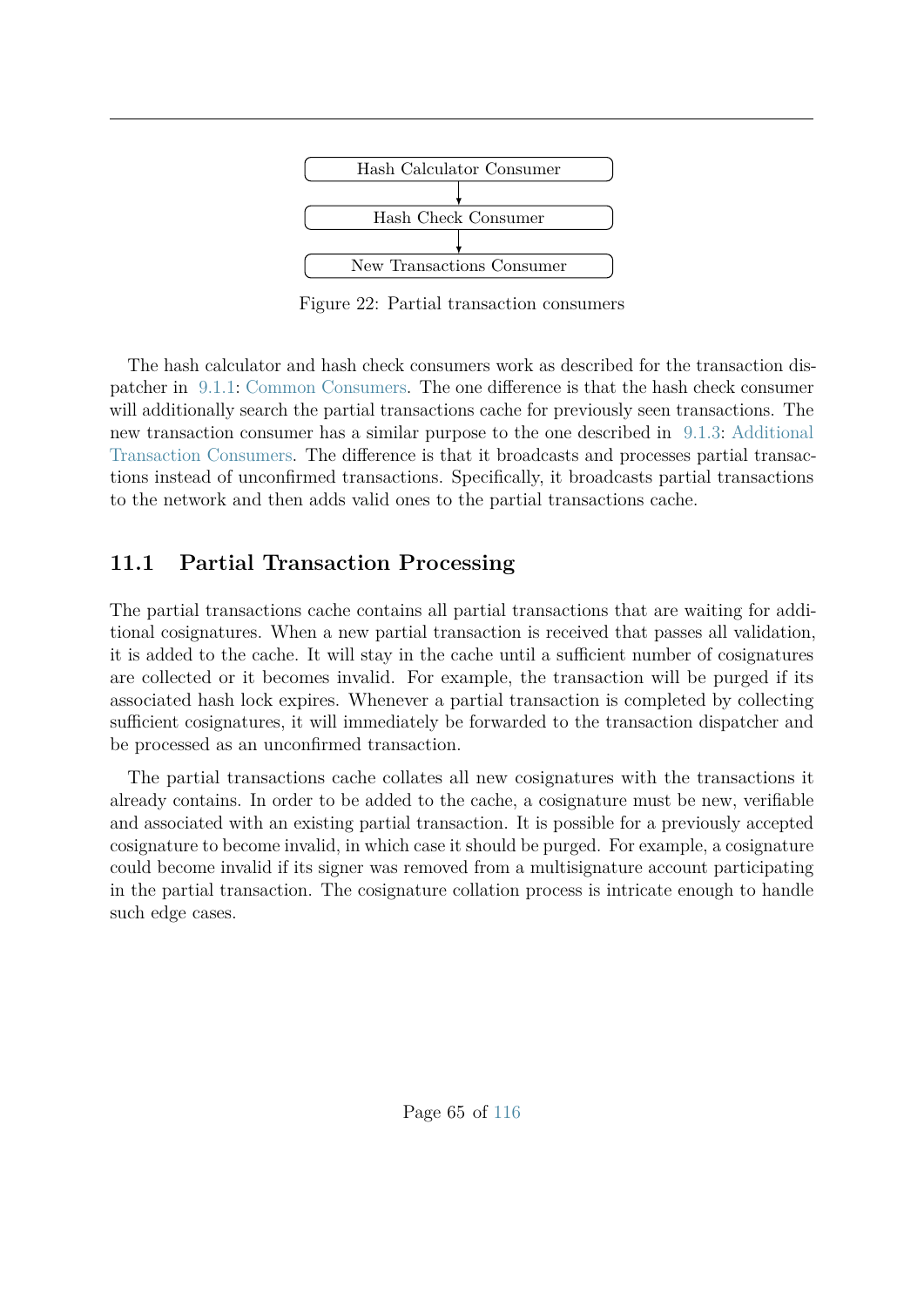

Figure 23: Processing of a partial transaction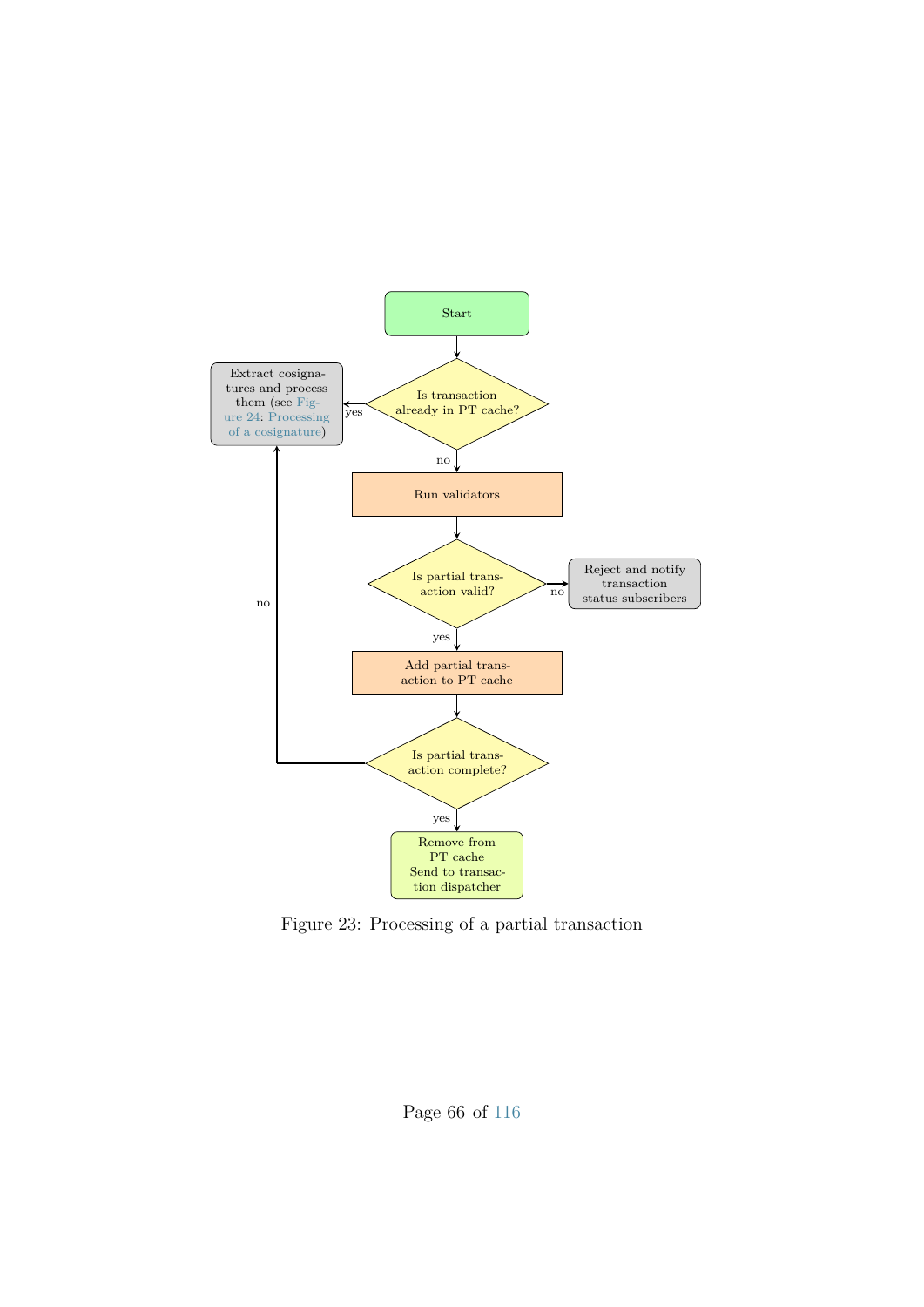<span id="page-73-0"></span>

Figure 24: Processing of a cosignature

Page 67 of [116](#page-122-0)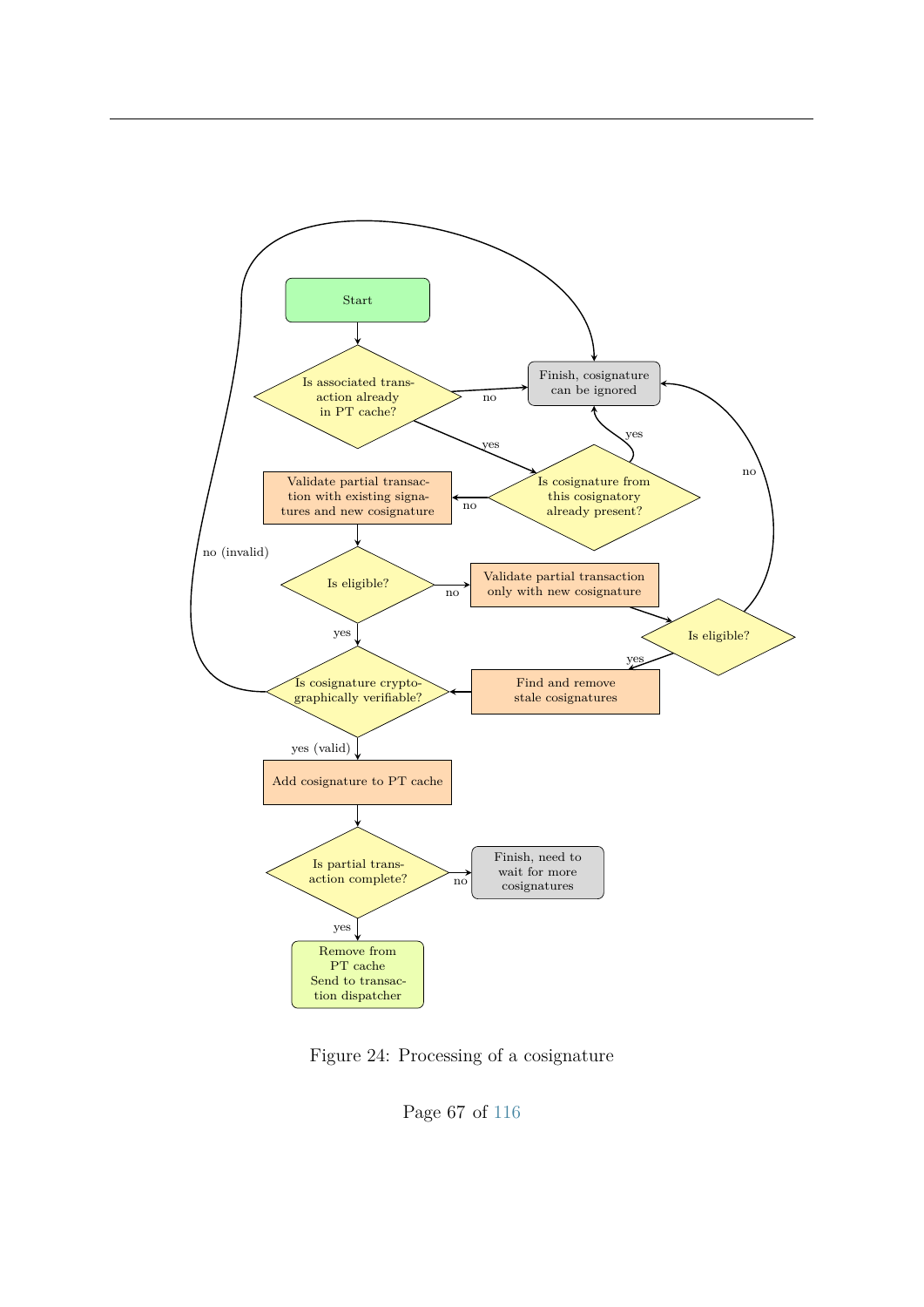# **12 Network** "

Pulling a good network together takes effort, sincerity and time.

*- Alan Collins*

,,

THE TERRY ISLAMIC discovery of nodes allows a peer-to-peer network to grow. **Symbol** implements this dynamic discovery in the *node discovery extension*. Public networks are typically open and allow any node to join. Priva ynamic discovery of nodes allows a peer-to-peer network to grow. **Symbol** implements this dynamic discovery in the *node discovery extension*. Public networks are typically open and allow any node to join. Private networks can is flexible enough to even allow private networks to specify all node relationships via configuration files.

**Symbol** supports a configurable node identification policy configured by *network: nodeEqualityStrategy*. Valid policies allow identifying a node by either its *resolved IP* (host) [33](#page-74-1) or *public boot key* (public-key). The former is preferred for public networks.

# **12.1 Beacon Nodes**

A freshly booted node is initially isolated and not connected with any peers. It needs to join a network before it can make any meaningful contributions, like validating or harvesting blocks. In **Symbol**, a list of *static* beacon nodes are stored in a peers configuration file. In order to join a network, a new node first connects to these nodes. These files don't need to be identical across all nodes in a network.

A public network is recommended to specify a set of high availability beacon node candidates. Each node's peers configuration file should contain a random subset of these nodes. The random subset can be selected once before connecting to the network for the first time or more frequently before every boot. The important thing is that beacon nodes are well distributed. This reduces stress on individual beacon nodes and makes DoS attacks on beacon nodes more difficult. These nodes are given slight preference in node selection (see [13.2:](#page-80-0) [Weight Based Node Selection\)](#page-80-0) relative to non-beacon nodes because they are assumed to have high-availability. They aren't conferred any other special privileges or responsibilities. They can be thought of as doors into the network.

Certain extensions may require their own set of beacon nodes. For example, the *partial transaction extension* stores its own set of beacon nodes in a separate peers configuration

<span id="page-74-0"></span><sup>&</sup>lt;sup>32</sup>By carefully distributing harvesting and currency mosaics, a private network can delegate permissions to different accounts. For example, only accounts owning sufficient harvesting mosaic can create blocks and only accounts with nonzero currency can initiate transactions with nonzero fees.

<span id="page-74-1"></span><sup>&</sup>lt;sup>33</sup>A node's resolved IP is only broadcast to other nodes when it doesn't specify a hostname. Hostnames are preferentially propagated in order to support nodes with dynamic IPs.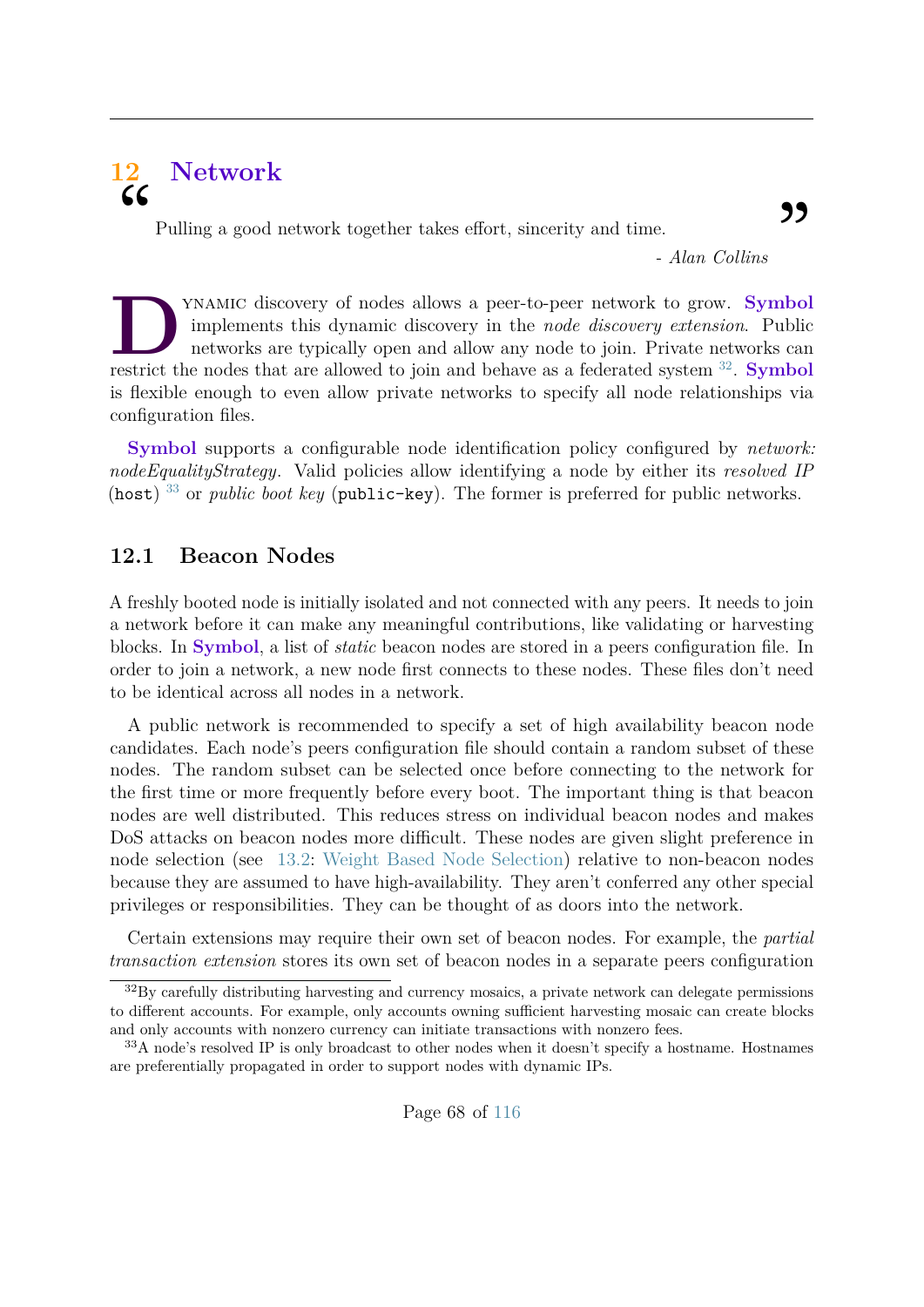file. Nodes with this extension enabled need to additionally synchronize partial transactions among other nodes that also have this extension enabled (see [11:](#page-70-0) [Partial Transactions\)](#page-70-0).

A node's roles specify the capabilities it supports. Typically, these are used by a connecting node to choose appropriate partners. Nodes with the Peer role support basic synchronization. Nodes with the API role support partial transaction synchronization. Nodes with the Voting role participate in the finalization voting procedure when deterministic finalization is enabled. Nodes with the IPv4 role support IPv4 communication. Nodes with the IPv6 role support IPv6 communication<sup>[34](#page-75-0)</sup>. Roles are not mutually exclusive. Nodes are allowed to support multiple roles.

# **12.2 Connection Handshake**

All connections among **Symbol** nodes are made over TLS v1.3 with a custom verification procedure. Each node is expected to have a two level deep X509 certificate chain composed of a *root* certificate and a *node* certificate. All certificates must be X25519 certificates. **Symbol** doesn't support any other certificate types.

The root certificate is expected to be self-signed with an account's *signing private key*. This account is assumed to be a node's unique owner. Cryptographically linking a node and an account allows selection algorithms to perform node weighting based on the node owner's importance. Additionally, partner nodes use this verified identity to collate reputation (see [13:](#page-80-1) [Reputation\)](#page-80-1) information<sup>[35](#page-75-1)</sup>. Importantly, this certificate is only used for signing the node certificate. For security, its private key should not be kept on a running server.

The node certificate is signed by the root certificate. It can contain a random public/private key pair. This certificate is used for authenticating TLS sessions and deriving shared encryption keys for encrypting optional data<sup>[36](#page-75-2)</sup>. It can be rotated as often as desired.

This authentication procedure is performed independently by each partner node. If either node fails the handshake, the connection is immediately terminated.

<span id="page-75-0"></span><sup>&</sup>lt;sup>34</sup>If a node does not explicitly specify an IPv4 and/or IPv6 role, it is assumed to support IPv4 communication only.

<span id="page-75-2"></span><span id="page-75-1"></span><sup>35</sup>In the public network, nodes are primarily identified by their resolved IP.

<sup>36</sup>Currently, the only encryption key derived is the one used to encrypt and decrypt messages related to automatic delegated harvester detection (see [8.6:](#page-55-0) [Automatic Delegated Harvester Detection\)](#page-55-0).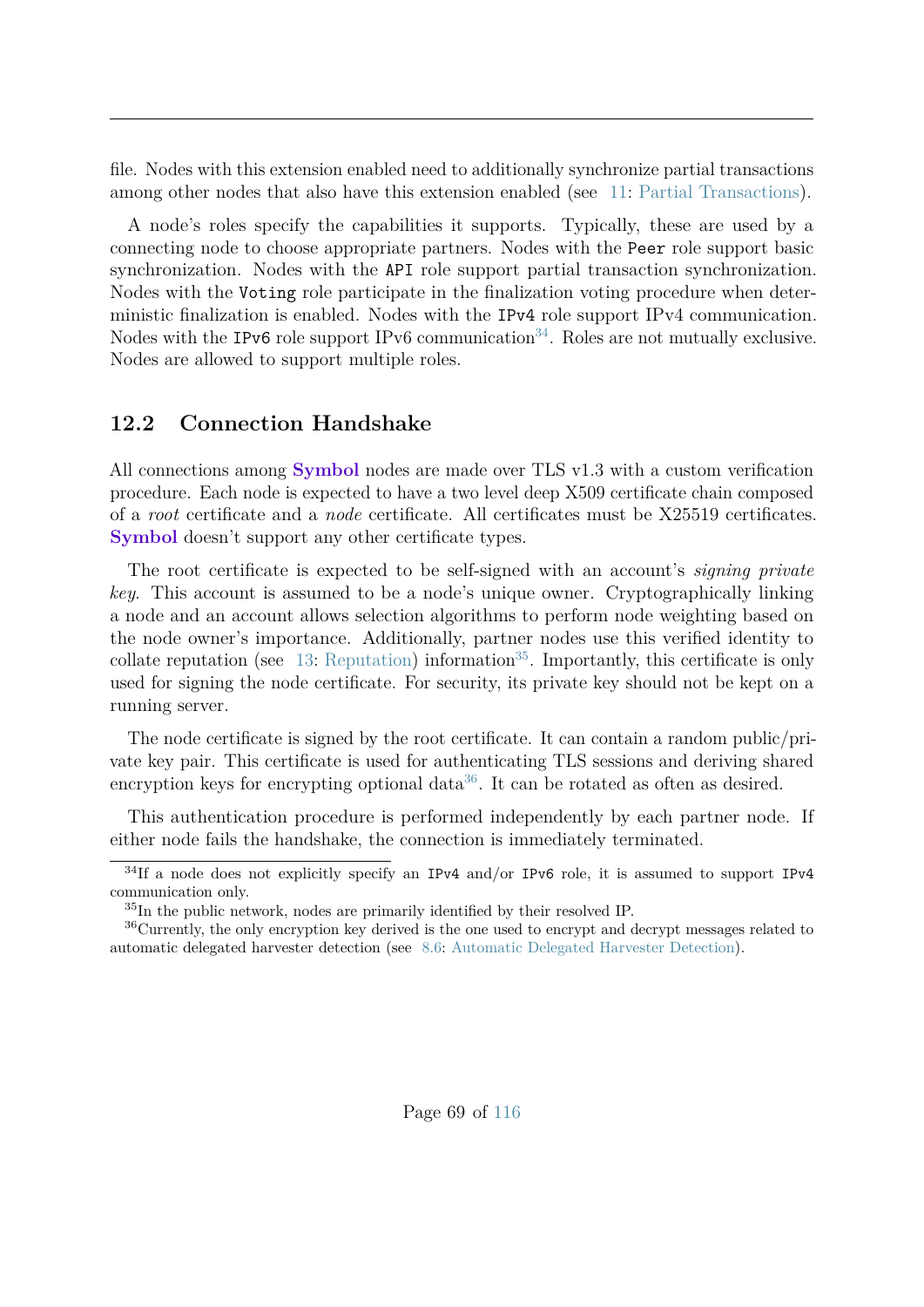# **12.3 Packets**

**Symbol** uses TCP for network communication on the port specified by *node:port*. Communication is centered around a higher level *packet* model on top of and distinct from TCP packets. All packets begin with an 8-byte header that specifies each packet's size and type. Once a complete packet is received, it is ready for further processing.



Figure 25: Packet header binary layout

A mix of long lived and short lived connections are used. Long lived connections are used for repetitive activities like syncing blocks or transactions. They support both push and request/response semantics. The connections are allowed to last for *node: maxConnectionAge* selection rounds (see [13.1:](#page-80-2) [Connection Management\)](#page-80-2) before they are eligible for recycling. Connections older than this setting are recycled primarily to allow direct interactions with other partner nodes and secondarily as a precaution against zombie connections.

Short lived connections are used for more complex multistage interactions between nodes. For example, they are used for node discovery (see [12.6:](#page-79-0) [Node Discovery\)](#page-79-0) and time synchronization (see [16:](#page-108-0) [Time Synchronization\)](#page-108-0). Short lived connections help prevent sync starvation, which can occur when all long lived connections are in use and no sync partners are available.

*Handlers* are used to process packets. Each handler is registered to accept all packets with a specified packet type. When a complete packet is ready for processing, it is dispatched to the handler registered with its type. All handlers must accept matching packets for processing. Some handlers can also write response packets in order to allow request/response protocols.

# **12.4 Connection Types**

In **Symbol**, long lived connections are primarily identified as readers or writers. This is orthogonal to whether they are incoming or outgoing. They are secondarily identified by purpose, or *service identifier* [37](#page-76-0). This allows connections to be selected by capability and more granular logging.

<span id="page-76-0"></span><sup>37</sup>Although the terminology is similar, these are unrelated to services described in [2.2:](#page-10-0) **[Symbol](#page-10-0)** [Extensions.](#page-10-0)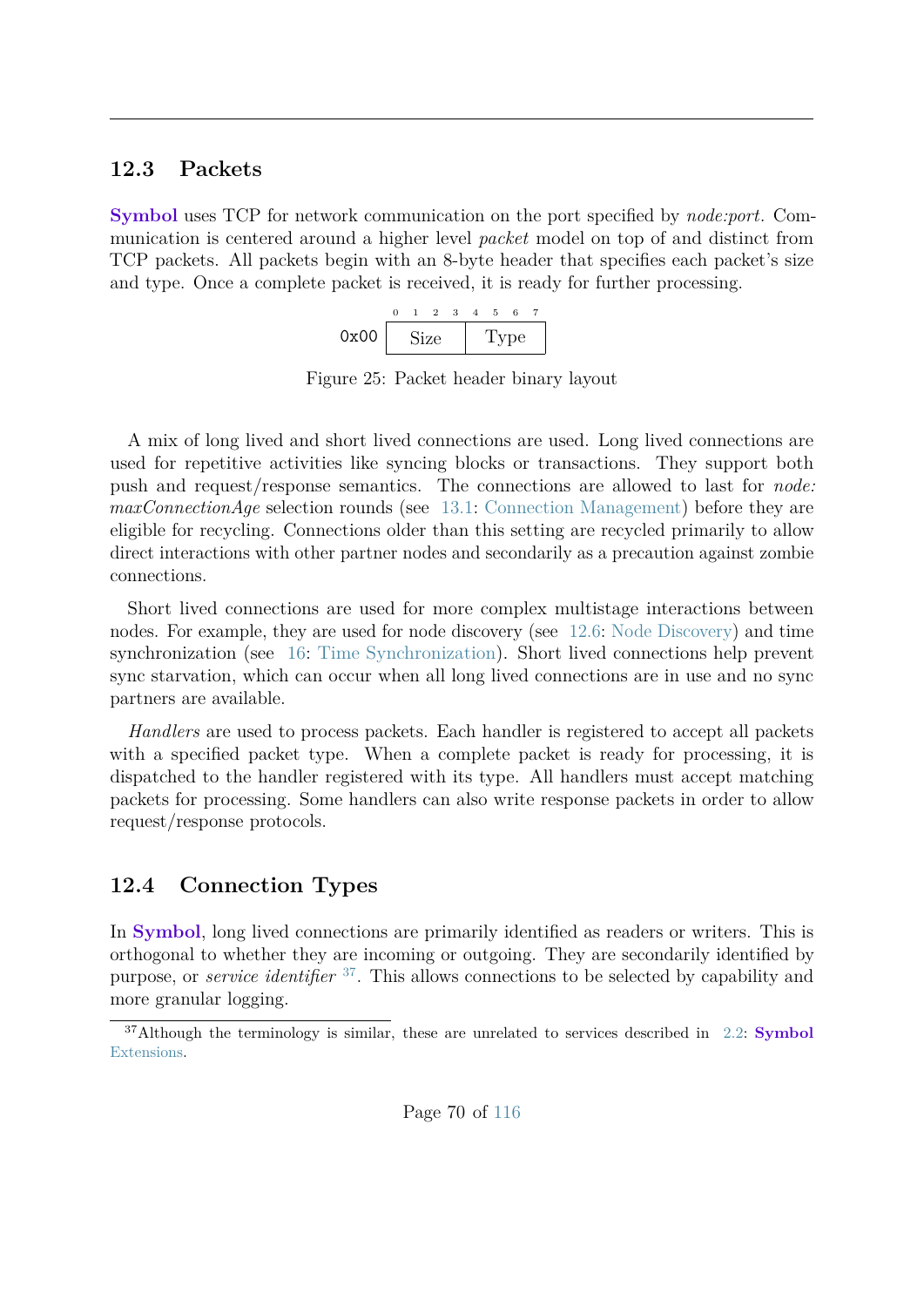Reader connections are mostly passive and used to receive data from other nodes. Each server asynchronously reads from each reader connection. Whenever a new packet is received in its entirety, it is dispatched to an appropriate handler. If no matching handler is available, the connection is closed immediately.

The *node:maxIncomingConnectionsPerIdentity* limit is applied across all services and long and short lived connections. Any incoming connections above this limit will be immediately closed. This limit can be hit when multiple short lived connections are initiated with the same remote node for different operations. This is more likely when connection tasks are more aggressively scheduled immediately after a node boots up. These errors are typically transient and can be safely ignored if they don't persist.

Writer connections are more active and used to send data to other nodes. *Broadcast* operations push data to all active and available writers. Additionally, writers can be selected individually and used for request/response protocols. In order to simplify recipient processing, writers participating in an ongoing request/response protocol are not sent broadcast packets.

Service identifiers are only assigned to long lived connections. Sync service is used to manage outgoing connections to nodes with Peer role. API partial service is used to manage outgoing connections to nodes with API role. Readers service is used to manage incoming connections. API writers service is experimental and allows incoming connections on port *node:apiPort* to register as writers.

| Identifier | Name       | Direction |  |  |
|------------|------------|-----------|--|--|
| 0x50415254 | pt.writers | outgoing  |  |  |
| 0x52454144 | readers    | incoming  |  |  |
| 0x53594E43 | sync       | outgoing  |  |  |

Figure 26: Service Identifiers

For the purposes of node selection described in [13.2:](#page-80-0) [Weight Based Node Selection,](#page-80-0) node aging and selection are both scoped per service. Reputational information is aggregated across all services. Specifically, assume a node has made both a Sync and API partial connection to another node. Each connection can have a different age because age is scoped per service. Interaction results, from any connection, are always attributed to the node, not the service.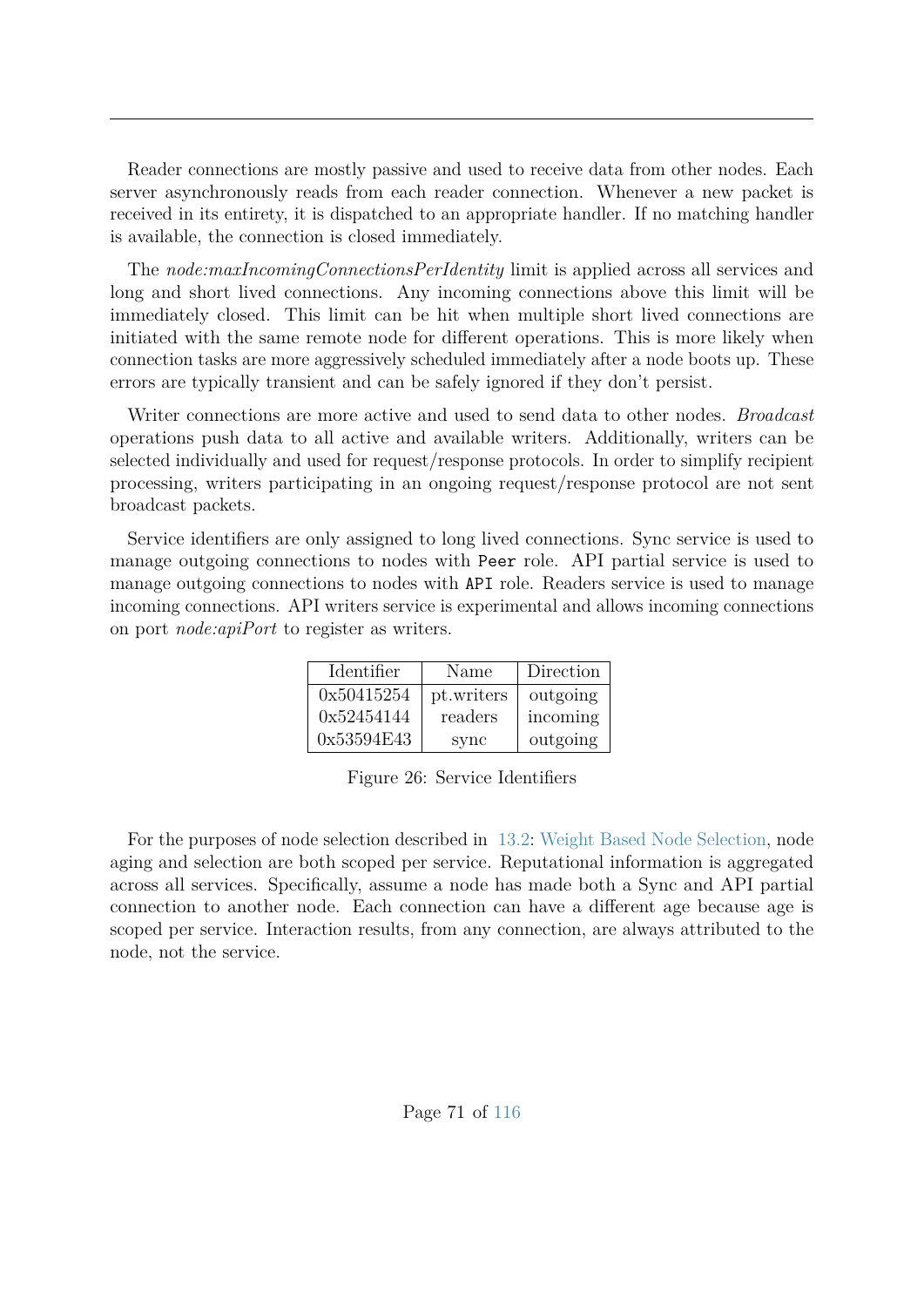# **12.5 Peer Provenance**

A node collects data about all nodes in its network. The reputability of the data is dependent on its provenance. Possible provenances, ranked from best to worst are:

- 1. Local Node is specified in *node:localnode*.
- 2. Static Node is in one of the peers configuration files.
- 3. Dynamic Node was discovered and supports connections.
- 4. Dynamic Incoming Node has made a connection but does not support connections.

It is important to note that the distinguishing characteristic of a *static* node is that it is listed in at least one local peers configuration file. For emphasis, it is possible for one partner to view a node as static while another partner views it as dynamic. Excepting the *local* node, all other nodes are *dynamic*. A subset of dynamic nodes are *incoming*. These nodes have only been seen in incoming but not outgoing connections. As a result, their preferred port is unknown and they can't be connected with.

Existing node data can only be updated if the new data does not have worse provenance than the existing data. For example, updated information about a static node with dynamic provenance is discarded, but updated information about a dynamic node with dynamic or static provenance is allowed.

The above is a slight simplification due to how connections are actually managed. When a node disconnects completely from a remote node and reconnects, the update can be a two step process. Consider a dynamic node that attempts to reconnect to a remote with a different identity public key. When the node initiates a connection, the remote will classify the connection as dynamic incoming, which has a worse provenance than dynamic. As a result, the remote will not update the node's information. Instead, it will set a flag indicating a possible identity update in progress. Later on, when the remote directly connects to the node, it will get the same updated information as before. At this point, the remote will update the information even though an active (dynamic incoming) connection is present because an in progress identity update was detected previously. Without this flag, the active connection with worse provenance would block updates, which is undesirable.

When *network:nodeEqualityStrategy* is public-key, the secondary identity component is the resolved IP. When there are no active connections, this is allowed to change. This strategy does not support reputational migration.

When *network:nodeEqualityStrategy* is host, the secondary identity component is the node identity public key. When there are no active connections, this is allowed to change.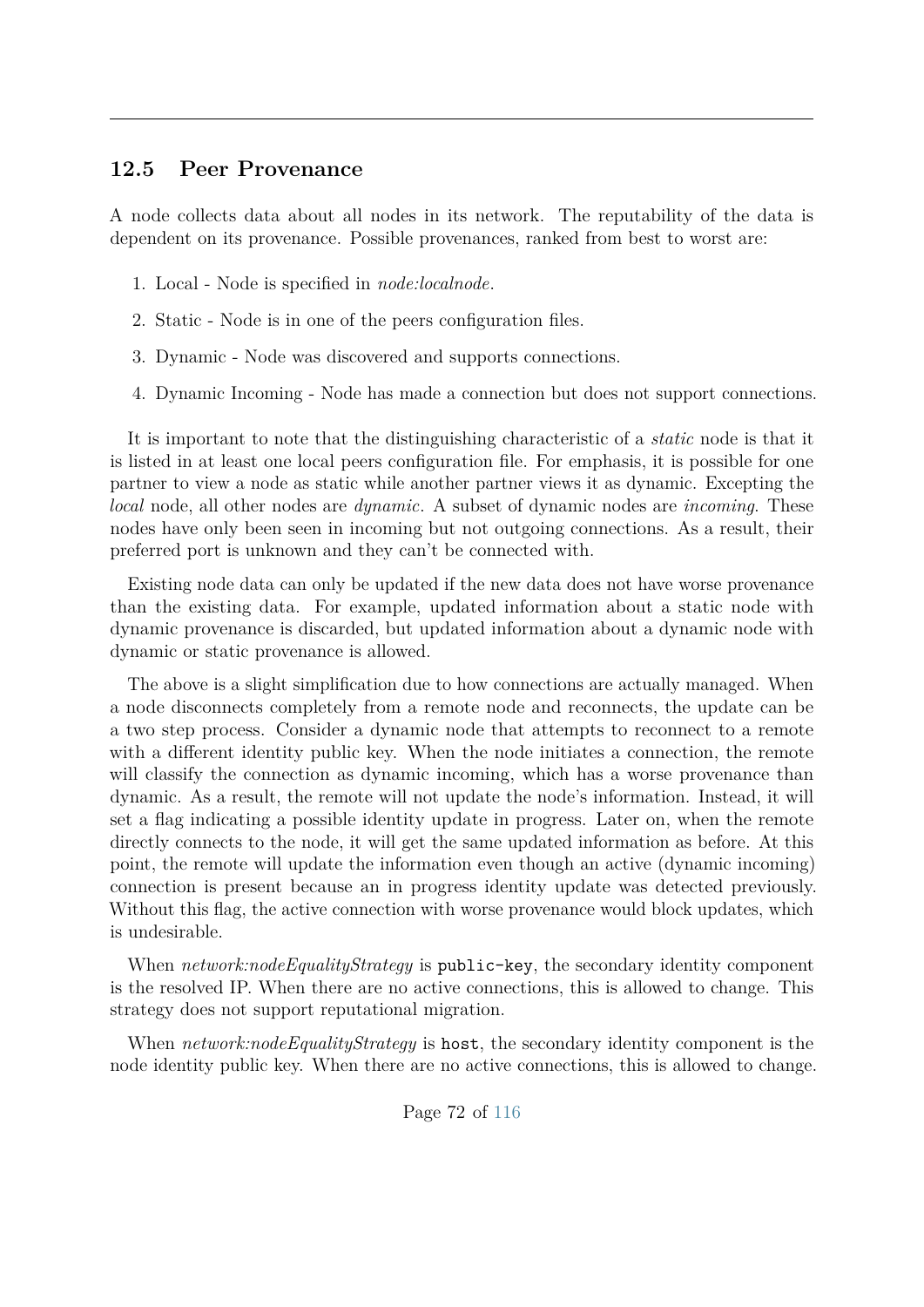The resolved IP primary identity component can also be changed when there are no active connections assuming the secondary identity component is unchanged. In this case, all reputation data associated with the original host is migrated to the new host. When there is an ambiguous match, data with the matching primary identity component is migrated and data with the matching secondary identity component is discarded.

# <span id="page-79-0"></span>**12.6 Node Discovery**

After starting up, a node attempts to make short lived connections to all static nodes it has loaded from its peers configuration files. These connections are primarily intended to retrieve the resolved IP addresses of all static nodes. This allows hostnames to be used in the peers configuration files and simplifies node management. As long as the node is running, this procedure is periodically repeated with a linear backoff.

Periodically, a node will broadcast identifying information about itself to its remote partner nodes. The remote will process the received payload and check it for validity and compatibility. In order to be valid, the identity public key specified by the node must match the public key of its root X509 certificate. In order to be compatible, both the broadcasting and receiving nodes must target the same network. If no hostname is provided, the node's resolved IP will be used in place. If all checks succeed, the node will be added as a new potential partner and will be eligible for selection in the next sync round.

Periodically, a node will request all known peers from its remote partner nodes. The remote nodes will respond with all of their active static and dynamic peers. To the requesting node, these will all be treated as dynamic nodes. The original node will request the identifying information from each of these nodes directly. This direct communication is required to prevent a malicious actor from relaying false information about other nodes and to ensure a connection can be established with each new node. The original node will process the received payload and check it for validity and compatibility as above. If all checks succeed, the new node will be added as a new potential partner and will be eligible for selection in the next sync round.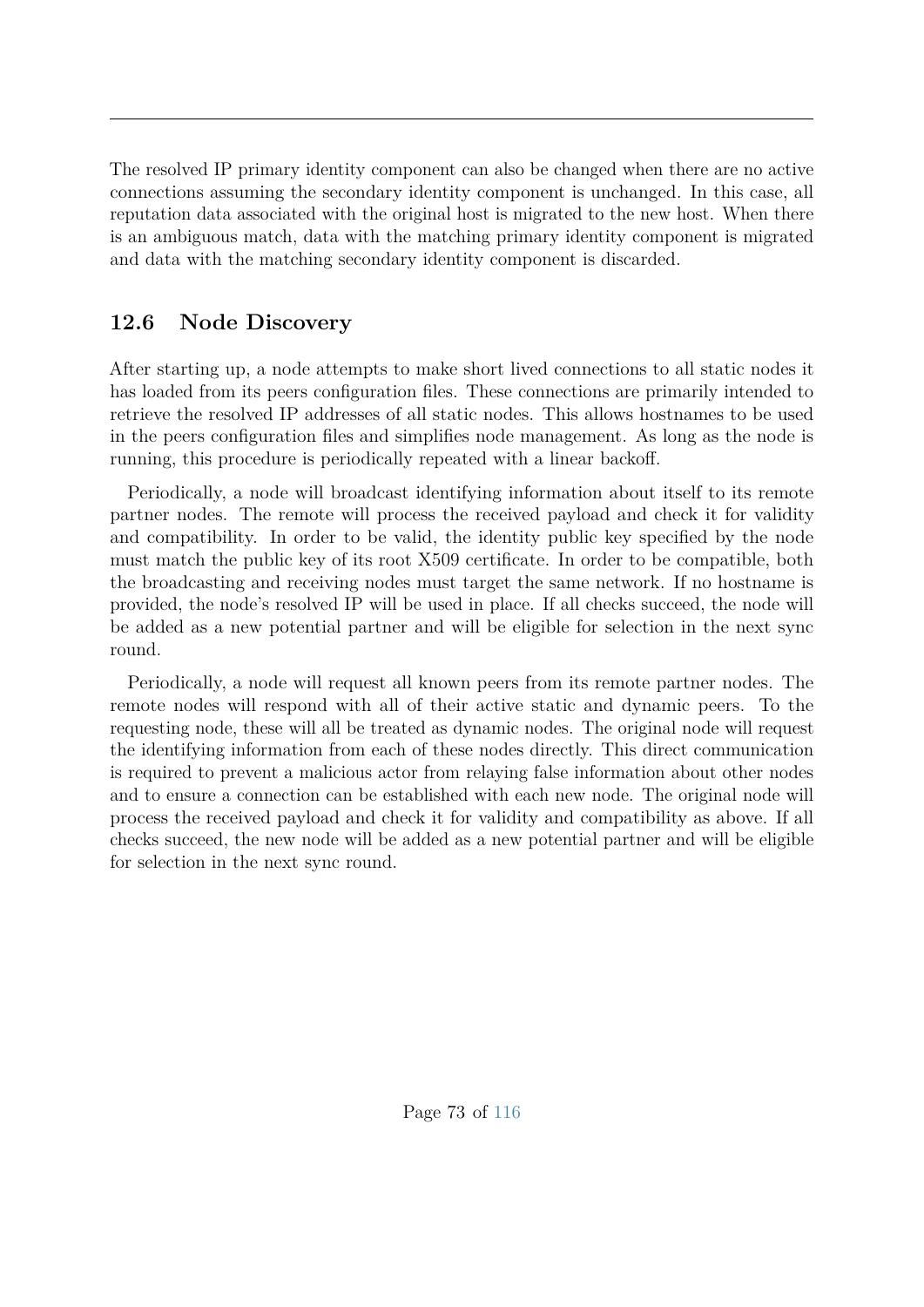# <span id="page-80-1"></span>**13 Reputation**  $cc$

It takes many good deeds to build a good reputation, and only one bad one to  $\bigcirc$   $\bigcirc$  lose it.<br> Penjamin Franklin - Benjamin Franklin lose it.

*- Benjamin Franklin*

STAND TERRY TERRY STANDA USES a peer-to-peer (P2P) network. P2P networks have the great advantage of being robust because they cannot be shut down by eliminating a single node Nevertheless, a public network comes with its of being robust because they cannot be shut down by eliminating a single node. Nevertheless, a public network comes with its own challenges. The participants of the network are anonymous and anyone can join. This makes it very easy to inject hostile nodes into the network that spread invalid information or try to disturb the network in some way.

There is a need to identify hostile nodes and reduce communication with them. There have been many approaches to achieve this. One of the most successful is building a reputation system for nodes. **Symbol** follows this approach by implementing a simple reputation system. This system attempts to prioritize connections to well-behaved nodes over those to misbehaving nodes. Importantly, reputation doesn't affect the blockchain consensus at all. It only influences the network graph. This chapter will outline the heuristics used.

# <span id="page-80-2"></span>**13.1 Connection Management**

Each node can establish at most *node:maxConnections* persistent connections at once. This limit is expected to be much smaller than the hundreds of thousands of nodes that make up the network as a whole. In order to avoid isolated node groups from forming, a node will periodically drop existing connections to make room for new connections to different nodes.

<span id="page-80-0"></span>When determining the nodes from which to disconnect, a node inspects the ages of all of its connections. In order to minimize connection overhead, only connections that have been established for at least *node:maxConnectionAge* rounds are eligible for removal. The next time a node selection round is done, these connections are dropped and replaced with new connections to other nodes. This guarantees that over time each node will make connections to many different nodes in the network.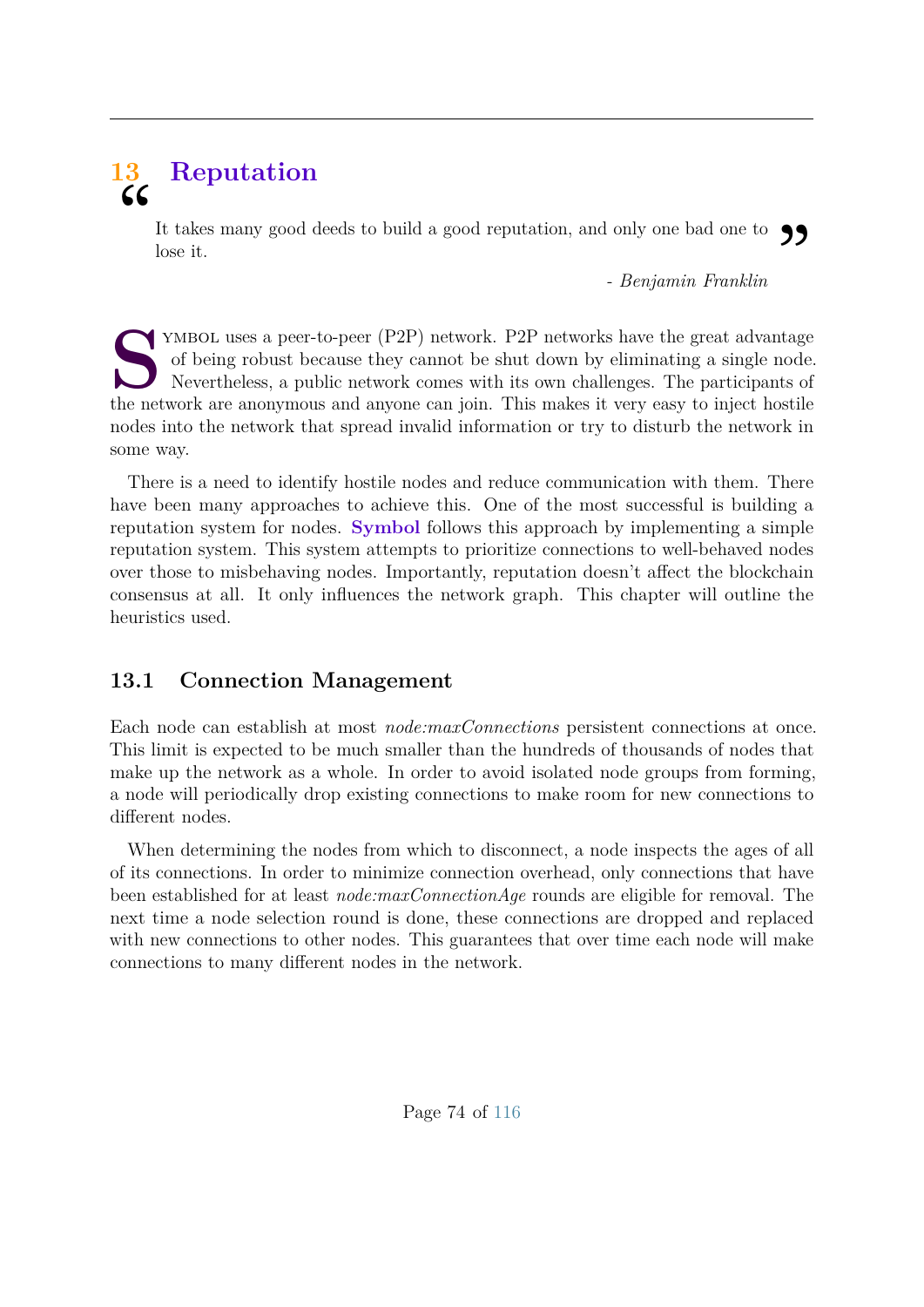# **13.2 Weight Based Node Selection**

Nodes primarily communicate with each other via the current persistent connections they have established. A node can query another node for new transactions or blocks, or ask for a list of other nodes with which the partner node has interacted. Nodes can also voluntarily send data to other nodes. Each communication between nodes is considered an interaction and each interaction is scored as either successful, neutral or failed. For example, when a remote node sends new valid data, the interaction is considered successful because it has contributed to the synchronization of the two nodes. If the remote node has no new data, the interaction is neutral. Otherwise, the interaction is considered failed.

Each node keeps track of the outcomes of its own interactions with other nodes. These outcomes are only used locally and not shared with other nodes. A node's interactions with other nodes influence the partner nodes it selects. Interaction results are stored for at most one week but reset on node restart. These results are time-limited to allow nodes that are having transient failures to reestablish themselves as good partners.

When selecting partner nodes, a node first determines a set of candidate nodes. Each candidate node is assigned a raw weight between 500 and 10000 according to the following criteria:

- If there were 3 or fewer non-neutral interactions with the remote node, it is given a medium raw weight of 5000. This gives new nodes a good chance of getting selected.
- Else let *s* be the number of successful and *f* the number of failed interactions. Then the raw weight is calculated by the following formula:

$$
rawWeight = \max\left(500, \frac{s \cdot 10000}{s + 9 \cdot f}\right)
$$

This formula guarantees that failed interactions rapidly decrease the weight of a remote node and its likelihood of getting selected. The presence of a minimum score still gives a node with many failures a slight chance for being selected and possibly improving its score with more interactions.

The raw weight is multiplied with a weight multiplier to give the final weight of a node. For static nodes, the multiplier is 2. For dynamic nodes, it is 1. If a node is banned due to consecutive interaction failures (see [13.3:](#page-82-0) [Node Banning\)](#page-82-0), the multiplier is decreased by 1. This ensures that a node does not connect to dynamic banned nodes. The chance of connecting to static banned nodes is reduced by half.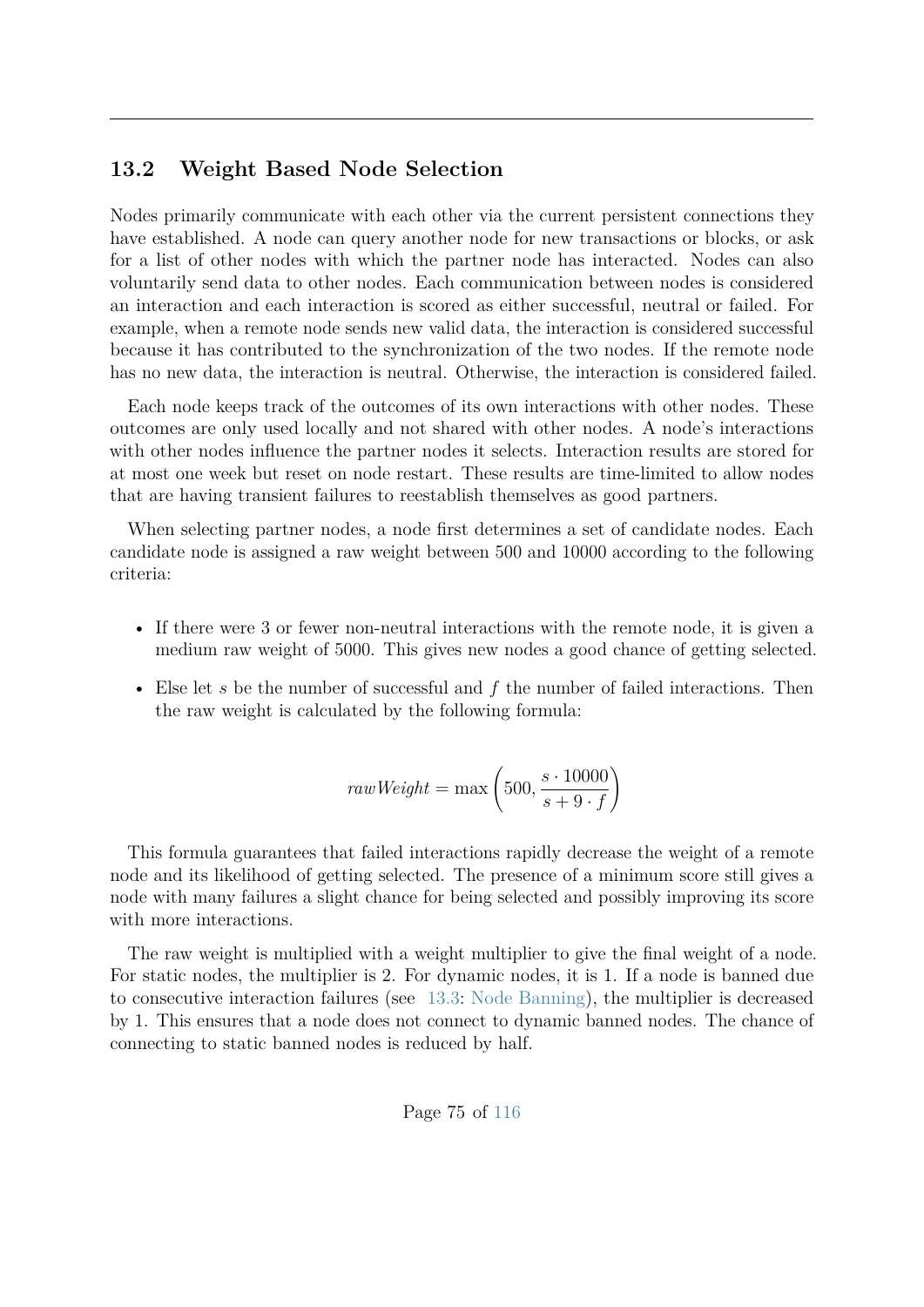

Figure 27: Raw Node Weight

Removal candidates are determined based on their connection age. Each removal candidate that will be closed is replaced with a connection to a new node so that the node maintains the desired level of connections. Finally, for each free slot, a candidate node has a chance of getting selected given by:

$$
P(\text{node is getting selected}) = \frac{node \ weight}{\sum_{\substack{\text{condidates} \\ \text{nodes}}} candidate \ node \ weight}
$$

# <span id="page-82-0"></span>**13.3 Node Banning**

In a public network there could be potentially malicious nodes that try to disturb normal processing of the network. Therefore, if a node considers a remote node malicious, it will prevent connecting to that node and will not accept incoming connections from it.

Banning is applied at node level and is attached to a node's network scoped identifier

Page 76 of [116](#page-122-0)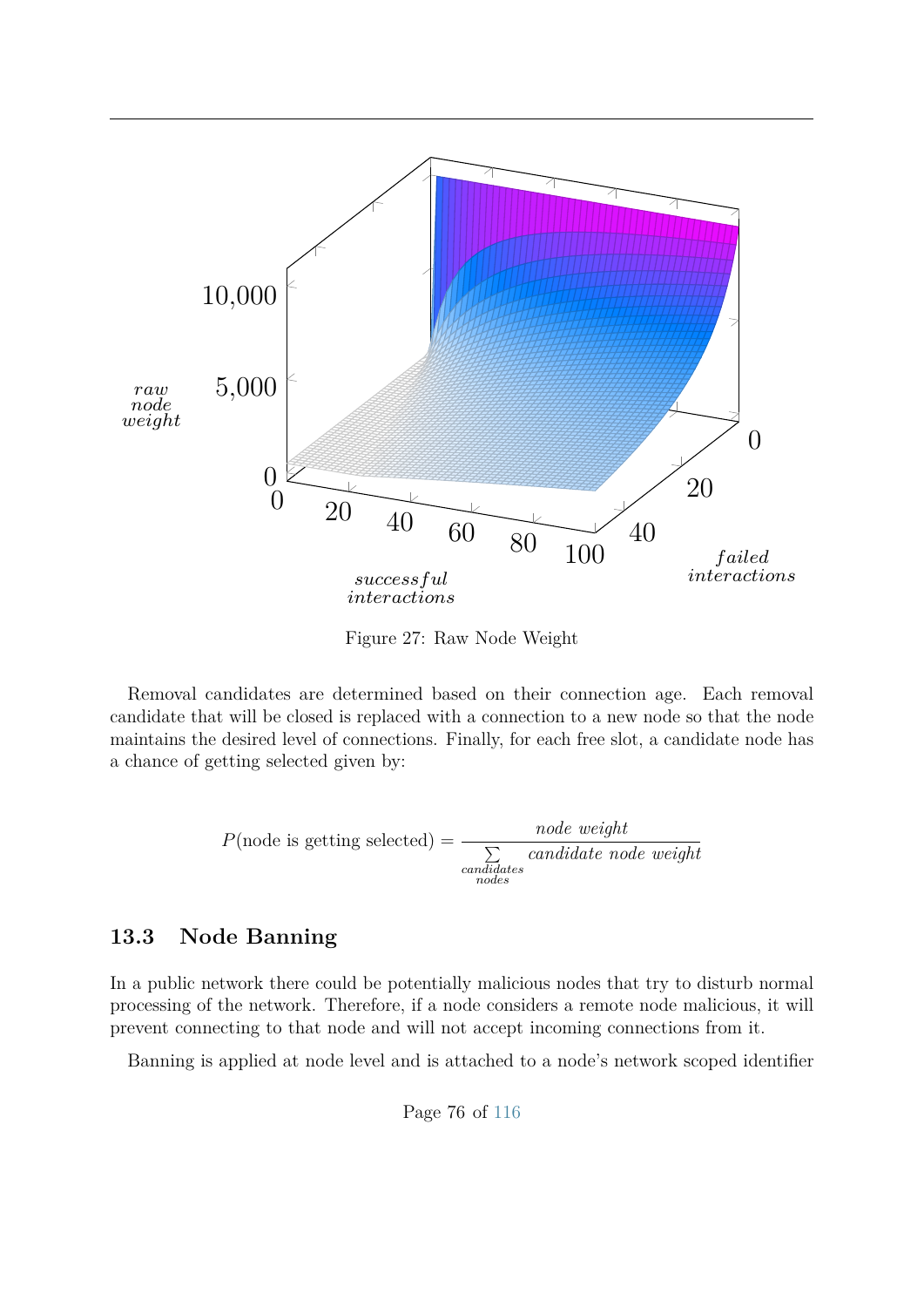(see [12.6:](#page-79-0) [Node Discovery\)](#page-79-0). A misbehaving node will be immediately banned for a period of *node:defaultBanDuration*. Even after a node is no longer actively banned, the local node will remember for some time (*node:keepAliveDuration*) that the node was behaving badly and treat repeat violations more severely by banning the node for longer periods up to *node:maxBanDuration*. During banning, no connections with the banned node will be established. After banning has expired, the node is treated like a normal interaction partner again. There are various scenarios where a remote node will get banned. The penalties vary based on the cause.

|             | Connection      | Remote    | Remote            | Remote            |  |
|-------------|-----------------|-----------|-------------------|-------------------|--|
|             | closed          | can       | can be            | can send          |  |
|             |                 | reconnect | selected          | data              |  |
| Consecutive |                 |           | Yes Static        |                   |  |
| interaction | $\rm No$        |           | No Dynamic        | Yes               |  |
| failures    |                 |           |                   |                   |  |
| Invalid     | Yes - $Al^{38}$ | $\rm No$  | $\rm No$          | N <sub>o</sub>    |  |
| data        |                 |           |                   |                   |  |
| Exceeded    | Yes - All       | No        | N <sub>o</sub>    | No                |  |
| read rate   |                 |           |                   |                   |  |
| Unexpected  | Yes             | Yes       | Yes               | Yes               |  |
| data        |                 |           | (after reconnect) | (after reconnect) |  |

Figure 28: Banning Rules

# **Consecutive Interaction Failures**

If interactions with the same node fail for too many consecutive times due to networking or stateful failures, it is better to suspend all interactions with that node for some time, hoping the node will behave better in the future. The number of consecutive interaction failures before the node gets banned as an interaction partner can be configured. The amount of time the node gets banned is measured in selection rounds and can also be configured. While the node is banned, it will not be actively selected as an interaction partner, but it still can send new data. This violation, therefore, only results in a partial ban.

<span id="page-83-0"></span><sup>38</sup>All active connections associated with the misbehaving node are closed immediately, not just the connection triggering the violation.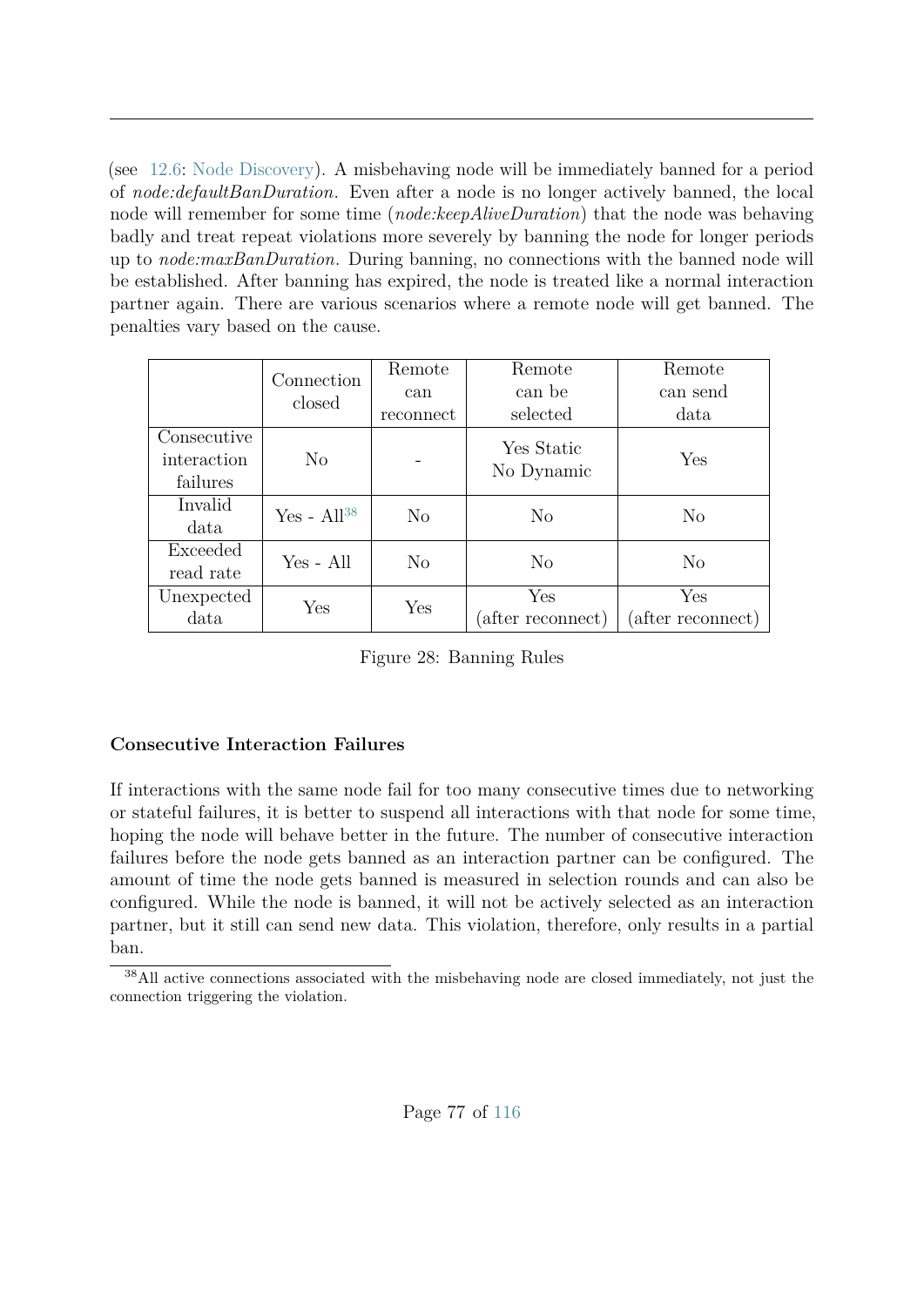# **Invalid Data**

Data can be invalid in many ways. For example, if a remote node is on a fork, it might send a new block that does not fit into the local node's chain. Little forks with a depth of one or two blocks happen frequently. Though the sent data is invalid, it is not considered malicious because the remote node's internal state was understandably different. On the other hand, sending data with invalid signatures clearly indicates that the remote node is malicious because signature verification is independent of a node's state. The same is true for other verification failures that do not depend on the state of a node. In all those cases, the remote node gets banned.

# **Exceeded Read Data Rate**

Each node monitors the read rates of all sockets accepting data from peers. This allows a node to detect when a faulty peer is producing an unexpected amount of data. If the data read during a configured time interval exceeds a maximum, the socket is closed and the node is banned. The maximum read rate is configurable.

# **Unexpectedly Receiving Data**

There are situations during node communication where the local node is not expecting to receive any data from the remote. If the remote still sends data in such a situation, it is violating the protocol and the connection is closed. In this case, the connection is immediately closed but there is no persistent banning of the node.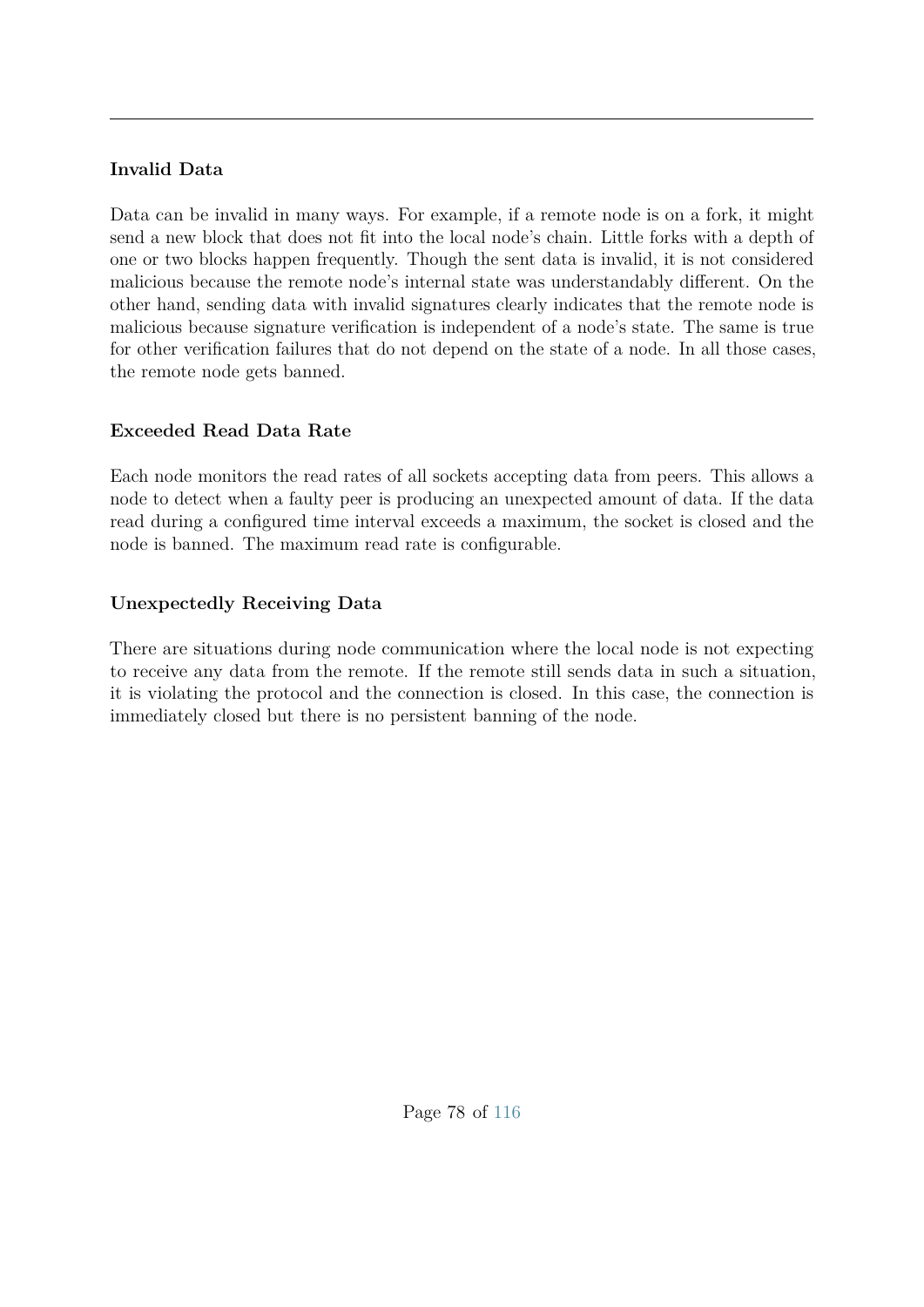# <span id="page-85-0"></span>**14 Consensus**  $cc$

You know what, sometimes it seems to me we're living in a world that we fabricate for ourselves. We decide what's good and what isn't, we draw maps of meanings for ourselves... And then we spend our whole lives struggling with what we have invented for ourselves. The problem is that each of us has our **99**<br>own version of it, so people find it hard to understand each other.<br> $Olga$  Tokarczuk own version of it, so people find it hard to understand each other.

*- Olga Tokarczuk*

**B**problem faced by all decentralized systems. Essentially, the crux of the problem is finding a way to get independent actors to cooperate without cheating. Bitcoin's key innovation was a solution to this problem that is yzantine consensus is a key problem faced by all decentralized systems. Essentially, the crux of the problem is finding a way to get independent actors to cooperate without cheating. Bitcoin's key innovation was a solution to this Bitcoin's main chain, all miners begin a competition to find the next block. All miners are incentivized to extend the main chain instead of forks because the chain with the greatest cumulative hashing power is the reference chain. Miners calculate hashes as quickly as possible until one produces a candidate block with a hash below the current network difficulty target. A miner's probability of mining a block is proportional to the miner's hash rate relative to the network's total hash rate. This necessarily leads to a computational arms race and uses a lot of electricity.

Proof of Stake (PoS)[\[KN12\]](#page-121-0)[\[BCN13\]](#page-121-1) blockchains were introduced after Bitcoin. They presented an alternative solution to the Byzantine consensus problem that did not require significant power consumption. Fundamentally, these chains behaved similarly to Bitcoin with one important difference. Instead of predicating the probability of creating a block on a node's relative hash rate, the probability is based on a node's relative stake in the network. Since richer accounts are able to produce more blocks than poorer accounts, this scheme tends to allow the rich to get richer.

**Symbol** uses a modified version of PoS that attempts to award *users* preferentially relative to *hoarders*. It strives to calculate a holistic score of an account's importance without sacrificing performance and scalability.

There are multiple factors that contribute to a healthy ecosystem. All else equal, accounts with larger stakes making more transactions and running nodes have more skin in the game and should be rewarded accordingly. Firstly, accounts with larger balances have larger stakes in the network and have greater incentives to see the ecosystem as a whole succeed. The amount of the currency an account owns is a measure of its stake. Secondly, accounts should be encouraged to use the network by making transactions. Network usage can be approximated by the total amount of transaction fees paid by an account. Thirdly, accounts should be encouraged to run nodes to strengthen the network. This can be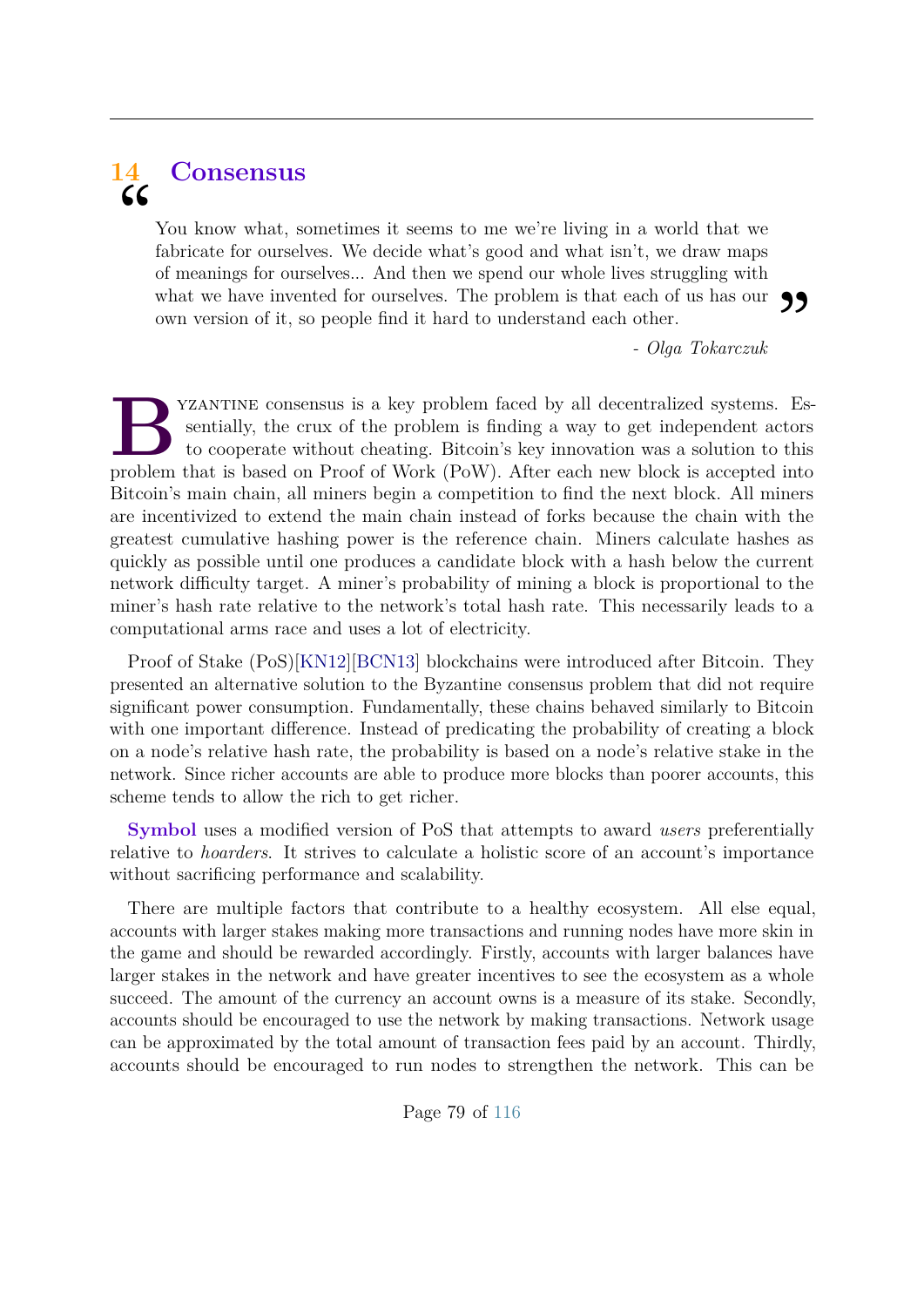approximated by the number of times an account is the beneficiary of a block [39](#page-86-0). Since the node owner has complete control over defining its beneficiary, any benevolent node owner can alternatively boost this measure for a third-party.

Importances are recalculated every *network:importanceGrouping* blocks. This reduces the pressure on the blockchain because the importance calculation is relatively expensive and processing it every block would be prohibitive. Additionally, recalculating importances periodically allows for automatic state aging. Overall, it is beneficial to calculate importances periodically rather than every block.

In order to encourage good behavior, accounts active in an older time period should not obtain an eternal advantage due to their previous virtuous behavior. Instead, importance boosts granted by transaction and node scores are time limited. The boost lasts for five *network:importanceGrouping* intervals.

# <span id="page-86-1"></span>**14.1 Weighting Algorithm**

All accounts that have a balance of at least *network:minHarvesterBalance* participate in the importance calculation and are called *high value accounts*. Notice that this set of accounts is a superset of the set of accounts eligible for block generation (see [8.3:](#page-50-0) [Block Generation\)](#page-50-0). In other words, a nonzero importance at the most recent importance recalculation is a necessary but not sufficient condition for block generation.

An account's *importance score* is calculated by combining three component scores: stake, transaction and node.

<span id="page-86-2"></span>The stake score,  $S_A$ , for an account A is the percentage of currency it owns relative to the total currency owned by all high value accounts. This percentage is no less than the percentage of currency the account owns relative to all outstanding currency. Let *B<sup>A</sup>* represent the amount of currency owned by account *A*. The stake score for account *A* is calculated for each eligible account as follows:

$$
S_A = \frac{B_A}{\sum_{a \in high \; value \; accounts} B_a}
$$
 (13)

The transaction score,  $T_A$ , for an account *A* is the percentage of transaction fees it has paid relative to all fees paid by high value accounts within a time period *P*. Let FeesPaid *A* represent the amount of fees paid by *A* in the time period *P*. The transaction score for account *A* is calculated for each eligible account as follows:

<span id="page-86-0"></span><sup>39</sup>This measure is strongly correlated with stake when all accounts are actively running nodes. Its intent is to differentiate accounts running nodes from accounts idling.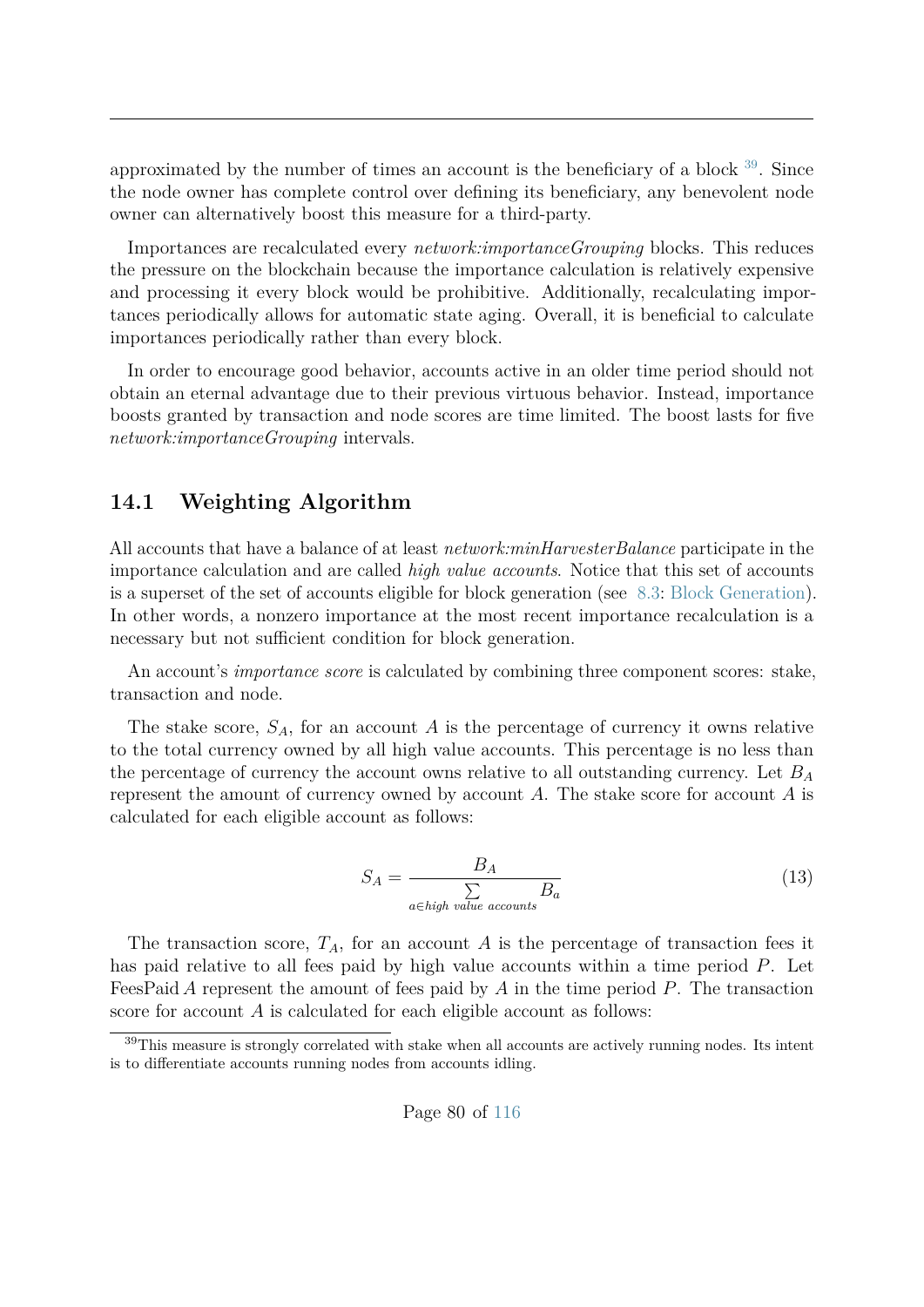$$
T_A = \frac{\text{FeesPaid}(A)}{\sum\limits_{a \in high \; value \; accounts} \text{FeesPaid}(a)} \tag{14}
$$

The node score,  $N_A$ , for an account *A* is the percentage of times it has been specified as a beneficiary relative to the total number of high value account beneficiaries within a time period *P*. Let BeneficiaryCount *A* represent the number of times *A* has been specified as a beneficiary in the time period *P*. The node score for account *A* is calculated for each eligible account as follows:

$$
N_A = \frac{\text{BeneficiencyCount}(A)}{\sum_{a \in high \ value \ accounts} \text{BeneficiencyCount}(a)} \tag{15}
$$

Together, the transaction and node scores are called the *activity score* because they are both dynamic and derived from an account's activity as opposed to its stake. The transaction score is weighted at 80% and the node score at 20%. Additionally, the combined score is scaled relative to an account's balance so that there is a dampening effect of activity on importance as stake increases  $40$ . This effectively allows active smaller accounts to gain an outsized boost relative to active larger accounts. This partially redistributes importance away from rich accounts towards poorer accounts and somewhat counteracts the rich getting richer phenomenon inherent in PoS. The prominence of activity relative to stake can be configured by *network:importanceActivityPercentage*. When this value is zero, **Symbol** behaves like a pure PoS blockchain. Setting this to too a high value could weaken blockchain security by lowering the cost for an attacker to obtain majority importance and execute a 51% attack.

As a performance optimization, activity information is only collected for accounts that are *high value* at the time of the most recent importance calculation. Between importance recalculations, new data is stored in a working bucket. At each importance recalculation, existing buckets are shifted, the working bucket is finalized and a new working bucket is created. Each bucket influences at most five importance recalculations. As a result, activity information quickly expires.

The *network:totalChainImportance* setting specifies the total importance that is distributed among all accounts in a network. Given that, the spot importance of the account

<span id="page-87-0"></span><sup>40</sup>The activity score is rescaled after dampening so that it contributes the desired *network:importance-ActivityPercentage* to the importance calculation.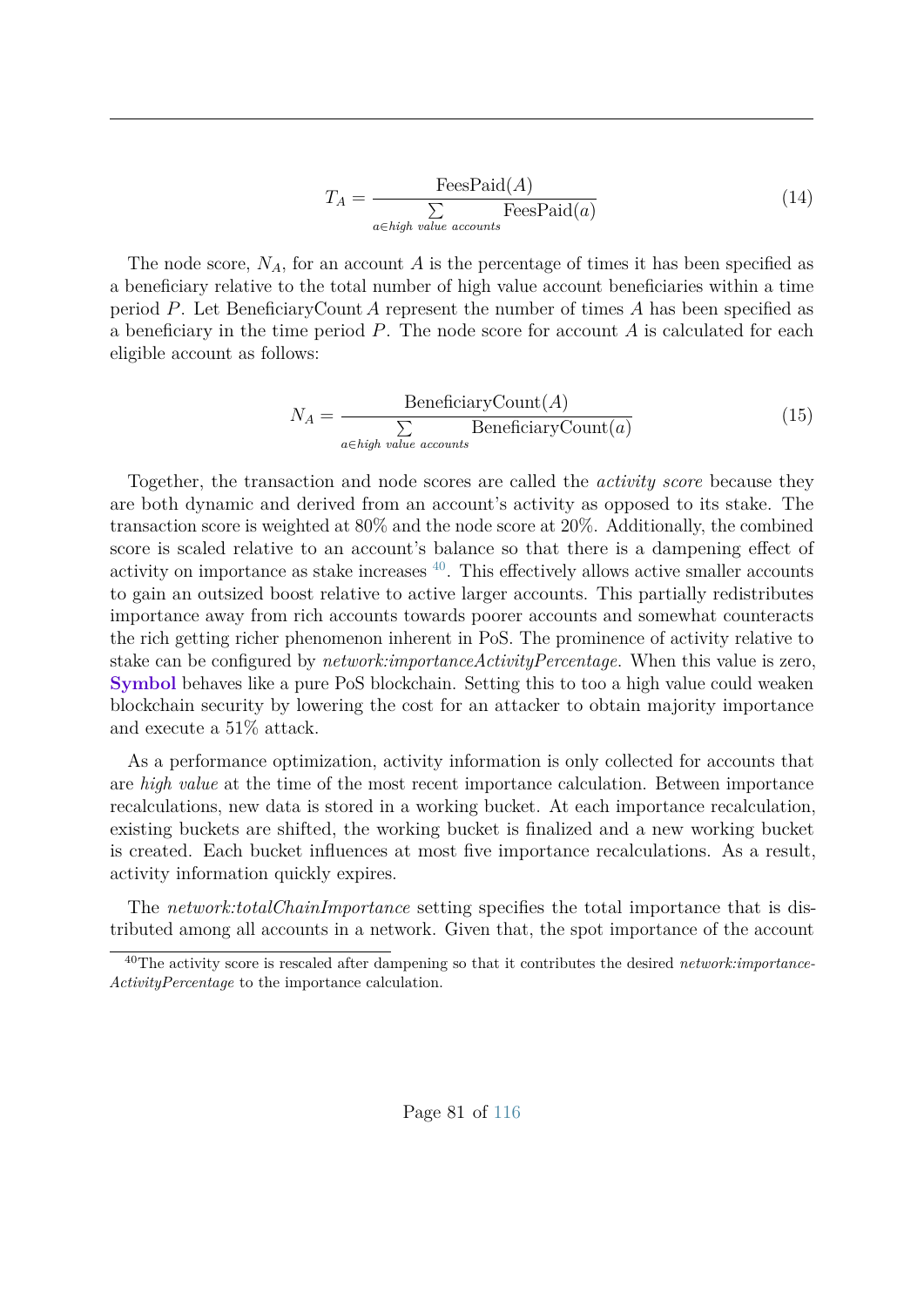

Figure 29: Activity buckets

*A*,  $I'_A$ , can be calculated as follows <sup>[41](#page-88-0)</sup>:

$$
\gamma = \text{importanceActivityPercentage}
$$
\n
$$
ActivityScore'_{A} = \frac{\text{minHarvesterBalance}}{B_{A}} \cdot (0.8 \cdot T_{A} + 0.2 \cdot N_{A})
$$
\n
$$
ActivityScore_{A} = \frac{ActivityScore'_{A}}{\sum\limits_{a \in high \ value \ accounts}} ActiveityScore'_{a}
$$
\n
$$
I'_{A} = \text{totalChainImportance} \cdot ((1 - \gamma) \cdot S_{A} + \gamma \cdot ActivityScore_{A})
$$

The final importance score,  $I_A$  for account A is calculated as the minimum of  $I'_A$  at the current and previous importance calculations. This serves as a precaution against a stake grinding attack and a general incentive to minimize unnecessary stake movement. There is no rescaling, so the sum of *I<sup>A</sup>* for all high value accounts might be less than *network: totalChainImportance*.

## **14.2 Sybil Attack**

A *Sybil attack*[42](#page-88-1) on a peer-to-peer network occurs when an attacker creates multiple identities in order to gain a disproportionately large influence over the network or some other advantage. In **Symbol**, an attacker might attempt such an attack to boost importance. Each component of the importance score needs to be robust against such attacks.

As described in [14.1:](#page-86-1) [Weighting Algorithm,](#page-86-1) an account's activity score is dampened relative to its balance. Accordingly, splitting an account's balance among multiple accounts

<span id="page-88-0"></span><sup>&</sup>lt;sup>41</sup>There is some additional edge case handling that is not reflected in the equation around how zero component scores are handled. If either the transaction or node scores is zero, the other will be scaled up and serve as the fully weighted activity score. If both are zero, the stake score will be scaled up and used exclusively.

<span id="page-88-1"></span><sup>42</sup>See additional discussion in [15:](#page-96-0) [Finalization.](#page-96-0)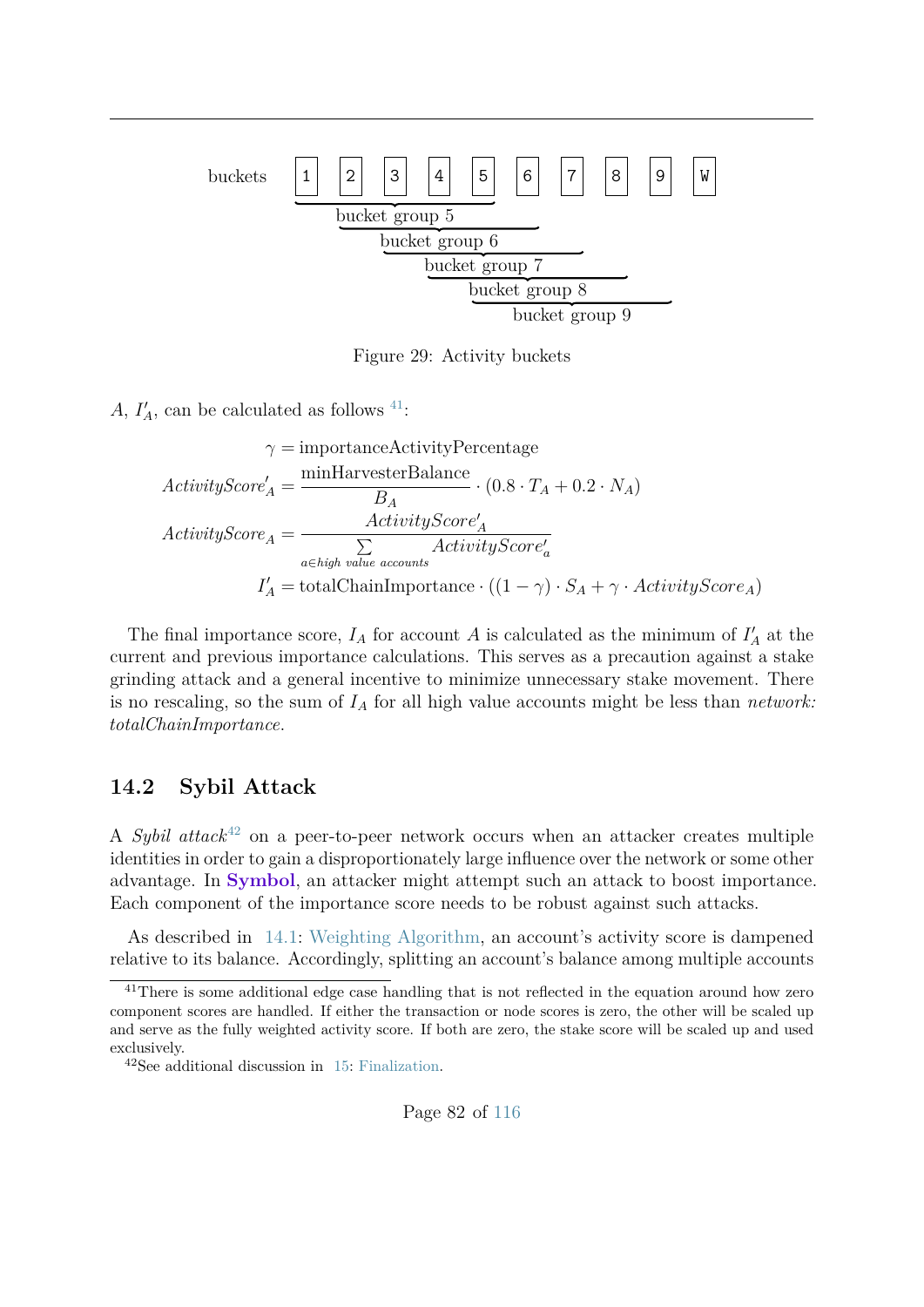will lower the average dampening factor applied. Assuming a constant level of activity is *sustained* before and after redistribution, the cumulative importance will be higher post split [43](#page-89-0). This effect is by design and encourages virtuous behavior because the importance boost is only realized if activity is sustained. Preservation of the transaction score encourages transacting and paying fees from multiple accounts. Preservation of the node score encourages running additional nodes and connecting them to the network.

Assume  $\mu := \text{minHarvesterBalance}$  and an attacker that owns  $N \cdot \mu$  total currency. Consider two extremes:

- 1. The attacker has a single account with  $N \cdot \mu$  currency.
- 2. The attacker has  $N$  accounts with  $\mu$  currency.

#### **Boosting Stake Score**

In both extremes, the total currency owned by the attacker is the same. Accordingly, the stake score is the same and there is no benefit gained from splitting accounts. For emphasis:

$$
B_A = \sum_{a \in \{1, \dots, N\}} B_a \tag{16}
$$

#### **Boosting Node Score**

**Symbol** allows a node owner to specify a beneficiary for every block harvested on their node. Each time an account is specified as a beneficiary, assuming it is already a *high value account*, it will get a slight boost in its node score.

In both extremes, the total beneficiary count for the attacker is the same. Accordingly, the node score is the same and there is no undeserved benefit gained from splitting accounts. For emphasis:

$$
BeneficiaryCount(A) = \sum_{a \in \{1, ..., N\}} BeneficiaryCount(a)
$$
 (17)

The attacker might obtain a higher node score if running more nodes allows the attacker's nodes to host more delegated harvesters. This is not a bad outcome and by design. It

<span id="page-89-0"></span><sup>43</sup>This assumes that only one account splits. The effect is lessened when multiple accounts split because activity scores are relative.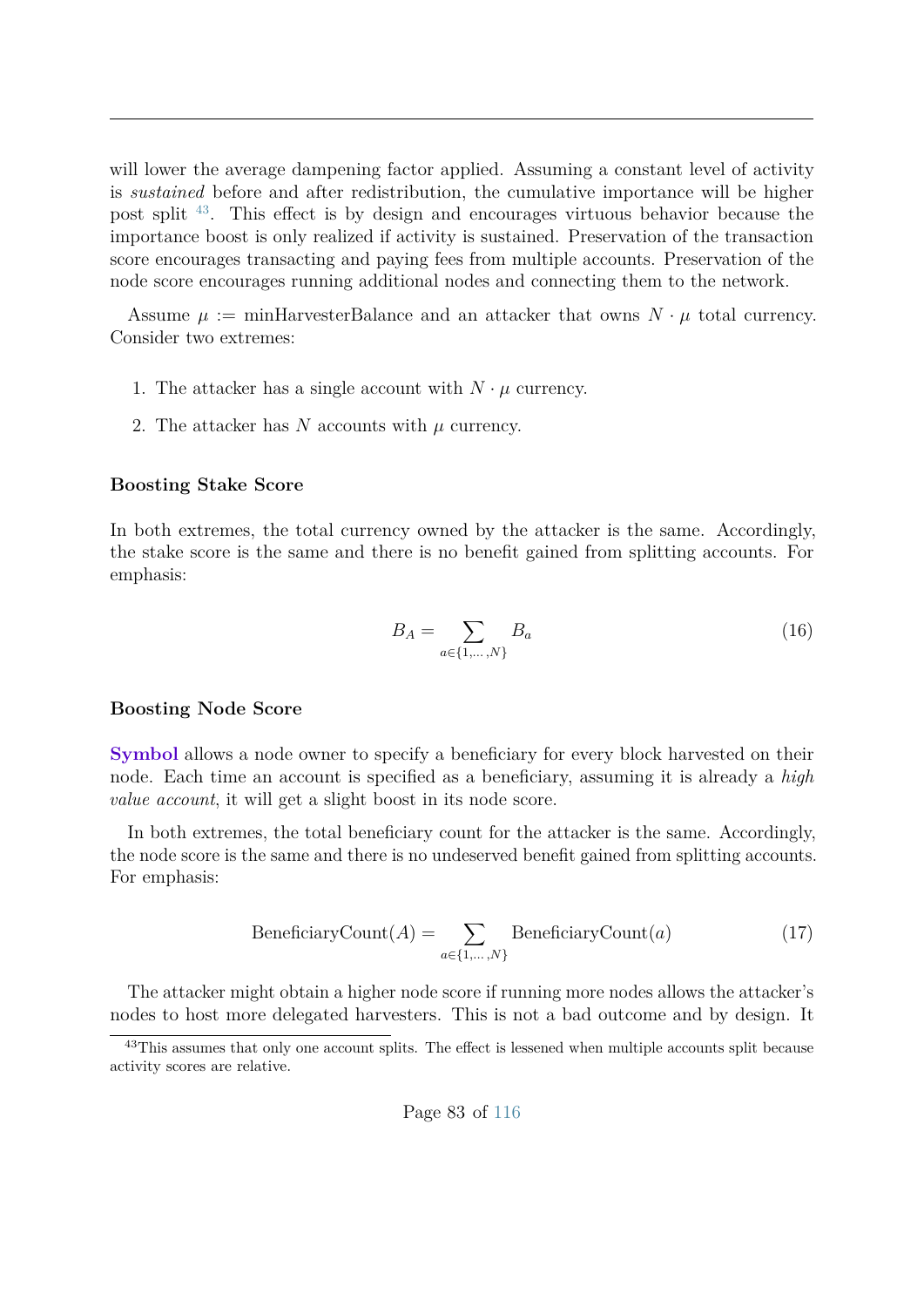encourages more nodes in the network, which is a good thing that strengthens the network.

The attacker could try to cheat by setting up *N* virtual nodes pointing to a single physical machine. Each of these virtual nodes would be treated by the rest of the network as a normal node, and the underlying physical node would be interacted with *N* times more often than a normal node in the network. This implies that the virtual nodes are running on a strong physical server, which is still beneficial to the network relative to a weaker physical server.

#### **Boosting Transaction Score**

The transaction score is solely based on fees. There is no difference between one huge account spending *X* on fees and *N* smaller accounts, each spending  $\frac{X}{N}$  on fees. For emphasis:

$$
\text{FeesPaid}(A) = \sum_{a \in \{1, \dots, N\}} \text{FeesPaid}(a) \tag{18}
$$

The only possibility to boost transaction score is a *fee attack*, which is discussed in detail in [14.4:](#page-91-0) [Fee Attack.](#page-91-0)

#### **14.3 Nothing at Stake Attack**

A general criticism of PoS consensus is the *nothing at stake attack*[44](#page-90-0). This attack theoretically exists when the opportunity cost of creating a block is negligible. There are two variations of this attack.

In the first variation, all harvesters except the attacker harvest on all forks. Simplifying the description to assume a binary fork, the attacker would submit a payment to one branch and immediately start harvesting on the other branch. Assuming the attacker has sufficient importance to harvest blocks, eventually the branch without the attacker's payment will become the reference chain because it will have a higher score [45](#page-90-1). The attacker's payment is not included in this branch, so the attacker's funds are effectively returned.

There are three primary defenses against this attack. First, the attacker has a limited amount of time to produce a better chain because at most *network:maxRollbackBlocks*

<span id="page-90-1"></span><span id="page-90-0"></span><sup>44</sup>See additional discussion in [15:](#page-96-0) [Finalization.](#page-96-0)

<sup>&</sup>lt;sup>45</sup>This assumes that there is only a single attacker or all attackers collude to withhold harvesting from the same branch.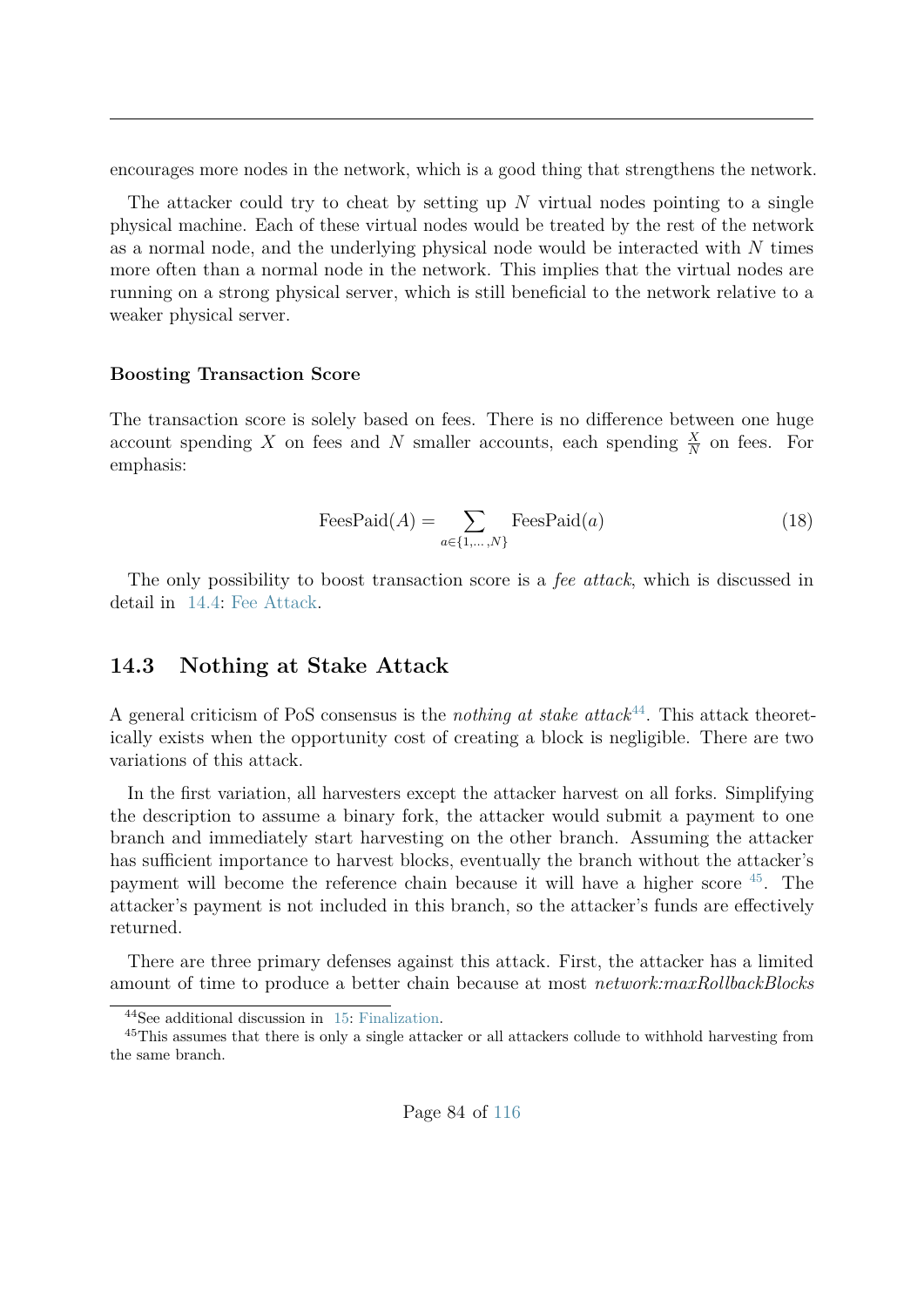blocks can be rolled back. If the merchant waits to render services until at least this many blocks are confirmed, the attack is impossible. Second, in order to execute a successful nothing at stake attack, the attacker must own a significant importance in the network  $46$ . Third, successful execution of this attack against the network will likely have a negative influence on the currency value. Since other harvesters, by harvesting on all forks, enable this attack, profit-maximizing harvesters should only harvest on a single chain to preclude it.

In the second variation, a single attacker harvests on all forks and attempts to capture all fees irrespective of which chain becomes the reference chain. An attacker could harvest on all forks starting from the second block searching for the chain in which the attacker has harvested the most fees. Since block acceptance is probabilistic, in theory, an attacker could spend infinite time building the perfect chain in which the attacker has harvested all blocks.

Most theoretical nothing at stake attacks imagine an idealized blockchain and ignore protocol-level safeguards that protect against such attacks. In practice, this type of attack is impractical if the attacker owns a minority of currency. The aforementioned two defenses are also applicable here. In addition, changes in block difficulty (see [8.1:](#page-49-0) [Block Difficulty\)](#page-49-0) are capped at 5%. It will take some time for the difficulty of the attacker's chain to adjust downward, which will cause the block times at the beginning of the secret chain to significantly lag those of the main chain. These large time differences will make it unlikely for the attacker to produce a chain with a better score (see [8.2:](#page-50-1) [Block Score\)](#page-50-1).

A small amount of stake aging also decreases the likelihood of this second variation. Requiring accounts to have nonzero importances for two consecutive importance recalculations as a precondition for harvesting makes generation hash grinding<sup> $47$ </sup> attacks nonviable. In order to exploit this, the attacker would need to move all currency to a specific account more than *network:importanceGrouping* blocks before the attack could be carried out. Since the attacker can't know all the blocks that will be confirmed in the intervening period, such movement cannot result in any benefit.

## <span id="page-91-0"></span>**14.4 Fee Attack**

A *fee attack* is an attempt by an attacker to exploit the transaction score by paying large fees in order to boost its own importance. The attack is considered effective if it yields a

<span id="page-91-1"></span><sup>46</sup>Theoretically, an attacker would need just *network:minHarvesterBalance* to execute this attack. In practice, in order to guarantee successful execution, the attacker would need a large enough importance to always harvest a block within the rollback interval.

<span id="page-91-2"></span> $47$ This is an attempt to brute force the block hit (see [8.3:](#page-50-0) [Block Generation\)](#page-50-0), which is dependent on generation hash.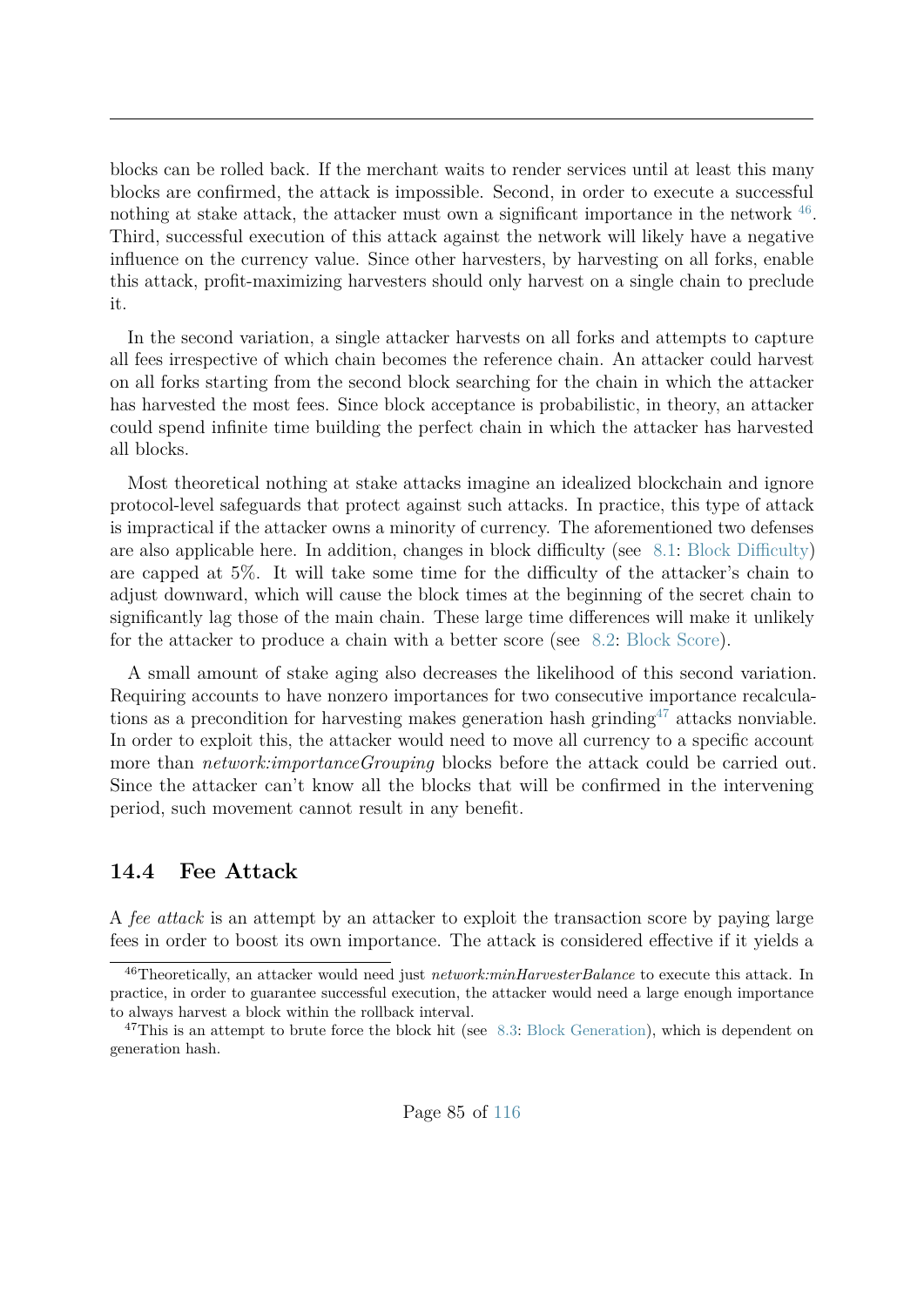positive expected value.

The analysis in this section will be performed using the recommended public network settings. These include *network:totalChainImportance* equal to 9 billion, *network:importanceGrouping* equal to 359 blocks and *minHarvesterBalance:e*qual to 10000 currency. Additionally, *network:importanceActivityPercentage* is 5, so the cumulative transaction score (see [Equation 14.1:](#page-86-2) [Weighting Algorithm\)](#page-86-2) accounts for 4% of importance.

#### **Large Account**

Consider an account that is large enough to harvest one block per importance recalculation interval without any activity boosting. Assuming only 2 of 9 billion currency is actively harvesting, the account will need at least 5.57 million currency to harvest this frequently.

The account might try to make a profit by adding a transaction with a high fee to one of its own harvested blocks each recalculation interval. This would boost the account's importance and allow it to harvest more blocks in the future and, consequently, collect more fees. However, this activity is not risk free. The account risks paying the high fee if a better block replaces its block. When the original block is unwound, the high fee transaction will enter the unconfirmed transactions cache and be eligible for inclusion in a new block created by a different harvester. This scenario is a net loss because the account will have to pay the high fee.

Let *P* be the probability of a fork resulting in a loss, *F* be the high fee in a block, and  $\overline{F}$  be the average fee in a block. The expected value,  $EV$ , can be approximated as follows:

$$
\beta = 0.04 \cdot \frac{1}{557} \cdot \frac{F}{359 \cdot \bar{F} + F}
$$
 (importance boost)  

$$
EV = \beta \cdot \frac{359}{P} \cdot \bar{F} - F
$$
 (expected value)

The expected value is positive for small values of *P*. As *P* or *F* increases, it quickly becomes negative. Using the recommended public network settings, *P* needs to be less than 0.0001 for the expected value to be positive. This implies a fork resulting in a loss occurs less than once every 10000 blocks. Given the mechanism of distributed consensus, this is a near impossibility. Small one or two block forks occur quite frequently.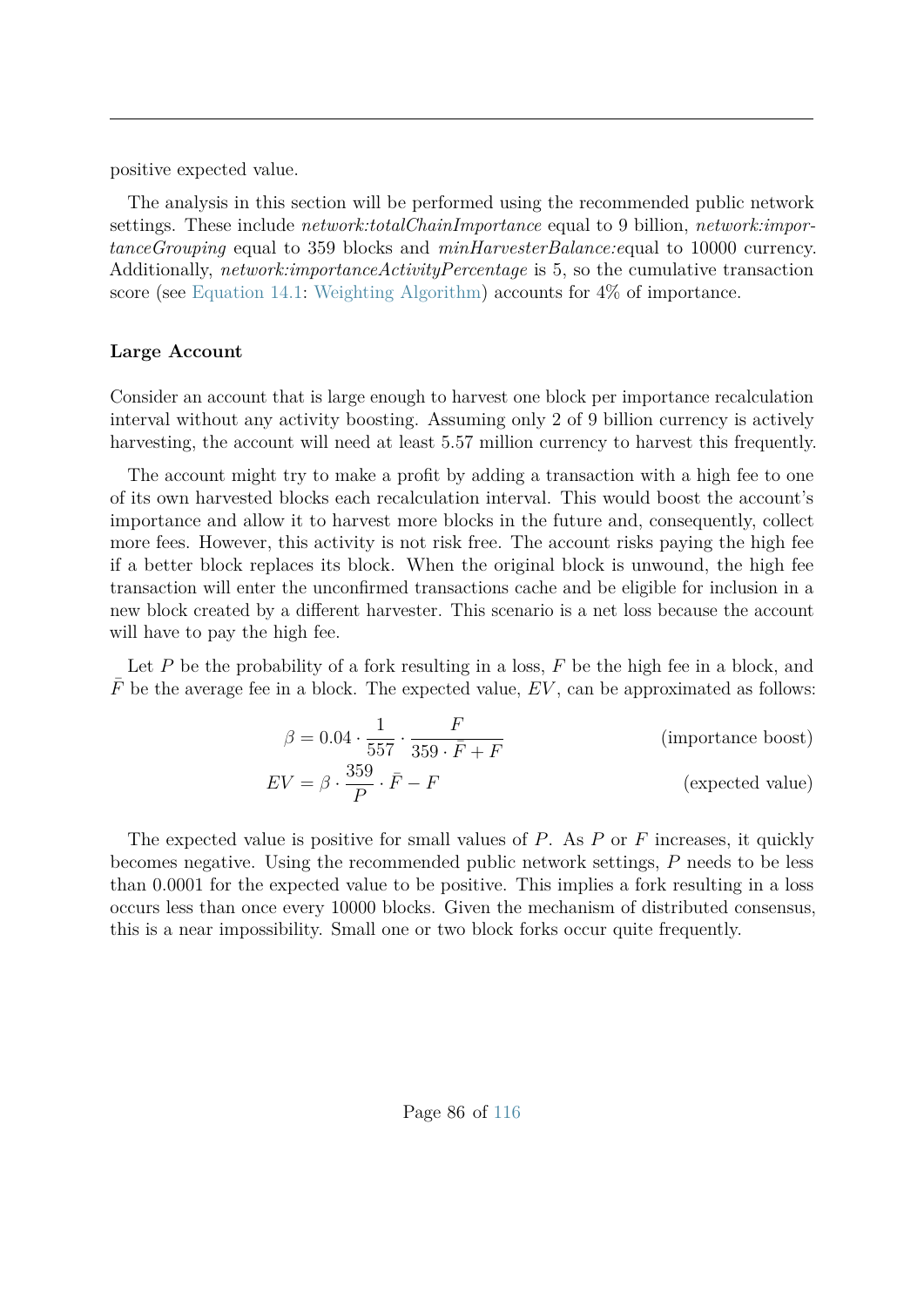

Figure 30: Fee attack large account analysis  $(F = 100)$ 

#### **Small Account**

Consider an account that has a balance equal to *network:minHarvesterBalance*. Assume the account makes one transaction with high fees in two consecutive recalculation intervals. These fees are lost to other harvesters because the probability of the account harvesting a block is quite small. The high fees paid boost the account's importance enough so that it is able to harvest at least one block per importance recalculation interval. From this point forward, the account behaves like the large account in the previous section. It will also add a transaction with a high fee to one of its own harvested blocks each recalculation interval. The account owner hopes that due to the increased probability of harvesting a block, its additional collected fees will exceed its costs.



Figure 31: Fee attack balance sensitivity  $(F = 100, \bar{F} = 1)$ 

Let *P* be the probability of a fork resulting in a loss, *F* be the high fee in a block, and  $F$  be the average fee in a block. The expected value,  $EV$ , excluding the initial transaction fees, can be approximated as follows<sup>[48](#page-93-0)</sup>:

$$
\beta = 0.04 \cdot \frac{F}{359 \cdot \bar{F} + F}
$$
 (importance boost)  

$$
EV = \beta \cdot \frac{359}{\bar{F} - F}
$$
 (expected value)

$$
EV = \beta \cdot \frac{359}{P} \cdot \bar{F} - F \tag{expected value}
$$

Page 87 of [116](#page-122-0)

<span id="page-93-0"></span><sup>&</sup>lt;sup>48</sup>The difference relative to the large account example is that the damping factor is completely removed.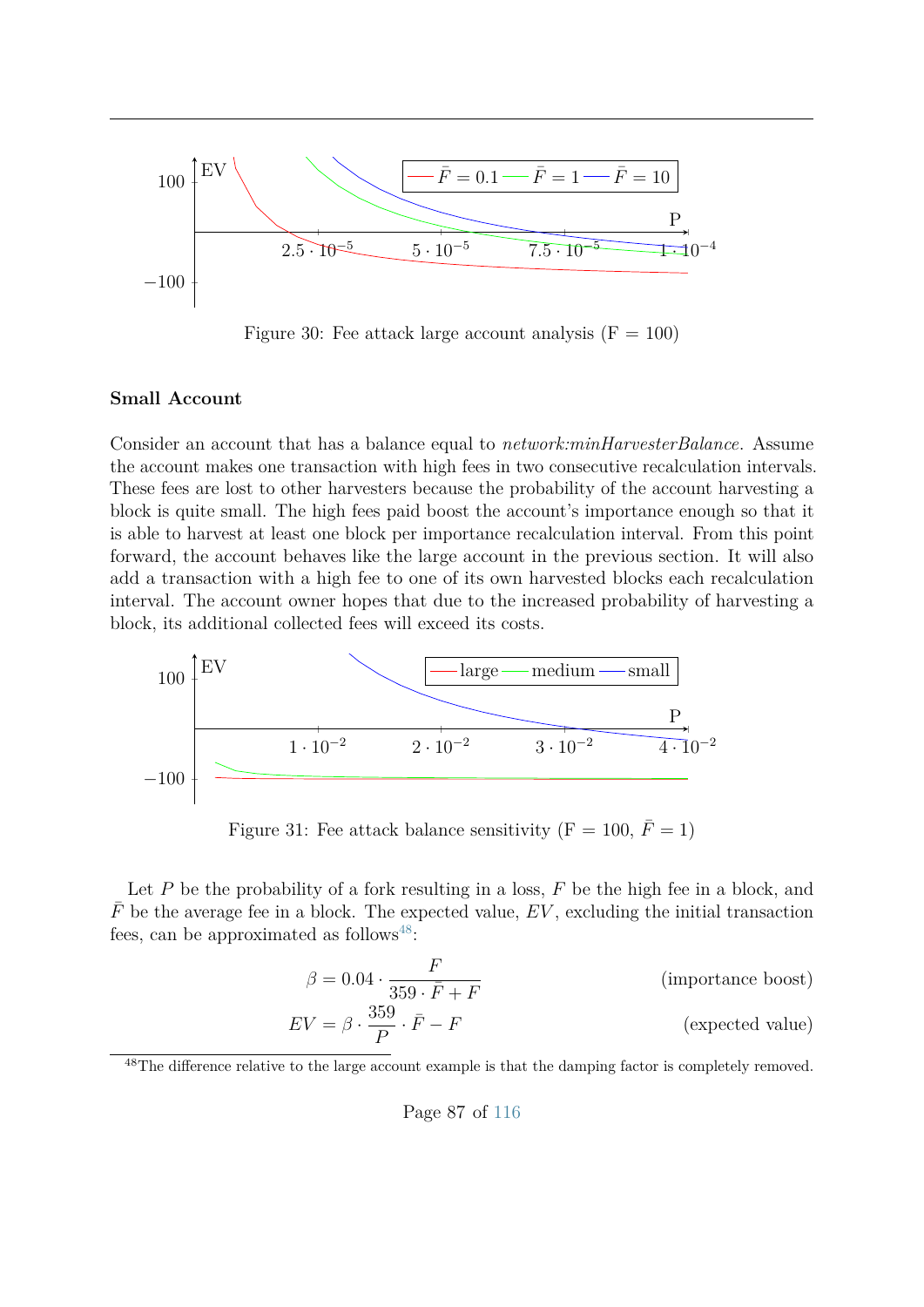The expected value is positive for larger values of *P* than in the large account scenario. A fee attack confers an outsized benefit to a small account relative to a large account because the activity scores of the latter are dampened more aggressively than those of the former. Specifically, a damping factor of  $\frac{1}{557}$  is applied to the large account's activity score, but no damping factor is applied to the small account's activity score.

The expected value increases as  $\overline{F}$  increases. As *P* or *F* increases, it quickly becomes negative. Using the recommended public network settings, *P* needs to be less than 0.05 for the expected value to be positive. This implies a fork resulting in a loss occurs less than once every 20 blocks. Given the mechanism of distributed consensus, this is possible.



Figure 32: Fee attack small account analysis  $(F = 100)$ 

#### **Further Discussion**

Although a single small account can obtain a positive expected value by executing this attack, the payoff decreases as multiple accounts attempt it simultaneously. Since there is a positive expected value, profit maximizing actors should all attempt this attack. As more accounts attempt it, the importance boost obtained by each individual account decreases rapidly and, consequently, the expected value also decreases.<sup>[49](#page-94-0)</sup>.

Additionally, there is an upper limit on the number of small accounts that can execute this attack simultaneously. In order for this attack to be successful, an account needs to be able to harvest at least one block per importance recalculation interval. This presupposes the small account can boost its importance score by exploiting the transaction score component. There is a theoretical limit on the number of accounts that can achieve a significant enough boost because both the importance allotted to the transaction score and the recalculation interval are finite. Considering the recommended public network settings, this limit is approximately  $0.04 \div \frac{1}{359} \approx 14.36$  accounts.

<span id="page-94-0"></span><sup>&</sup>lt;sup>49</sup>As more accounts produce high fee transactions to attempt this attack,  $\bar{F}$  increases. For large numbers of attackers, if *F* is not raised in proportion, the expected value of the attack can increase even though the importance boost per account decreases. This is an expected outcome since the value of blocks also increases significantly.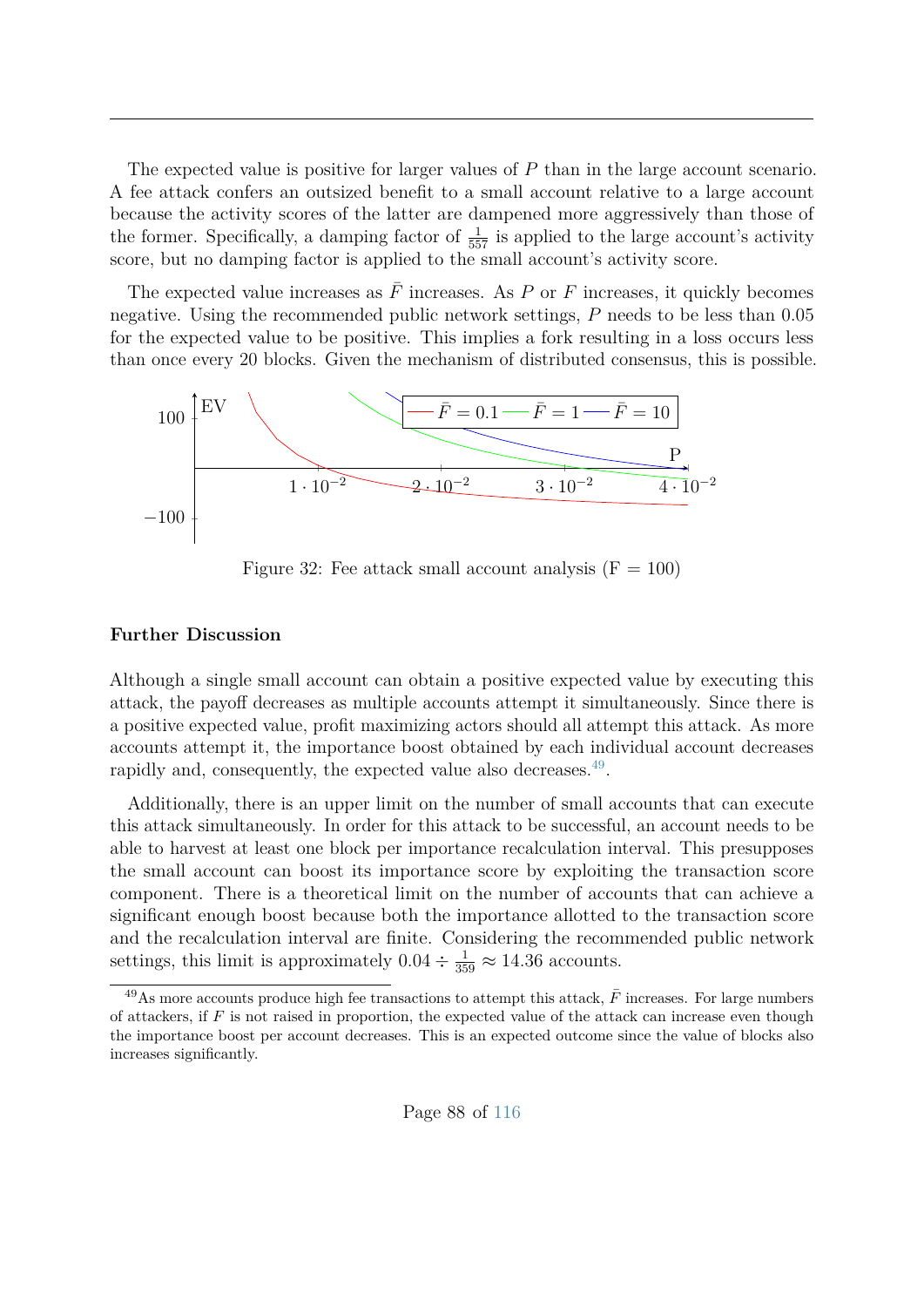Let *N* be the number of small accounts attempting the attack, *P* be the probability of a fork resulting in a loss,  $F$  be the high fee in a block, and  $\bar{F}$  be the average fee in a block. The expected value, *EV* , can be approximated as follows:



Figure 33: Fee attack declining with more attackers (F = 100,  $\bar{F}$  = 1)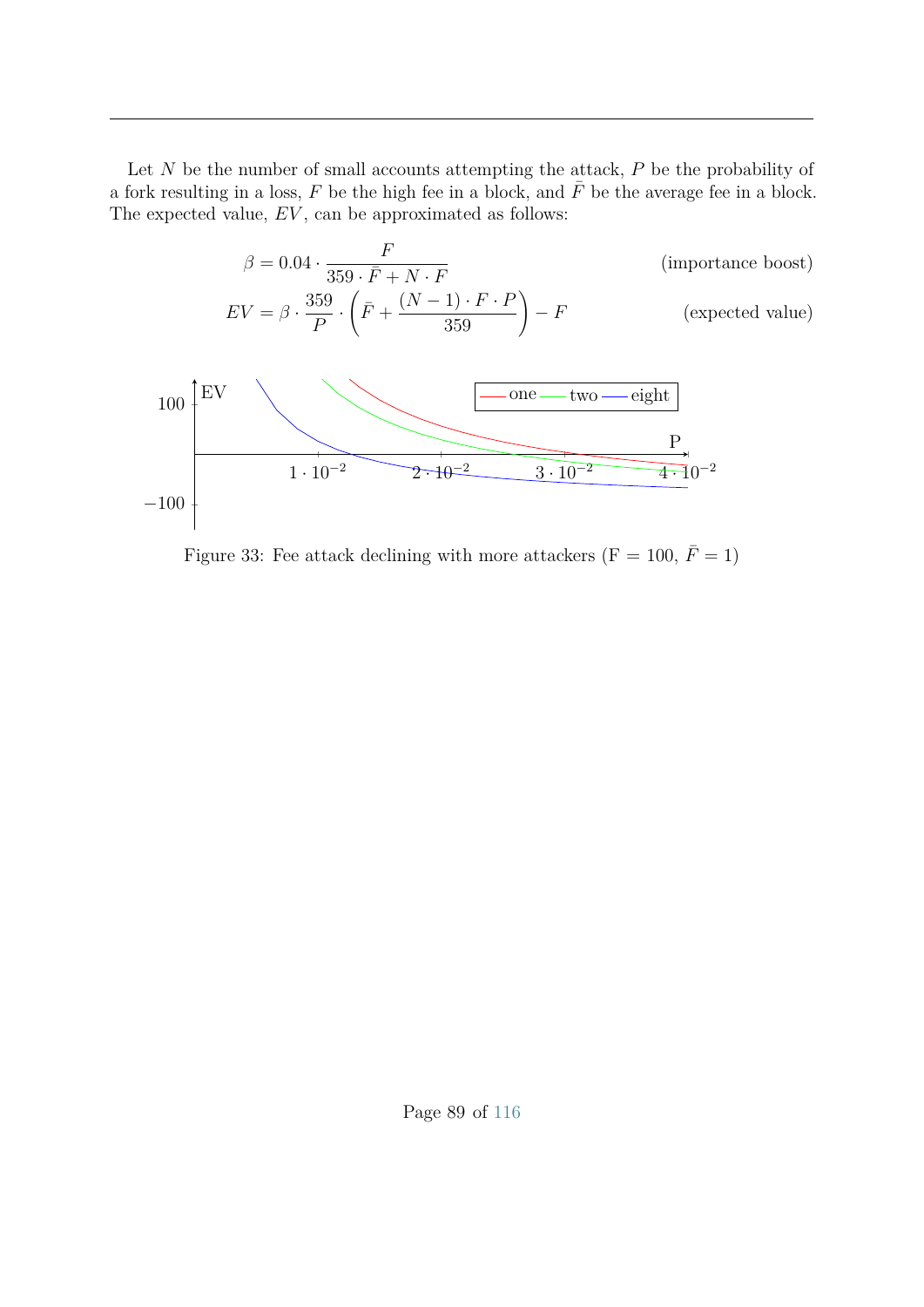<span id="page-96-0"></span>

And it feels like, finally.

*- Patrick Ness*

The CAP Theorem posits that, in the presence of a network failure or partition, a distributed system must choose either *consistency* or *availability*.

In a consistent system, requests sent to two nodes will always return the same value. If the value is not globally agreed upon, the request will fail. This ensures that all clients have a uniform view of the system. BFT systems typically choose consistency and risk network stalls. A naive consistent system could require all stakeholders to vote on each block and only allow the next block when  $\frac{2}{3}$  of stakeholders approve. If stakeholders fail to vote promptly, there could be a delay in block production.

In an available system, requests sent to two nodes will always return a value immediately. The returned values can be different, so different clients could have different views of the system. PoW and NXT-style PoS systems typically chose availability and eventual consensus. They risk propagating different (potentially unresolvable) views of the system. Available PoW-like systems, like Bitcoin, have a simple fork rule that chooses the chain with the most work. If the network is split into partitions with equal hash power, all partitions will proceed independently without knowing they're partitioned. When they are eventually reconnected, there will be an expensive (and potentially deep) fork resolution.

**Symbol** always prefers availability over consistency, but it optionally supports the use of a finality gadget on top of its native consensus (see [14:](#page-85-0) [Consensus\)](#page-85-0). This gadget introduces a BFT-inspired voting system that is orthogonal to block production and block consensus. As a result of its optionality, **Symbol** is able to support networks that use either deterministic finalization (when the gadget is enabled) or probabilistic finalization (when the gadget is disabled). The gadget is automatically enabled when *node:maxRollbackBlocks* is zero $50$ .

The gadget approach is modeled after GRANDPA [\[SK20\]](#page-121-2) used by Polkadot. GRANDPA, in turn, in influenced by CASPER [\[BG17\]](#page-121-3), which itself is influenced by PBFT [\[CL99\]](#page-121-4). Traditionally, PBFT uses three types of messages: pre-prepare, prepare and commit. Pre-prepare messages, which are used to start rounds, are not used in **Symbol** . Instead, elapsed network time (see [16:](#page-108-0) [Time Synchronization\)](#page-108-0) is used to start rounds. Prepare and commit messages in PBFT roughly correspond to prevote and precommit messages in **Symbol** .

<span id="page-96-1"></span><sup>50</sup>The finalization extension must also be enabled.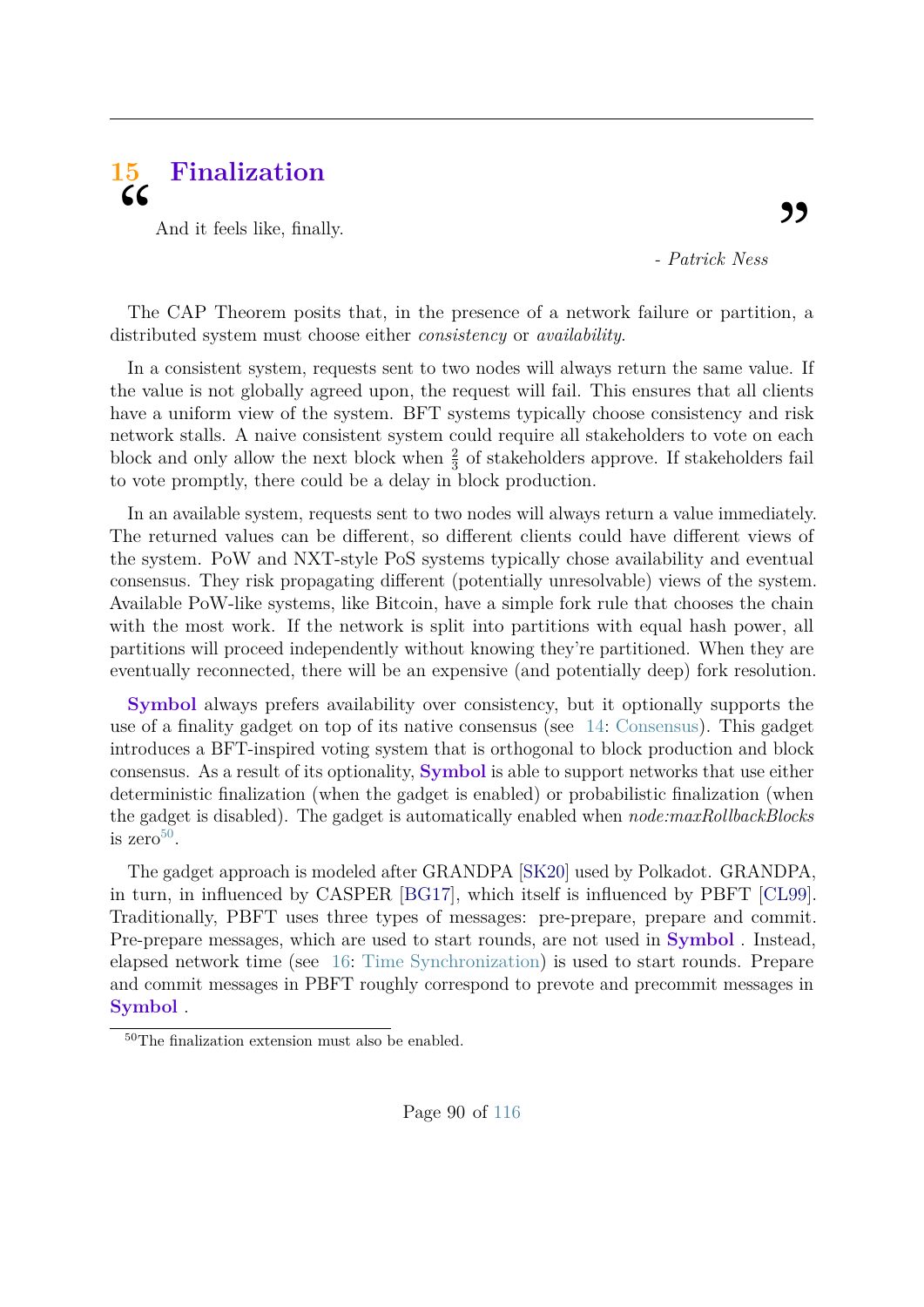## **15.1 High Level Overview**

Block finalization is a complicated process that involves two types of messages: prevotes and precommits. At the beginning of a round, each voter only knows the blocks stored in its local chain. No voter knows the blocks stored in the chains of any other voter. Consequently, it is impossible for a voter to know which of its blocks will receive a supermajority of votes and be finalized ahead of time.

To illustrate the general procedure of finalization, consider a network composed of three equally weighted voters. A supermajority requires at least two of the three voters to vote for the same hash. *F* refers to the last finalized block.



Subsequently, the voters will be referenced by their colors in the figure red, green and blue.

Finalization is greedy, and it attempts to finalize as many blocks as possible each round. In the first *prevote stage*, each voter constructs and publishes a hash chain representing its local chain starting with the hash of the last finalized block (*F*). In this example, the prevote chains will be:

- 1. red: H(*F*), H(*A*), H(*D*) 2. green: H(*F*), H(*A*), H(*B*), H(*C*)
- 3. blue: H(*F*), H(*A*), H(*B*), H(*E*)

Assume that red, due to bad network connections, only receives the prevote from green but not blue. Assume that green and blue receive prevotes from all voters. At this point, each voter has the following prevote chains:

1. red:

(a)  $H(F)$ ,  $H(A)$ ,  $H(D)$ (b) H(*F*), H(*A*), H(*B*), H(*C*)

Page 91 of [116](#page-122-0)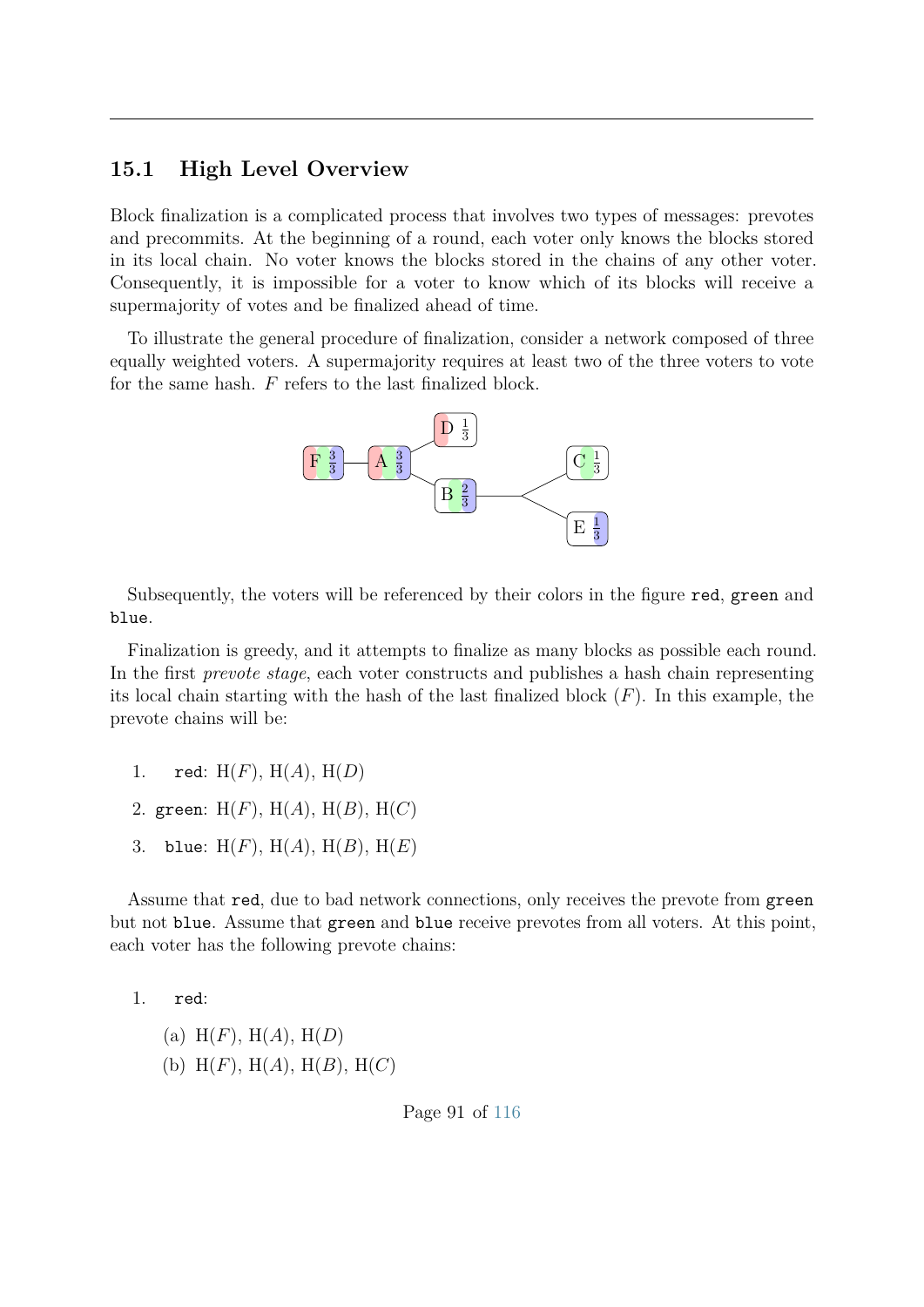2. green:

- (a)  $H(F)$ ,  $H(A)$ ,  $H(D)$ (b) H(*F*), H(*A*), H(*B*), H(*C*) (c)  $H(F)$ ,  $H(A)$ ,  $H(B)$ ,  $H(E)$
- 3. blue:
	- (a)  $H(F)$ ,  $H(A)$ ,  $H(D)$ (b) H(*F*), H(*A*), H(*B*), H(*C*) (c) H(*F*), H(*A*), H(*B*), H(*E*)

Each voter inspects all prevote hash chains to calculate the best block that **might** be finalized this round. red only sees a supermajority for *A* but green and blue see a supermajority for *B*. In the next *precommit stage*, each voter publishes the hash of its calculated best block:

- 1. red: H(*A*)
- 2. green: H(*B*)
- 3. blue: H(*B*)

Assume that green, due to bad network connections, only receives the precommit from red but not blue. Assume that red and blue receive precommits from all voters. At this point, each voter has the following precommits:

- 1. red: H(*A*), H(*B*), H(*B*)
- 2. green: H(*A*), H(*B*)
- 3. blue: H(*A*), H(*B*), H(*B*)

Each voter inspects all precommit hashes to calculate the best block that can be finalized. Importantly, a precommit for a block is also a precommit for all of the block's ancestors. green only sees a supermajority for *A* but red and blue see a supermajority for *B*. In the final *commit stage*, each voter finalizes the following blocks:

- 1. red:  $H(A)$ ,  $H(B)$
- 2. green: H(*A*)
- 3. blue: H(*A*), H(*B*)

The following sections discuss the finalization algorithm in more detail.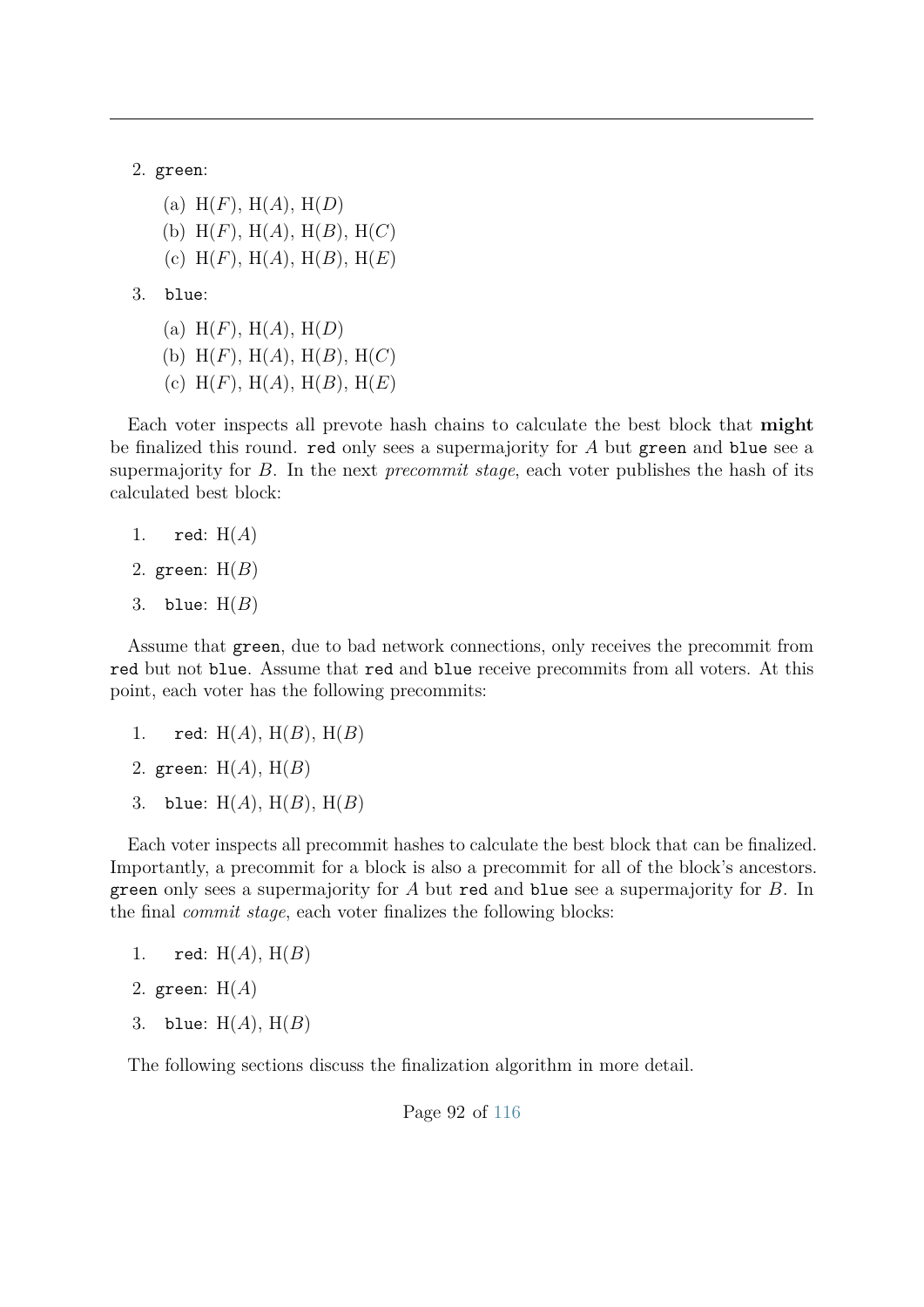## **15.2 Rounds**

A *finalization round* represents a step in the finalization process and is composed of a *finalization epoch* and a *finalization point*.

An epoch is a group of blocks. All blocks within an epoch are finalized by a single voting set, which is recalculated every *network:votingSetGrouping* blocks. The first epoch is defined as exclusively containing the nemesis block and is inherently considered to be finalized. Subsequent epochs must end at a block with a height that is a multiple of *network:votingSetGrouping*. An epoch is considered *finalized* when all blocks within it are finalized. There will always be a finalization proof available for the last block within an epoch.

A point is a fine-grained step within an epoch that represents progress towards finalization of that epoch. Each point can finalize zero or more blocks. A point can only finalize blocks within its parent epoch. This prevents any block from being potentially finalized by multiple voting sets, which could lead to a safety violation. There is no limit on the number of points associated with an epoch. There will be as many points as necessary to finalize all blocks within an epoch. The last point within an epoch will always finalize that epoch's last block. A block is considered *finalized* when a point finalizes that block or any of its descendants.

When a network is partitioned, it is possible for a point to finalize zero additional blocks. This happens when only the last finalized block receives a supermajority of votes. This is not a fatal error and can occur naturally in the presence of network partitions. Afterwards, the finalization procedure will continue and advance to the next point based on the conditions described in [15.5:](#page-101-0) [Algorithm.](#page-101-0)

The important difference between an epoch and a point is their relation to voting sets. Different epochs may have different voting sets. Different points within the same epoch must all use the same voting set associated with the epoch.

|   | 'P 1 | P <sub>2</sub> | $ P_3  \cdots  P_n$ |  |               | $\left[\ldots\right]\mathsf{P}\,\mathsf{K}\mathsf{P}\,1\mathsf{I}\ldots$ |  |               |          |
|---|------|----------------|---------------------|--|---------------|--------------------------------------------------------------------------|--|---------------|----------|
| . |      |                | Epoch X             |  | Epoch $X + 1$ |                                                                          |  | Epoch $X + 2$ | $\cdots$ |

|  |  |  |  | Figure 34: Epoch and (P) oint relationship |
|--|--|--|--|--------------------------------------------|
|--|--|--|--|--------------------------------------------|

#### **15.3 Voters**

An account is eligible to vote in a epoch if all of the following are true:

Page 93 of [116](#page-122-0)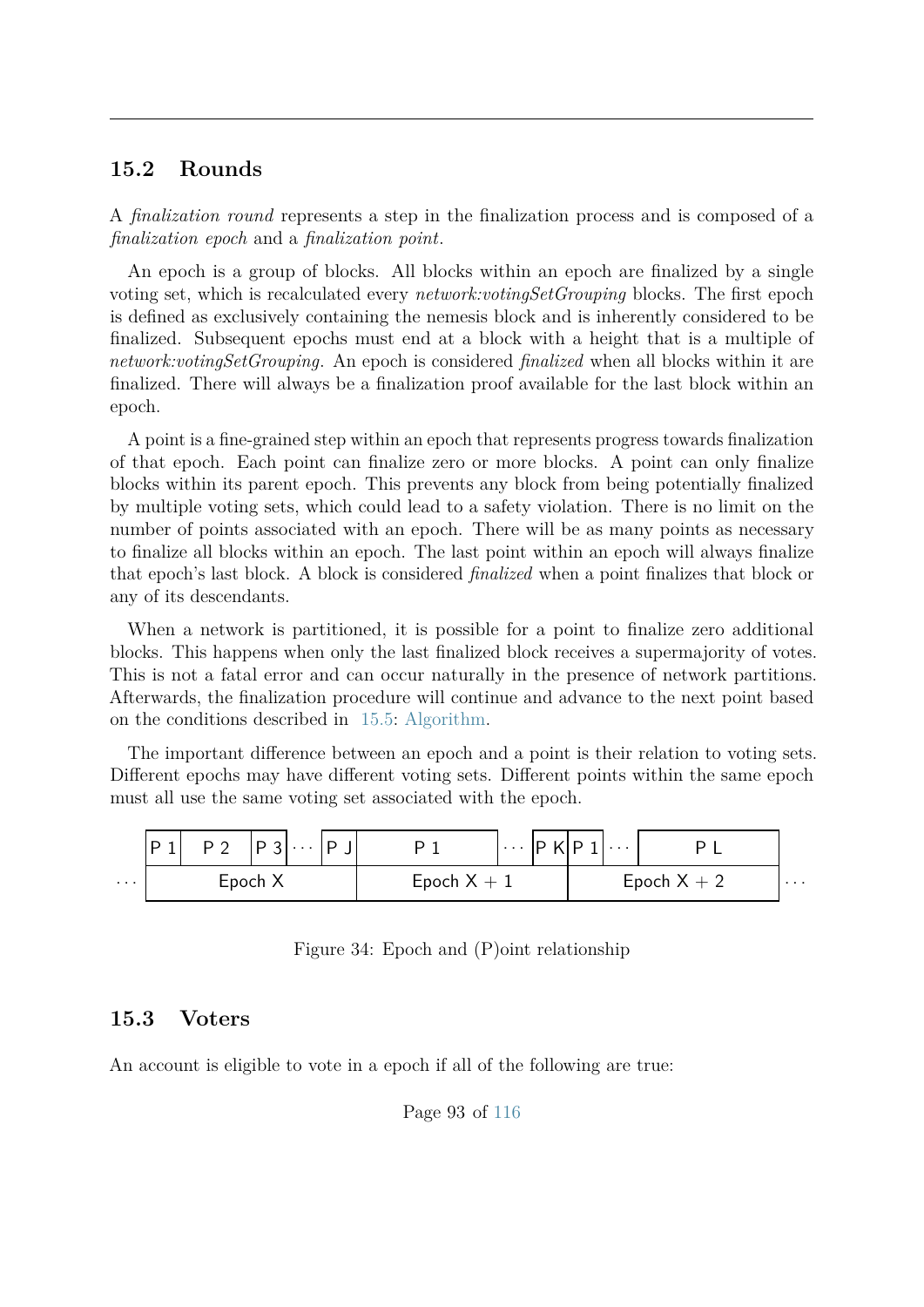- 1. Harvesting balance at the last finalized block of the previous epoch is no less than the network defined *network:minVoterBalance*.
- 2. Voting key is registered such that  $StartEpoch \leq epoch \leq EndEpoch$ .

A voting set for an epoch is the set of all accounts that satisfy the previous conditions. Importantly, only balance, not importance, is used when weighting votes. This prevents a safety violation that could occur when using importances<sup>[51](#page-100-0)</sup>.

All accounts eligible to vote are expected to vote. A well-behaved voter is expected to vote in all rounds where it is eligible and not send multiple votes per round. It is implicitly assumed that all voters will run high-availability nodes and turn on *finalization: EnableVoting*. Voters that violate these expectations are considered Byzantine and might be punished in the future. Votes are weighted proportionally to balance such that the votes from voters with higher balances have more impact.

# **15.4 Messages**

Prevote and precommit messages share a common layout.

<span id="page-100-0"></span><sup>&</sup>lt;sup>51</sup>When there are multiple network partitions, each partition would independently recalculate importances with potentially different activity scores. Since importances are scaled and not absolute, it's theoretically possible for multiple partitions to have supermajorities of importance and finalize conflicting blocks.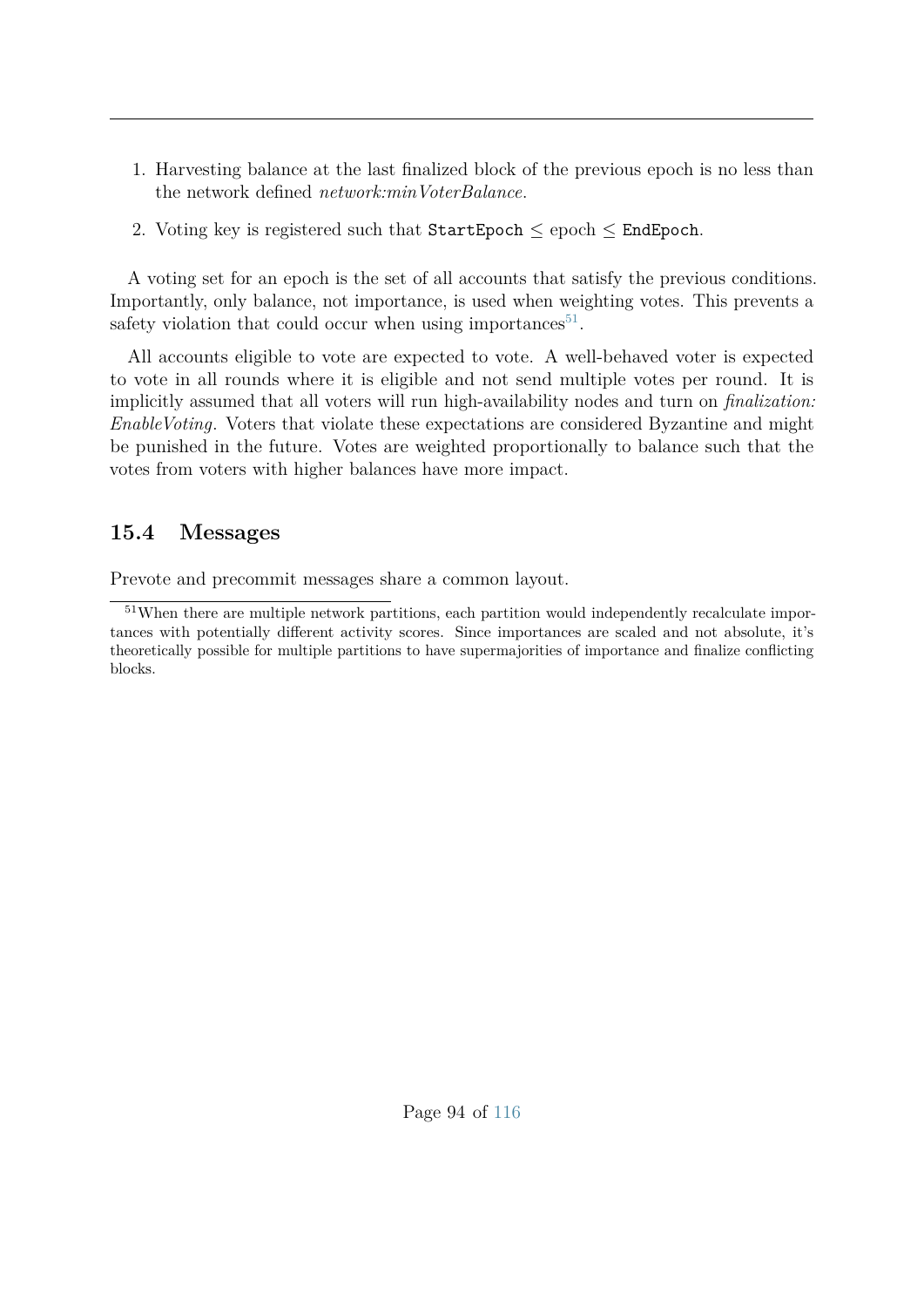

Figure 35: Message layout

Signature is the *BM tree signature* (see [3.4:](#page-19-0) [Voting Key List\)](#page-19-0) of the message. The root public key must match the voting key registered for the message's epoch. The bottom public key must match the public key in the tree corresponding to the epoch.

Version is the message version.

Hashes contains HashesCount hashes. A prevote message will contain at least one hash and up to *finalization:maxHashesPerPoint*. A precommit message will always contain exactly one hash.

StepIdentifier indicates the finalization round of the message. The high bit of the point is reserved to indicate the type of message where 0 indicates prevote and 1 indicates precommit.

<span id="page-101-0"></span>Height is the block height of the first hash contained in Hashes.

# **15.5 Algorithm**

Define function  $g(\ldots)$  to select the last block that has cumulative weighted votes of at least a supermajority of available voting weight. Define  $V_{r,v}$  as a prevote at round  $r$  by voter *v*. Define  $C_{r,v}$  as a precommit at round *r* by voter *v*. Define  $E_{r,v}$  as the estimate by voter *v* of what might have been finalized in the round *r*. Notice that this is only an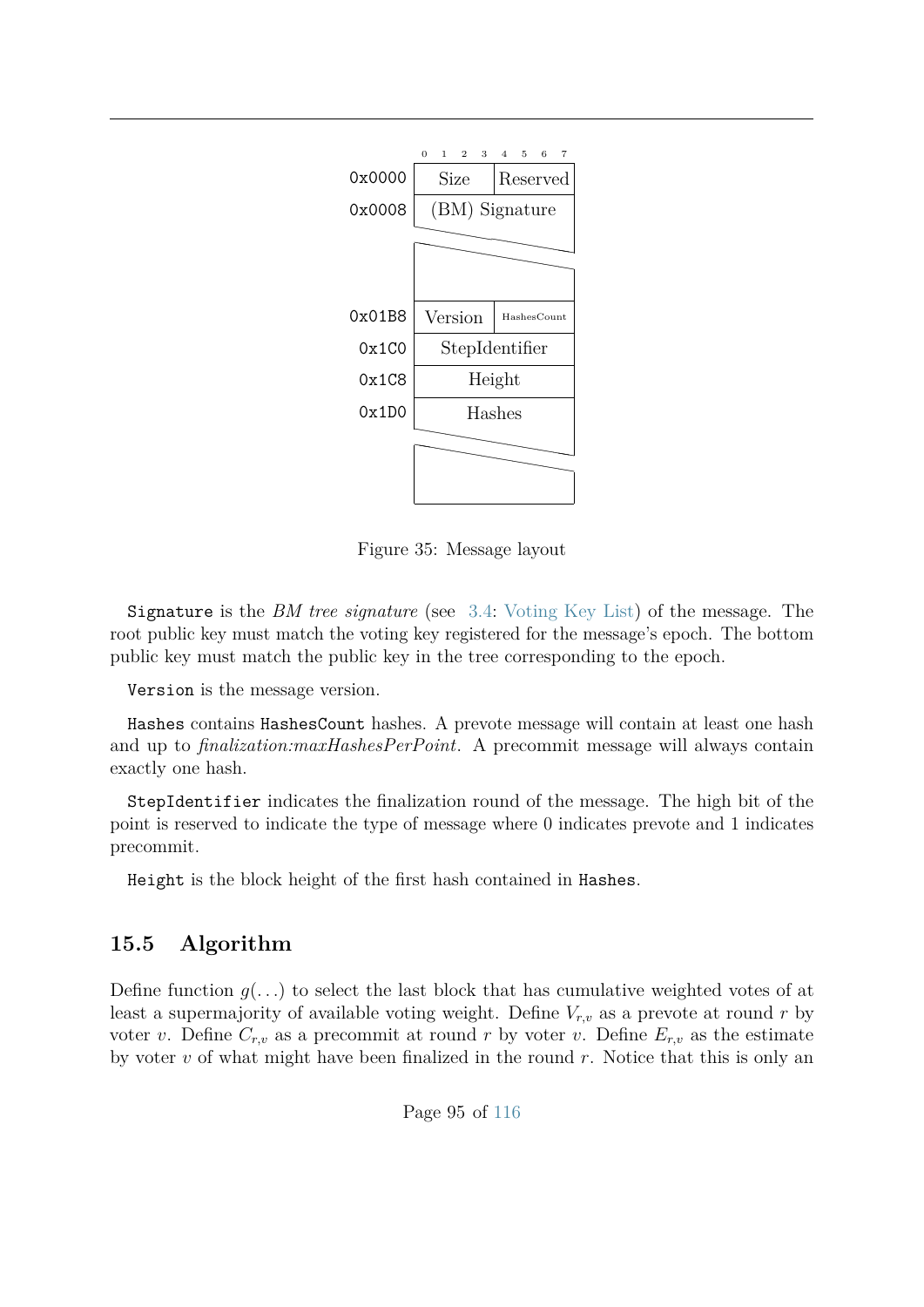estimate and a greedy one at that.  $E_{r,v}$  must be the latest block on the chain containing  $g(V_{r,v})$  that can receive a supermajority of  $C_{r,v}$ . A round is *completable* when either:

1.  $E_{r,v} < g(V_{r,v})$ 

2. It is impossible for any child of  $g(V_{r,v})$  to have a supermajority of  $C_{r,v}$ 

A voter *v* can begin a round *r* when the previous round is completable, and it has cast votes in all previous rounds where it was eligible.

#### **15.5.1 Prevote**

When either 1 ∗ stepDuration has elapsed or *r* is completable, *v* sends a prevote.

A voter determines the best block that can potentially be finalized. It creates a prevote message composed of all hashes starting with the hash of the last (local) finalized block. The prevote message hash chain will contain at most *finalization:maxHashesPerPoint* hashes. The last hash in the chain will correspond to a block with a height that is a multiple of *finalization:prevoteBlocksMultiple*<sup>[52](#page-102-0)</sup>. This increases the probability that nodes will send prevote messages with identical chains that can be aggregated more aggressively.

Hashes corresponding to unfinalized blocks are prohibited from spanning epochs. This guarantees that there is exactly one voting set that can finalize a block at any height. This property enables dynamic voting sets.

Prevote messages include hash chains, instead of single hashes, because each **Symbol** node stores a single block chain instead of a block tree. The aggregation of hash chains allows **Symbol** to reconstruct a virtual block tree and apply votes to both seen and unseen branches.

Conceptually, a voter has one vote per height. Effectively, it votes with its weight on every hash in the prevote hash chain.

#### **15.5.2 Precommit**

Next, a voter waits until  $g(V_{r,v}) \geq E_{r-1,v}$ . When either 2  $*$  stepDuration (relative to the start of the round) has elapsed or *r* is completable, *v* sends a precommit.

<span id="page-102-0"></span><sup>52</sup>In practice, *finalization:maxHashesPerPoint* is expected to be much larger than *finalization:prevote-BlocksMultiple*. Additionally, *network:votingSetGrouping* should be a multiple of *finalization:prevoteBlocks-Multiple*.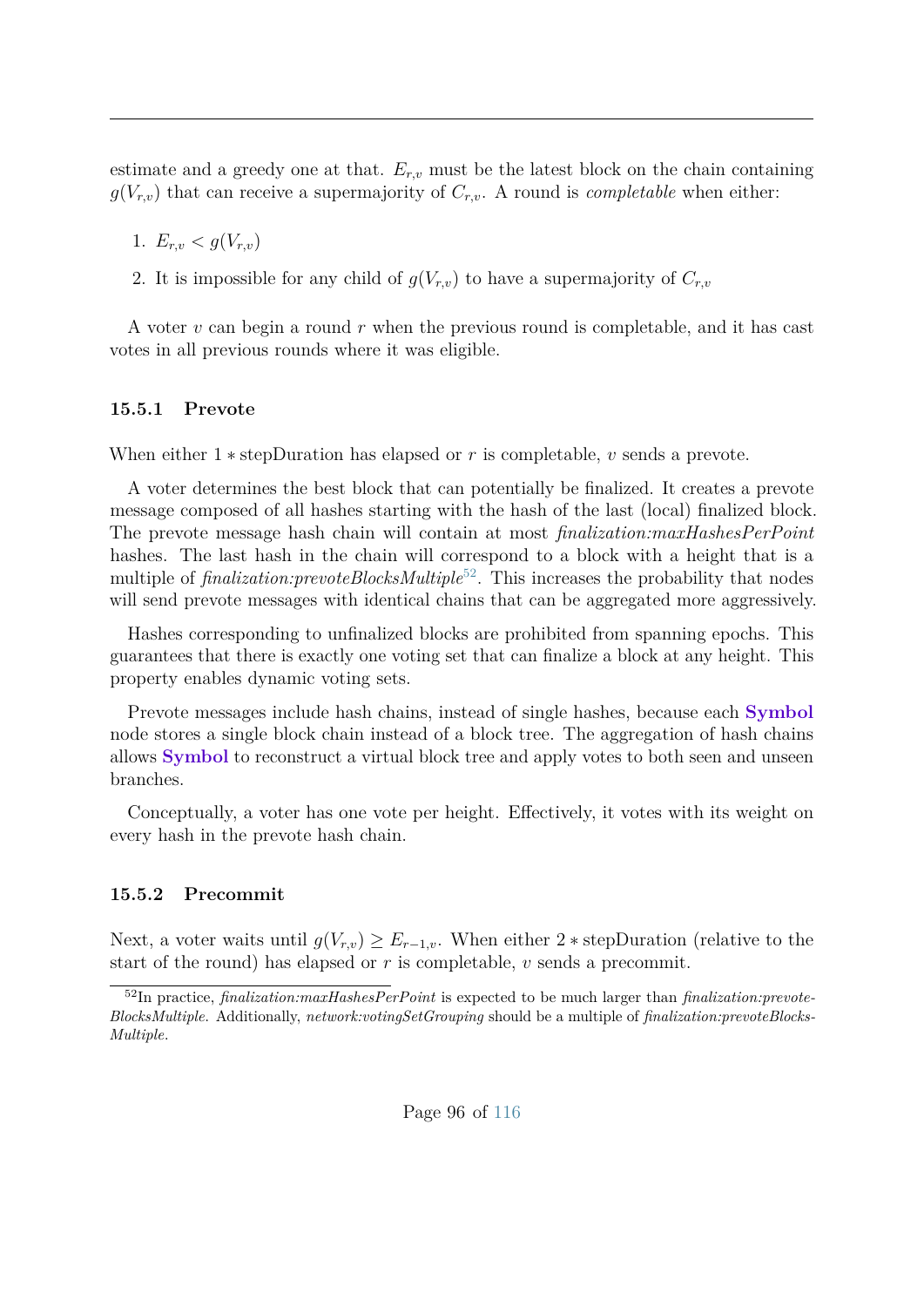A voter determines the best block that can potentially be finalized. It creates a precommit message with a single hash corresponding to  $g(V_{r,v})$ .

Conceptually, a voter has one vote per height. Effectively, it votes with its weight on every hash between the last finalized block and the precommit hash.

### **15.5.3 Commit**

Asynchronously, a voter collects prevote and precommit messages for round *r*. In practice, these messages will be associated with either the current round or the previous round. When  $g(C_{r,v})$  changes, that block as well as all blocks between that block and the local finalized block are finalized.

Given a finalization round with epoch *e* and point *p*, in most cases, the next round will be  $(e, p+1)$ . The one exception to this is when the last block of epoch  $e$  is finalized. In that case, the next round is  $(e + 1, 0)$ . Notice that it is possible for both  $(e, p + 1)$  and  $(e+1,0)$  to be started. In that scenario,  $(e+1,0)$  will eventually dominate and  $(e,p+1)$ will not complete.

# **15.6 Proofs**

In order to minimize network traffic, non-voters do not send or receive individual prevote or precommit messages. Instead, these nodes pull and individually verify finalization proofs from the network periodically based on *finalization:unfinalizedBlocksDuration*. When this setting is zero, proofs are only pulled at the end of each epoch. When this setting is nonzero, proofs are optimistically pulled whenever the last finalized block is at least *finalization:unfinalizedBlocksDuration* behind the last unfinalized block. Upon verification, these non-voting nodes finalize all epochs up to and including the proof epoch.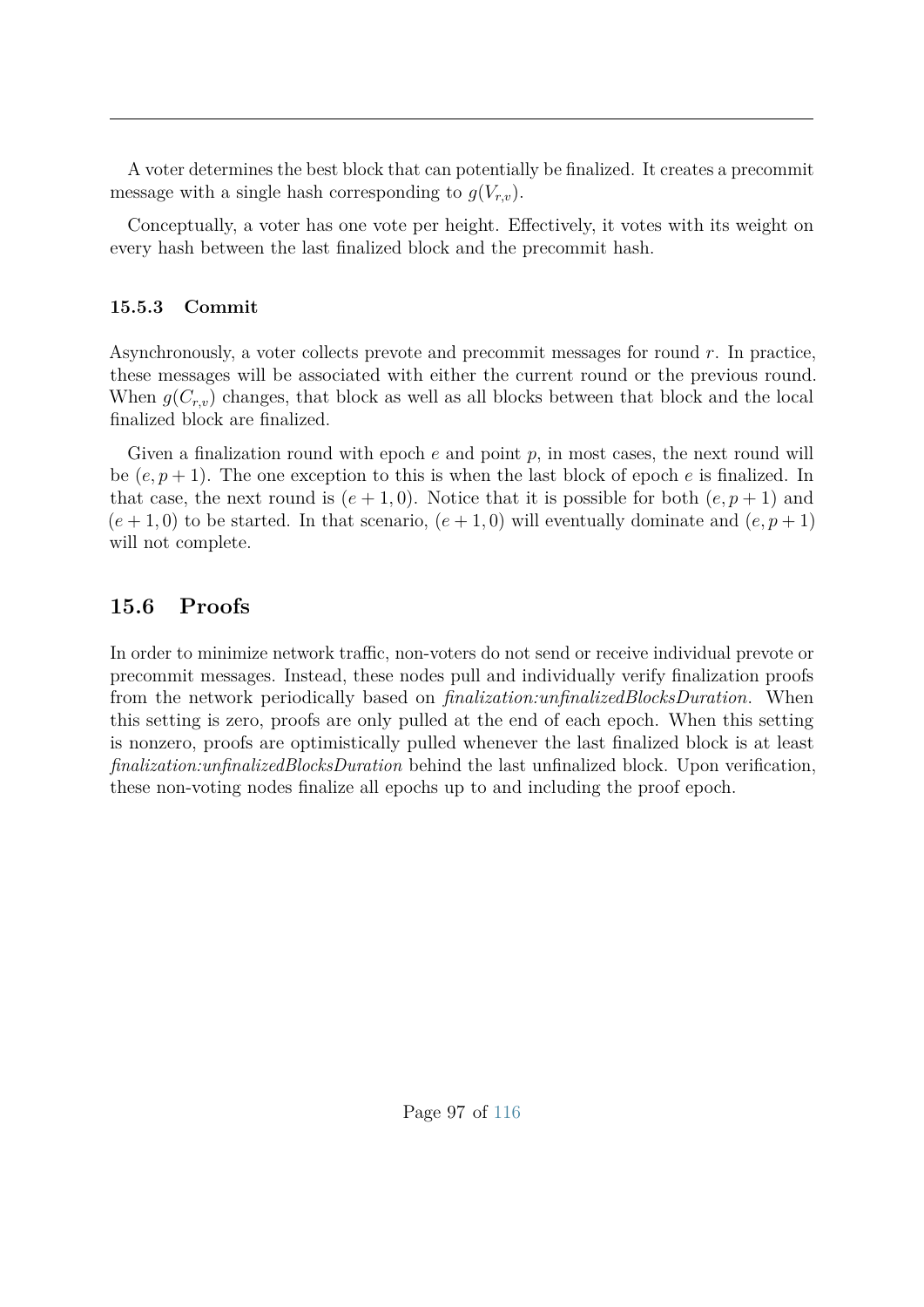

Figure 36: Finalization proof layouts

A finalization proof is composed of a header and a collection of message groups. The header indicates last block finalized by the proof<sup>[53](#page-104-0)</sup>. This block is uniquely identified by its height and hash. The header also indicates the finalization round at which the block was finalized.

A message group is an aggregation of finalization messages that cryptographically verify the proof. All finalization messages that differ only in Signature are grouped together into a single message group with all signatures appended. There will always be at least two message groups in a proof - one for prevote and one for precommit - but there can be more due to the way votes are counted.

Verification of a finalization proof requires knowledge of the voting set associated with its epoch. Importantly, the eligible voters and their weights need to be known. In order to be verified, a proof must only contain valid supporting messages from eligible voters. Additionally, the messages must indicate that the block specified in the proof header is  $g(C_{r,v})$  and  $g(V_{r,v}) \geq g(C_{r,v})$ .

<span id="page-104-0"></span><sup>53</sup>Technically, a proof finalizes the last block and all of its ancestors, which are guaranteed to form a single chain.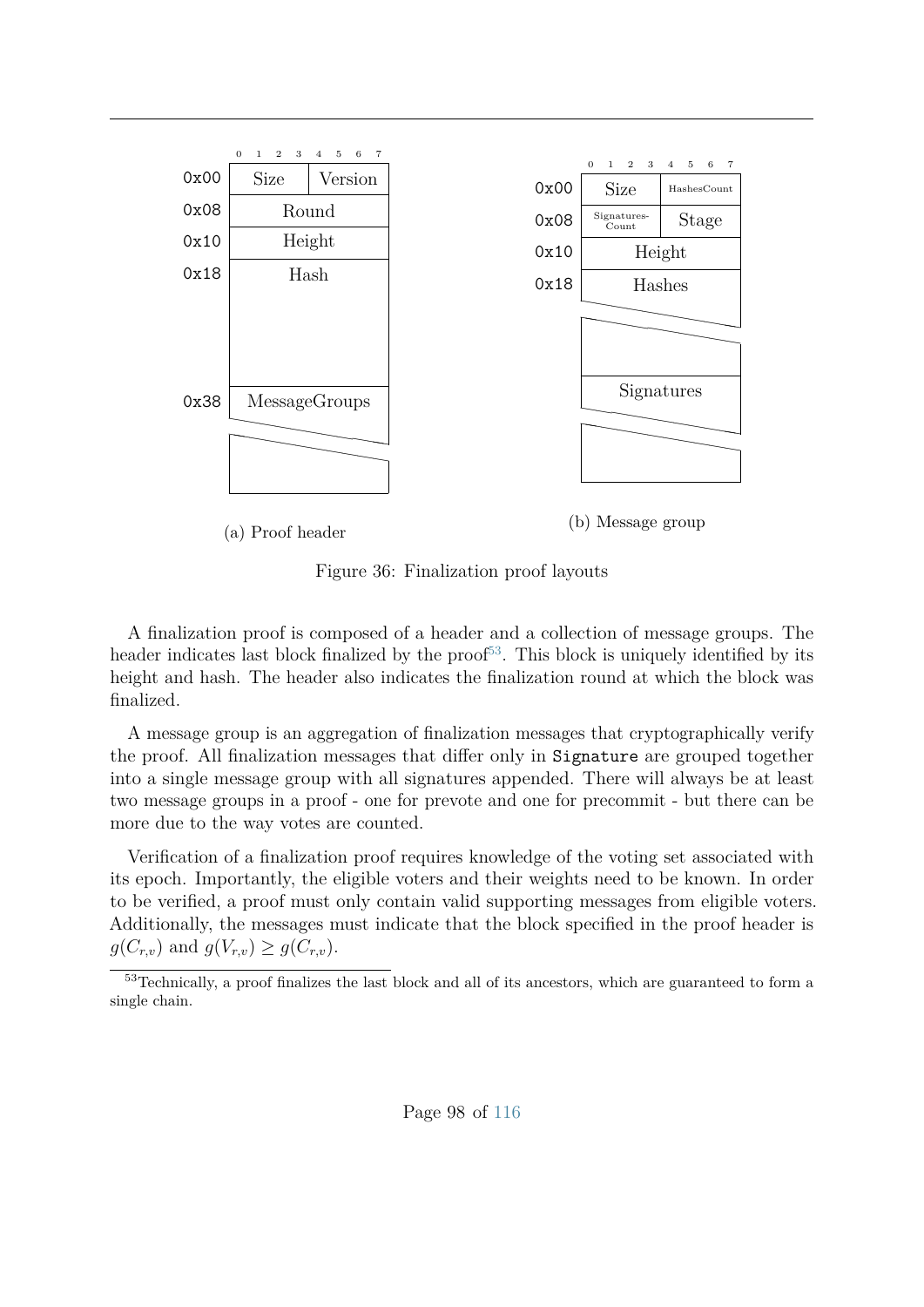# **15.7 Sybil Attack**

When deterministic finalization is enabled, a *Sybil attack* among voters is prevented by weighting all votes by account balance. The only way for an attacker to obtain more voting power is to obtain more stake. Splitting an account's balance across multiple accounts will not change the overall voting power.

# **15.8 Nothing at Stake Attack**

When deterministic finalization is enabled, the *nothing at stake attack* can be prevented if a merchant waits to render services until a block is finalized. If a merchant does not wait, there are additional defenses against this attack.

Most significantly, the attacker has a limited amount of time to produce a better chain. The attacker must generate a better chain before the network finalizes the block that the attacker wants to rollback. Additionally, the time required for a significant drop in difficulty will likely be longer than the time it takes to finalize a given chain part.

# **15.9 Examples**

In all the examples, consider a network with four equally weighted voters. A supermajority requires at least three of the four voters to vote for the same hash. *F* always refers to the last finalized block. A prevote message cast for a block *B* implies a prevote hash chain composed of hashes from *F* to *B*, inclusive.

## **Example 1**

Prevote messages are cast for *A*, *C*, *D*, *E*. Since *C* is on the branch of *D* and *E*, it has a supermajority of votes even though only one voter voted for it explicitly.



Page 99 of [116](#page-122-0)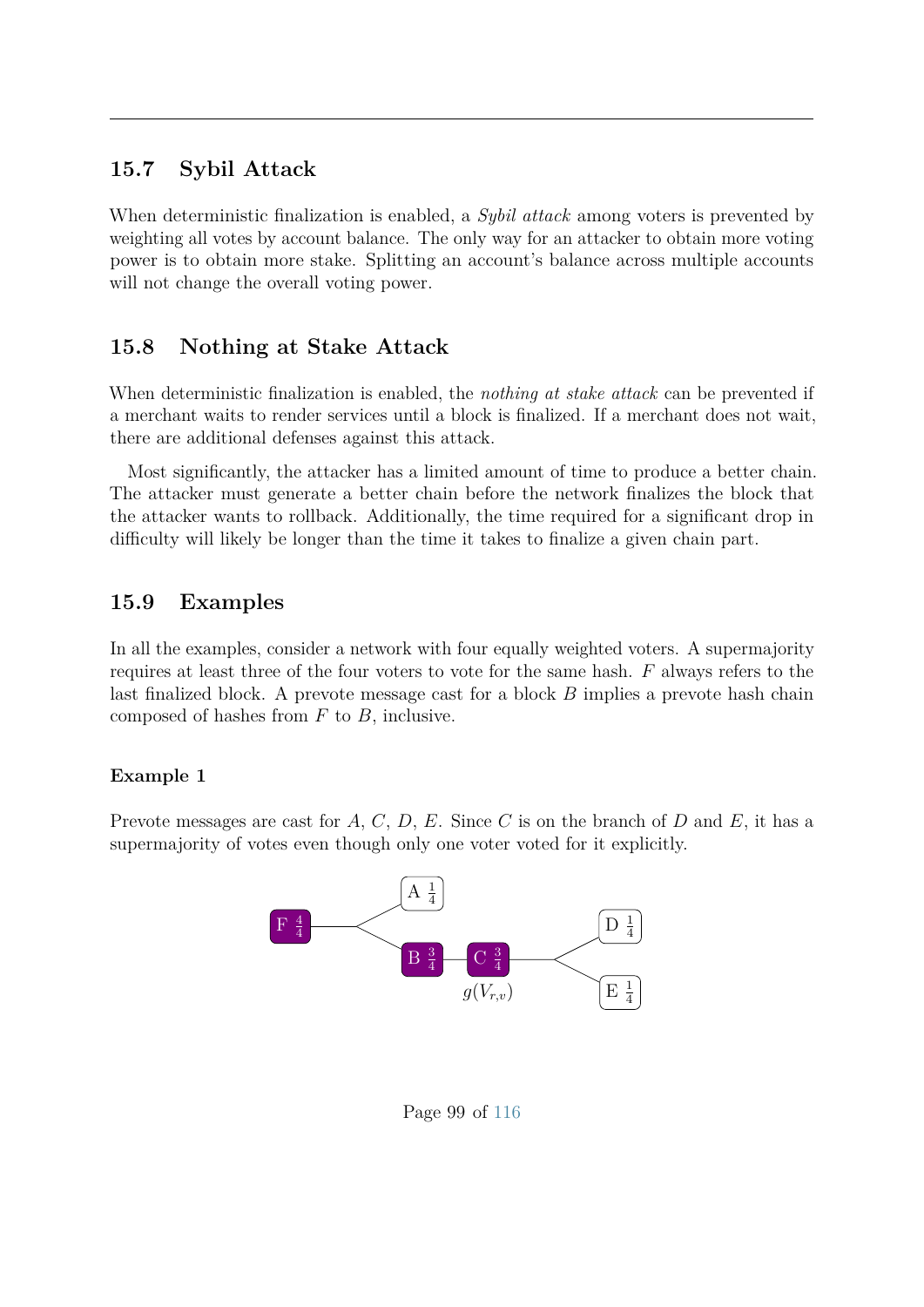#### **Example 2**

Consider a network split into two equally sized partitions. Prevote messages are cast for *A*, *A*, *B*, *B*. Since *F* is on the branch of *A* and *B*, it has a supermajority of votes even though no voter voted for it explicitly. Importantly, notice that no new blocks are finalized because *F* is already finalized.



#### **Example 3a**

Prevote messages are cast for *A*, *B*, *C*, *D* so that *B* has a supermajority of prevotes. Assume two voters see prevotes *A*, *B*, *C* and send precommits for *A*. Assume one voter sees prevotes *B*, *C*, *D* and sends a precommit for *B*. A voter can determine that the weight of unknown precommits (25%) cannot cause a supermajority of precommits for *B*, which only has  $25\%$  of precommits. This satisfies condition 1 in [15.5:](#page-101-0) [Algorithm.](#page-101-0)



#### **Example 3b**

Consider a slight modification of the previous example where prevotes are received in a different order. As above, prevote messages are cast for *A*, *B*, *C*, *D* so that *B* has a supermajority of prevotes. Assume two voters see prevotes *B*, *C*, *D* and send precommits for *B*. Assume one voter sees prevotes *A*, *B*, *C* and sends a precommit for *A*. A voter can determine that the weight of unknown precommits (25%) cannot cause a supermajority of precommits for *C*, which only has 0% of precommits. This satisfies condition 2 in [15.5:](#page-101-0) [Algorithm.](#page-101-0)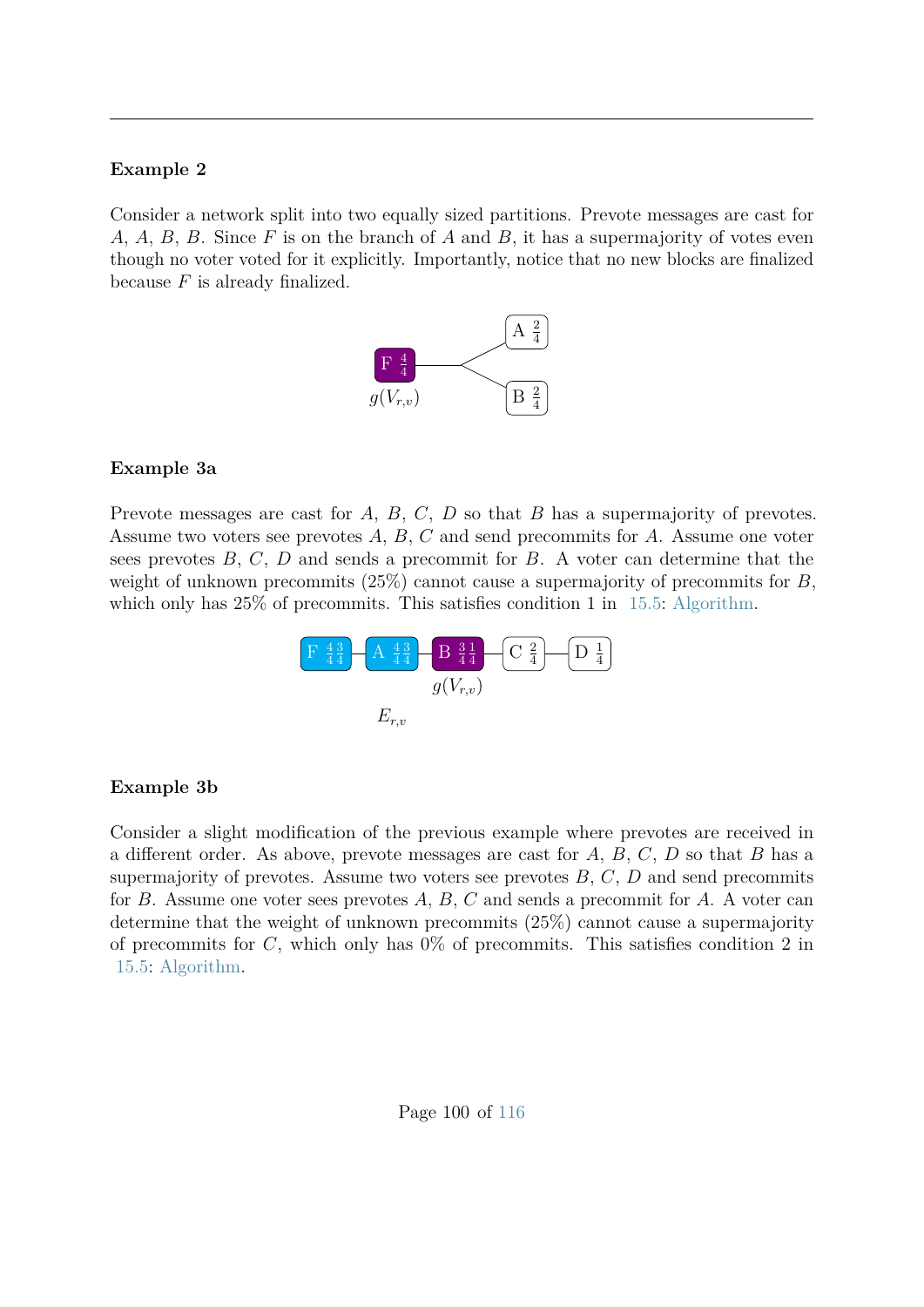

## **Example 4**

Consider an extension of the previous example where *A* is committed at point  $r - 1$  but *B* is not. Now, the voters have moved to the next point *r*. Four prevote messages and four precommit messages are cast for *F*. Blocks *B*, *C*, *D* have all been pruned from the main chain even though precommits for *B* were used to commit *A* at  $r - 1$ . In order to verify the proof at  $r - 1$ , there needs to be a record that *B* is a descendant of *A*. This information is stored in the prevote message hash chains but not in the precommit messages. This is why the verification of finalization proofs requires prevotes.

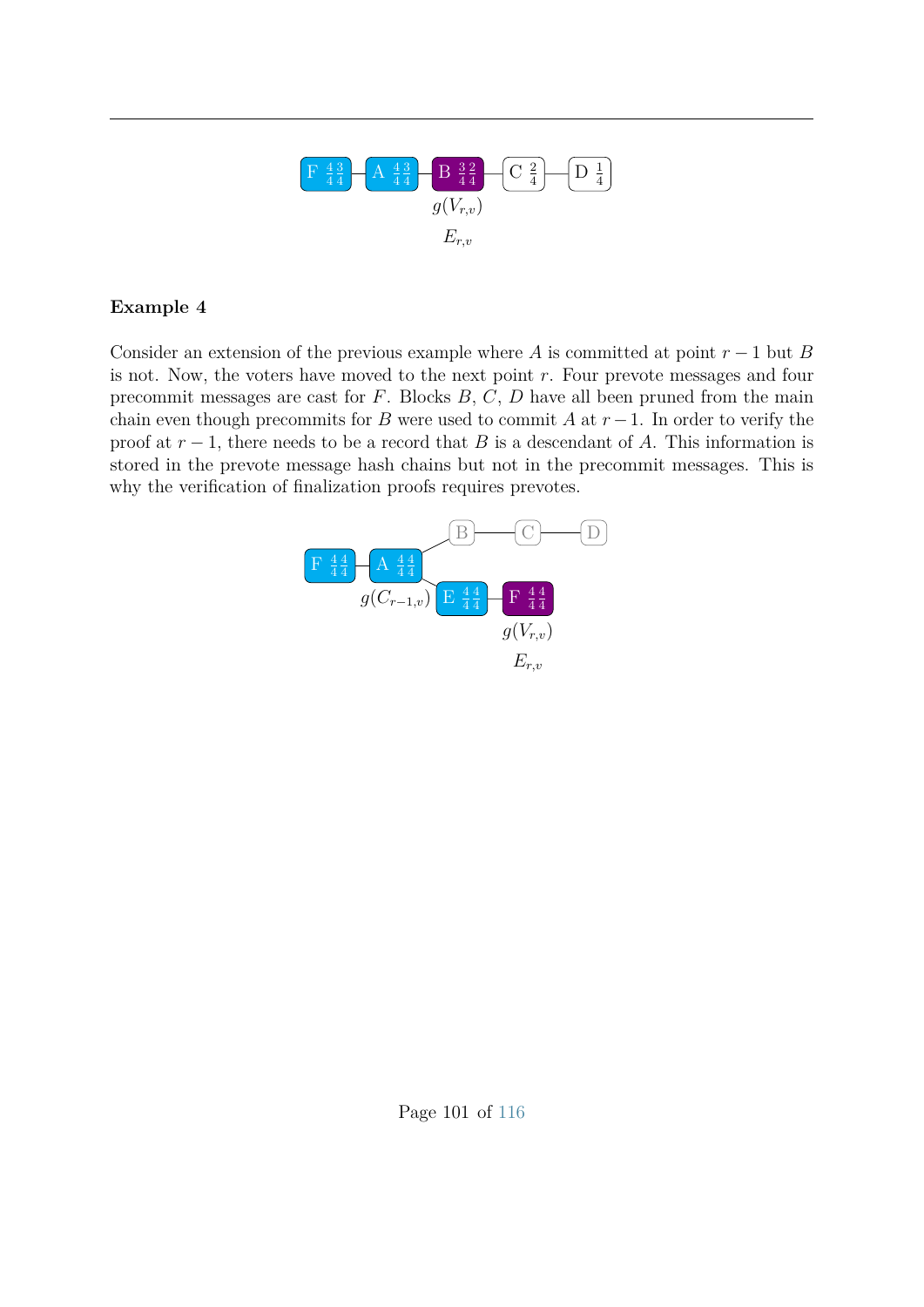### **16 Time Synchronization**  $cc$

Time and Tide wait for no man.

*- Geoffrey Chaucer*

IKE most other blockchains, **Symbol** relies on timestamps for the ordering of transactions and blocks. Ideally, all nodes in the network should be synchronized with respect to time. Even though most modern operating system ike most other blockchains, **Symbol** relies on timestamps for the ordering of transactions and blocks. Ideally, all nodes in the network should be synchronized with respect to time. Even though most modern operating systems have time more than a minute. This causes those nodes to reject valid transactions or blocks, which makes it impossible for them to synchronize with the network.

It is therefore needed to have a synchronization mechanism to ensure all nodes agree on time. There are basically two ways to do this:

- 1. Use an existing protocol, such as Network Time Protocol  $(NTP)^{54}$  $(NTP)^{54}$  $(NTP)^{54}$ .
- 2. Use a custom protocol.

The advantage of using an existing protocol like NTP is that it is easy to implement and the network time will always be near real time. This has the disadvantage that the network relies on servers outside the network.

Using a custom protocol that only relies on the P2P network itself solves this problem, but there is a trade off. It is impossible to guarantee that the network time is always near real time. For an overview of different custom protocols see [\[Sci09\]](#page-121-0). **Symbol** uses a custom protocol based on Chapter 3 of this thesis in order to be completely independent from any outside entity. The protocol is implemented in the timesync extension.

#### **16.1 Gathering Samples**

Each node in the network manages an integer *offset* that is set to 0 at start. The local system time in milliseconds adjusted by the offset (which can be negative) is the *network time* (again in milliseconds) of the node.

After the start up of a node is completed, the node (hereafter called *local node*) selects partner nodes for performing a time synchronization round.

For each selected partner, the local node sends out a request asking the partner for its current network time. The local node remembers the network timestamps when each

<span id="page-108-0"></span><sup>54</sup>[https://en.wikipedia.org/wiki/Network\\_Time\\_Protocol](https://en.wikipedia.org/wiki/Network_Time_Protocol)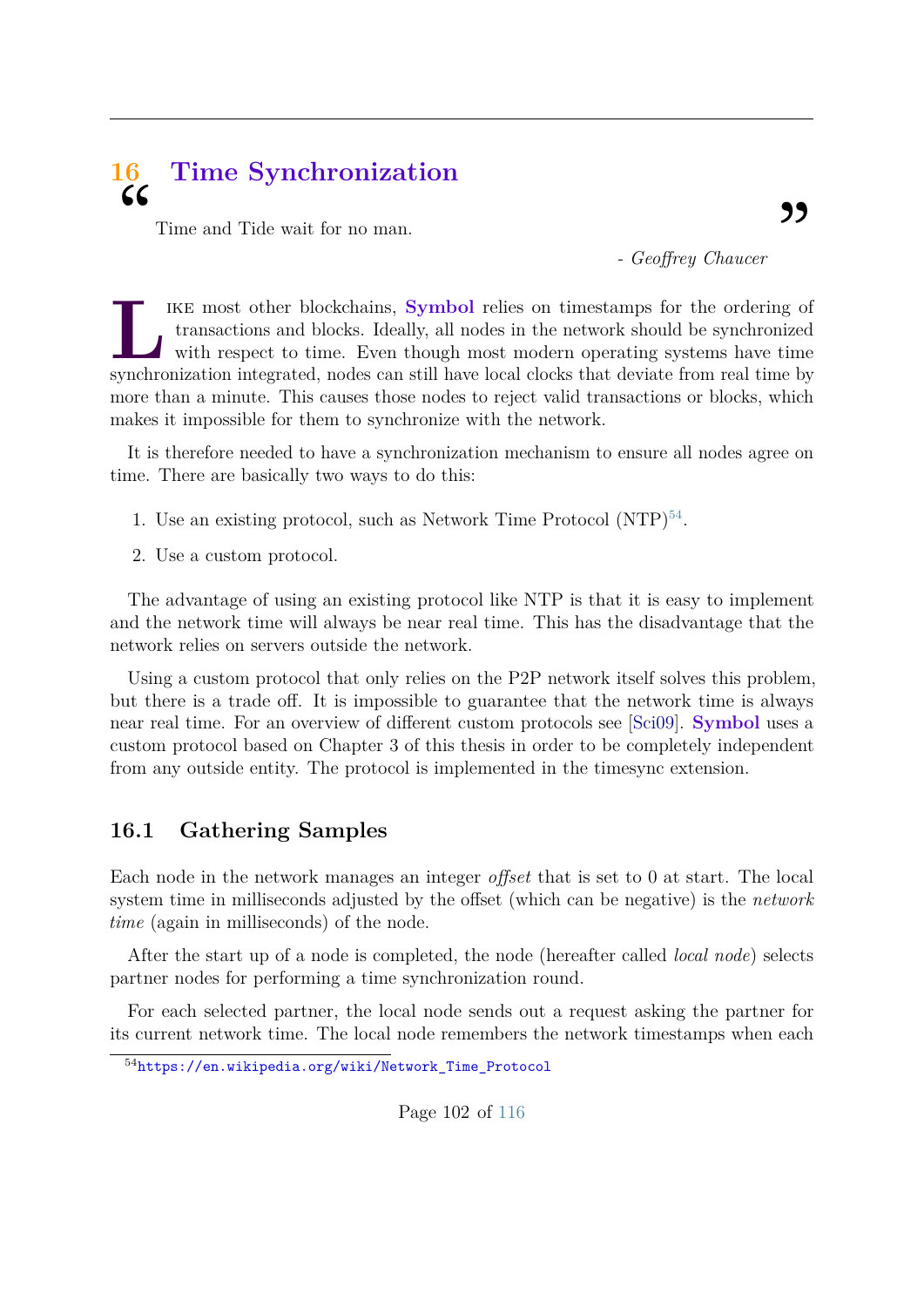<span id="page-109-0"></span>

Figure 37: Communication between local and partner node.

request was sent and when each response was received. Each partner node responds with a sample that contains the timestamp of the arrival of the request and the timestamp of the response. The partner node uses its own network time to create the timestamps. [Figure 37](#page-109-0) illustrates the communication between the nodes.

Using the timestamps, the local node can calculate the round trip time

$$
rtt = (t_4 - t_1) - (t_3 - t_2)
$$

and then estimate the offset o between the network time used by the two nodes as

$$
o = t_2 - t_1 - \frac{rtt}{2}
$$

This is repeated for every time synchronization partner until the local node has a list of offset estimations.

#### **16.2 Applying Filters to Remove Bad Data**

There could be bad samples due to various reasons:

- A malicious node supplies incorrect timestamps.
- An honest node has a clock far from real time without knowing it and without having synchronized yet.
- The round trip time is highly asymmetric due to internet problems or one of the nodes being very busy. This is known as channel asymmetry and cannot be avoided.

Filters are applied that try to remove the bad samples. The filtering is done in three steps:

Page 103 of [116](#page-122-0)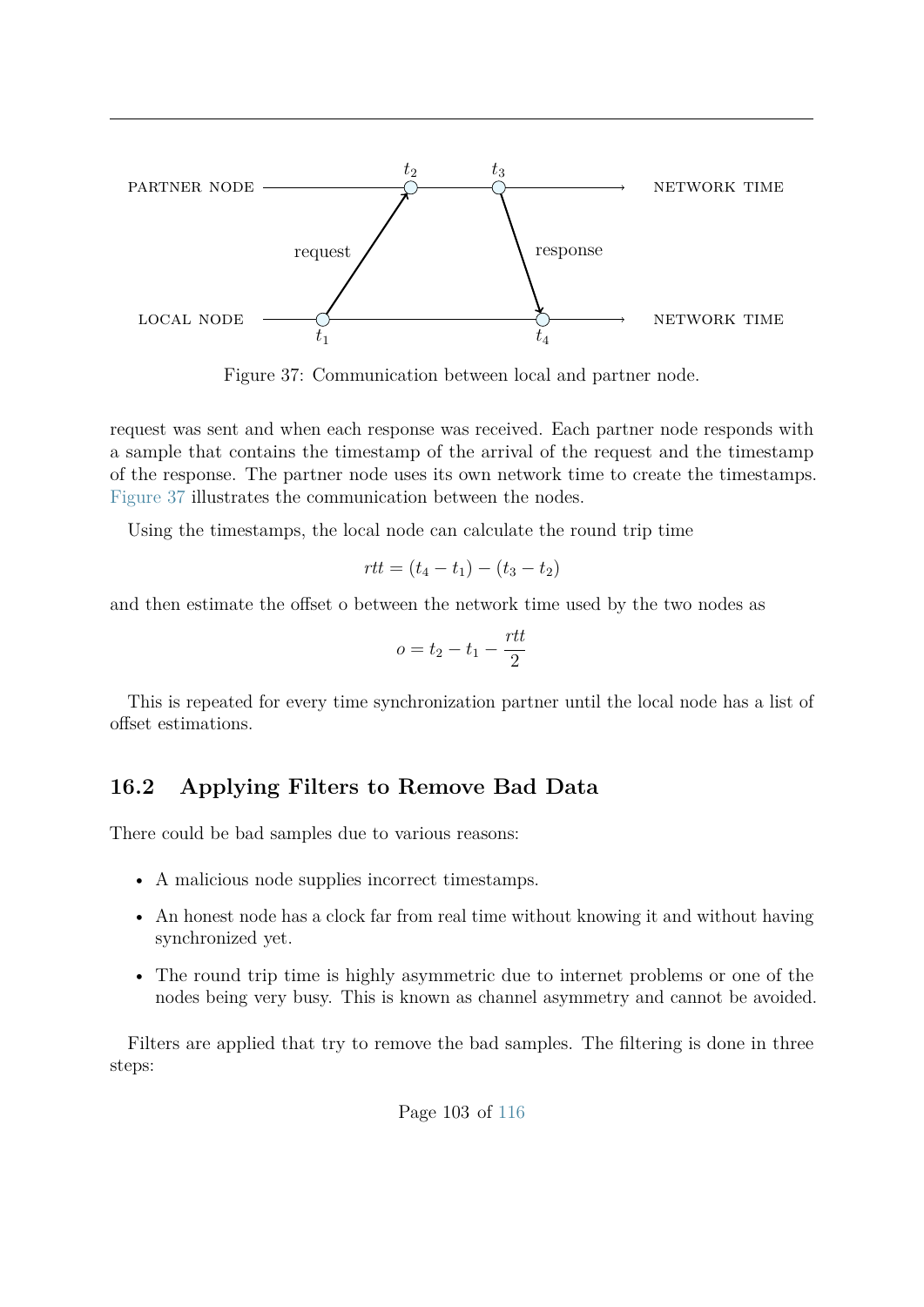- 1. If the response from a partner is not received within an expected time frame (i.e. if  $t_4 - t_1 > 1000ms$  the sample is discarded.
- 2. If the calculated offset is not within certain bounds, the sample is discarded. The allowable bounds decrease as a node's uptime increases. When a node first joins the network, it tolerates a high offset in order to adjust to the existing consensus of network time within the network. As time passes, the node gets less tolerant with respect to reported offsets. This ensures that malicious nodes reporting huge offsets are ignored after some time.
- 3. The remaining samples are ordered by their offset and then alpha trimmed on both ends. In other words, on both sides a certain portion of the samples is discarded.

#### **16.3 Calculation of the Effective Offset**

The reported offset is weighted with the importance of the node reporting the offset. Only nodes that expose a minimum importance are considered as partners in order to avoid solely picking nodes with nearly zero importance. This is done to prevent Sybil attacks.

An attacker that tries to influence the calculated offset by running many nodes with low importances reporting offsets close to the tolerated bound will therefore not have a bigger influence than a single node having the same cumulative importance reporting the same offset. The influence of the attacker will be equal to the influence of the single node on a macro level.

Also, the numbers of samples that are available and the cumulative importance of all partner nodes should be incorporated. Each offset is therefore multiplied with a scaling factor.

Let  $I_j$  be the importance of the node reporting the *j*-th offset  $o_j$ , *n* be the number of nodes that were eligible for the last importance calculation and *s* be the number of samples.

Then the scaling factor used is

scale = min 
$$
\left(\frac{1}{\sum_j I_j}, \frac{1}{\frac{s}{n}}\right)
$$

This gives the formula for the effective offset *o*

$$
o = scale \sum_{j} I_j o_j
$$

Page 104 of [116](#page-122-0)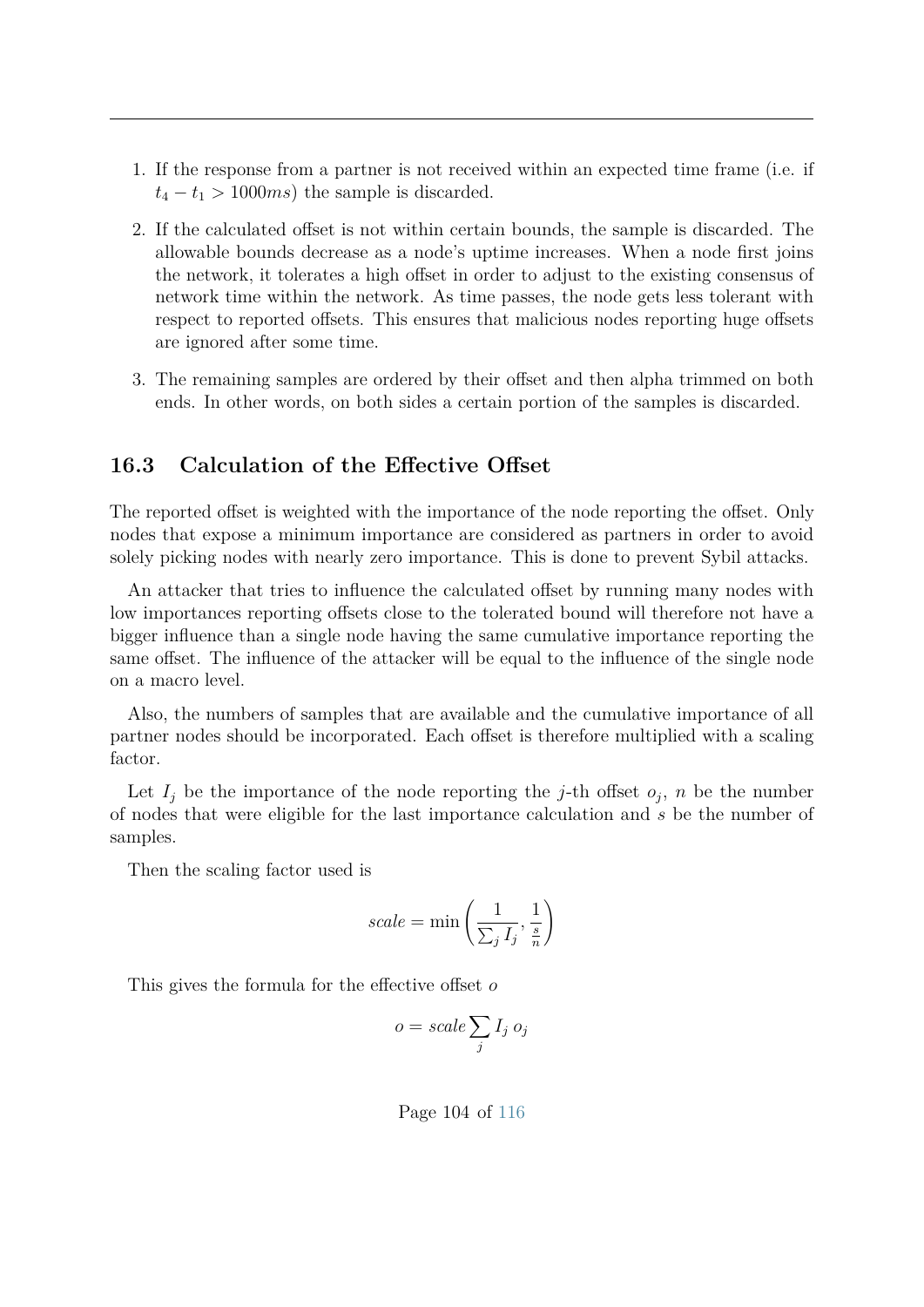

Figure 38: Coupling factor

Note that the influence of an account with large importance is artificially limited because the term  $\frac{n}{s}$  caps the scale. Such an account can raise its influence on a macro level by splitting its balance into accounts that are not capped. But, doing so will likely decrease its influence on individual partners because the probability that all of its split accounts are chosen as time-sync partners for any single node is low.

### **16.4 Coupling and Threshold**

New nodes that just joined the network need to quickly adjust their offset to the already established network time. In contrast, old nodes should behave a lot more rigid in order to not get influenced by malicious nodes or newcomers too much.

In order to enable this, nodes only adjust a portion of the reported effective offset. Nodes multiply the effective offset with a coupling factor to build the final offset.

Each node keeps track of the number of time synchronization rounds it has performed. This is called the node age.

The formula for this coupling factor *c* is:

$$
c = \max\left(e^{-0.3a}, 0.1\right)
$$
 where  $a = \max(nodeAge - 5, 0)$ 

This ensures that the coupling factor will be 1 for 5 rounds and then decay exponentially to 0.1.

Finally, a node only adds any calculated final offset to its internal offset if the absolute value is above a given threshold (currently set to 75ms). This is effective in preventing

Page 105 of [116](#page-122-0)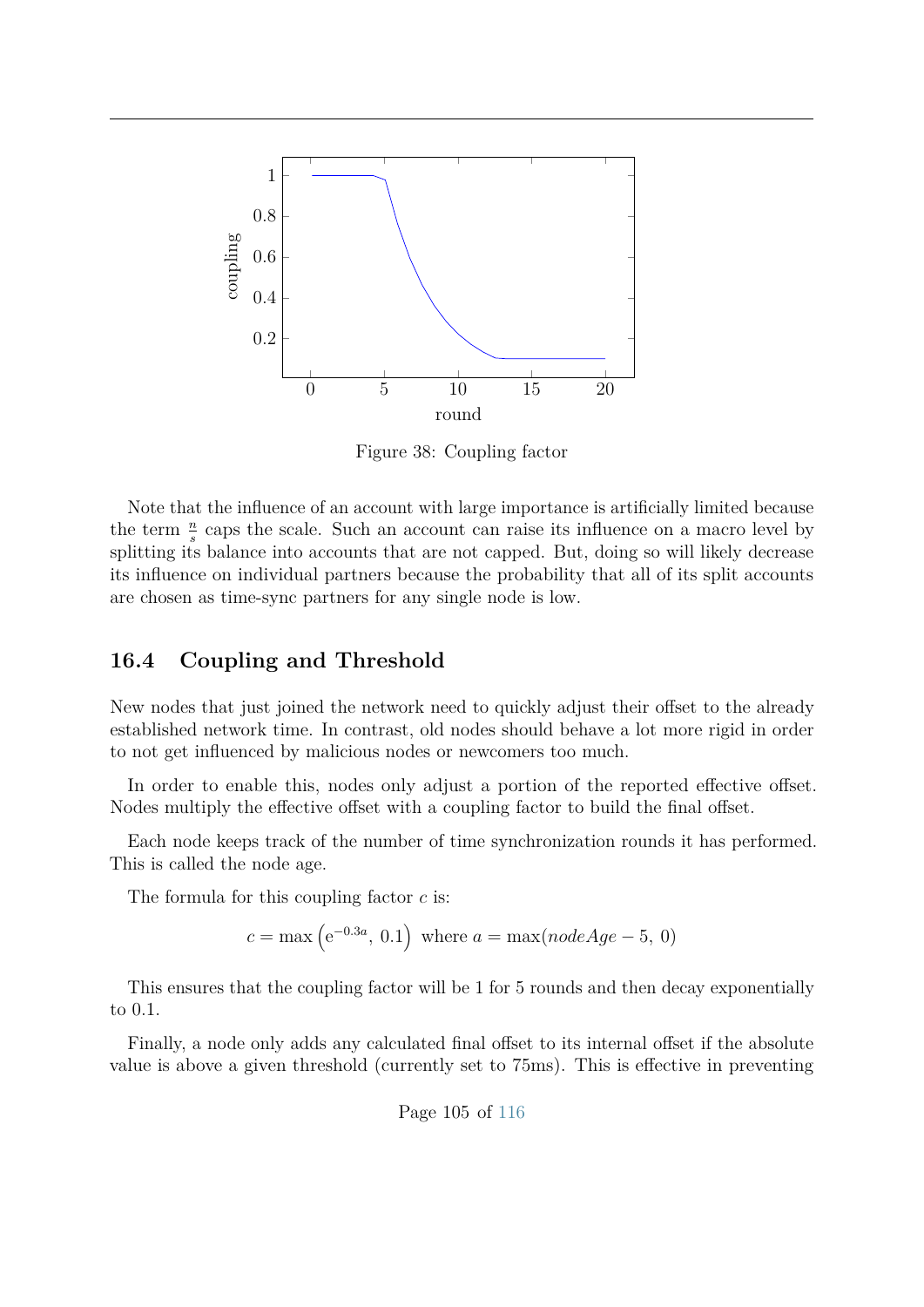slow drifts of the network time due to the communication between nodes having channel asymmetry.

Page 106 of [116](#page-122-0)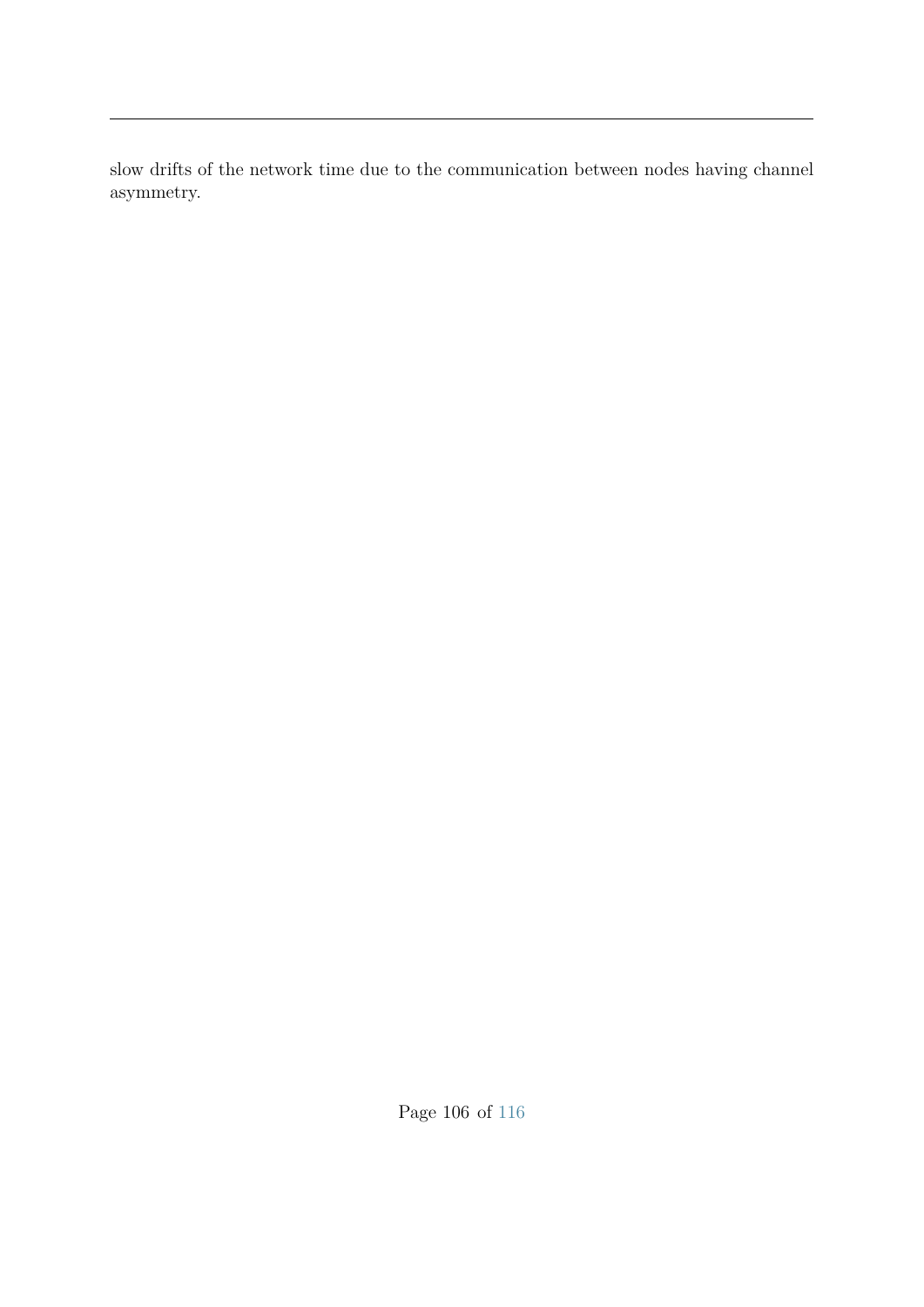## **17 Messaging**  $cc$

A good message will always find a messenger.

*- Amelia Barr*

LOCKCHAIN client applications retrieve blockchain data and present it to their users. In order for these clients to be most useful, they should always present the most up to date blockchain data and refresh their user inte lockchain client applications retrieve blockchain data and present it to their users. In order for these clients to be most useful, they should always present the most up to date blockchain data and refresh their user interfaces whenever database for blockchain data. This is inefficient because it requires using more network bandwidth and other resources than necessary. Instead, **Symbol** allows clients to subscribe to data changes via a single message queue.

## **17.1 Message Channels and Topics**

The **Symbol** message queue exposed to clients supports multiple channels. Each channel has a unique *topic*. A topic always starts with a topic marker that indicates the kind of messages that will be received. In some cases, the marker is followed by an unresolved address that is used for additional filtering. Since a client is usually not interested in every type of blockchain state change, it can subscribe to a subset of available topics. [Figure 39](#page-113-0) lists all supported topic markers.

<span id="page-113-0"></span>

| Topic marker name              | Topic marker       |
|--------------------------------|--------------------|
| <b>Block</b>                   | 0x9FF2D8E480CA6A49 |
| Drop blocks                    | 0x5C20D68AEE25B0B0 |
| Finalized block                | 0x4D4832A031CE7954 |
| Transaction                    | 0x61               |
| Unconfirmed transaction add    | 0x75               |
| Unconfirmed transaction remove | 0x72               |
| Partial transaction add        | 0x70               |
| Partial transaction remove     | 0x71               |
| Transaction status             | 0x73               |
| Cosignature                    | 0x63               |

Figure 39: Topic Markers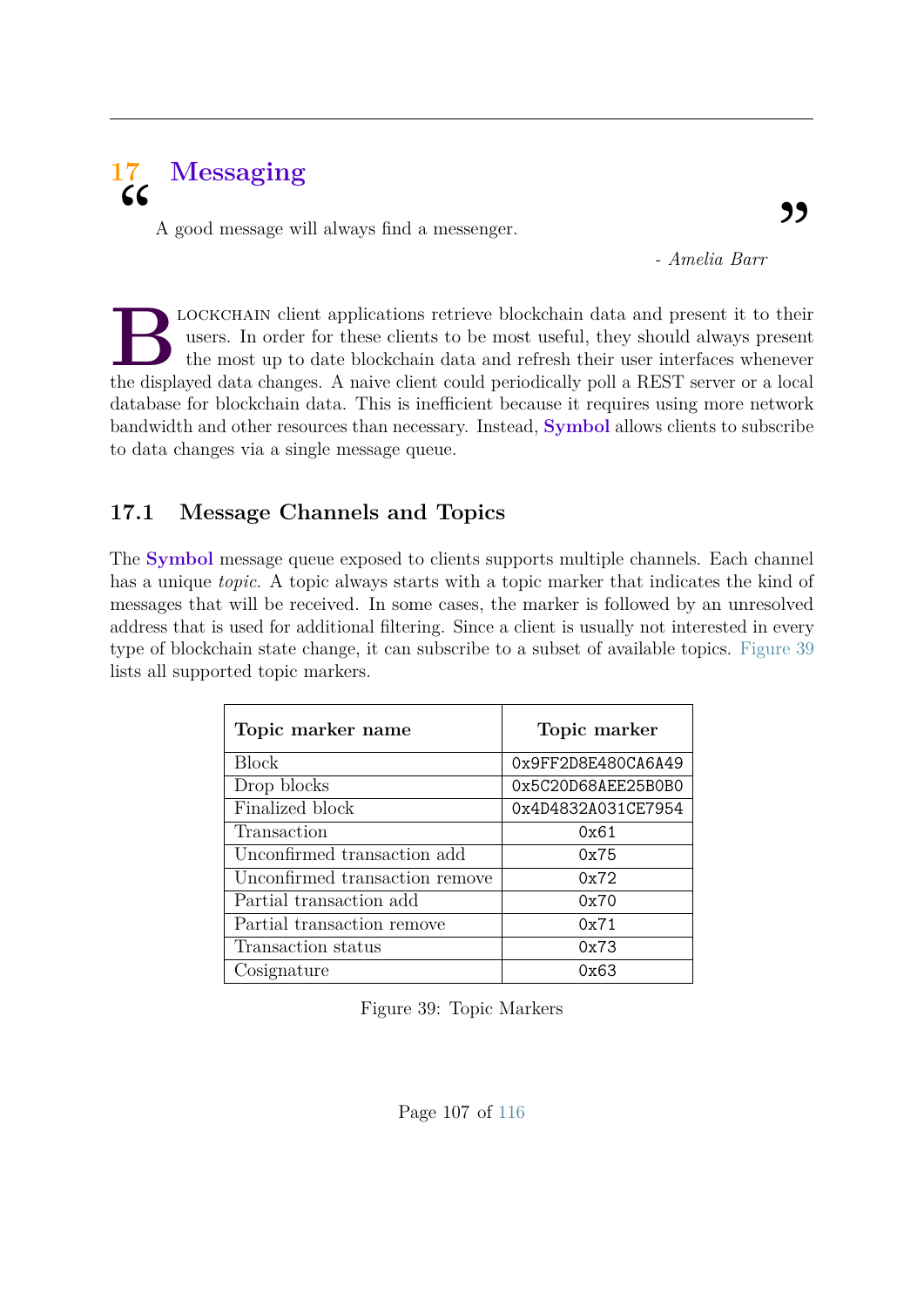### **17.2 Connection and Subscriptions**

Support for messaging is added by the zeromq extension. If a node wants to support messaging, this extension must be enabled in the broker process. The extension registers subscribers for block and transaction related events (see [2.2:](#page-10-0) **Symbol** [Extensions\)](#page-10-0) and maps those events to message queue messages. When enabled, the broker listens on port *messaging:subscriberPort* for new subscribers. Clients can connect and subscribe to the message queue for one or more topics.

### **17.3 Block Messages**

The topics for block messages only consist of a topic marker. The layouts for all block messages are displayed in [Figure 40.](#page-115-0) The following block messages are supported:

- Block: A new block was added to the chain.
- Drop blocks: Blocks after a given height were dropped.
- Finalized block: Block has been finalized. Published only when deterministic finalization is enabled.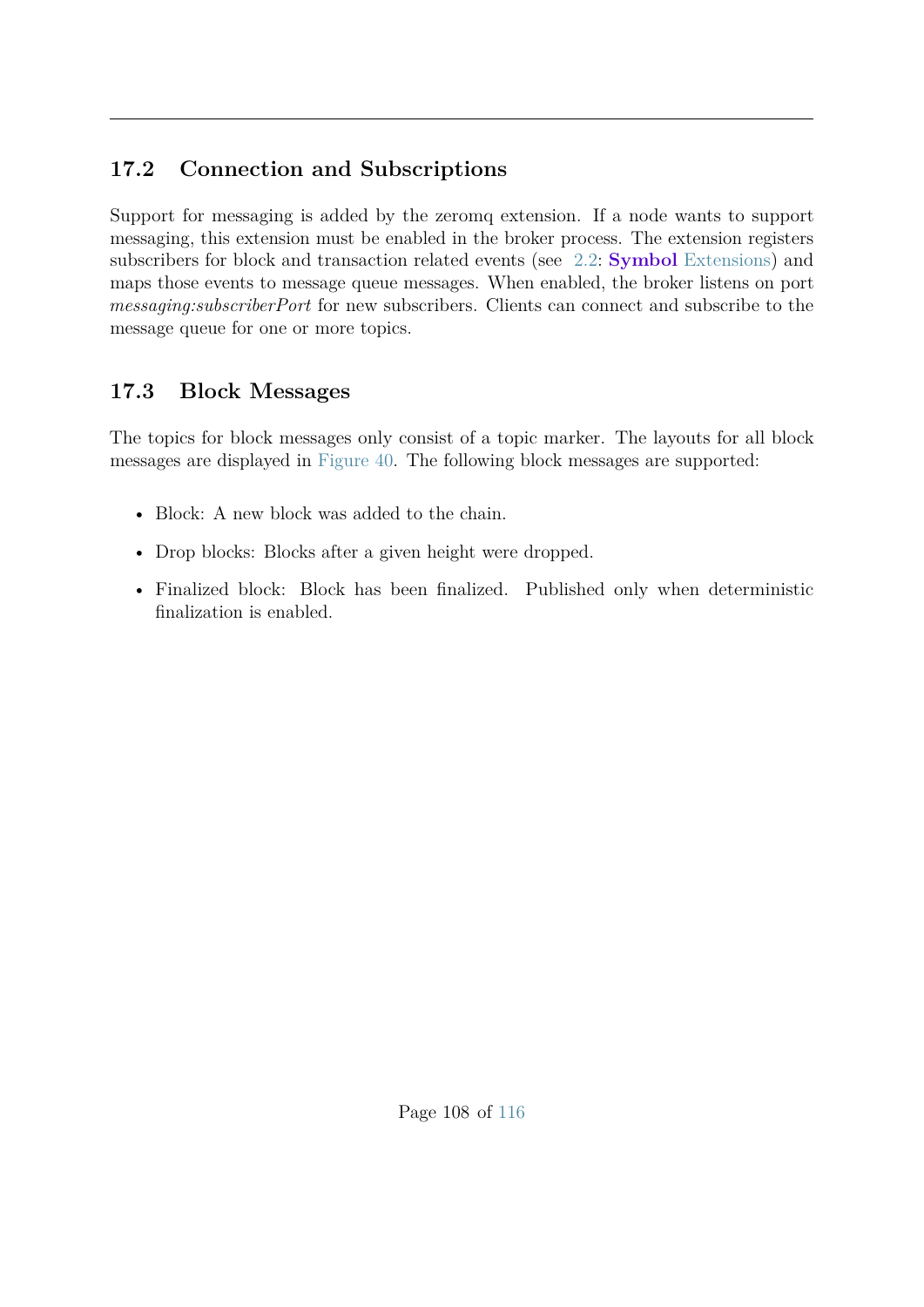<span id="page-115-0"></span>

(c) Finalized block message layout

Figure 40: Block related messages

Page 109 of [116](#page-122-0)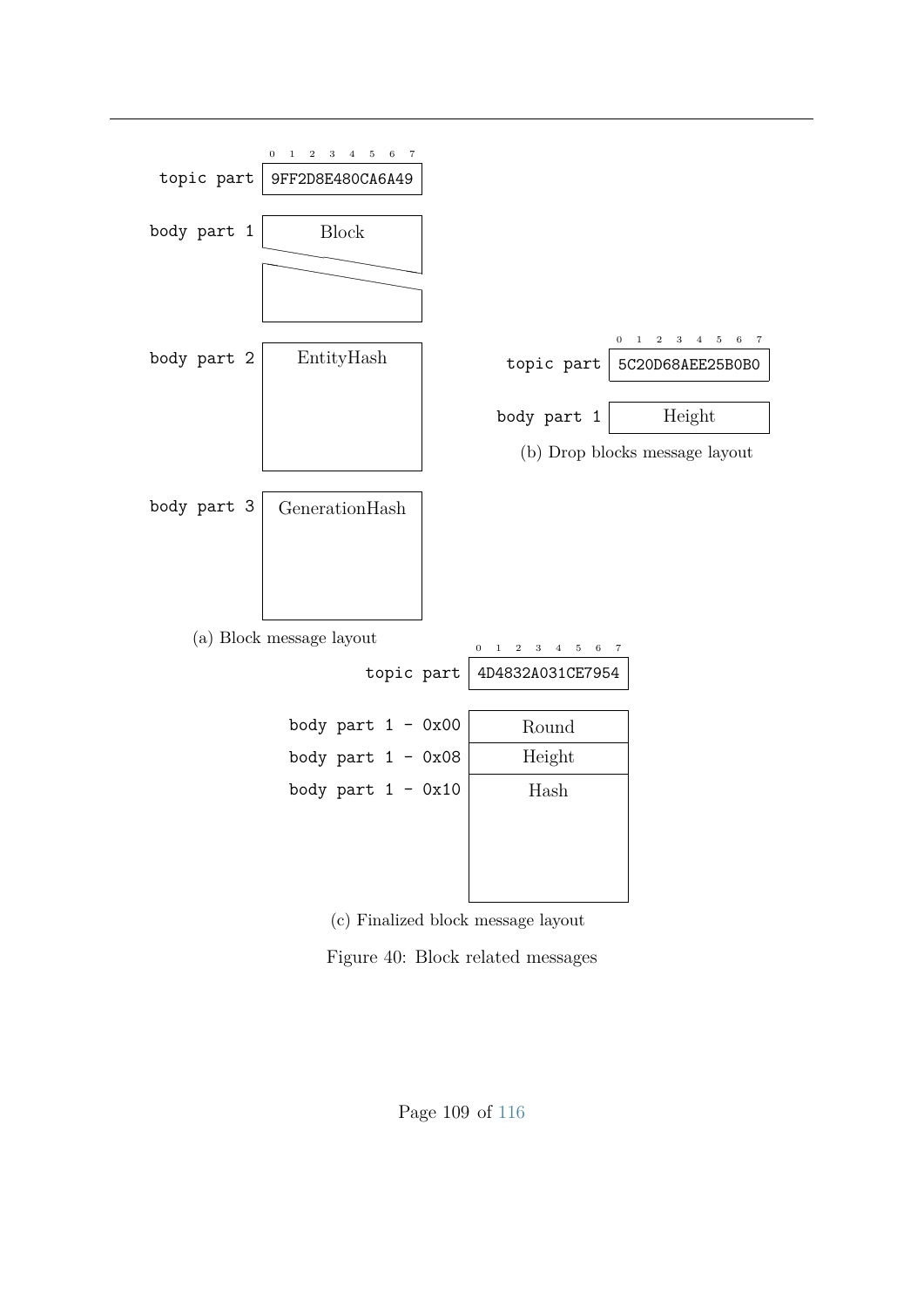### **17.4 Transaction Messages**

The topics for transaction messages consist of both a topic marker and an optional unresolved address filter. When an unresolved address filter is supplied, only messages that involve the specified unresolved address will be raised. For example, a message will be raised for a transfer transaction only if the specified unresolved address is the sender or the recipient of the transfer. When no unresolved address filter is supplied, messages will be raised for all transactions. The layouts for all transaction messages are displayed in [Figure 41](#page-117-0) , [Figure 42](#page-118-0) and [Figure 43.](#page-119-0) The following transaction messages are supported:

- Transaction: A transaction was confirmed, i.e. is part of a block.
- Unconfirmed transaction add: An unconfirmed transaction was added to the unconfirmed transactions cache.
- Unconfirmed transaction remove: An unconfirmed transaction was removed from the unconfirmed transactions cache.
- Partial transaction add: A partial transaction was added to the partial transactions cache.
- Partial transaction remove: A partial transaction was removed from the partial transactions cache.
- Transaction status: The status of a transaction changed.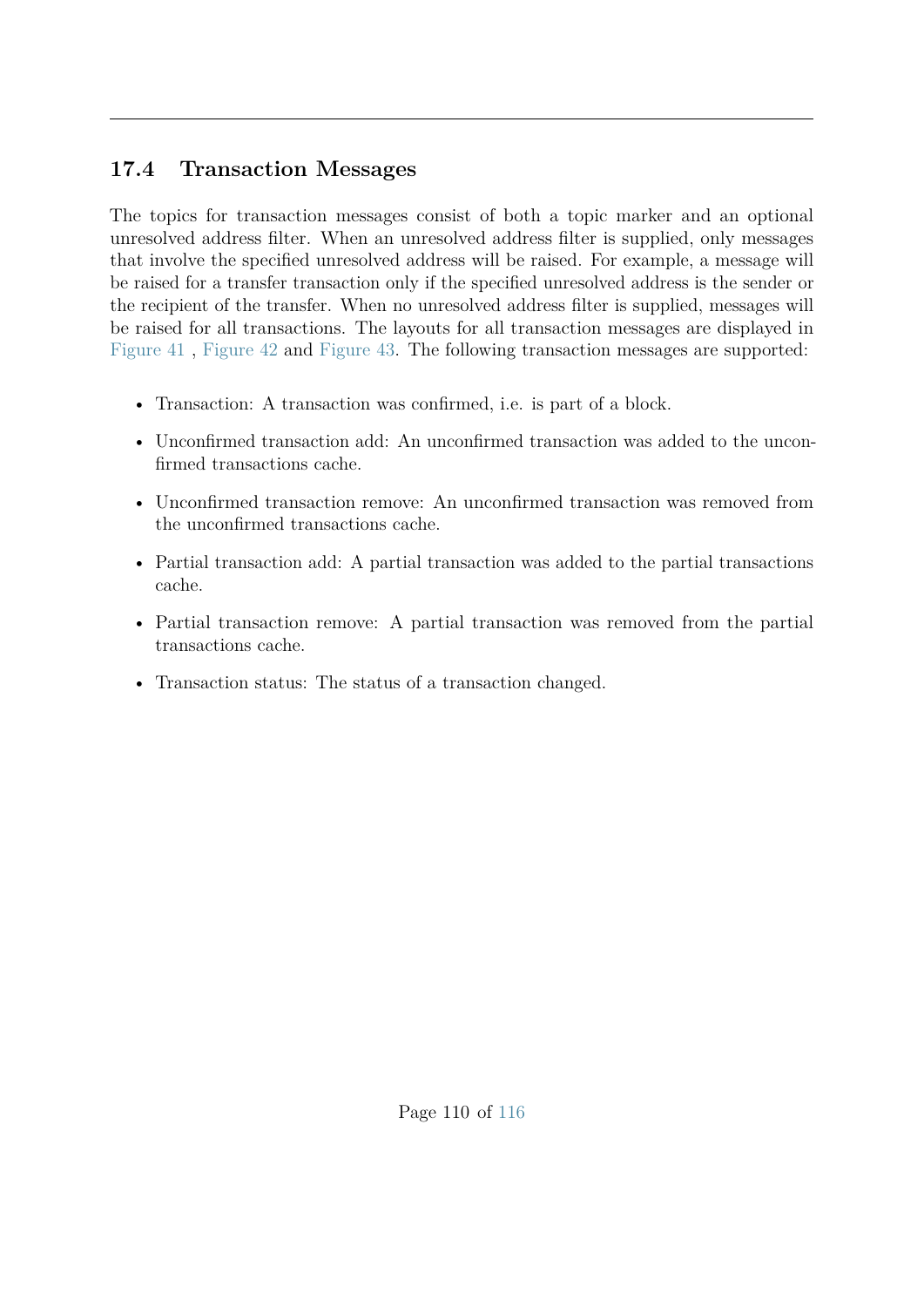<span id="page-117-0"></span>

Figure 41: Unconfirmed transactions related messages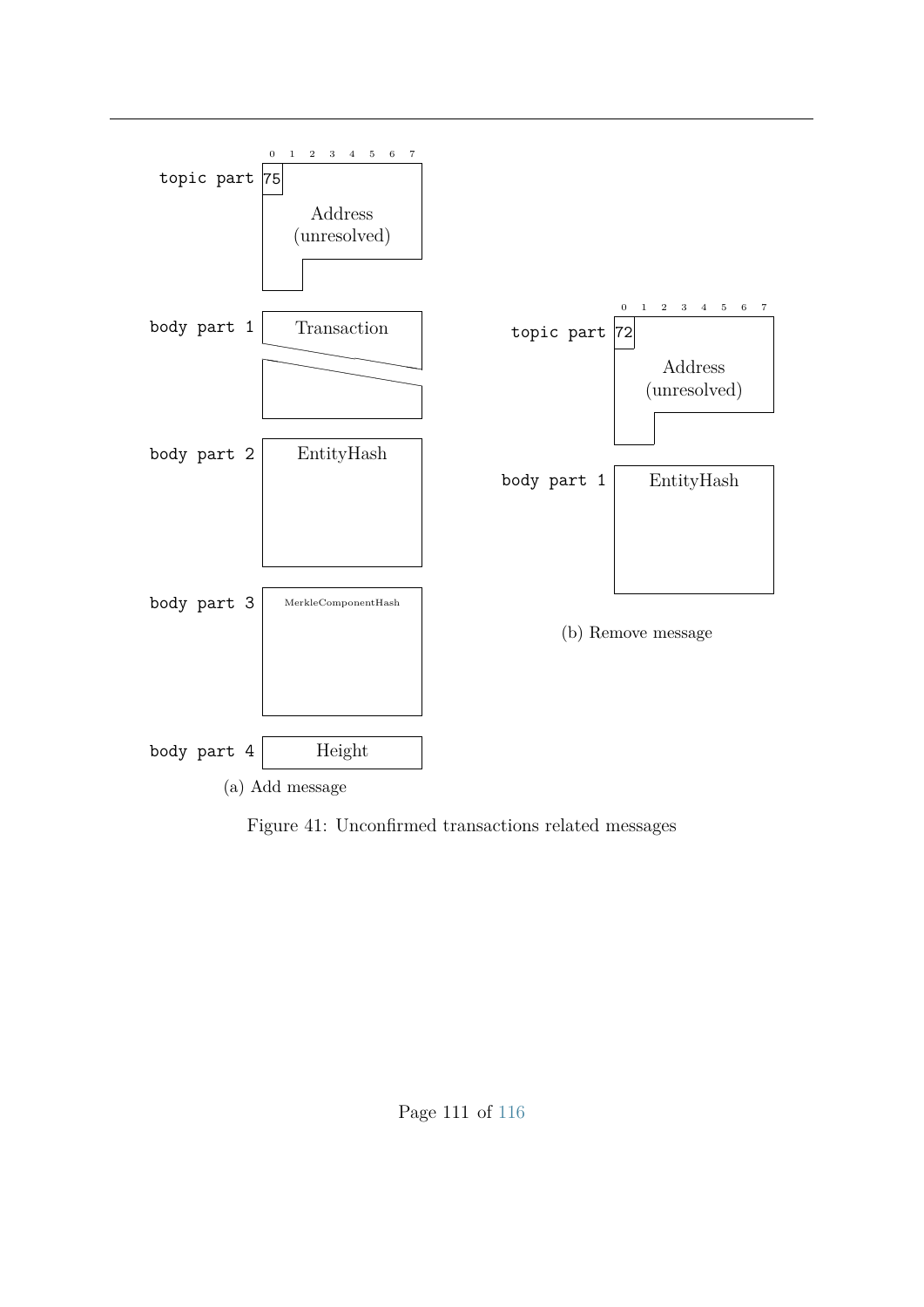<span id="page-118-0"></span>

Figure 42: Partial transactions related messages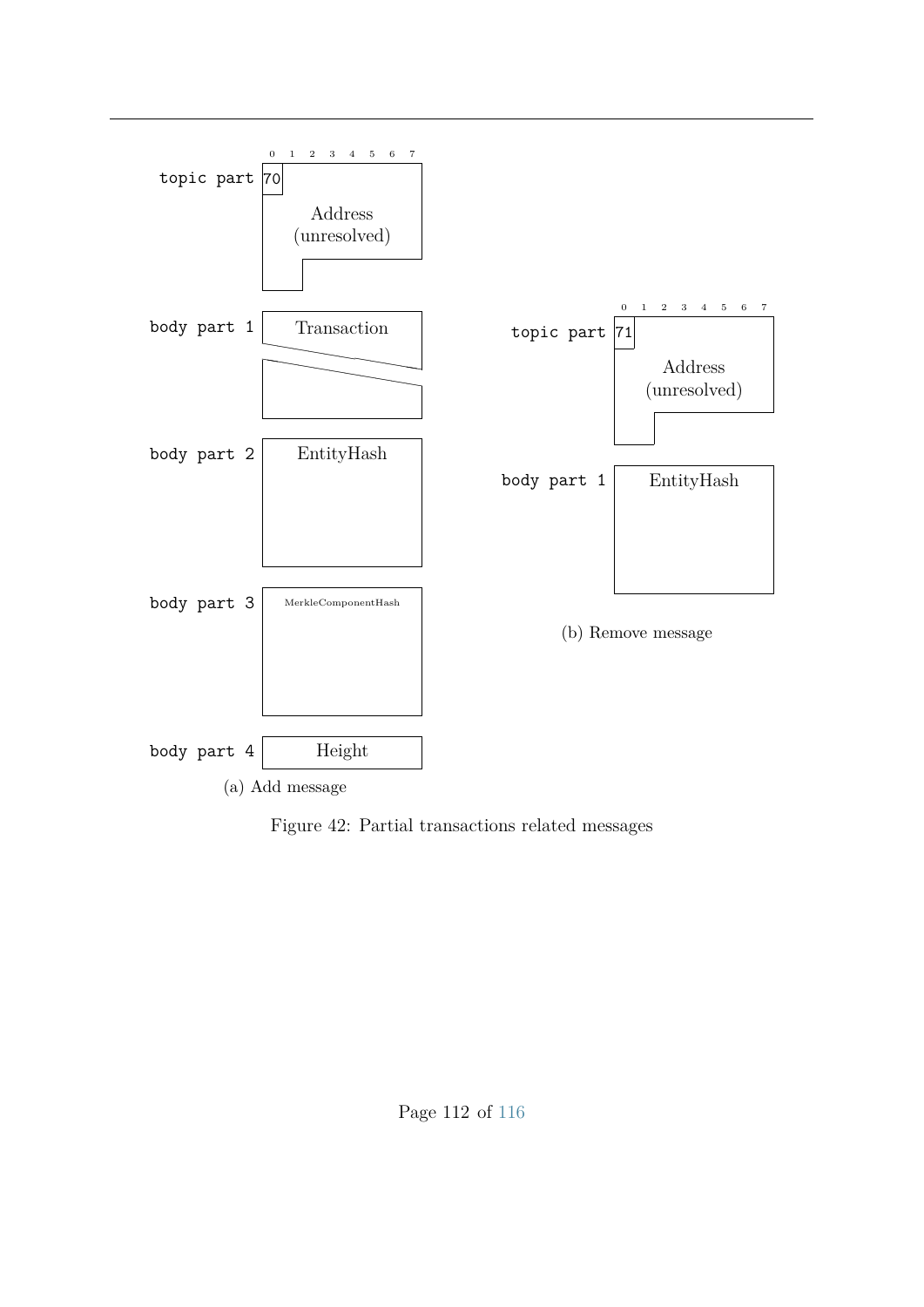<span id="page-119-0"></span>

Figure 43: Transaction status message

#### **17.4.1 Cosignature Message**

The topic for a cosignature message consists of both a topic marker and an optional unresolved address filter. The message is emitted to the subscribed clients when a new cosignature for an aggregate transaction is added to the partial transactions cache. When an unresolved address filter is supplied, messages will only be raised for aggregate transactions that involve the specified address. Otherwise, messages will be raised for all changes. The layout for the cosignature message is displayed in [Figure 44.](#page-120-0)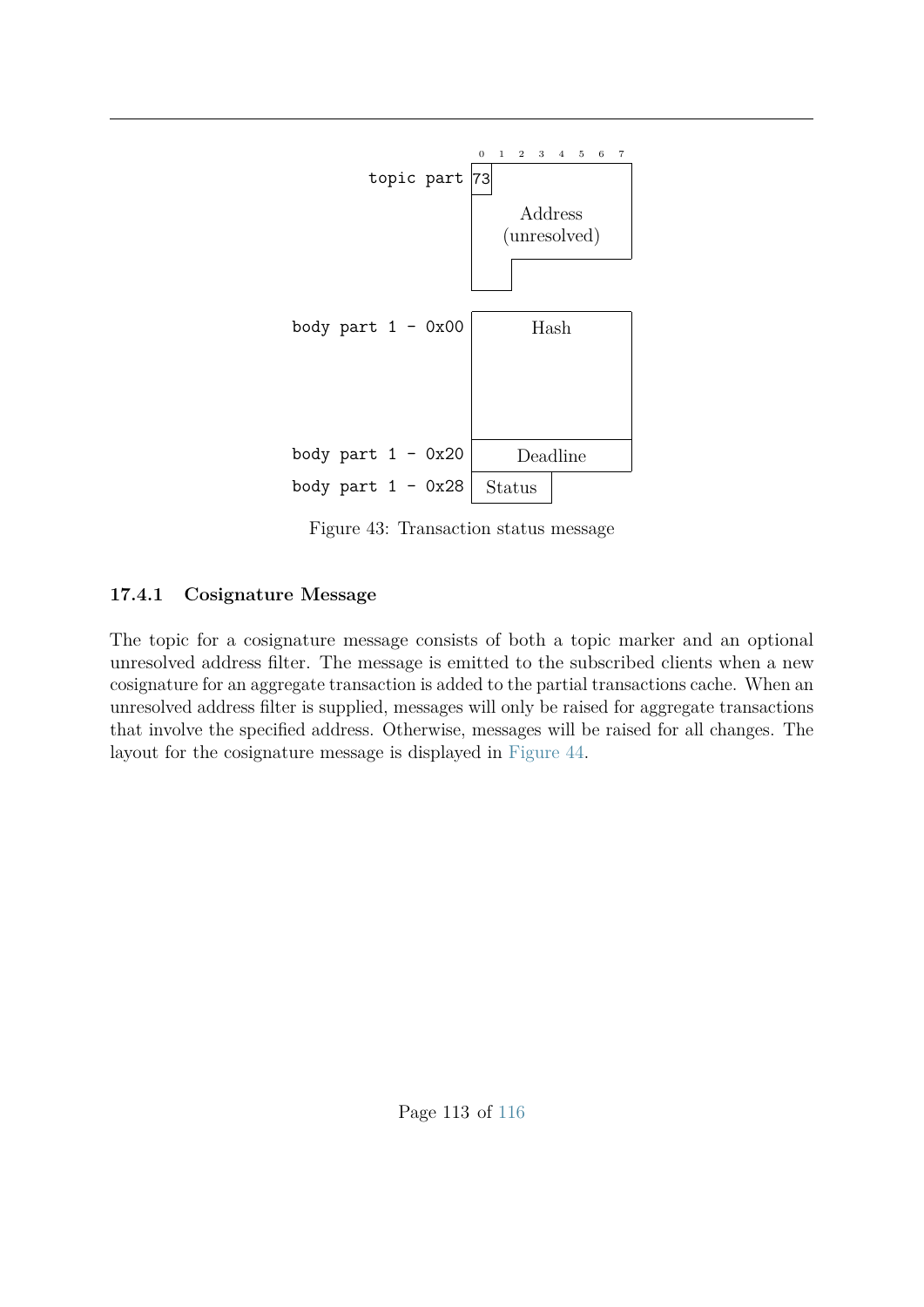<span id="page-120-0"></span>

Figure 44: Cosignature message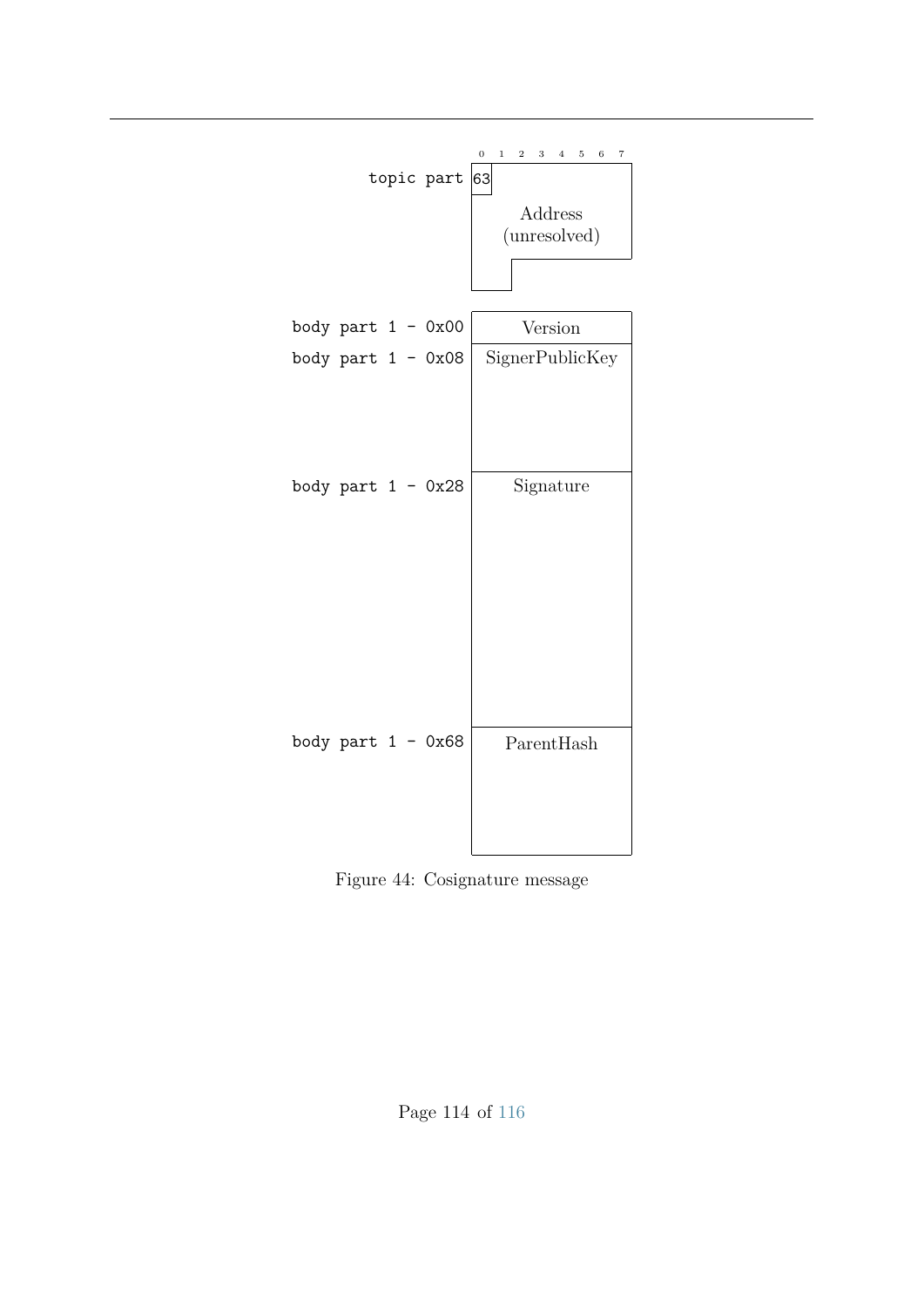## **References**

- [BCN13] BCNext. *Whitepaper:Nxt*. Web document. 2013. url: [https://nxtwiki.org/](https://nxtwiki.org/wiki/Whitepaper:Nxt#Blocks) [wiki/Whitepaper:Nxt#Blocks](https://nxtwiki.org/wiki/Whitepaper:Nxt#Blocks).
- [Ber+11] Daniel J. Bernstein et al. "High-Speed High-Security Signatures". In: *Cryptographic Hardware and Embedded Systems - CHES 2011 - 13th International Workshop, Nara, Japan, September 28 - October 1, 2011. Proceedings*. 2011, pp. 124-142. DOI: [10.1007/978-3-642-23951-9\\_9](https://doi.org/10.1007/978-3-642-23951-9_9). URL: [http://dx.doi.](http://dx.doi.org/10.1007/978-3-642-23951-9_9) [org/10.1007/978-3-642-23951-9\\_9](http://dx.doi.org/10.1007/978-3-642-23951-9_9).
- [BG17] Vitalik Buterin and Virgil Griffith. *Casper the Friendly Finality Gadget*. 2017. eprint: <1710.09437>. url: <http://arxiv.org/abs/1710.09437>.
- [BM99] Mihir Bellare and Sara K. Miner. "A Forward-Secure Digital Signature Scheme". In: *Advances in Cryptology - CRYPTO '99, 19th Annual International Cryptology Conference, Santa Barbara, California, USA, August 15-19, 1999, Proceedings.* Springer, 1999, pp. 431–448. DOI: 10.1007/3-540-48405-1 28.
- [CL99] Miguel Castro and Barbara Liskov. "Practical Byzantine Fault Tolerance". In: *Proceedings of the Third Symposium on Operating Systems Design and Implementation*. USENIX Association, 1999, pp. 173–186. ISBN: 1880446391. DOI: [10.5555/296806.296824](https://doi.org/10.5555/296806.296824).
- [Gol+20] Sharon Goldberg et al. *Verifiable Random Functions (VRFs)*. Internet-Draft draft-irtf-cfrg-vrf-07. Work in Progress. Internet Engineering Task Force, June 2020. 39 pp. URL: [https://datatracker.ietf.org/doc/html/draft-irtf](https://datatracker.ietf.org/doc/html/draft-irtf-cfrg-vrf-07)[cfrg-vrf-07](https://datatracker.ietf.org/doc/html/draft-irtf-cfrg-vrf-07).
- [KN12] Sunny King and Scott Nadal. *PPCoin: Peer-to-Peer Crypto-Currency with Proof-of-Stake.* Web document. Aug. 2012. URL: https://decred.org/ [research/king2012.pdf](https://decred.org/research/king2012.pdf).
- [Mer88] R. C. Merkle. "A Digital Signature Based on a Conventional Encryption Function". In: *Advances in Cryptology — CRYPTO '87*. 1988, pp. 369–378.
- [Mor68] Donald R. Morrison. "PATRICIA Practical Algorithm to Retrieve Information Coded in Alphanumeric". In: *Journal of the ACM, 15(4)*. 1968, pp. 514–534.
- [Nak09] Satoshi Nakamoto. *Bitcoin: A peer-to-peer electronic cash system*. 2009. url: <http://www.bitcoin.org/bitcoin.pdf>.
- <span id="page-121-0"></span>[Sci09] Sirio Scipioni. "Algorithms and Services for Peer-to-Peer Internal Clock Synchronization". PhD thesis. Universit'a degli Studi di Roma "La Sapienza", 2009.
- [SK20] Alistair Stewart and Eleftherios Kokoris-Kogia. *GRANDPA: a Byzantine Finality Gadget*. July 2020. arXiv: [2007.01560 \[cs.DC\]](https://arxiv.org/abs/2007.01560).